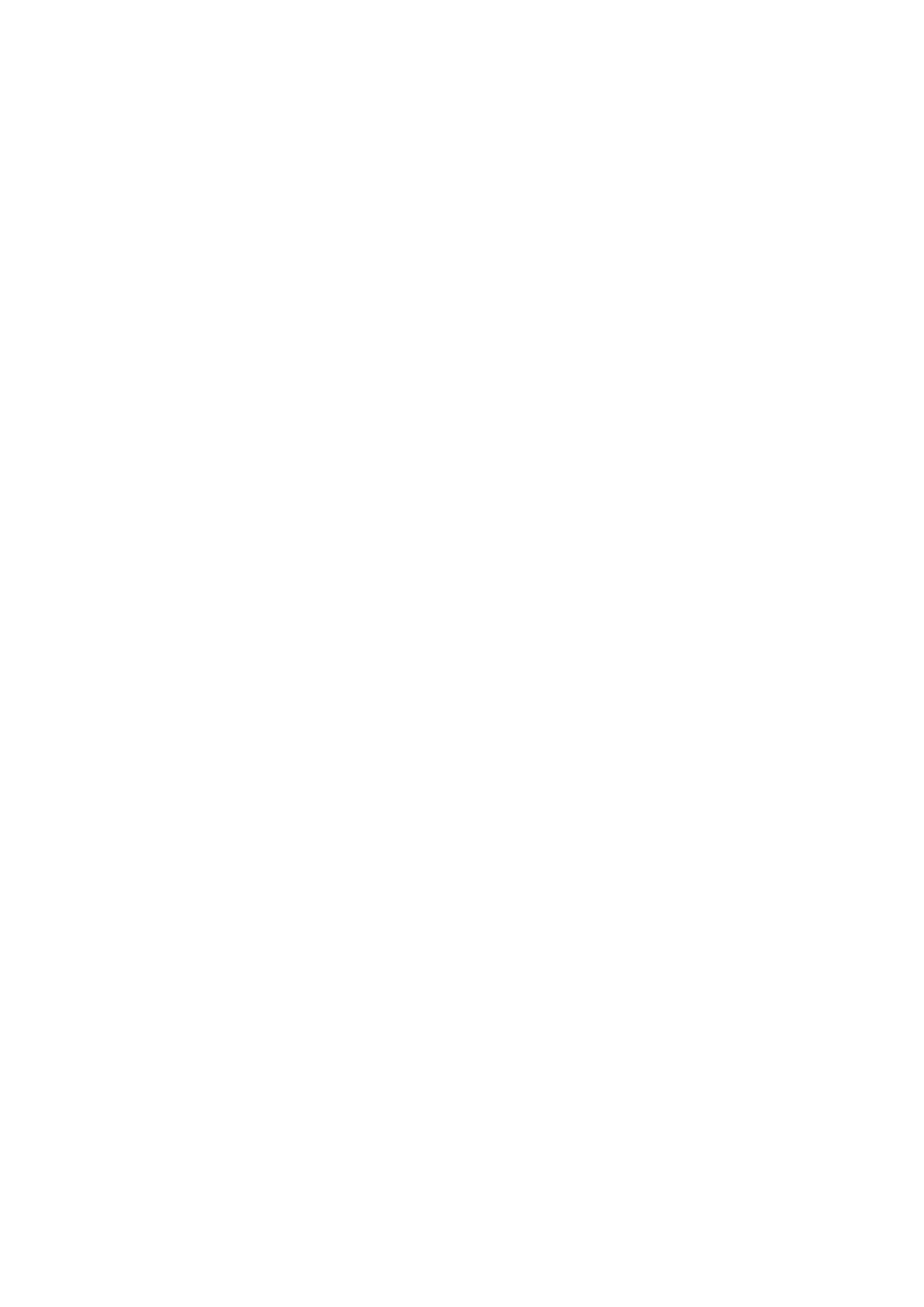# **POST-IMPLEMENTATION REVIEW INTO CERTAIN ASPECTS OF THE CONSOLIDATION REGIME**

Position Paper

The Board of Taxation

October 2010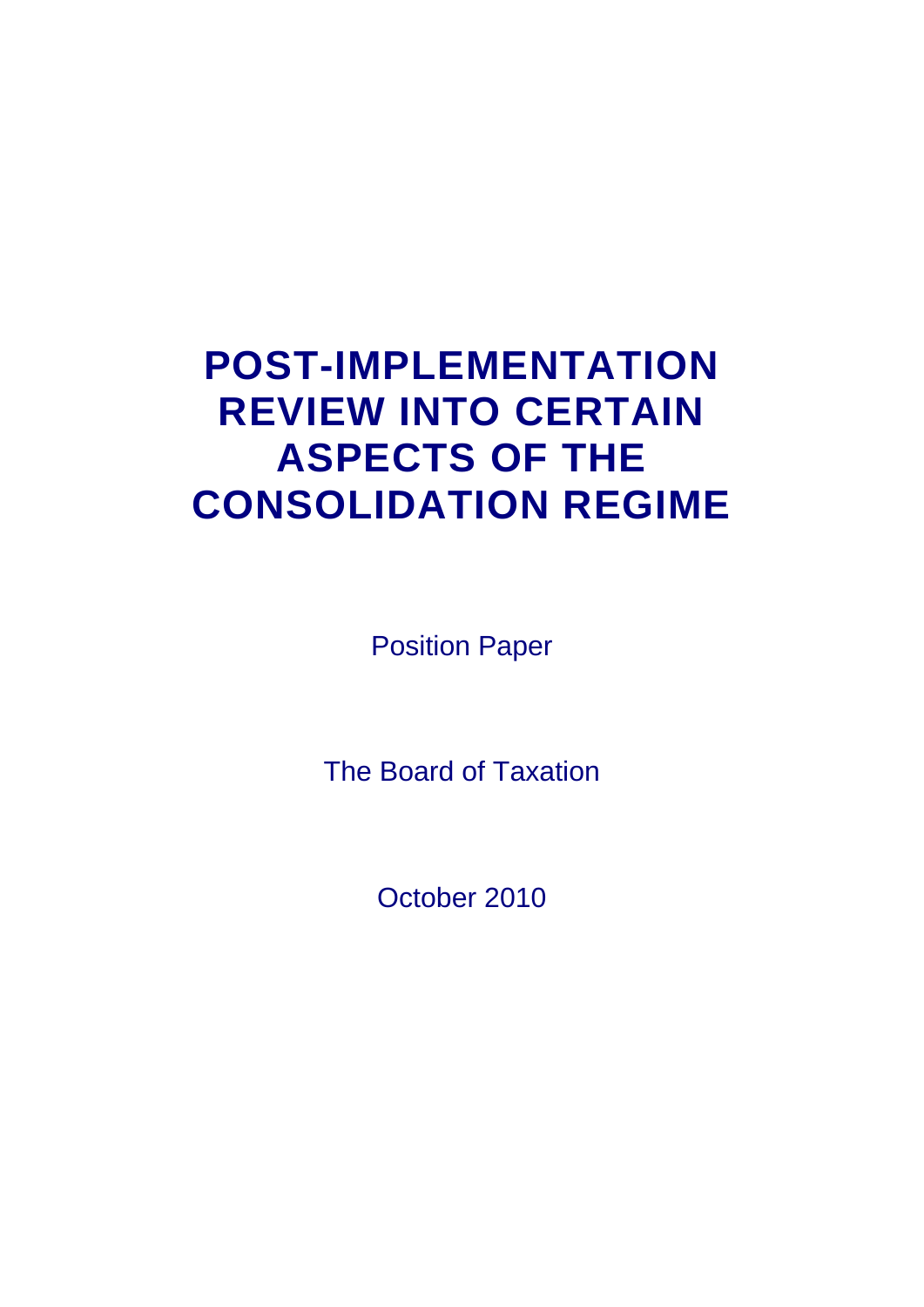Commonwealth of Australia 2010 ISBN 978-0-642-74641-2

This work is copyright. Apart from any use as permitted under the *Copyright Act 1968*, no part may be reproduced by any process without prior written permission from the Commonwealth. Requests and inquiries concerning reproduction and rights should be addressed to:

Commonwealth Copyright Administration Attorney-General's Department 3-5 National Circuit CANBERRA ACT 2600

Or posted at:

http://www.ag.gov.au/cca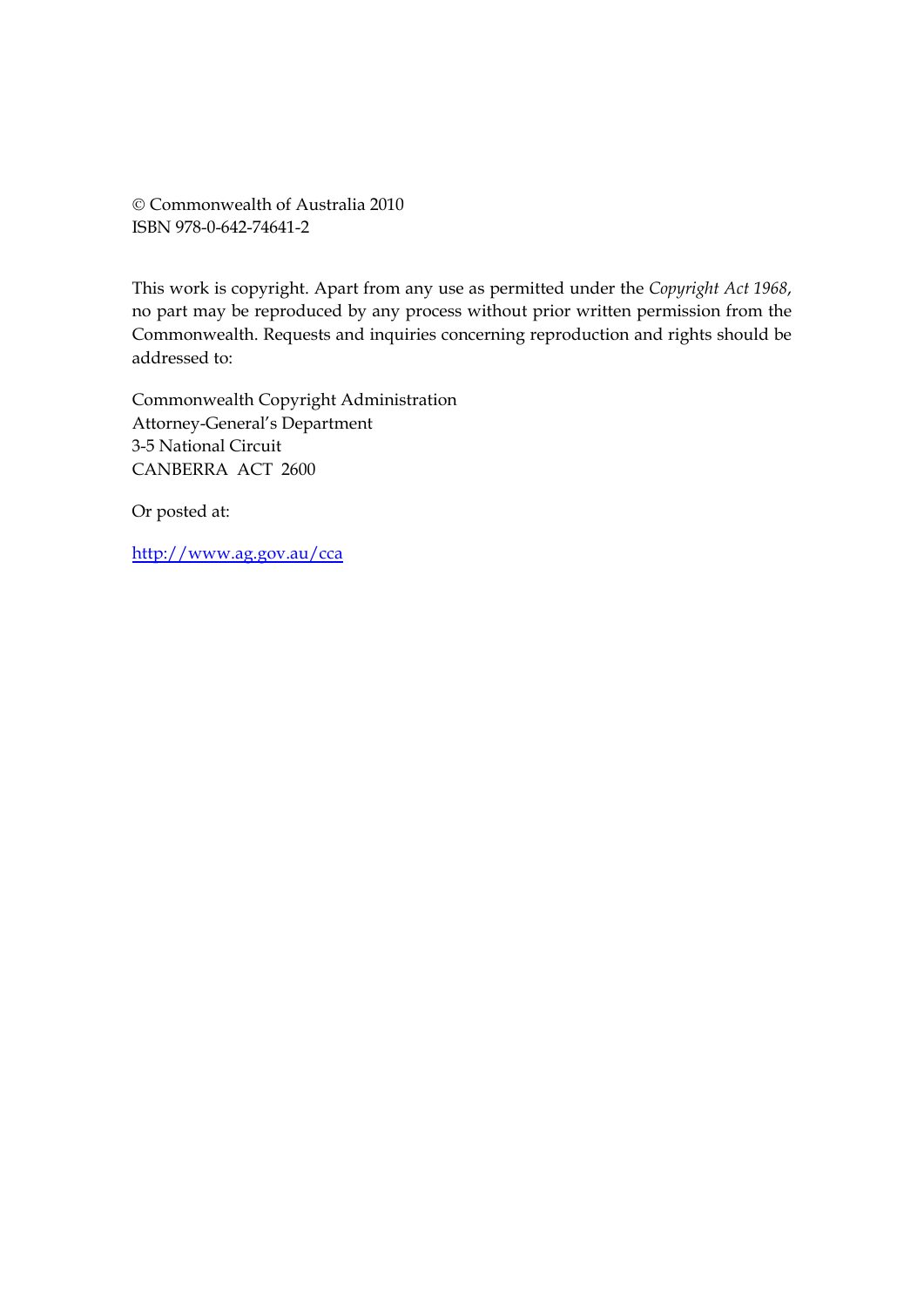## **CONTENTS**

| CHAPTER 2: POLICY FRAMEWORK FOR THE CONSOLIDATION REGIME 5                                 |  |
|--------------------------------------------------------------------------------------------|--|
|                                                                                            |  |
|                                                                                            |  |
|                                                                                            |  |
|                                                                                            |  |
|                                                                                            |  |
|                                                                                            |  |
|                                                                                            |  |
|                                                                                            |  |
| Extension of the single entity rule to third parties that deal with consolidated groups 34 |  |
| <b>CHAPTER 4: INTERACTION BETWEEN THE CONSOLIDATION REGIME AND OTHER</b>                   |  |
|                                                                                            |  |
|                                                                                            |  |
|                                                                                            |  |
|                                                                                            |  |
|                                                                                            |  |
| <b>CHAPTER 5: OPERATION OF THE CONSOLIDATION REGIME FOR SMALL</b>                          |  |
|                                                                                            |  |
|                                                                                            |  |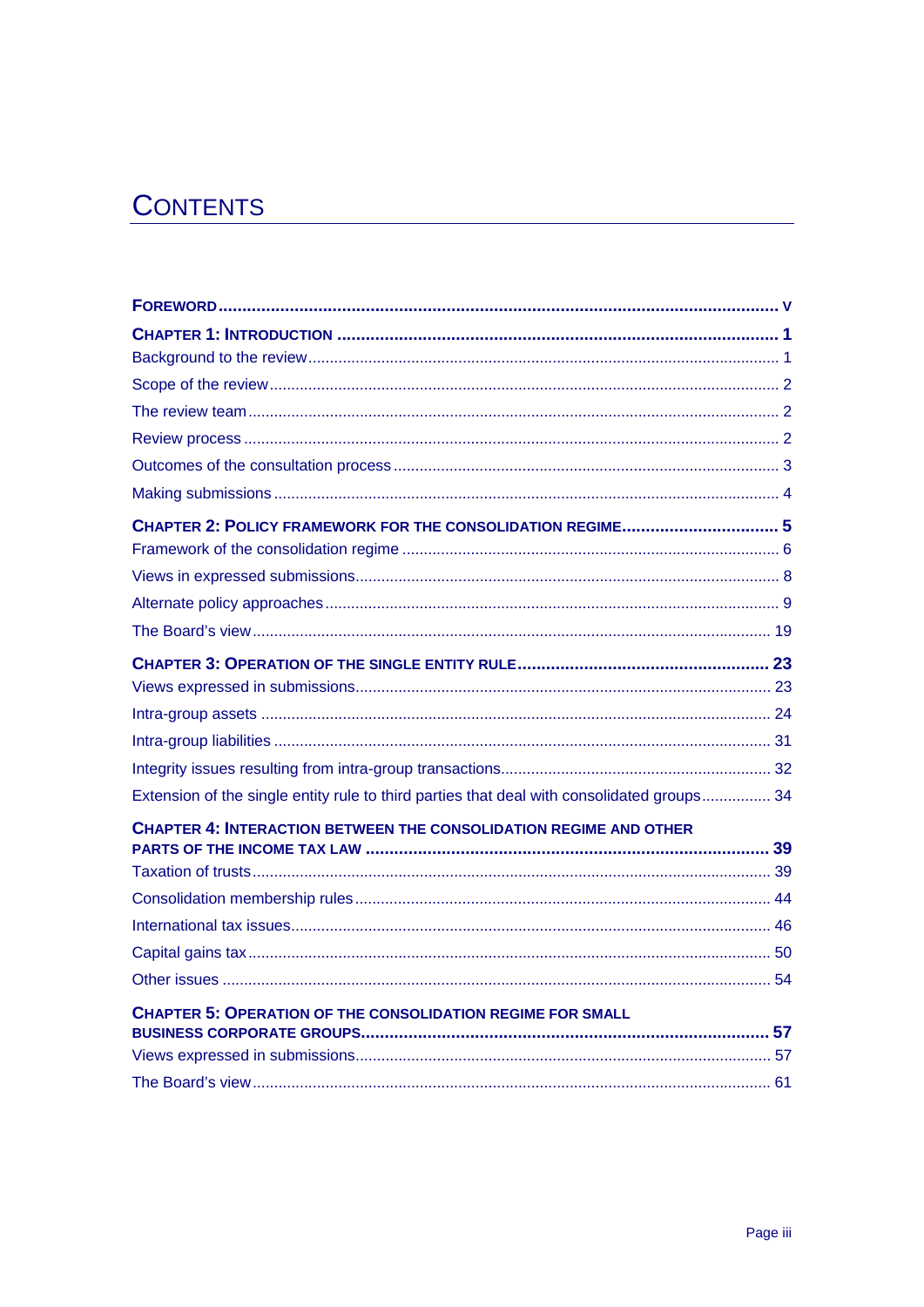| Chapter 4: Interaction between the consolidation regime and other parts of the |  |
|--------------------------------------------------------------------------------|--|
| Chapter 5: Operation of the consolidation regime and small business corporate  |  |
|                                                                                |  |
| APPENDIX D: HIGH LEVEL COMPARISON OF POLICY FRAMEWORK OPTIONS  79              |  |
| <b>APPENDIX E: INTERACTION BETWEEN THE CONSOLIDATION REGIME AND OTHER</b>      |  |
|                                                                                |  |
|                                                                                |  |
|                                                                                |  |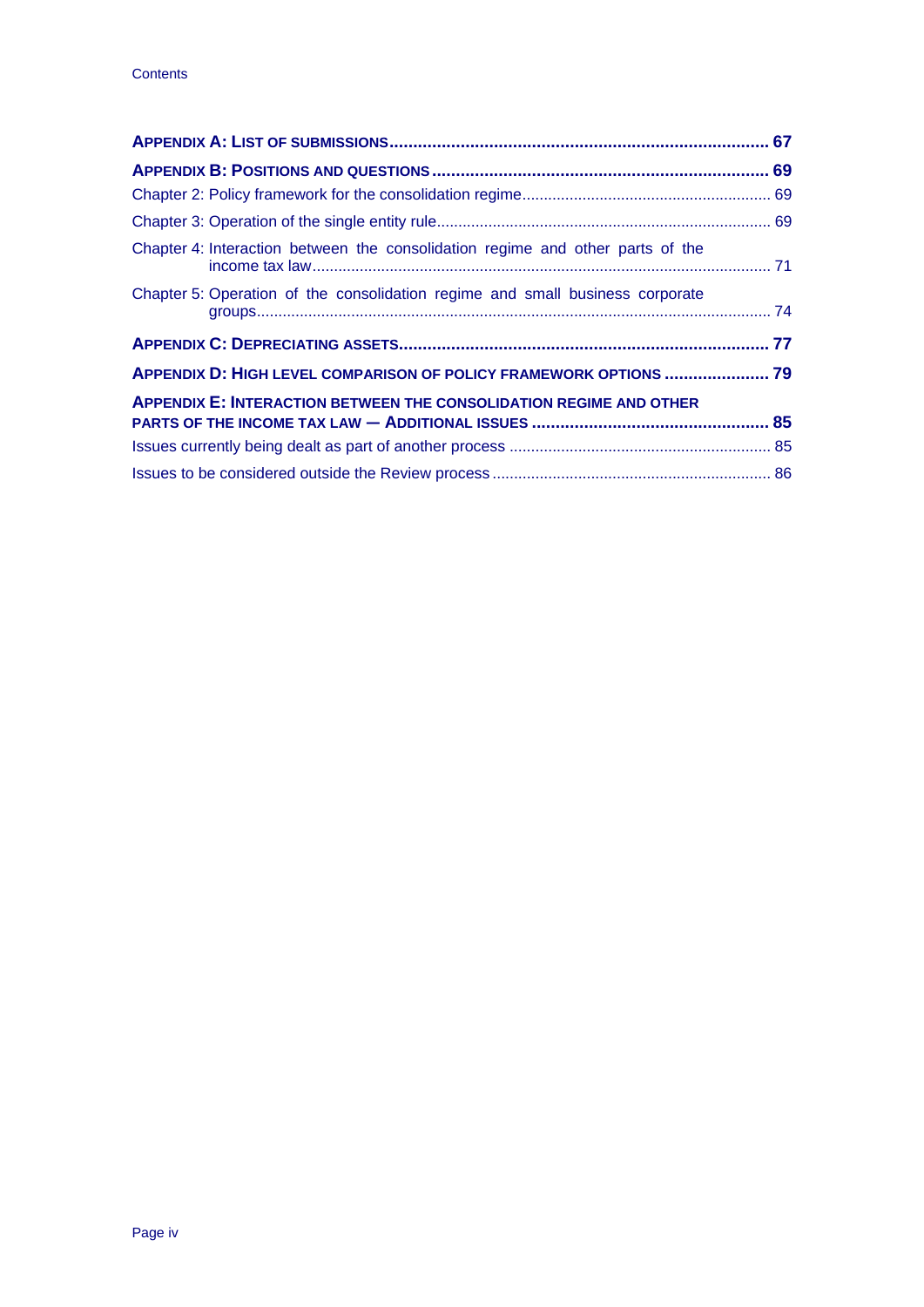## **FOREWORD**

The introduction of the consolidation regime in 2002 was a significant business tax reform that allows a wholly-owned corporate group to be treated as a single entity for income tax purposes.

The objective of the regime is to promote business efficiency, improve the integrity of the Australian tax system and reduce ongoing income tax compliance costs for wholly-owned corporate groups that choose to consolidate.

A significant number of amendments have been made to refine the consolidation regime since its introduction, including substantial amendments early this year. The Australian Taxation Office (ATO) has also produced a significant number of rulings relating to the operation of the regime.

The Board's intention in undertaking post-implementation reviews is to focus on whether the consolidation legislation is operating as intended, and in light of feedback received from relevant industry participants, whether its implementation and operation can be improved.

The Board expresses its gratitude to those that have provided submissions and participated in consultations and looks forward to the further involvement of stakeholders in this post-implementation review.

Richard Warburton AO Chairman, Board of Taxation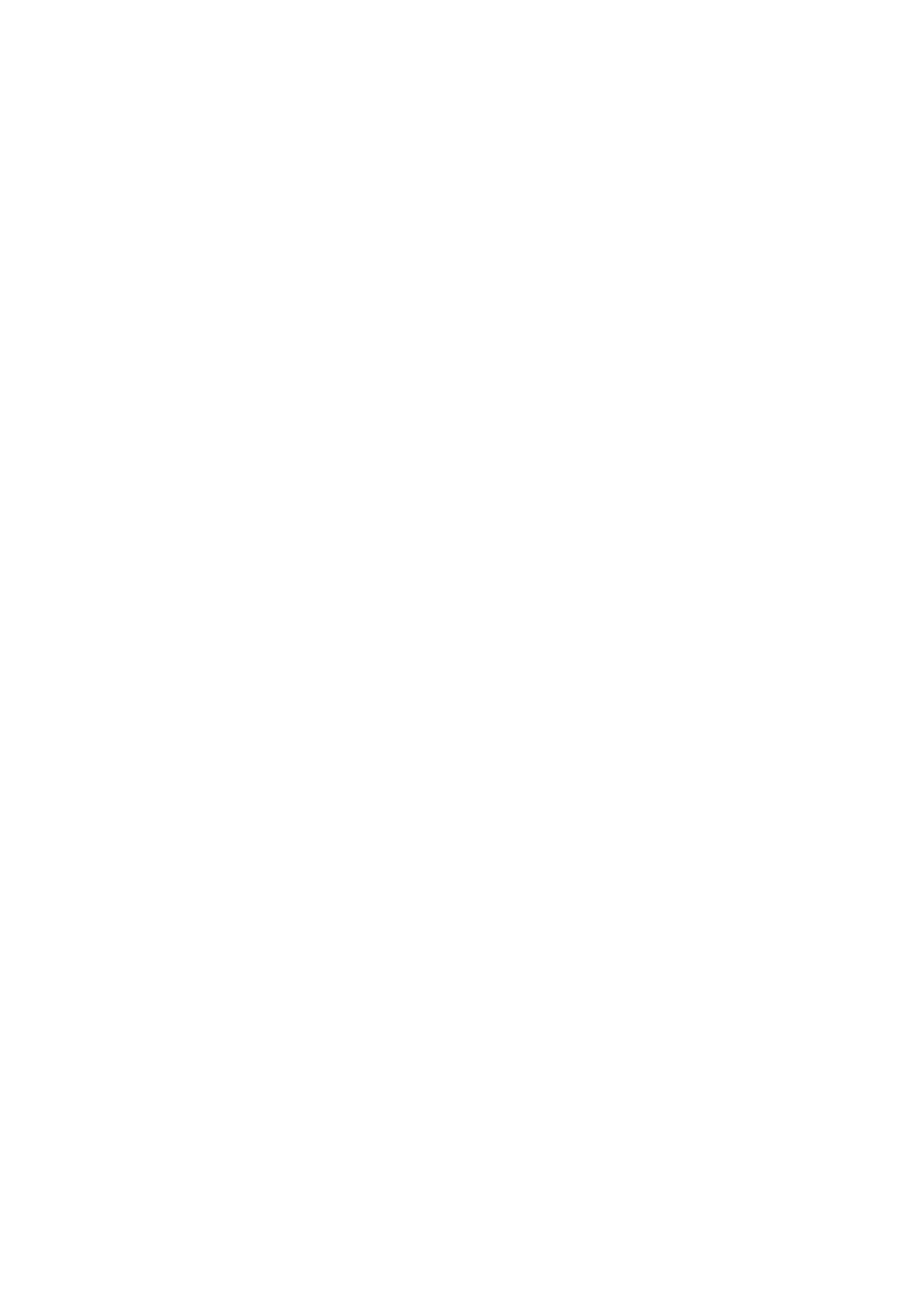## BACKGROUND TO THE REVIEW

1.1 The consolidation regime, which was introduced with effect from 1 July 2002, applies primarily to wholly-owned groups of Australian resident entities that choose to form a consolidated group.

1.2 A consolidated group generally consists of an Australian resident head company and all of its wholly-owned Australian resident subsidiaries. Specific rules allow certain resident wholly-owned subsidiaries of a foreign holding company to consolidate by forming a multiple entry consolidated group (MEC group). Unless otherwise specified, references in this Position Paper to a consolidated group include a MEC group.

1.3 Following a choice to consolidate, the members of a consolidated group are treated as a single entity for income tax purposes. Subsidiary members lose their individual income tax identities during the time they are members of the consolidated group and are treated as parts of the head company.

1.4 The primary objectives behind the introduction of the consolidation regime were:

- to promote business efficiency;
- to improve the integrity of the Australian tax system; and
- to reduce ongoing income tax compliance costs for wholly-owned corporate groups that choose to consolidate.

1.5 On 3 June 2009, the Government announced that the Board of Taxation would undertake a post-implementation review of certain aspects of the consolidation regime.

1.6 Conducting post-implementation reviews is consistent with one of the Board's functions, namely to advise the Treasurer on 'the quality and effectiveness of tax legislation and the processes for its development, including the processes of community consultation and other aspects of tax design'.1

<sup>1</sup> The Charter of the Board of Taxation.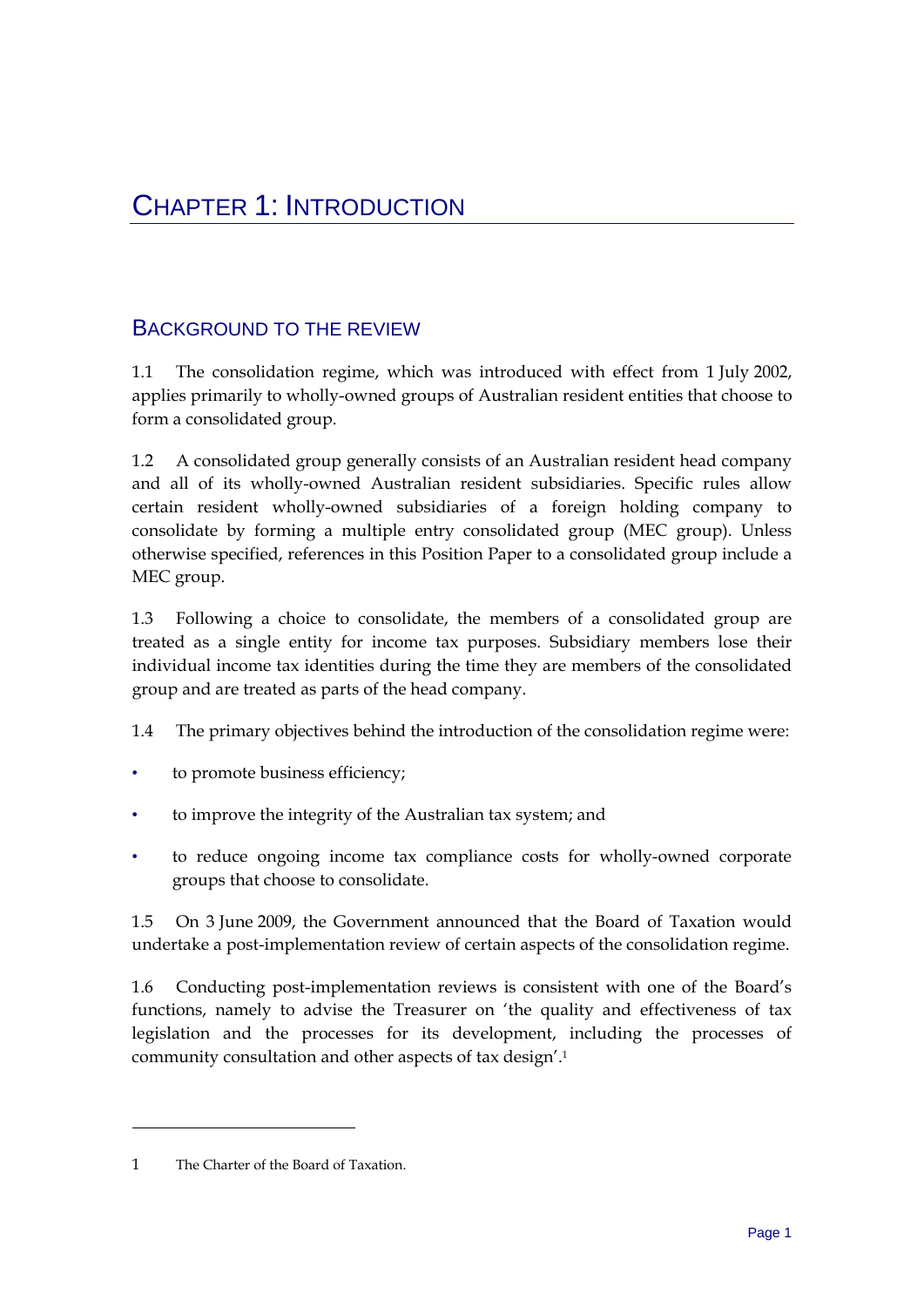## SCOPE OF THE REVIEW

1.7 As it is not feasible to review the whole of the consolidation regime, the Board of Taxation was asked to focus on the following three key elements of the consolidation regime:

- the operation of the single entity rule;
- the interaction between the consolidation provisions and other parts of the income tax law; and
- the operation of the inherited history rules.

1.8 In addition, in light of empirical evidence which indicates a relatively poor take-up of the consolidation regime by eligible small business groups, the Board also considered the effectiveness of the consolidation regime for these small business groups.

## THE REVIEW TEAM

1.9 The Board has appointed a Working Group of its members to oversee the review. The members of the Working Group are Richard Warburton AO (Chairman), Chris Jordan AO (Deputy Chairman), Keith James and Curt Rendall. Geoffrey Lehmann continues to be engaged as a consultant to assist with the review. The Board has also appointed an Expert Panel to provide further specialist assistance to the Board in understanding the complex operation of the relevant taxation law and its practical application.

1.10 The Working Group is being assisted by members of the Board's Secretariat and by staff from the Treasury and the ATO.

## REVIEW PROCESS

1.11 Following the announcement of the review, the Board conducted some targeted consultations with key stakeholders. Drawing on these consultations and other information, the Board developed a Discussion Paper, which was released on 9 December 2009.2 The paper canvassed issues that were brought to the attention of the Board and posed questions to be addressed as part of the consultation process.

1.12 Following the release of the Discussion Paper, the Board conducted further consultation forums in Sydney and Melbourne in February 2010 as an additional

<sup>2</sup> The Discussion Paper can be accessed from the Board's website. See: www.taxboard.gov.au.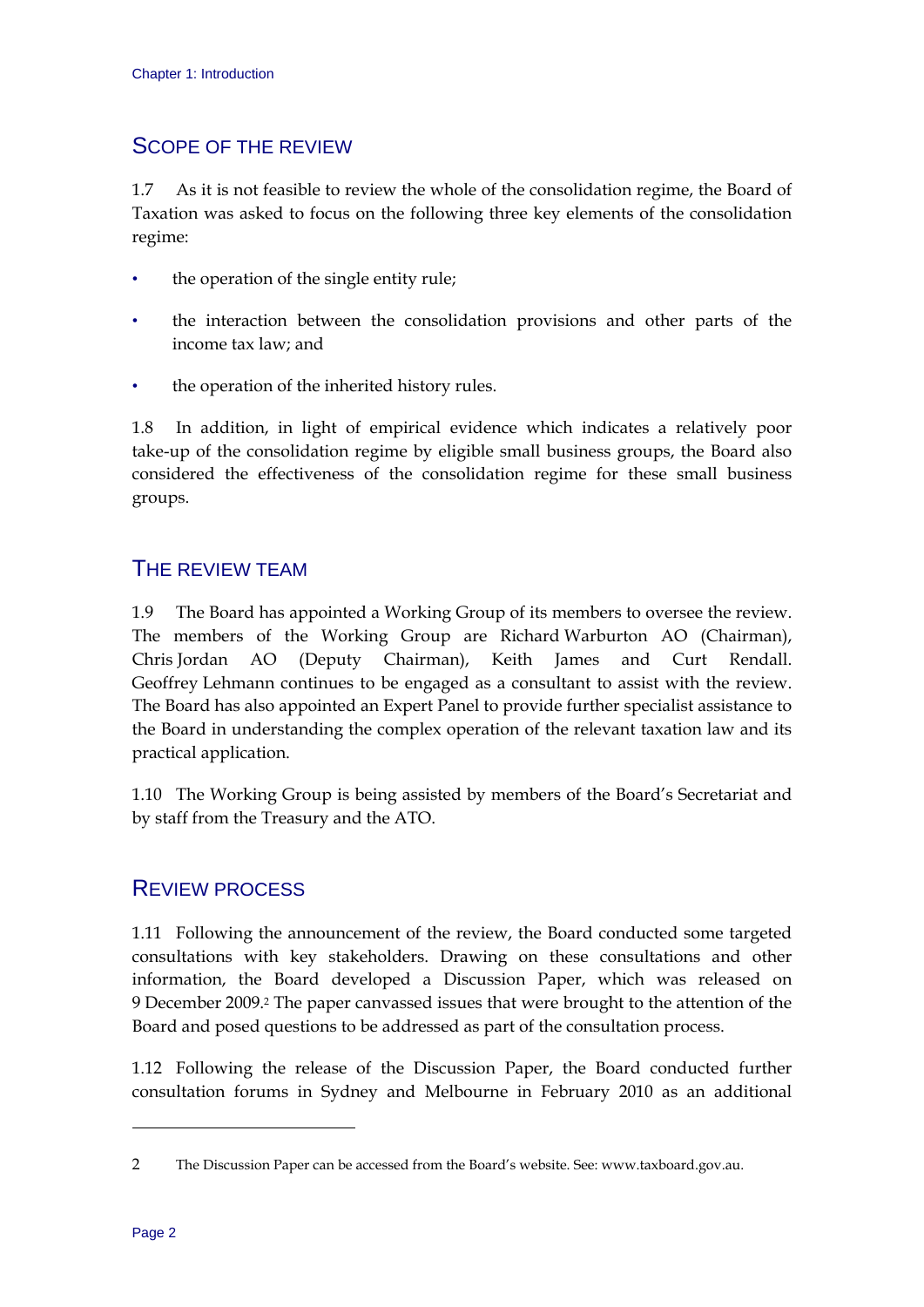mechanism for obtaining views and to assist stakeholders in preparing written submissions.

1.13 The Board received 12 submissions in respect of the issues raised in the Discussion Paper. A list of submissions, other than confidential submissions, is provided in Appendix A.3

## OUTCOMES OF THE CONSULTATION PROCESS

1.14 The overall consensus from stakeholders is that the existing framework behind the consolidation regime is working effectively in the majority of circumstances. This has lead to overall increased business efficiency and integrity of the tax system, as well as a reduction in ongoing tax compliance costs experienced by consolidated groups.

1.15 However, stakeholders suggested that the operation of the regime is often overly complex. This is primarily due to the focus of the regime on formation cases, where the measures operate to ensure taxpayers achieve appropriate outcomes when no change in the economic ownership of the group has occurred.

1.16 The incidence of formation cases has clearly declined since the consolidation regime was introduced in 2002. As acquisition cases are now the more common transaction being undertaken by consolidated groups, stakeholders suggested that significant improvement could be made by adjusting the current policy framework for the consolidation regime.

1.17 In addition, stakeholders highlighted that the operation of the consolidation regime could be improved by resolving the issues that were raised in the Board's Discussion Paper.

1.18 Given the breadth and complexity of issues associated with this review, the Board considers that stakeholders should be given an opportunity to comment on the positions reached before making final recommendations.

1.19 Therefore, this Position Paper sets out the Board's considered views on the issues raised in the Discussion Paper and in stakeholder submissions. In this regard:

- Chapter 2 considers the policy framework for the consolidation regime (including the operation of the inherited history rules);
- Chapter 3 considers issues relating to the operation of the single entity rule;

<sup>3</sup> Submissions are provided in full on the Board's website. See: www.taxboard.gov.au.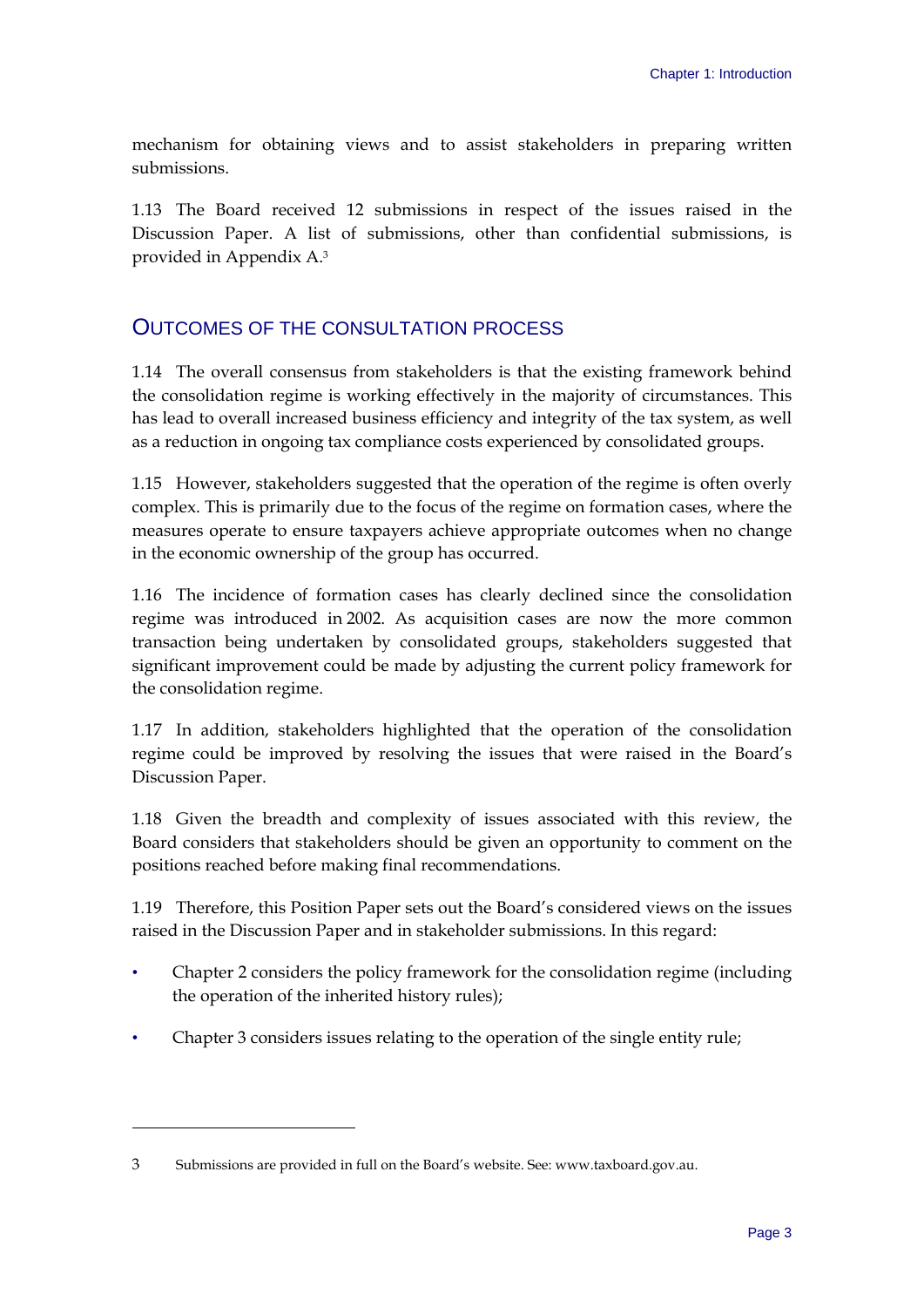- Chapter 4 considers issues relating to interactions between the consolidation regime and other parts of the income tax law; and
- Chapter 5 considers the operation of the consolidation regime for small business corporate groups.

1.20 Appendix B contains a list of the Board's positions and questions on which feedback is being sought. The Board will settle on final recommendations arising from the review after receiving submissions on the Position Paper.

## MAKING SUBMISSIONS

1.21 The Board welcomes submissions on the issues raised in this Position Paper. The closing date for submissions is 26 November 2010. It is not expected that each submission will necessarily address all of the proposed positions and questions raised. Submissions can be sent:

## By email to:

taxboard@treasury.gov.au

## By facsimile to:

(02) 6263 4471

## By post to:

Post-implementation Review into Certain Aspects of the Consolidation Regime Board of Taxation Secretariat C/- The Treasury Langton Crescent PARKES ACT 2600 AUSTRALIA

1.22 Submissions should include a brief summary of major points and recommendations. They should also include contact details so that the Board can contact those making the submission to discuss points raised if required. For accessibility reasons, please submit responses sent via email in a Word or RTF format. An additional PDF version may also be submitted.

1.23 Submissions will be published on the Board's website (www.taxboard.gov.au) unless it is clearly stated that the submission is confidential.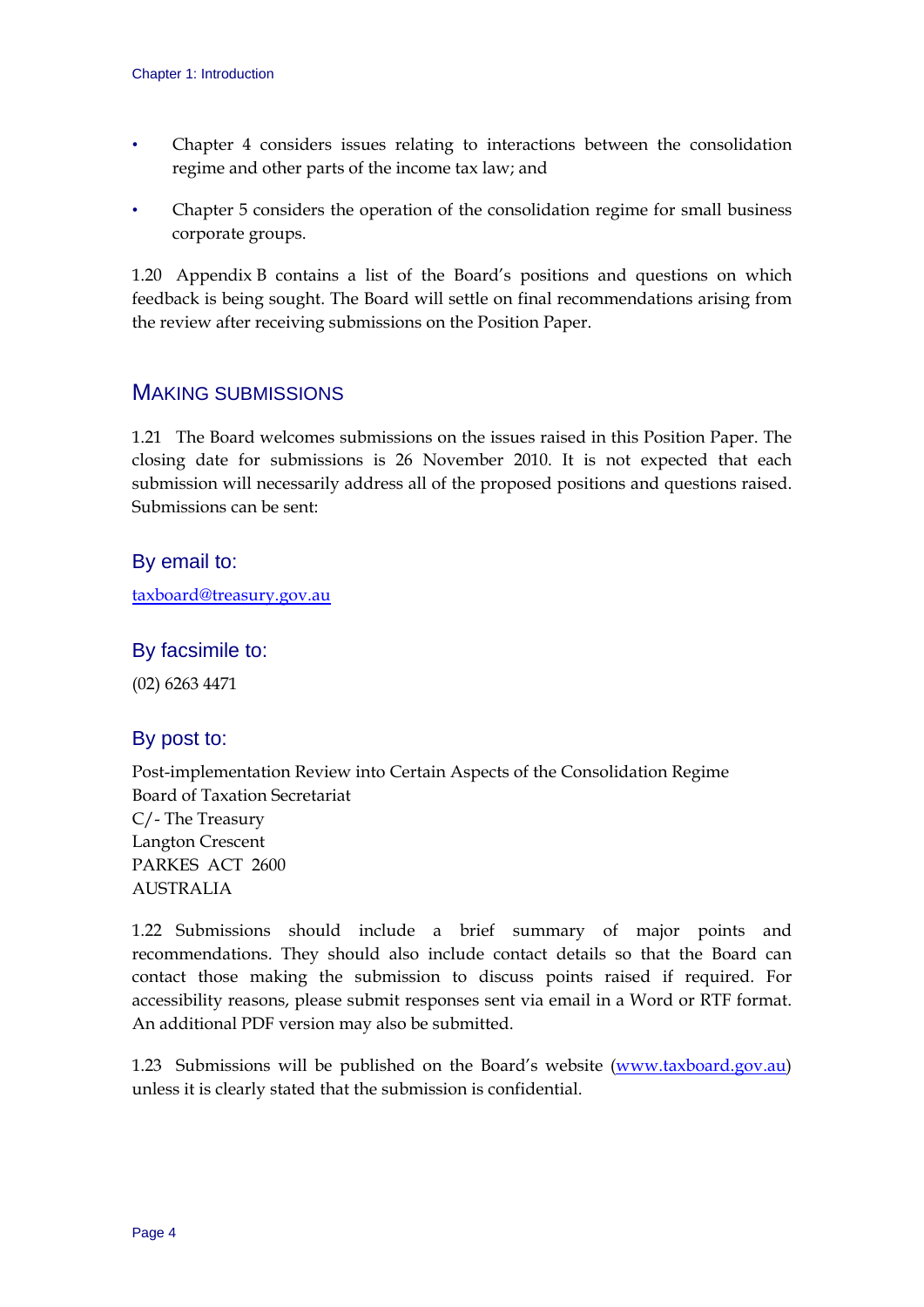## CHAPTER 2: POLICY FRAMEWORK FOR THE CONSOLIDATION REGIME

2.1 Treating wholly-owned corporate groups as a single entity for income tax purposes is the cornerstone principle of the consolidation regime.

2.2 Following a choice to consolidate, the members of a consolidated group lose their individual income tax identities during the time they are members of the consolidated group and are treated as parts of the head company. This means that:

- a single income tax return is lodged by the group and the group pays a single set of pay as you go instalments;
- losses, franking credits and foreign income tax offsets are pooled in the head company;
- the assets and liabilities (other than intra-group assets and liabilities) of the subsidiary members are treated as if they were assets and liabilities of the head company;
- the actions of the subsidiary members (for example, acquisition or disposal of assets) are treated as if they had been undertaken by the head company; and
- intra-group transactions (for example, the transfers of assets between group members) are treated as arrangements between divisions of a single company.4

2.3 In addition to the single entity rule, supporting provisions determine the treatment of assets when an entity joins a consolidated group, including what history is relevant to the consolidated group, and re-create the tax cost of membership interests when an entity leaves a consolidated group. These supporting provisions provide the framework within which the single entity rule is applied to consolidated groups.

1

<sup>4</sup> Explanatory Memorandum to the New Business Tax System (Consolidation) Bill (No. 1) 2002, paragraphs 2.5 and 2.7.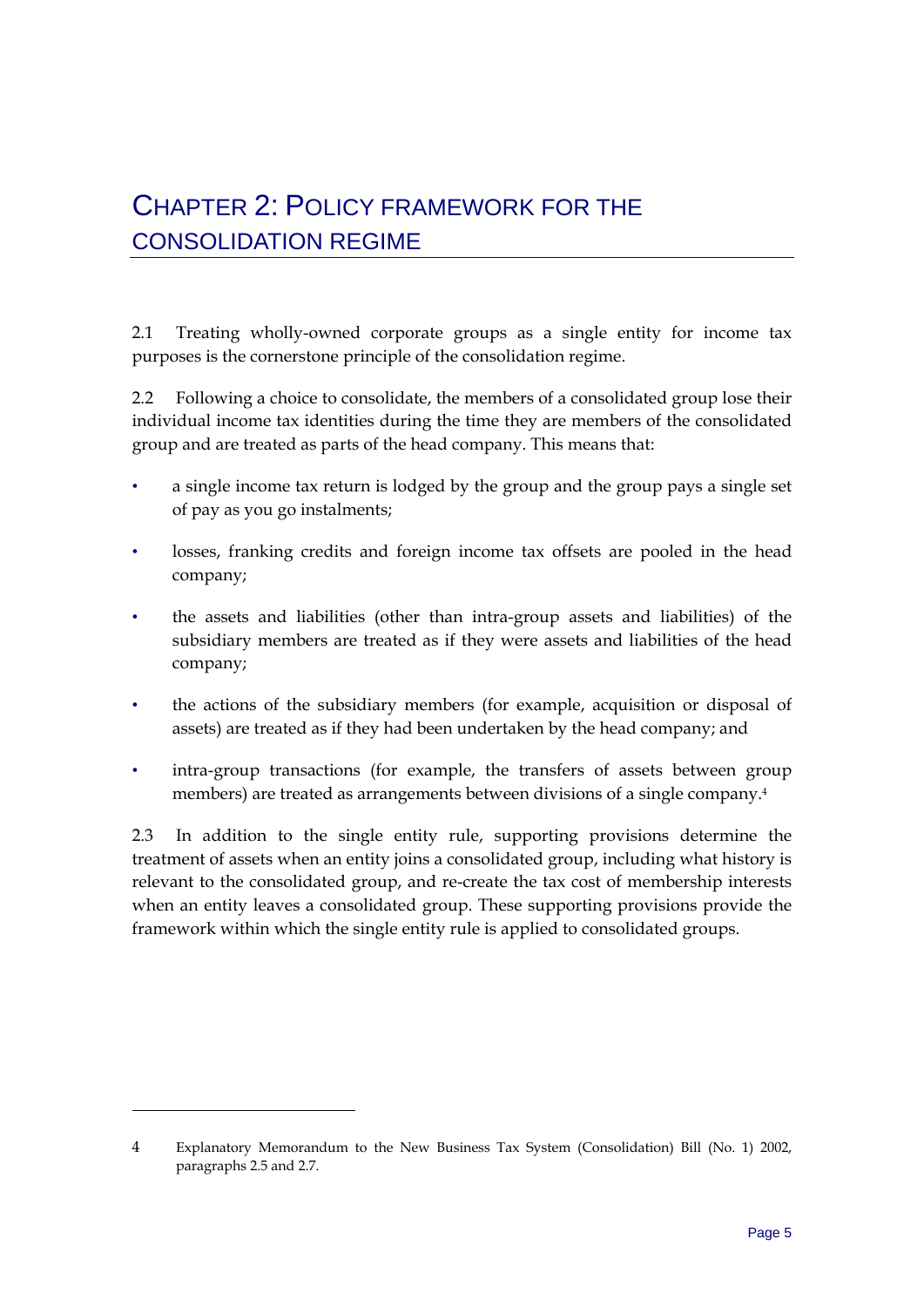## FRAMEWORK OF THE CONSOLIDATION REGIME

## Design principles

2.4 The consolidation regime was developed based on the following six framework design principles<sup>5</sup>:

- Principle  $1 -$  Consolidation to be optional, but if a group decides to consolidate, all of its wholly owned Australian resident group entities must consolidate;
- Principle  $2 -$ Consolidated groups to be treated as a single entity;
- Principle  $3 -$  Current grouping provisions to be repealed;
- Principle 4 Individual entity losses and franking account balances able to be brought into the consolidated group;
- Principle 5 Carry-forward losses and franking balances to remain with the consolidated group on an entity's exit; and
- Principle 6 Provisions to be established for determining the cost bases on exit.

## Asset-based model

2.5 In relation to Principle 6, an asset-based model was ultimately adopted. The asset-based model allows assets to move freely within a consolidated group with no income tax consequences and removes the need for complex value shifting rules and loss duplication rules for intra-group transactions.

2.6 The asset-based model, in effect, tracks the costs to a consolidated group of acquiring a joining entity through to the time that the entity leaves the group, and was originally described in the following terms:

The asset-based model dispenses entirely with tax recognition of group entities in consolidation. Upon the entry of an entity into consolidation, the group's cost base for its equity in the entity is transferred to the assets the entity brings with it … The cost base for the equity, when transferred to the individual assets, replaces existing asset cost bases. Where a group sells equity, the group's cost base for that equity is reconstructed equal to the sum of the cost bases of the assets that go with it.

The intuition underlying this approach is that on entry to the consolidation regime the equity cost base is transferred to the assets of the entity as a representation of the actual cost on consolidation of the assets to the overall group. On exit from the group

<sup>5</sup> Commonwealth of Australia, *Tax Reform: Not a new tax, a new tax system*, August 1998, pages 122-123; Review of Business Taxation, *A Platform for Consultation*, February 1999, pages 545—567.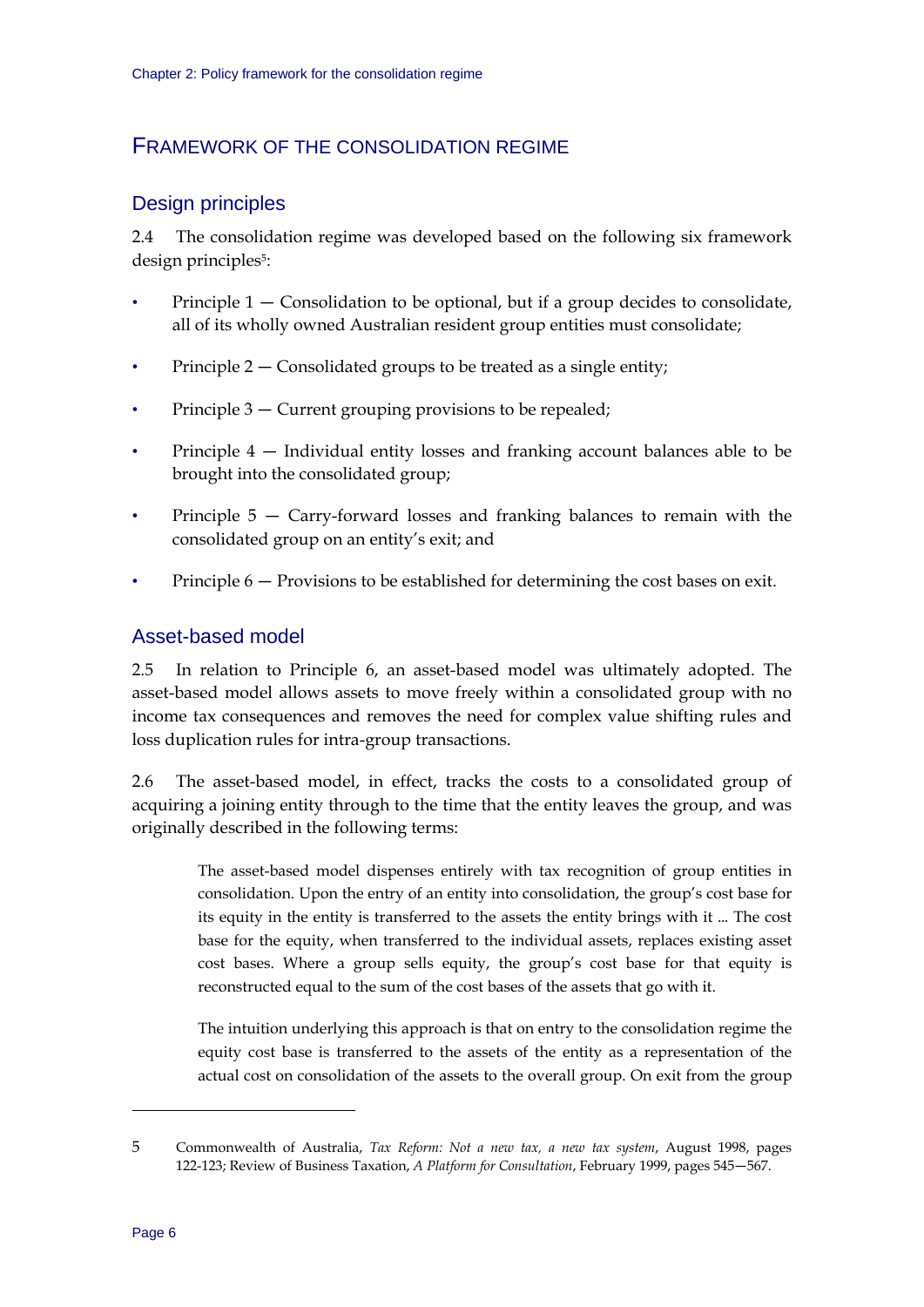the process is reversed and the cost base of the equity is derived from the assets of the entity at that time, as this is what is actually being taken out of consolidation.<sup>6</sup>

2.7 These key elements of the asset-based model are reflected in the income tax law by the single entity rule and the tax cost setting rules.

## Inherited history rules

-

2.8 As highlighted in the Board's Discussion Paper, the asset-based model was originally developed using an asset acquisition approach, with clean slate rules. Under the clean slate rules, an entity would not bring any income tax history with it when it joins a consolidated group. Similarly, an entity would not take any income tax history with it when it leaves the group.

2.9 The clean slate approach was subsequently replaced with an inherited history approach, which is reflected by the entry history and exit history rules (inherited history rules). The inherited history approach identifies the income tax history that an entity brings with it when it joins a consolidated group or takes with it when it leaves the group

2.10 Consequently, while the asset-based model resets the tax values of a subsidiary member's assets when it joins a consolidated group, the inherited history rules apply to determine the history that the group can take into account when determining the tax consequences of subsequent transactions relating to those assets.

2.11 The Board understands that the clean slate approach was replaced with the inherited history approach to overcome concerns that the clean slate approach created significant compliance costs, particularly in formation cases. In particular, concerns were raised that the clean slate approach may have resulted in certain assets and expenditure changing character from being on revenue account to capital account simply because a consolidated group was formed.

2.12 Although the consolidation regime broadly applies the inherited history approach, the Board notes that a number of modifications have been made to ensure certain outcomes are achieved. The tax treatment of a joining entity's depreciating assets is one example where a modified approach has been utilised, primarily to ensure inappropriate outcomes do not arise on the initial formation of a consolidated group.7

2.13 Therefore, in practice, the consolidation regime applies a 'hybrid' approach. In this regard, the submission from Deloitte Touche Tohmatsu (Deloitte) states:

<sup>6</sup> Review of Business Taxation, *A Platform for Consultation*, February 1999, pages 574—575.

<sup>7</sup> Appendix C discusses the current treatment of depreciating assets held by an entity that joins a consolidated group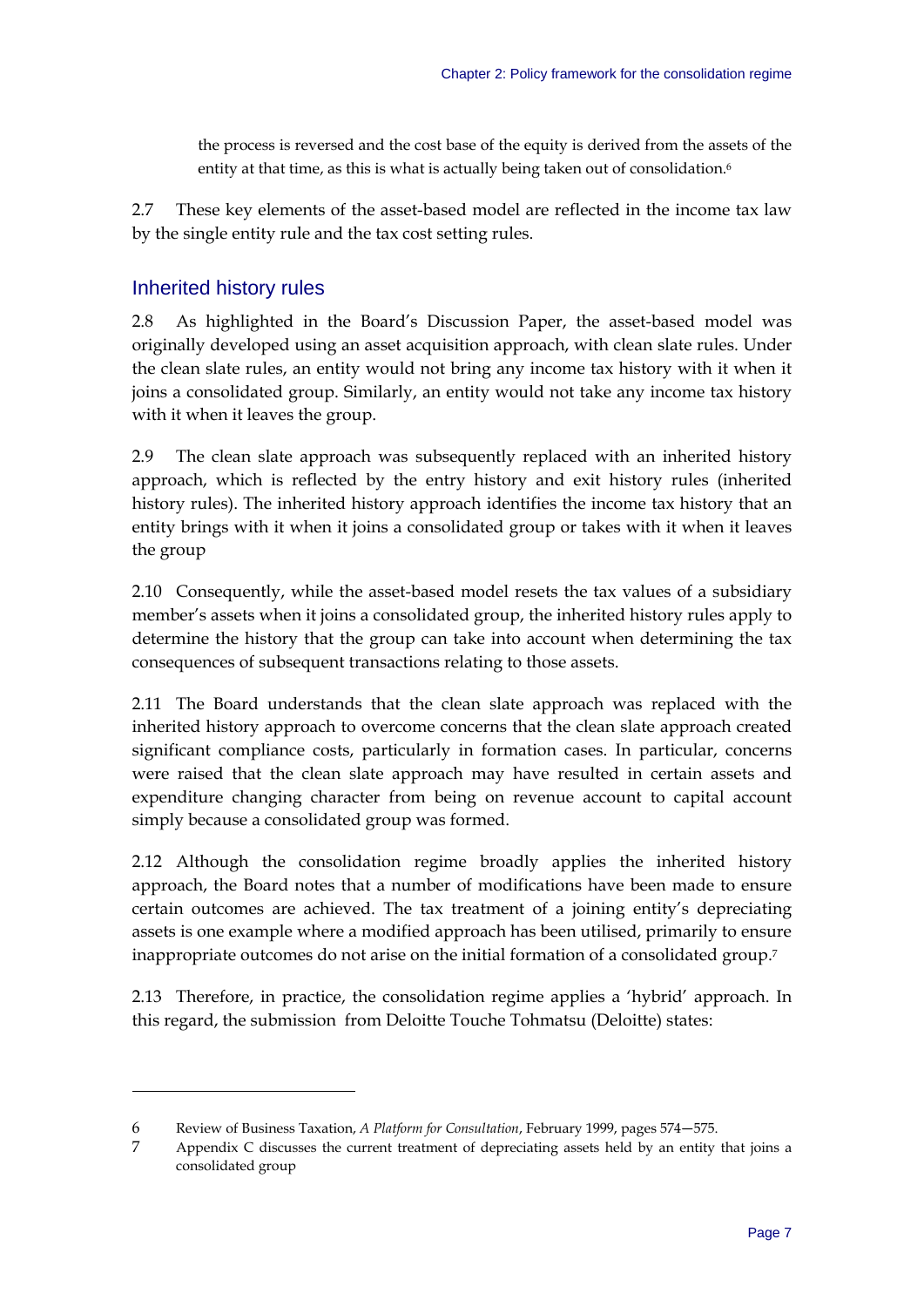... in our view, the current model is not a pure inherited history model as there are significant elements of an acquisition model scattered throughout the provisions.

## VIEWS IN EXPRESSED SUBMISSIONS

2.14 The general consensus in submissions received by the Board was that the existing framework behind the consolidation regime is, for the most part, working effectively and has lead to increased business efficiency and integrity within the tax system for consolidated groups.

2.15 However, stakeholders suggested that the operation of the regime is often overly complex. This is primarily due to the focus of the regime on formation cases, where the measures operate to ensure taxpayers achieve appropriate outcomes when no change in the economic ownership of the group has occurred.

2.16 The consolidation provisions were introduced with effect from 1 July 2002. Eight years on, the incidence of formation cases has clearly declined, with the more common transaction now undertaken by consolidated groups being acquisition cases.

2.17 Unlike formation cases, acquisition cases require some degree of change in the economic ownership of the entity being acquired, i.e. the consolidated group could be acquiring as much as 100 per cent of the joining entity or, alternatively, the last remaining membership interests in the joining entity in order for it to become eligible to join the group.

2.18 In light of the increased incidence of acquisition cases, business and professional groups have questioned whether the current policy framework behind the consolidation regime remains the most appropriate model going forward.

2.19 In this regard, some submissions suggested that adoption of a clean slate model, as originally proposed in the 2002 Exposure Draft, may be a simpler or more intuitive framework, at least in relation to acquisition cases. For example, the supplementary joint submission from the Corporate Tax Association/Minerals Council of Australia (CTA/MCA) stated:

… the principle concern back in 2002 was the potentially dramatic implications of adopting a system which would immediately disregard the history related to every asset owned by major corporate groups in Australia when determining subsequent tax outcomes. These concerns were compounded by the fact that many groups intended to utilise the transitional option whereby the pre-existing tax bases of assets of nominated subsidiaries could be retained….

These factors are understood to be the major reason why, ultimately, a decision was made to utilise an entry history rule approach rather than the CSR [clean slate rule].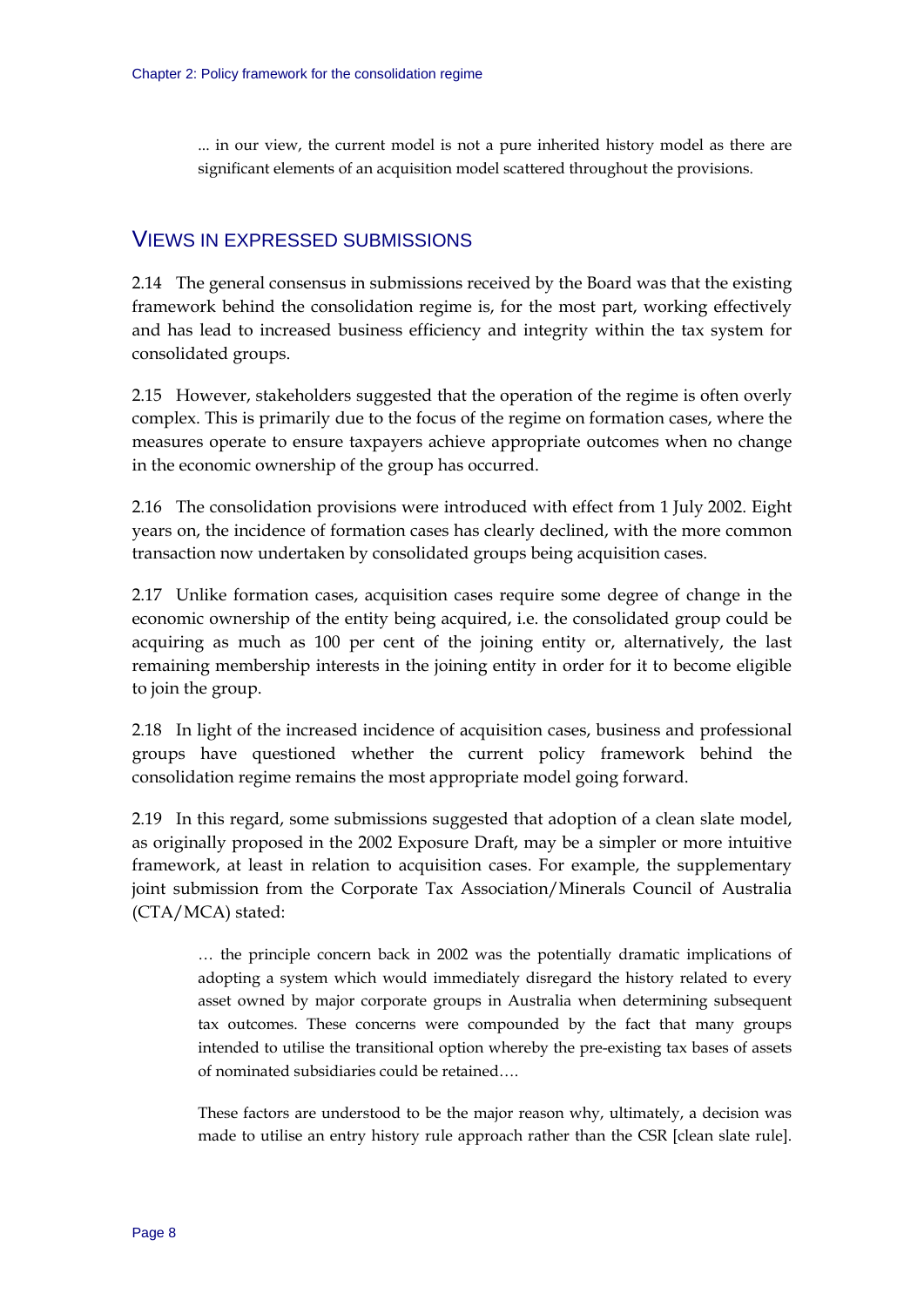Therefore, eight years on these particular compliance factors that led to the decision not to adopt the CSR are no longer relevant.

2.20 The Deloitte submission highlighted that, as a result of the current framework, differences remain which can impact on whether a consolidated group chooses to acquire or dispose of an individual asset, or the entity holding the asset:

An inherited history model provides for a different outcome as compared to an acquisition model. This difference can sometimes influence whether an entity chooses to dispose of the underlying assets or the membership interests relating to those underlying assets.8

2.21 This concern was also raised in the CTA/MCA submission, which stated:

From the perspective of corporate groups the asset cost setting rules had the potential to address the income tax bias against a share acquisition as compared to an asset acquisition, where the target entity held, in particular, depreciating assets.

In certain respects the current system does not consistently address this design objective. The tax cost of assets is reset but other relevant income tax attributes of those assets are subject to an inherited history rule and this may on one view conflict with the objective described above.

2.22 In light of these issues, the CTA/MCA submission urged the Board to take the opportunity to re-examine the framework behind the current regime, with a view to further clarifying the 'basic policy outcomes that the Consolidation Regime should in future be seeking to replicate'.

## ALTERNATE POLICY APPROACHES

2.23 Clear evidence exists which suggests that the more common transaction today, and going forward, is the acquisition by, rather than formation of, a consolidated group.

2.24 In light of this evidence and having regard to the views expressed in submissions, particularly in relation to the treatment of depreciating assets, the Board considers that there is some merit to examining a shift from the current inherited history approach.

2.25 In this regard, the Board has considered the following options:

• adopting an acquisition approach; or

<sup>8</sup> The reference to an 'acquisition model' in this quote is taken to be a reference to the 'asset acquisition approach'.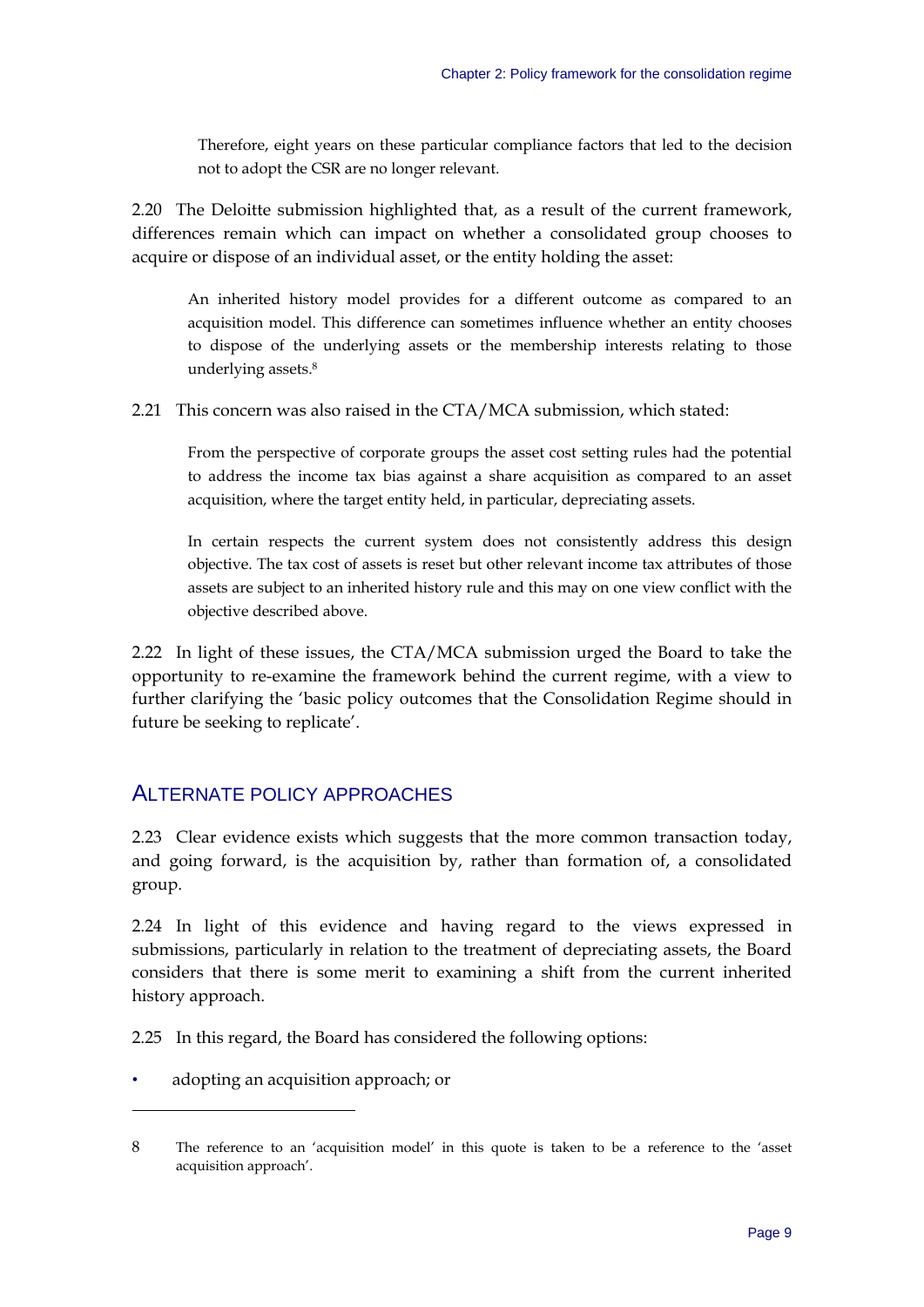• adopting an asset acquisition approach.

2.26 Broadly, both these alternate models adopt as the base case the acquisition of an entity, rather than the formation of a consolidated group.

2.27 In this regard, the acquisition approach replicates as closely as possible, outcomes that would arise under a direct acquisition of the underlying assets and liabilities of the joining entity for their market value.

2.28 In light of concerns expressed in certain submissions as to additional complexity or transitional issues that could arise from adopting an alternate framework, the asset acquisition approach attempts to replicate direct acquisition outcomes, but only in relation to assets. Where such outcomes are not possible or would require major changes to the current legislative framework, the asset acquisition approach articulates a clear policy principle as to the tax treatment afforded by the consolidation regime.

2.29 The key impacts from adopting these alternate approaches are discussed more fully below. Appendix D contains a high level comparison of these two approaches and the existing inherited history approach.

#### Acquisition approach

#### **Objective**

2.30 The objective of the acquisition approach would be to replicate, as closely as possible, the outcomes that would arise if there was a direct acquisition or disposal of the underlying assets and liabilities of an entity by a consolidated group, rather than the acquisition or disposal of membership interests in the entity.

2.31 Under the acquisition approach, the history of a joining entity's assets and liabilities would be irrelevant to the consolidated group going forward. Therefore, the inherited history rules would be removed.

2.32 The joint CTA/MCA submission outlined the objectives of the acquisition approach as follows:

The objectives of the asset transaction model [that is, the acquisition approach in this Paper] would be that in the context of an entity acquisition or disposal to replicate, as closely as possible, the tax outcomes in respect of assets that would have arisen if the transaction had been undertaken as a direct acquisition or disposal of the underlying assets (and liabilities) of the relevant subsidiary.

The conceptual underpinning of an asset transaction model approach would be to reflect the economic substance of a group's acquisition of 100 per cent of the shares in a joining entity, being that the group is economically acquiring full ownership of the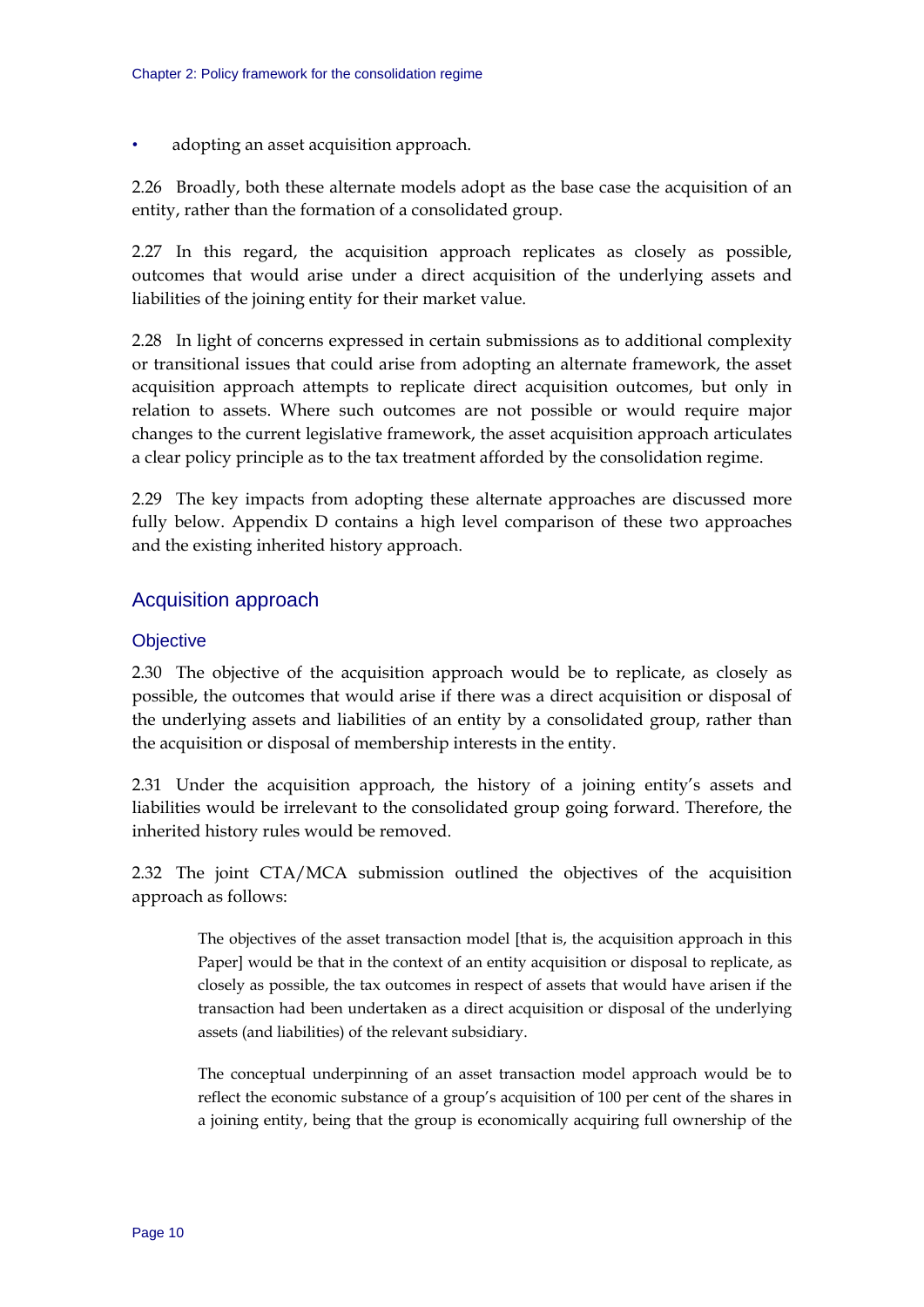underlying assets of the joining entity, and that this should be recognised for all go-forward income tax purposes in respect of such assets.

Therefore, the asset transaction model is totally consistent with, and in effect further supports, the operation of the single entity rule. However, the asset transaction model would render redundant the entry history rule, because in the context of a direct asset acquisition the past history of the asset in the hands of the vendor is of no relevance to the purchaser.9

#### Entity joining a consolidated group

<u>.</u>

2.33 Under the acquisition approach, when an entity joins a consolidated group, the group would be taken to acquire all the assets and liabilities of the joining entity at the joining time.

2.34 Key implications that would arise are:

- pre-capital gains tax (CGT) assets held by the joining entity at the joining time would become post-CGT assets<sup>10</sup>;
- assets held by the joining entity that become intra-group assets of the group would come to an end at the joining time for a payment equal to the allocable cost amounts allocated to the assets<sup>11</sup>;
- liabilities held by the joining entity would be assumed by the group based on their market value at the joining time;
- non-asset tax attributes of the joining entity (such as undeducted business related expenditure and other inherited deductions) would not be transferred to the group — this would simplify the calculation of the allocable cost amount for the joining entity as the step 7 adjustment for inherited deductions could be removed; and
- consistent with the high level design principles on which the consolidation regime is based, tax losses and franking credits held by a joining entity would continue to be transferred to the group.

<sup>9</sup> There are some very limited exceptions, the two principle ones being where assets are acquired from an associate or related party, and where assets are acquired from a Government agency

<sup>10</sup> Under the inherited history approach, this change in status of pre-CGT assets is likely to arise in an acquisition (as opposed to formation) case due to the operation of Division 149 of the *Income Tax Assessment Act 1997* (ITAA 1997), which changes the status of pre-CGT assets when there is a change in the majority underlying ownership of an entity.

<sup>11</sup> Note that the treatment of intra-group assets is discussed in Chapter 3. In Position 3.1, the Board proposes that the tax cost of an intra-group asset should be recognised when the consolidated group disposes of the asset or when the asset lapses intra-group.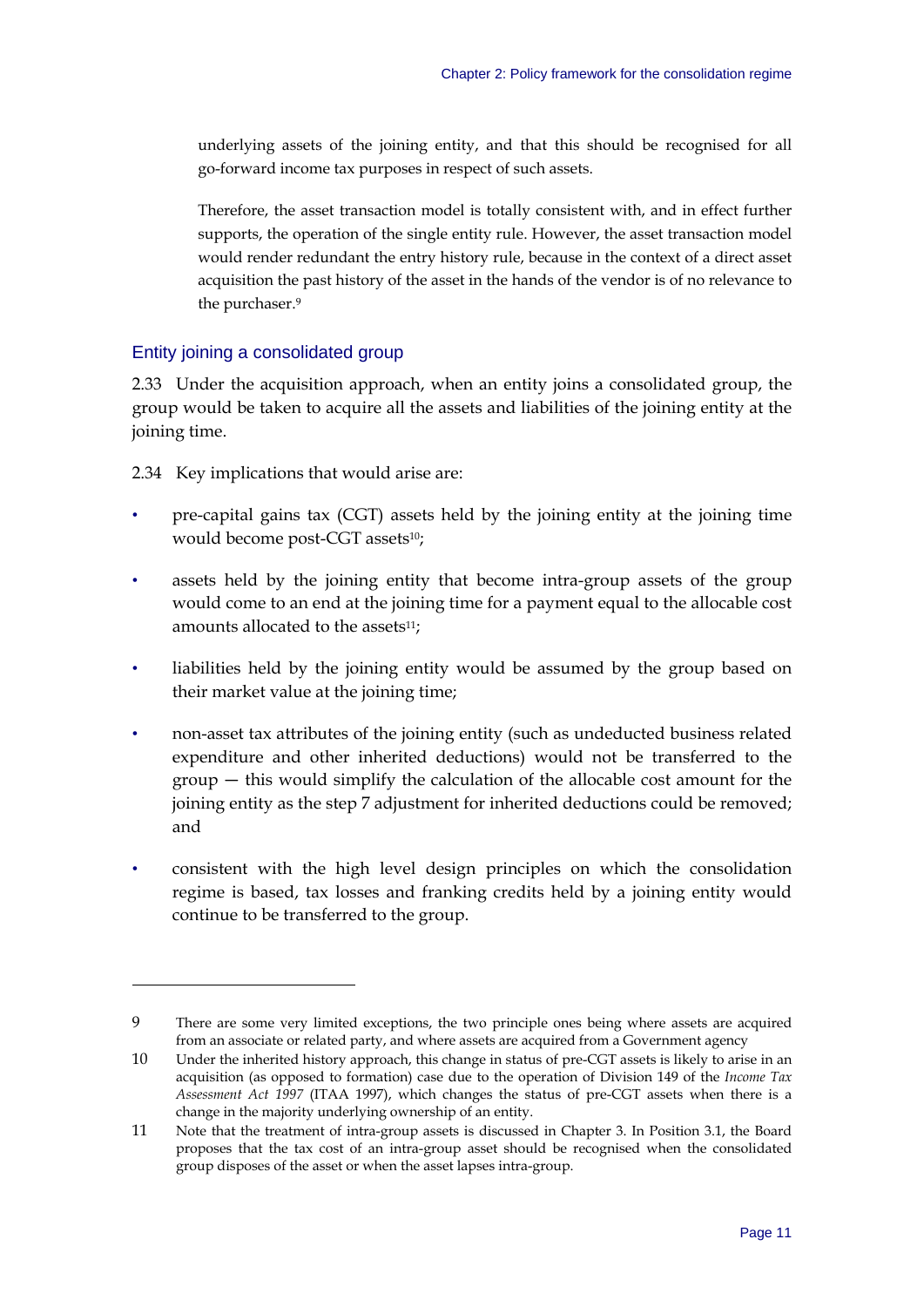2.35 Modifications could be made to alter these outcomes if necessary, having regard to other policy considerations.12

#### Operating as a consolidated group

2.36 Under the acquisition approach, the tax outcomes that arise in relation to an asset held by a consolidated group would be determined solely by the group's treatment of the asset, on the basis that the group has directly acquired the asset at the joining time. Therefore, as the joining entity's history in relation to the asset would be irrelevant, the entry history rule would be removed.

2.37 Key implications that would arise are:

- asset-based deductions (such as capital allowances) would be determined on the basis that the consolidated group acquired the asset at the joining time for an amount equal to its tax cost setting amount  $-$  as a consequence, for example, the effective life of an asset for capital allowance purposes would be determined at the joining time;
- the capital/revenue character of the amount received on the disposal of an asset would be determined on the basis of the consolidated group's treatment of the asset;
- intra-group assets that emerge from the group would be taken to be created at the time they emerge<sup>13</sup>;
- the consolidated group could deduct trade debts held by a joining entity that are written-off as bad only if the group is a money lender<sup>14</sup>; and
- the consolidated group could not rely on private binding rulings issued to a joining entity prior to the joining time to the extent that those rulings relate to the assets and liabilities of the joining entity.

2.38 Modifications could be made to alter these outcomes if necessary, having regard to other policy considerations.15

<u>.</u>

<sup>12</sup> For example, modifications may be required for the treatment of pre-CGT assets and depreciating assets (including pre-July 2001 mining rights) in formation cases, or in cases where there is a change in ownership of a joining entity.

<sup>13</sup> Note that the treatment of intra-group assets is discussed in Chapter 3. In Position 3.1, the Board proposes that the tax cost of an intra-group asset should be recognised when the consolidated group disposes of the asset or when the asset lapses intra-group.

<sup>14</sup> A consequential amendment may be required to ensure that trade debts are not retained cost base assets.

<sup>15</sup> For example, modifications may be required for the treatment of depreciating assets (including pre-July 2001 mining rights) in formation cases, or in cases where there is a change in ownership of a joining entity.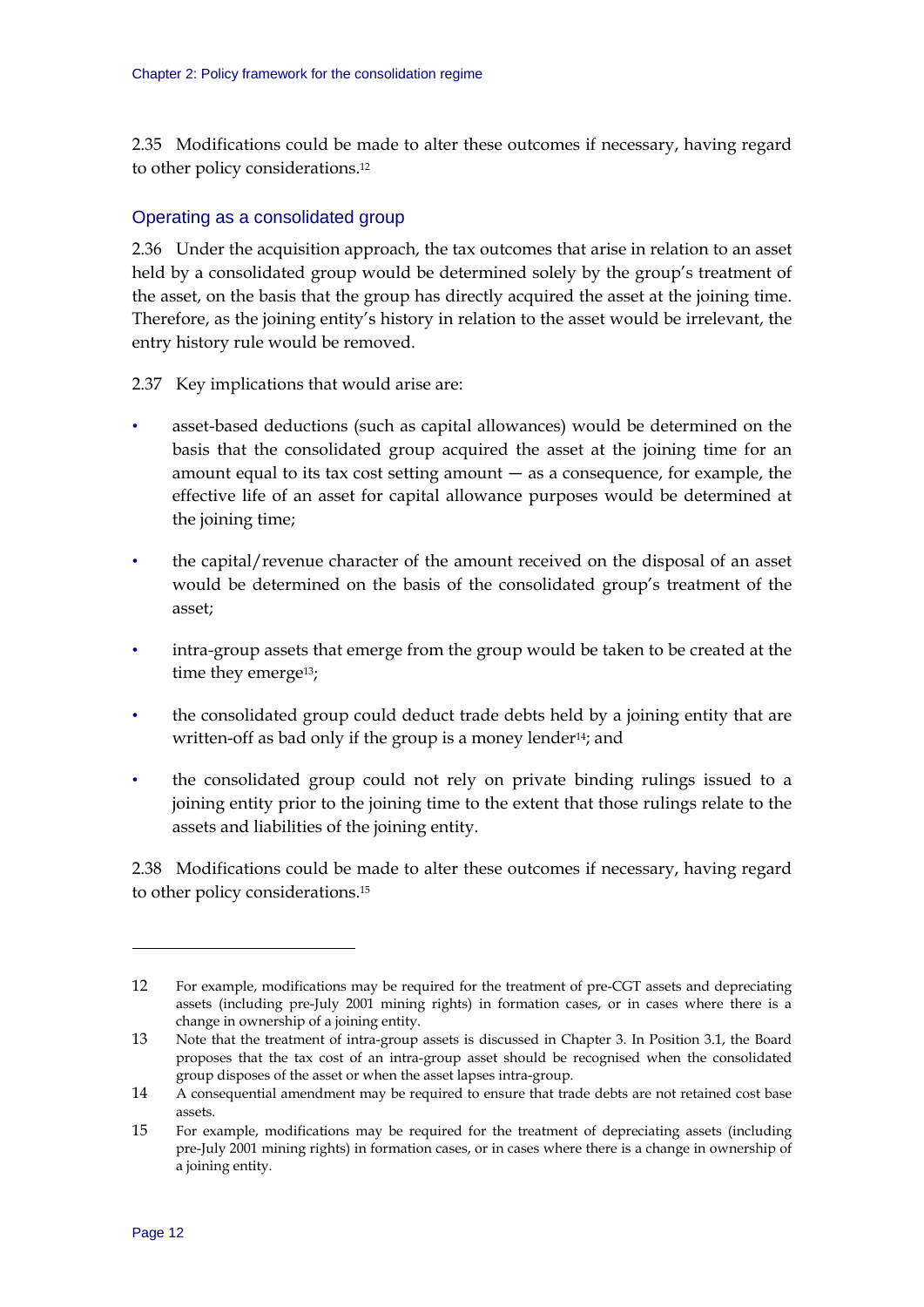#### Leaving a consolidated group

#### *Implications for the consolidated group*

2.39 Under the acquisition approach, when an entity leaves a consolidated group, the consolidated group would be taken to dispose of the assets and liabilities that the leaving entity takes with it at the leaving time. The calculation of the allocable cost amount for the leaving entity would be simplified as the step 2 adjustment for inherited deductions could be removed.

2.40 In addition, the capital/revenue character of any gain or loss made by the group on the disposal of the membership interests in the leaving entity would need to reflect the character of the underlying assets. As a result, a leaving entity's assets would need to be valued prior to it leaving a consolidated group.

2.41 Alternatively, to reduce compliance costs and complexity, a proxy could be developed. For example, a percentage approach could be used. However, the use of such a proxy would not necessarily reflect the current values and gains made on the assets. That is, if the revenue/capital split was determined using the cost bases of the assets, the outcome would not reflect the actual gains or losses made on the assets.

2.42 Therefore, additional compliance costs would arise under the acquisition approach when an entity leaves a consolidated group. In this regard, the Deloitte submission states:

If a pure acquisition model were to be used in an exit scenario, we agree that the Division 711 calculation would split the gain between revenue and capital gains. While this may, theoretically, provide a neutral outcome, there are significant practical problems associated with adopting such a model on exit.

That is, in order for such a proposition to work, the sales proceeds for the shares would need to be matched to the underlying sale of assets. This would require a thorough identification of assets, irrespective of whether they have a tax cost. This is because an asset with a nil tax cost may have some value and may be a revenue asset as compared to a capital asset. This identification of assets would greatly increase the level of compliance, as currently taxpayers only need to identify assets with a tax cost.

2.43 In addition, consistent with the high level design principles on which the consolidation regime is based, tax losses and franking credits held by the consolidated group would continue to be retained by the group.

#### *Implications for the leaving entity*

2.44 Under the acquisition approach, the leaving entity would be taken to acquire all the assets and liabilities that it takes with it at the leaving time. Therefore, as the prior history of the asset would be irrelevant, the exit history rule would be removed.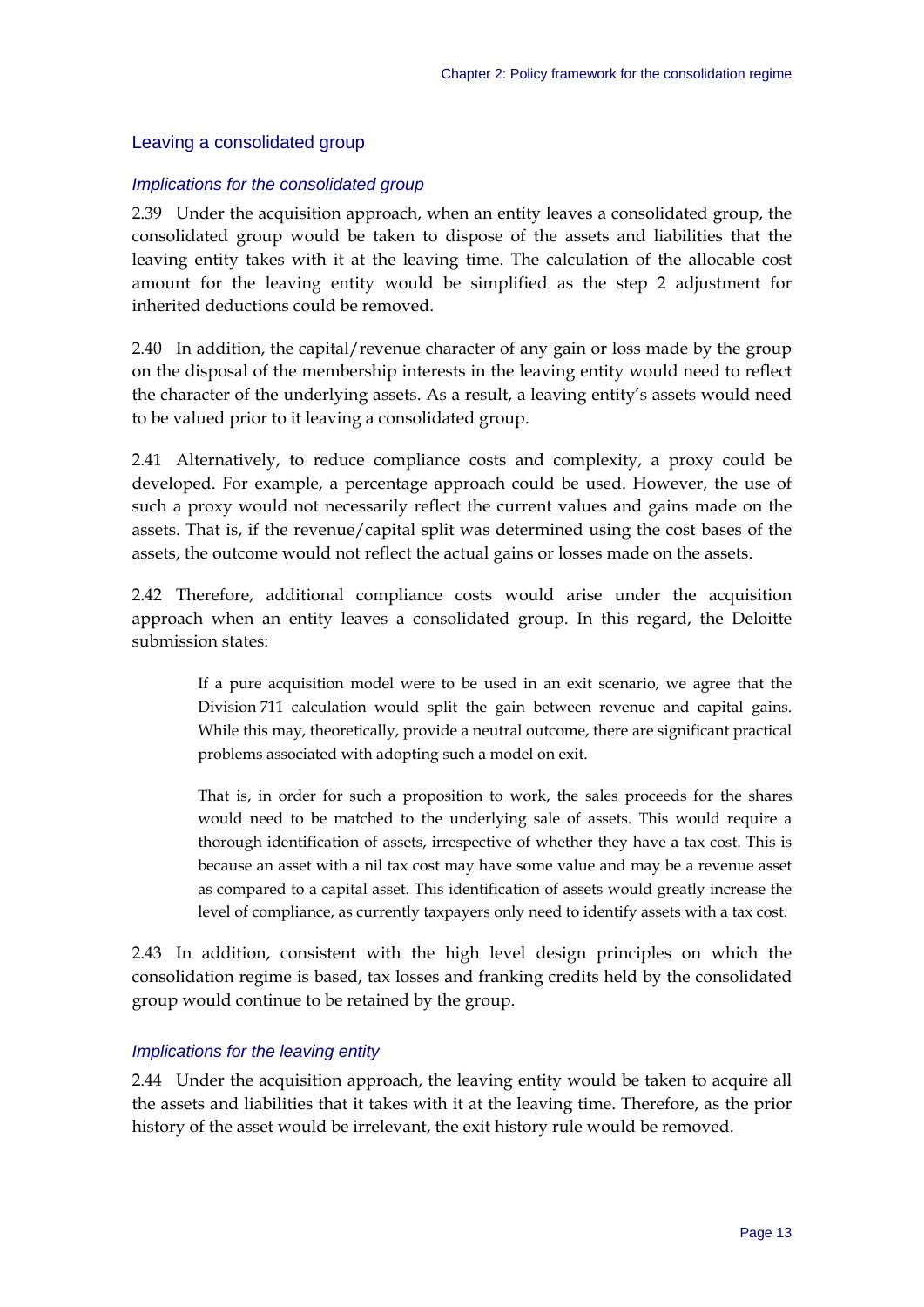2.45 Key implications that would arise (assuming that the leaving entity does not join another consolidated group) are:

- the leaving entity would be taken to acquire all the assets that it takes with it (including CGT assets and depreciating assets) at the leaving time;
- asset-based deductions (such as capital allowances) would be determined on the basis that the leaving entity acquired the asset at the leaving time for an amount equal to its terminating value  $-$  as a consequence, for example, the effective life of an asset for capital allowance purposes would be determined at the leaving time;
- the capital/revenue character of the amount received on the disposal of an asset would be determined on the basis of the leaving entity's group's treatment of the asset;
- liabilities that the leaving entity takes with it would be assumed by the leaving entity based on their market value at the leaving time; and
- non-asset tax attributes of the consolidated group (such as undeducted business related expenditure and other inherited deductions) would not be transferred to the leaving entity.

### Advantages and disadvantages of the acquisition approach

2.46 A key advantage of the acquisition approach is that it would offer a clear policy benchmark against which the outcomes of the consolidation regime can be compared. That is, outcomes from entering into the regime would replicate as closely as possible outcomes that would arise under a direct asset acquisition.

2.47 As a result, the acquisition approach would reduce tax induced distortions in the decision making process of a consolidated group and increase efficiency in the tax system.

2.48 However, the acquisition approach would represent a significant change to the existing consolidation framework and would be likely to lead to greater complexity and compliance costs for consolidated groups. For example, when an entity leaves a consolidated group, it would be necessary to determine the characterisation of any gain or loss made on the disposal of the entity.

2.49 In addition, difficulties would arise as to the market value of liabilities that would need to be determined when an entity joins or leaves a consolidated group. At present the entry and exit process recognises liabilities at their accounting value. While new legislative measures, for example the taxation of financial arrangements (TOFA)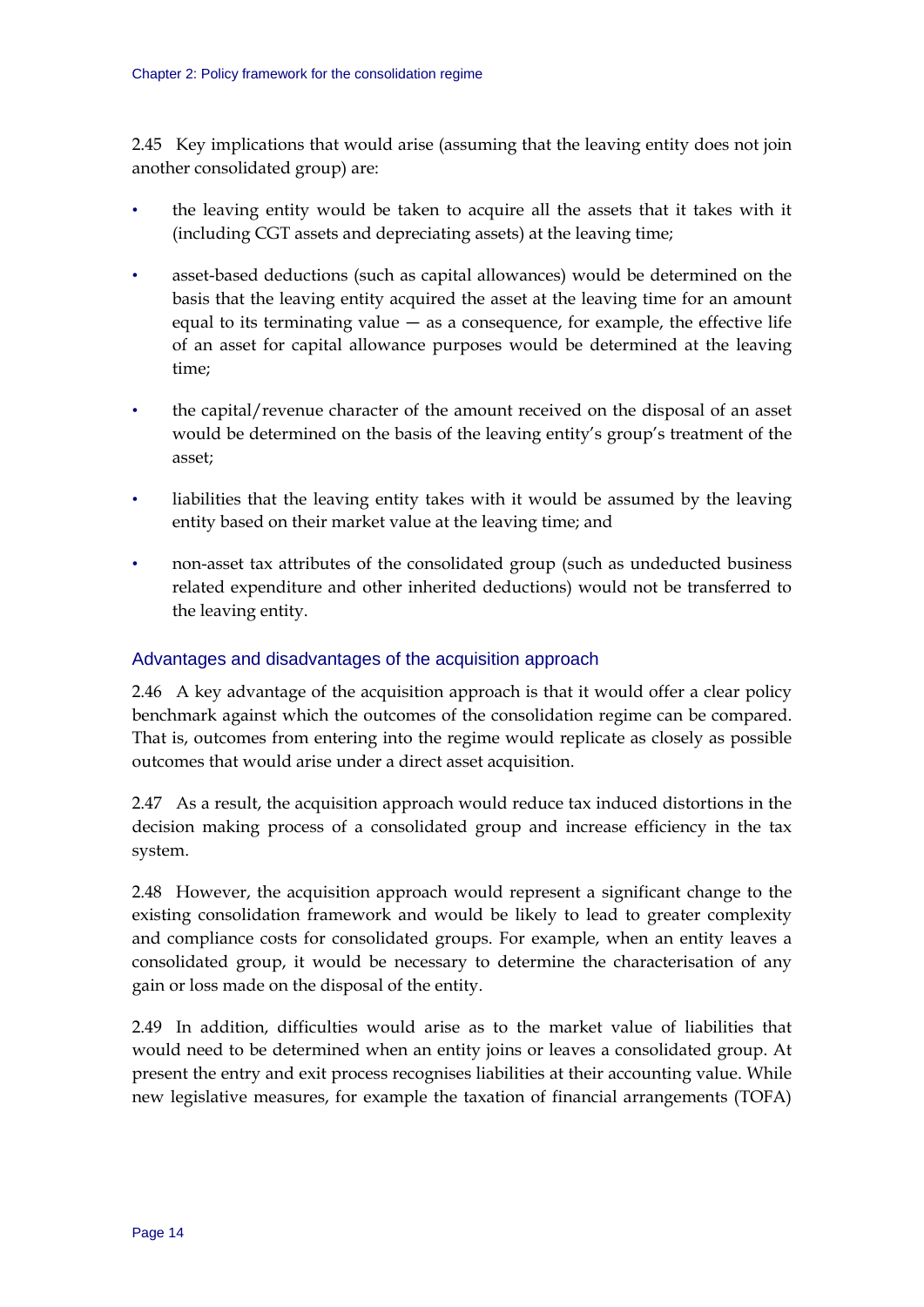provisions<sup>16</sup> and the foreign currency gains and losses (FOREX) provisions<sup>17</sup>, have introduced a concept of requiring liabilities to be market valued for certain purposes, the Board recognises that requiring groups to undertake this process for all liabilities would increase compliance costs that arise when entity leaves a consolidated group.

### Asset acquisition approach

#### **Objective**

2.50 The objective of the asset acquisition approach would be similar to the acquisition approach for assets. That is, the outcomes for assets would broadly replicate the outcomes that would arise if there was a direct acquisition or disposal of the underlying assets of an entity by a consolidated group, rather than the acquisition or disposal of membership interests in the entity.

2.51 Under the asset acquisition approach, the inherited history rules would be retained. However, a modification would be made to specifically exclude assets from the scope of those rules.

2.52 In addition, in light of the difficulties with valuing liabilities, a key difference (compared to the acquisition approach) is that the existing treatment of liabilities would be maintained.

#### Entity joining a consolidated group

2.53 Key implications that would arise under the asset acquisition approach when an entity joins a consolidated group are:

- when an entity joins a consolidated group, the group would be taken to acquire all the assets of the joining entity at the joining time;
- pre-CGT assets held by the joining entity at the joining time would become post-CGT assets<sup>18</sup>;
- assets held by the joining entity that become intra-group assets of the group would come to an end at the joining time for a payment equal to the allocable cost amounts allocated to the assets<sup>19</sup>;

<u>.</u>

<sup>16</sup> Division 230 of the ITAA 1997.

<sup>17</sup> Division 775 of the ITAA 1997.

<sup>18</sup> Under the inherited history approach, this change in status of pre-CGT assets is likely to arise in an acquisition (as opposed to formation) case due to the operation of Division 149, which changes the status of pre-CGT assets when there is a change in the majority underlying ownership of an entity.

<sup>19</sup> Note that the treatment of intra-group assets is discussed in Chapter 3. In Position 3.1, the Board proposes that the tax cost of an intra-group asset should be recognised when the consolidated group disposes of the asset or when the asset lapses intra-group.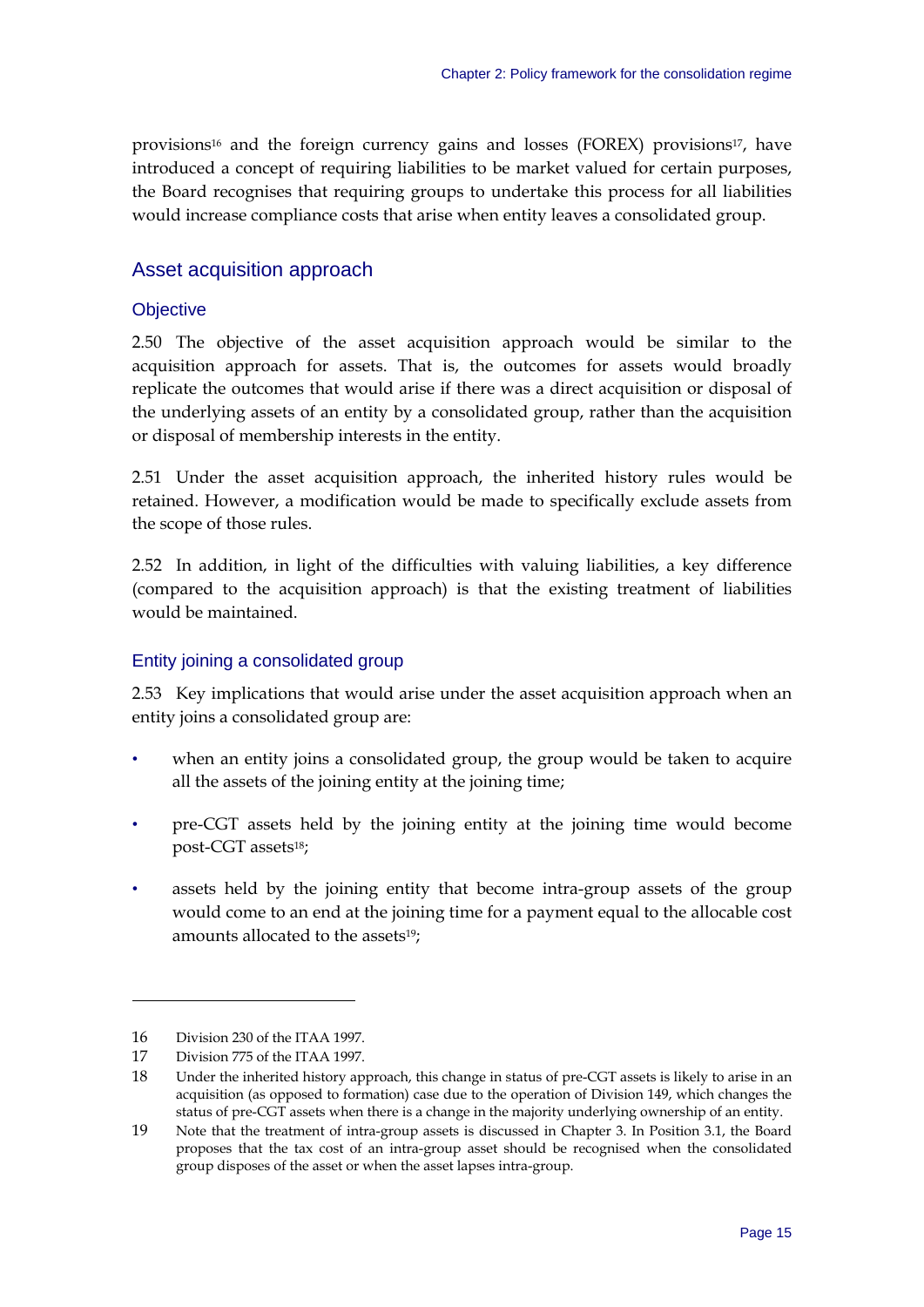- the entry history rule would be retained so that liabilities would be transferred to the group at the leaving time based on their accounting value;
- non-asset tax attributes of the joining entity (such as undeducted business related expenditure and other inherited deductions) would be aligned with the treatment of tax losses and franking credits and therefore transferred to the group — the entry history rule would achieve this outcome; and
- consistent with the high level design principles on which the consolidation regime is based, tax losses and franking credits held by a joining entity would continue to be transferred to the group.

2.54 Modifications could be made to alter these outcomes if necessary, having regard to other policy considerations.20

## Operating as a consolidated group

2.55 Under the asset acquisition approach, the tax outcomes that arise in relation to an asset held by a consolidated group would generally be determined by the group's treatment of the asset, on the basis that the group has directly acquired the asset at the joining time. However, the joining entity's history would be relevant for the purposes of transferring the joining entity's liabilities to the group, usually at their accounting value.

2.56 Key implications that would arise are:

- asset-based deductions (such as capital allowances) would be determined on the basis that the consolidated group acquired the asset at the joining time for an amount equal to its tax cost setting amount  $-$  as a consequence, for example, the effective life of an asset for capital allowance purposes would be determined at the joining time;
- the capital/revenue character of the amount received on the disposal of an asset would be determined on the basis of the consolidated group's treatment of the asset;
- intra-group assets that emerge from the group would be taken to be created at the time they emerge<sup>21</sup>;

**.** 

<sup>20</sup> For example, modifications may be required for the treatment of pre-CGT assets and depreciating assets (including pre-July 2001 mining rights) in formation cases, or in cases where there is a change in ownership of a joining entity.

<sup>21</sup> Note that the treatment of intra-group assets is discussed in Chapter 3. In Position 3.1, the Board proposes that the tax cost of an intra-group asset should be recognised when the consolidated group disposes of the asset or when the asset lapses intra-group.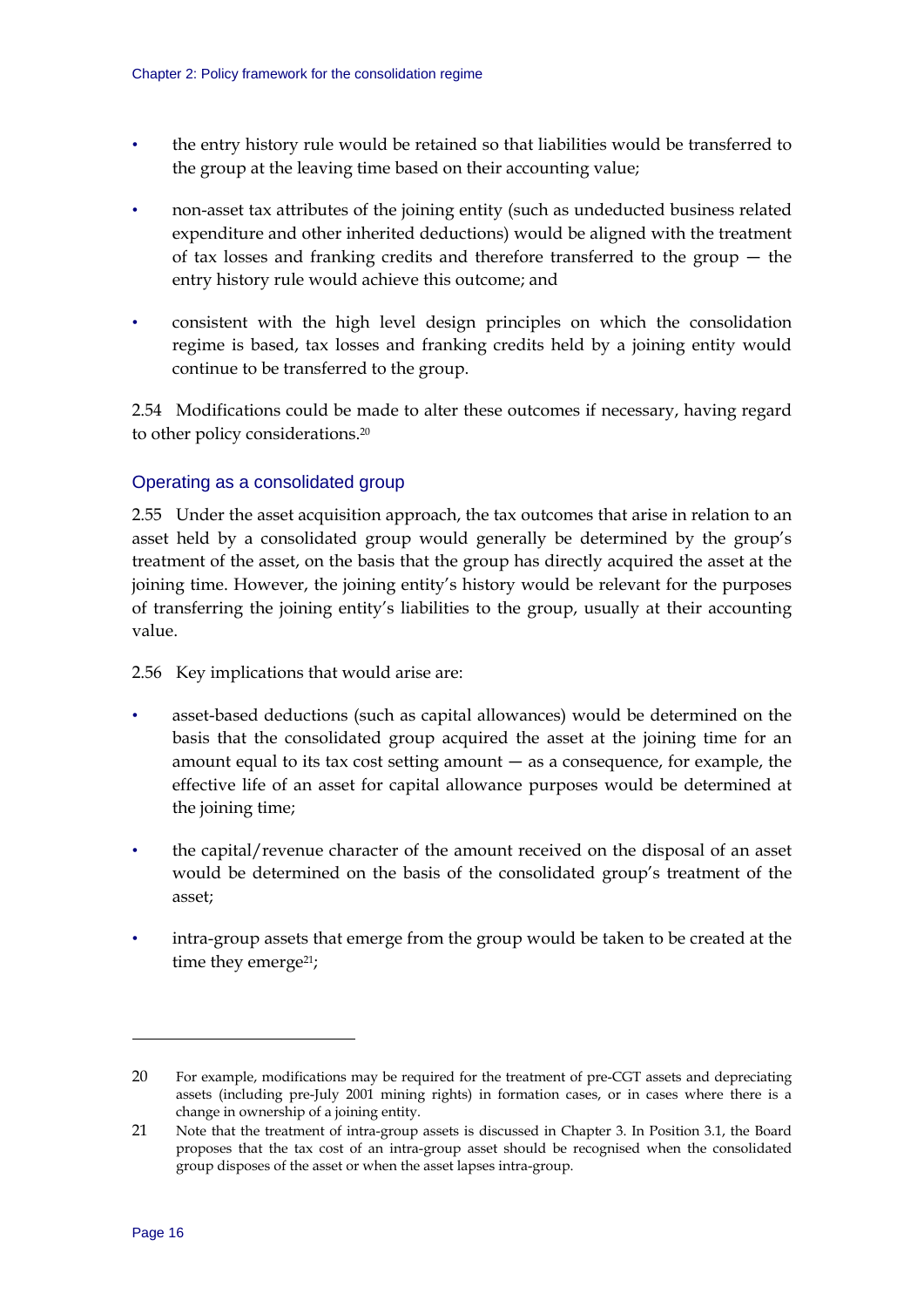- the consolidated group could deduct trade debts held by a joining entity that are written-off as bad only if the group is a money lender<sup>22</sup>; and
- the consolidated group could not rely on private binding rulings issued to a joining entity prior to the joining time to the extent that those rulings relate to the assets of the joining entity.

2.57 Modifications could be made to alter these outcomes if necessary, having regard to other policy considerations.23

### Leaving a consolidated group

#### *Implications for the consolidated group*

2.58 Under the asset acquisition approach, when an entity leaves a consolidated group, the consolidated group would be taken to dispose of the membership interests held in the leaving entity  $-$  that is, the outcomes that currently apply when an entity leaves a consolidated group would be retained. Consequently, in most circumstances the consolidated group would make a capital gain or loss on the disposal of the membership interests held in the leaving entity, as those membership interests would usually be held on capital account.

2.59 However, consistent with the treatment of tax losses and franking credits, non-asset tax attributes of the joining entity (such as undeducted business related expenditure and other inherited deductions) would not be transferred to the leaving entity. Consequently, the calculation of the allocable cost amount for the leaving entity would be simplified as the step 2 adjustment for inherited deductions could be removed.

2.60 In addition, consistent with the high level design principles on which the consolidation regime is based, tax losses and franking credits held by the consolidated group would continue to be retained by the group.

#### *Implications for the leaving entity*

-

2.61 Key implications that would arise when an entity leaves a consolidated group under the asset acquisition approach (assuming that the leaving entity does not join another consolidated group) are:

• the leaving entity would be taken to acquire all the assets that it takes with it (including CGT assets and depreciating assets) at the leaving time;

<sup>22</sup> A consequential amendment may be required to ensure that trade debts are not retained cost base assets.

<sup>23</sup> For example, modifications may be required for the treatment of depreciating assets (including pre-July 2001 mining rights) in formation cases, or in cases where there is a change in ownership of a joining entity.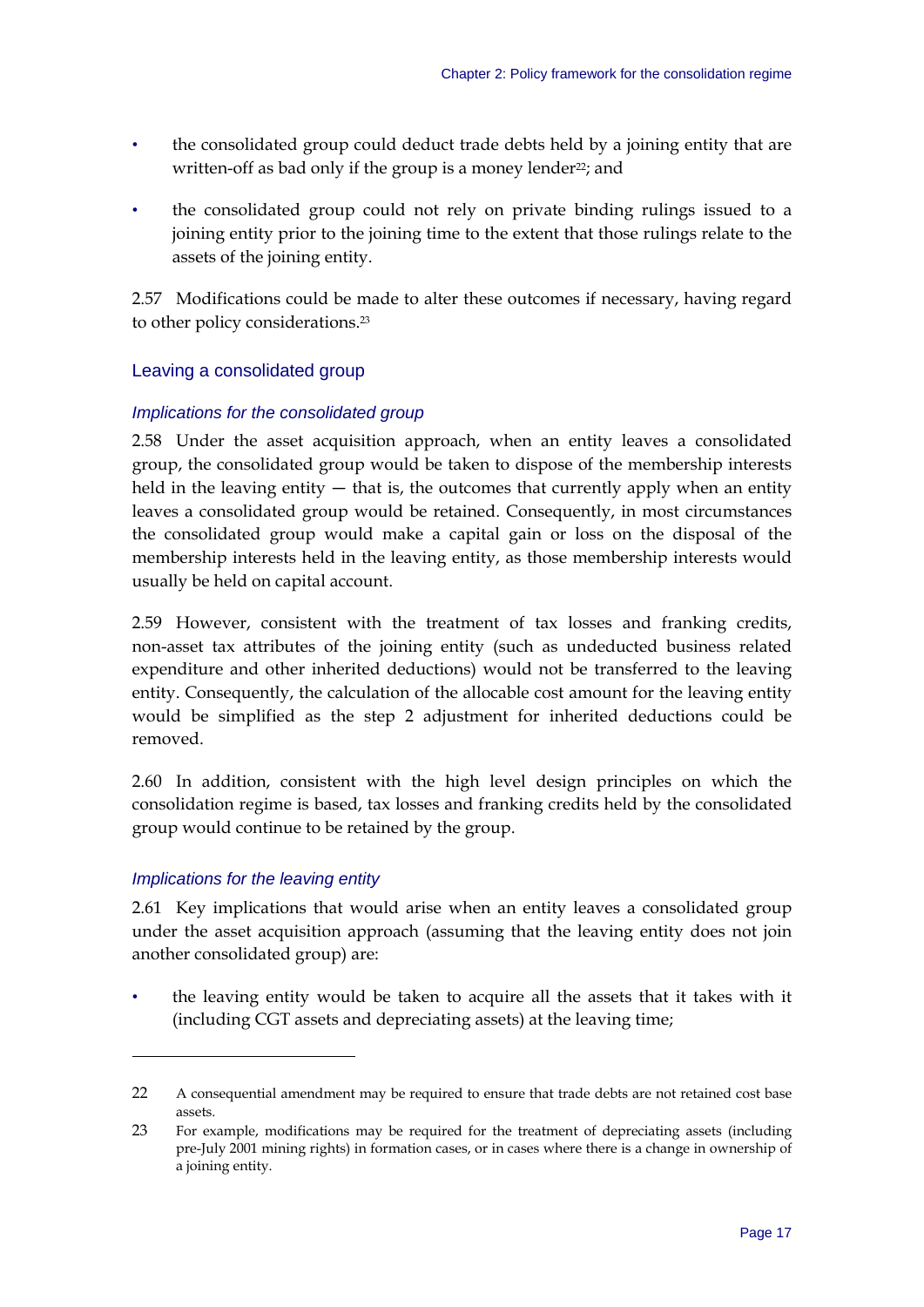- asset-based deductions (such as capital allowances) would be determined on the basis that the leaving entity acquired the asset at the leaving time for an amount equal to its terminating value  $-$  as a consequence, for example, the effective life of an asset for capital allowance purposes would be determined at the leaving time;
- the capital/revenue character of the amount received on the disposal of an asset would be determined on the basis of the leaving entity's treatment of the asset; and
- the exit history rule would be retained so that liabilities would be transferred to the leaving entity at the leaving time, usually based on their accounting value.

## Advantages and disadvantages of the asset acquisition approach

2.62 The asset acquisition approach would significantly clarify the policy benchmark against which the outcomes of the consolidation regime can be compared. That is, outcomes from entering into the regime for assets would substantially replicate as closely as possible outcomes that would arise under a direct asset acquisition.

2.63 As a result, the asset acquisition approach may reduce tax induced distortions in the decision making process of a consolidated group and increase efficiency in the tax system.

2.64 Although the asset acquisition approach would represent a change to the existing consolidation regime, in practical terms that change would be relatively insignificant (compared to the acquisition approach). That is, the fundamental change would be to ensure that:

- the assets of a joining entity are acquired by the consolidated group at the joining time for an amount equal to the tax cost setting amounts allocated to the assets; and
- the assets that a leaving entity takes with it are acquired by the leaving entity at the leaving time for an amount equal to the terminating values of the assets.24

2.65 A key advantage of the asset acquisition approach is that it would substantially retain:

- the existing treatment of liabilities; and
- the consequences that arise for a consolidated group when an entity leaves the group (as distinct from the consequences that arise for the leaving entity).

<sup>24</sup> In technical terms, this would primarily involve an amendment to section 701-55 of the ITAA 1997. However, it would also require numerous consequential amendments.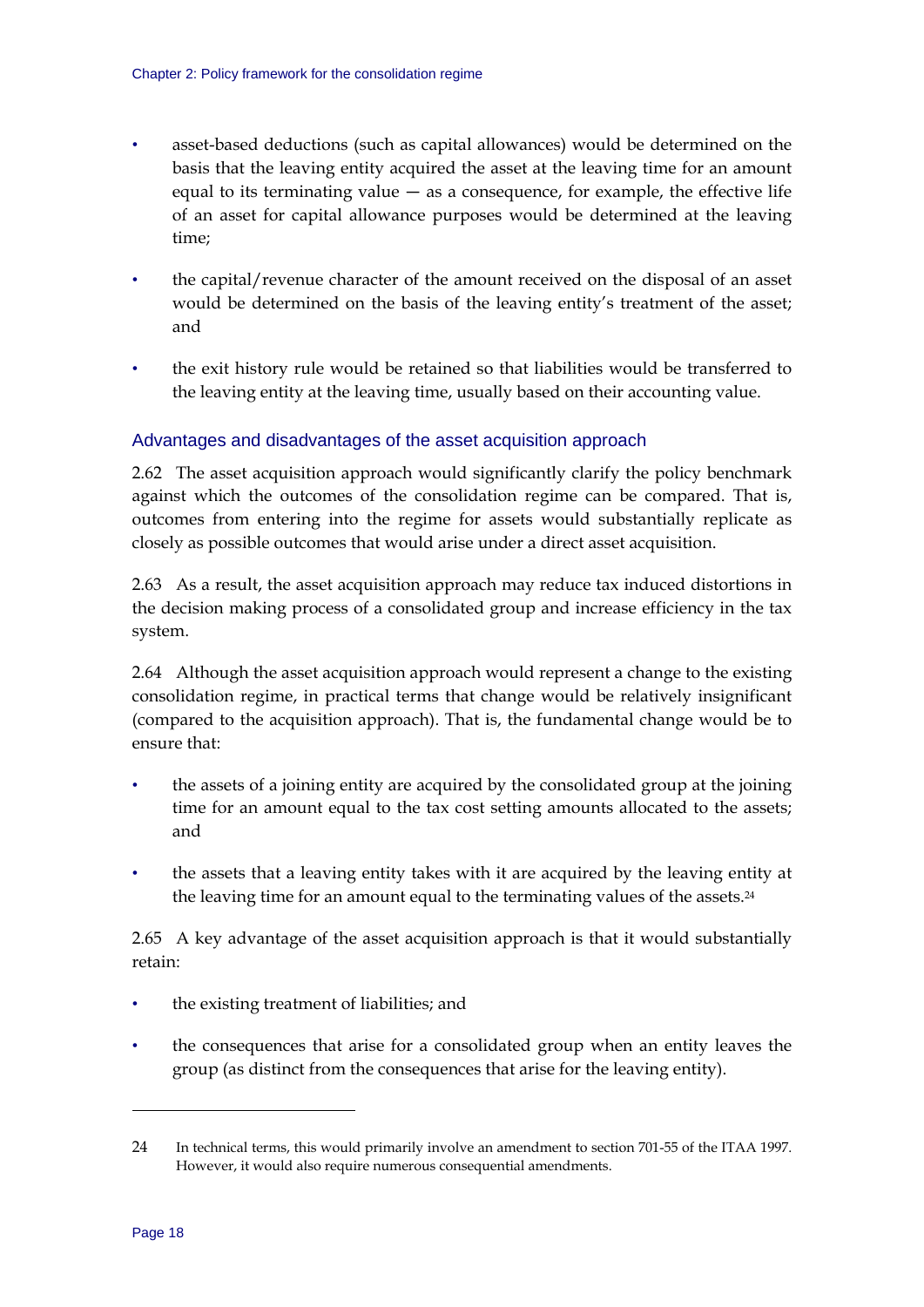## THE BOARD'S VIEW

2.66 The current inherited history framework underlying the consolidation regime is working effectively in the majority of cases to achieve the primary objectives of the consolidation regime.

2.67 One of the primary drivers behind the introduction of the consolidation regime was to reduce compliance costs for corporate groups in undertaking their tax affairs.

2.68 As highlighted in the Deloitte submission, the consolidation regime has required a significant investment of time and resources from both advisors and taxpayers. In this regard, familiarity with the operation of the regime is beginning to result in decreased compliance costs over time. This investment could be jeopardised if radical changes are made to the operation of the regime:

While we agree that the tax consolidation regime has contributed to an improvement in the business efficiency and integrity of the tax system, we also consider that it has resulted in significant compliance costs for taxpayers over the period of introduction. We note that such compliance costs are reducing over time as groups become more familiar with the operation of the provisions.

2.69 Therefore, the Board considers that a fundamental change to the existing consolidation model could be justified only if the case for change is compelling and is strongly supported by the business community.

2.70 In this regard, the current inherited history framework was developed in an environment where the focus of stakeholders was on formation cases. The consolidation regime has now matured so that, at least for large businesses, the focus has now shifted to acquisition cases.

2.71 The Board acknowledges that the acquisition approach offers a clear policy benchmark against which the outcome of the consolidation regime can be compared. That is, outcomes from entering into the regime would replicate as closely as possible outcomes that would arise under a direct asset acquisition. However, the acquisition approach would give rise to increased compliance costs, particularly in relation to the treatment of liabilities and the consequences that arise when an entity leaves a consolidated group.

2.72 In relation to liabilities, the Board notes that the historical value of liabilities is generally used throughout the income tax law, with the notable exceptions of the recently introduced TOFA and FOREX provisions. Therefore, the Board considers that a broader review of the treatment of liabilities in the income tax law would be required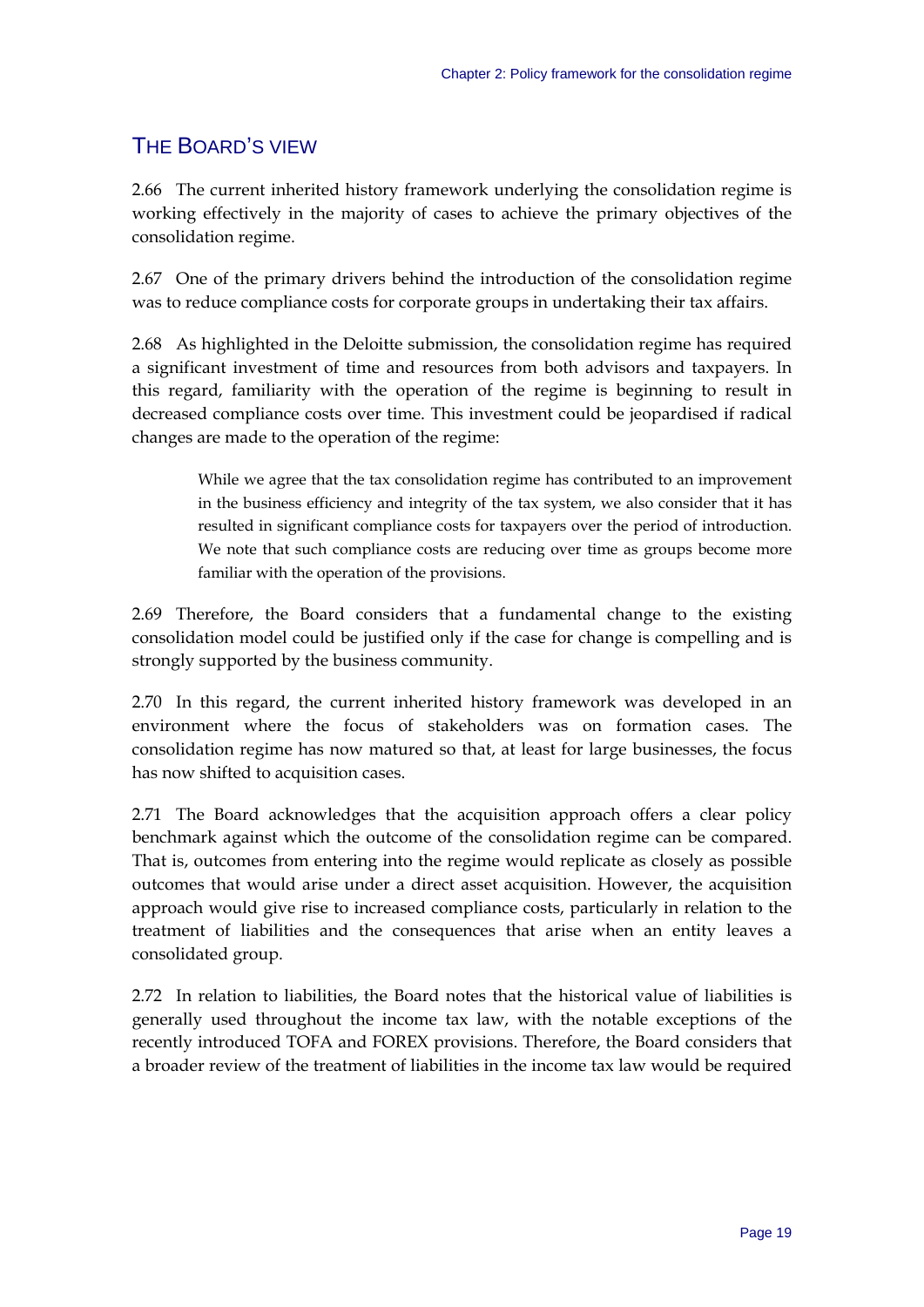before the acquisition approach (requiring market valuation of liabilities) could be adopted.25

2.73 As acquisition cases are now the primary focus of consolidation, the Board considers that the adoption of the asset acquisition approach would be a significant improvement for the consolidation regime. This would provide greater consistency between the treatment of assets acquired directly or indirectly. However, the existing treatment of liabilities and the consequences that arise for a consolidated group when an entity leaves the group would be retained.

2.74 Therefore, the Board considers that the asset acquisition approach should be adopted.

2.75 However, the Board notes that the application of the asset acquisition approach may need to be modified in some cases to ensure that the income tax law applies consistently to consolidated groups and other taxpayers having regard to the policy underlying other parts of the law.

2.76 For example, adopting the asset acquisition approach in formation cases, or in cases where there is a change in ownership of a joining entity, would cause different outcomes to arise for consolidated groups and other taxpayers in some cases. Therefore, although the proposals outlined in Chapter 5 of this Position Paper will significantly address these concerns, the Board seeks stakeholder comments on whether the asset acquisition approach should be modified in some cases.<sup>26</sup>

**Position 2.1** 

The Board considers that the asset acquisition approach should be adopted.

<u>.</u>

<sup>25</sup> An acquisition approach is currently adopted for TOFA liabilities that are subject to certain elections. That approach could be extended to a broader range of TOFA liabilities and to FOREX liabilities.

<sup>26</sup> For example, modifications may be required for the treatment of pre-CGT assets and depreciating assets (including pre-July 2001 mining rights) in formation cases, or in cases where there is a change in ownership of a joining entity.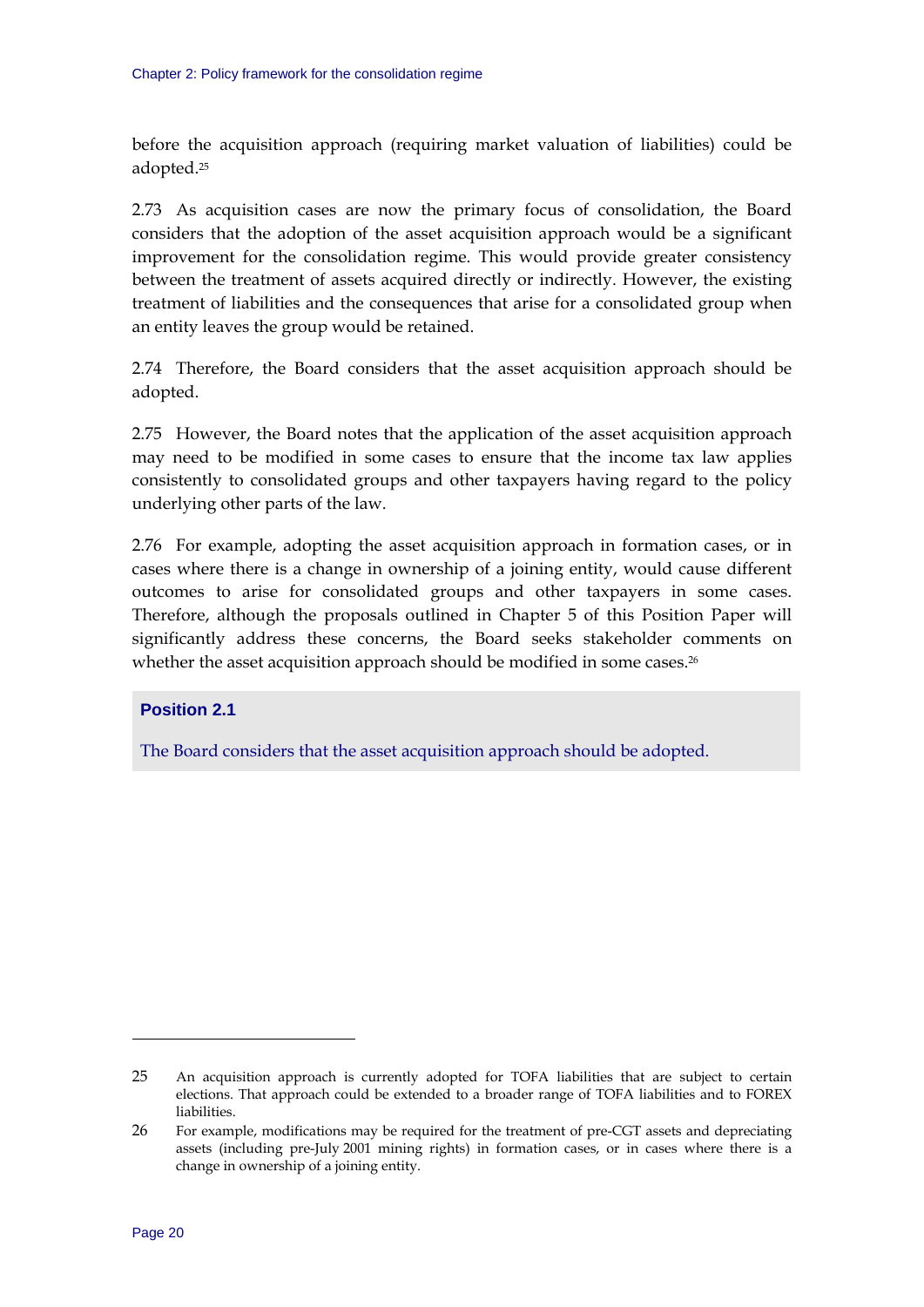## **Question 2.1**

The Board seeks stakeholder comment on:

(a) Do you agree with the Board's view to adopt the asset acquisition approach? If not, why not?

(b) Should the asset acquisition approach be modified for formation cases, or in cases where there is a change in ownership of a joining entity? If so, how?

(c) Do you consider that there are other circumstances in which the asset acquisition approach should be modified? If so, what are the issues?

(d) What compliance cost implications would arise from the adoption of the asset acquisition approach?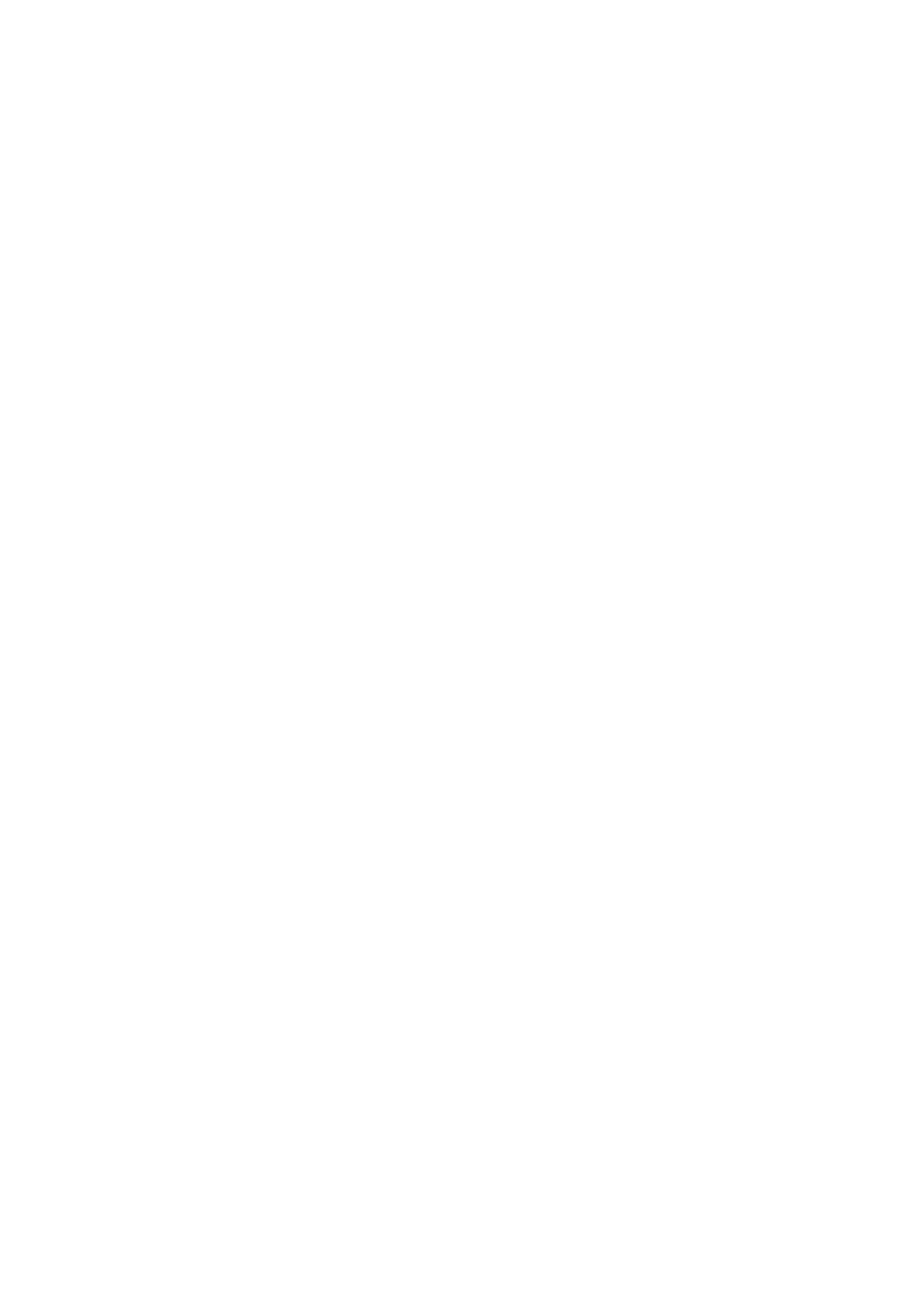## CHAPTER 3: OPERATION OF THE SINGLE ENTITY RULE

3.1 The single entity rule operates to treat a wholly-owned corporate group as a single taxpayer. The objective of the single entity rule was specified in the Explanatory Memorandum to the New Business Tax System (Consolidation) Bill (No. 1) 2002 as follows:

The single entity treatment, coupled with the inherited history rules and special rules for setting the cost for tax purposes of assets of entities joining and leaving consolidated groups, will:

- simplify the tax system and reduce on-going compliance costs;
- promote economic efficiency by providing a taxation framework that allows Australian businesses to adopt organisational structures based more on commercial rather than tax considerations; and
- promote equity by improving the integrity of the tax system.27

## VIEWS EXPRESSED IN SUBMISSIONS

-

3.2 Submissions generally supported the view advanced in the Board's Discussion Paper that, in most cases, the single entity rule works effectively and produces appropriate outcomes.

3.3 The joint submission received from the ICAA/TIA contained the following:

On the whole, we consider that the SER [single entity rule] does operate to simplify compliance, reduce compliance costs and enhance the efficiency and integrity of the tax system. This is clearly the case for groups which have all of their dealings with third parties (i.e. non-group members) and have limited intra-group assets (other than for instance membership interests in subsidiary members).

3.4 In addition, the submission received from CPA Australia states:

The single entity rule and the inherited history rules have increased business efficiency in that they have removed tax impediments to business, and have reduced

<sup>27</sup> Explanatory Memorandum to the New Business Tax System (Consolidation) Bill (No. 1) 2002, paragraph 2.4.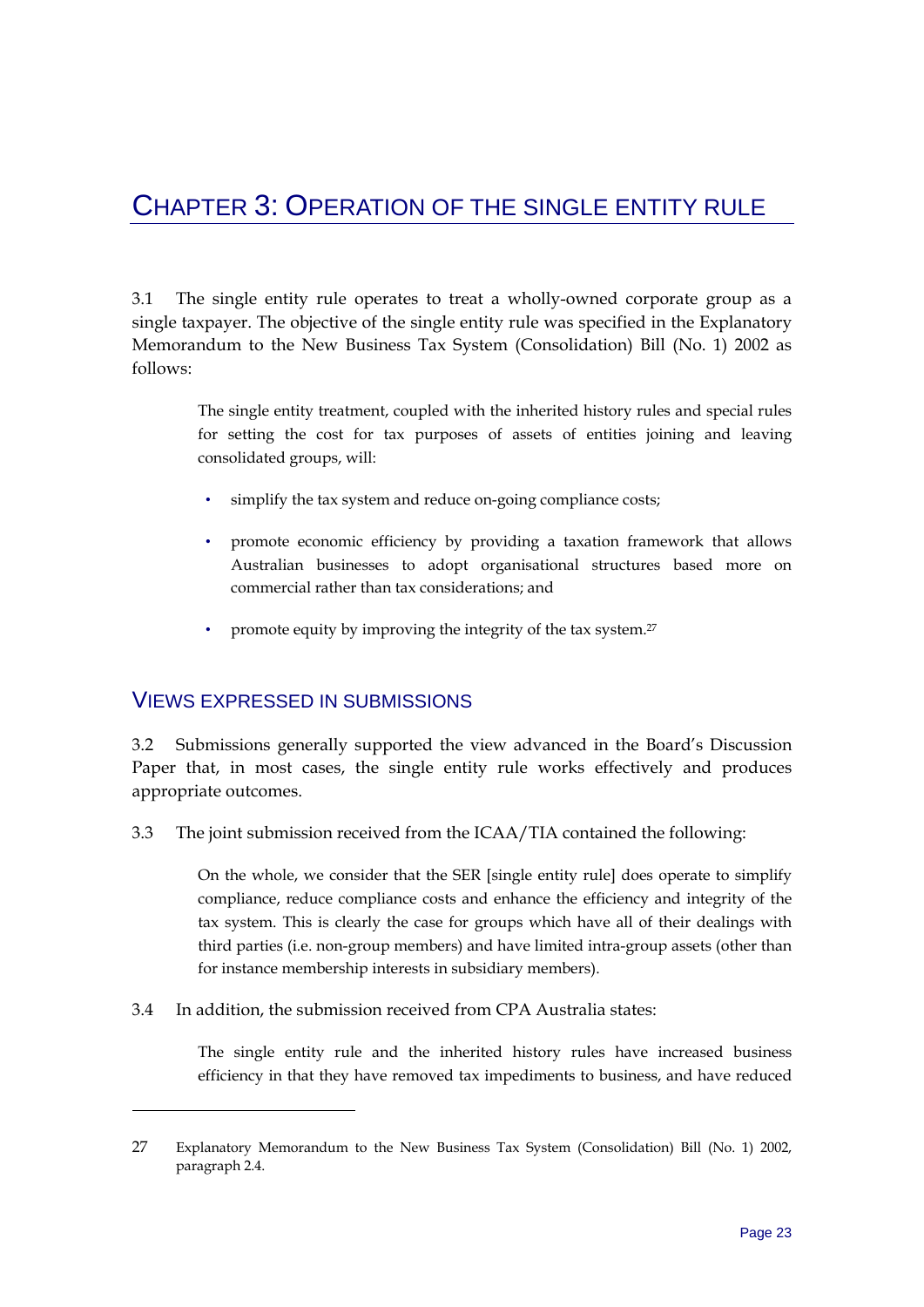the need to consider the tax implications of group reorganisations and other transactions within groups. In relation to the integrity of the tax system, the treatment of consolidated groups as a single entity for certain purposes has removed opportunities to cascade losses in a chain of group companies, as well as the double taxation and loss duplication that previously occurred on the disposal of assets followed by a disposal of equity interests.

However, the rules have also given rise to uncertainty, particularly in the context of various issues identified in the Discussion Paper such as the application of the SER to intra-group assets, and the interaction between the SER and inherited history rules and other areas of the income tax laws. This uncertainty has reduced the overall business efficiency gains that would otherwise have resulted from the introduction of the consolidation rules.

3.5 The CPA Australia submission highlights a common concern that was raised in submissions received by the Board. That is, although the single entity rule has gone some way to achieving its stated policy objectives, the ability of the regime to achieve these objectives has been hampered by the significant uncertainty and delay associated with providing resolution to key issues surrounding the application of the single entity rule.

3.6 Further, the Deloitte submission acknowledged that:

Broadly, we believe that the single entity rule operates appropriately and as intended in the majority of cases. However, there are a number of cases where the single entity rule does not appear to operate appropriately.

3.7 In this regard, the primary areas of uncertainty associated with the operation of the single entity rule relate to:

- intra-group assets;
- intra-group liabilities;
- integrity issues; and
- dealings by third parties with a consolidated group.

## INTRA-GROUP ASSETS

3.8 Intra-group assets primarily relate to contractual rights between group members. These assets are disregarded by the head company under the single entity rule. Broadly, there are three types of intra-group assets:

membership interests in subsidiary members of the group;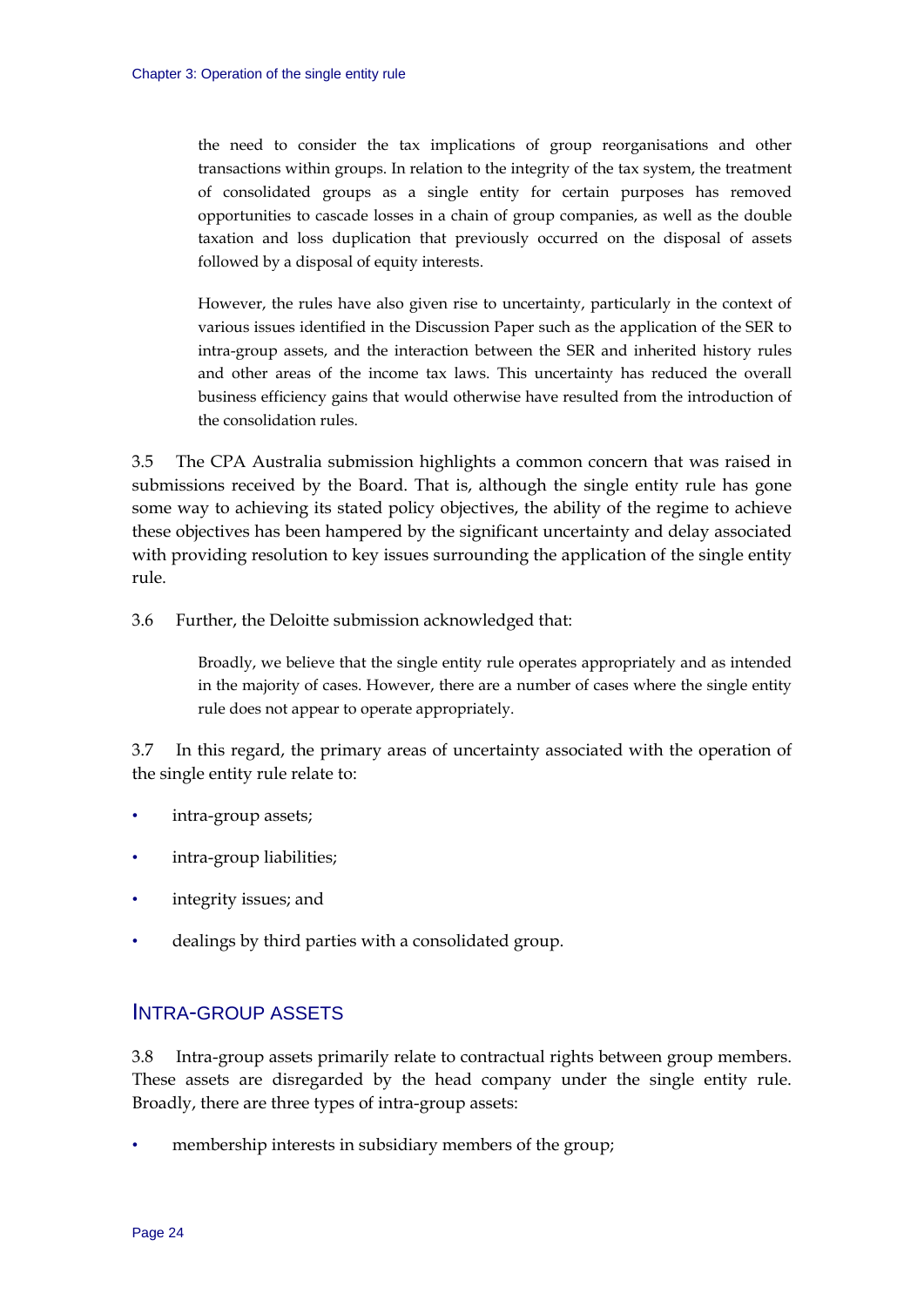- rights relating to intra-group debt interests; and
- rights relating to intangible intra-group assets (e.g. options, rights or licences).

3.9 Intra-group assets that constitute membership interests are appropriately dealt with specifically under the tax cost setting processes that apply when an entity joins or leaves a consolidated group.<sup>28</sup> Accordingly, this Chapter focuses on intra-group assets other than intra-group membership interests.

3.10 Intra-group assets (other than membership interests) can either be:

- created within the group;
- brought into the group through the direct acquisition of the asset; or
- brought into the group through the acquisition of the membership interests in the entity holding the asset (that is, an indirect acquisition).

3.11 An intra-group asset acquired under a direct acquisition does not have its tax cost reset under the consolidation rules. Nevertheless, a real cost is often incurred by the head company of the consolidated group to bring the asset into the group.

3.12 Where an indirect acquisition of an intra-group asset occurs, the tax cost setting process applies to set a tax cost for the asset.

3.13 The contractual rights that give rise to an intra-group asset (other than a membership interest) will usually have associated obligations. Therefore, where a consolidated group holds an intra-group asset, it will usually have a corresponding liability. In some cases this corresponding liability will not be recognised as an accounting liability.

## Current divisional company model

3.14 The ATO currently adopts a 'divisional company' model for dealing with intra-group assets (other than membership interests). This model has been adopted because the ATO considers that it best achieves the intent of the consolidation regime.

3.15 Under the divisional company model, the following outcomes arise.

If both the rights and obligations relating to an asset are held within the group, the asset becomes an intra-group asset and is no longer recognised for income tax purposes.29

<u>.</u>

<sup>28</sup> Divisions 705 and 711 of the ITAA 1997.

<sup>29</sup> Taxation Ruling TR 2004/11, paragraph 8.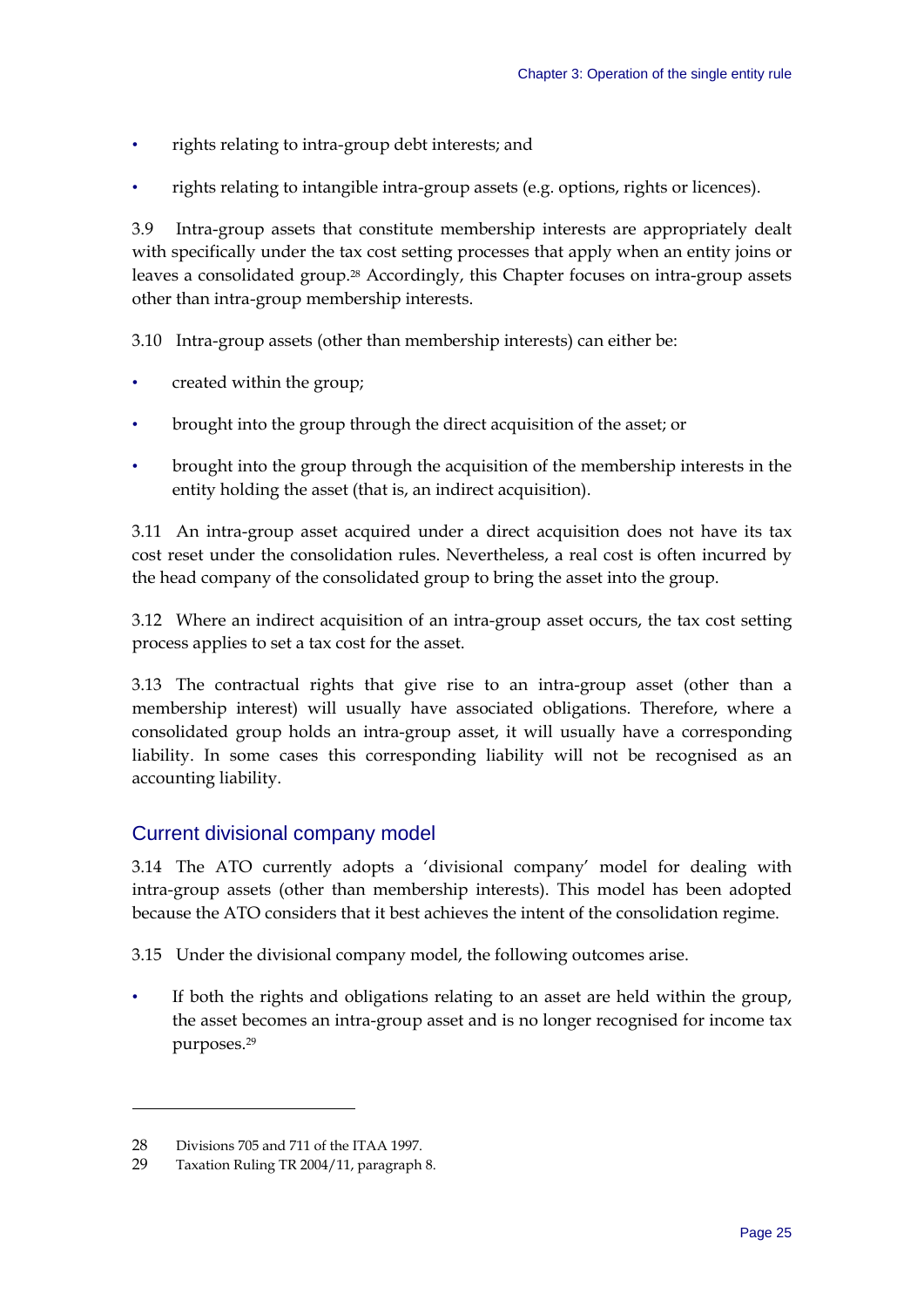- If an intra-group asset (other than an intra-group debt interest) is disposed of to a third party, it is treated for income tax purposes as a disposal of an asset and CGT event A1 applies. However, only incidental costs associated with the asset's disposal are included in the asset's cost base.30
- If an intra-group asset is disposed of indirectly as part of an entity disposal, the tax cost setting rules that apply when an entity leaves a consolidated group operate to re-create the tax cost of the leaving entity's membership interests for the head company.31

3.16 However, at the 2009 Consolidation Symposium, the ATO acknowledged that, in some cases, the divisional company model creates issues when applying the single entity rule.32 These issues usually arise where an equivalent transaction cannot be undertaken by 'divisions' within a consolidated group.

3.17 The ATO departs from the divisional company model for their treatment of intra-group debts. Where an intra-group debt is transferred to a non-group entity, the transfer is treated, in substance, as the equivalent to borrowing money or obtaining credit (i.e. the creation of a loan). As such, no CGT event occurs to the consolidated group. In effect, the ATO applies an 'ending/creation model' to intra-group debt interests and a 'disposal model' to other intangible intra-group assets.

3.18 Stakeholders have criticised this dual approach as it creates uncertainty and there is no legislative basis for treating of intra-group assets differently. Stakeholders also question whether the divisional company model is the most appropriate model for dealing with intra-group assets.

3.19 On this point, the Deloitte submission says:

… we question whether ... the treatment of debt like instruments is an exception, or is in fact the way such arrangements should be seen under the single entity rule. That is, if there is an intra-group option that is disposed of to a third party, it is questioned whether the single entity rule in fact results in CGT event A1, or instead results in a creation of a new asset. In our view, the inconsistent treatment of intra-group arrangements results in a fundamental question as to whether the ATO view is indeed technically correct, giving rise to uncertainty of application.

<sup>30</sup> Taxation Ruling TR 2004/11, paragraph 11. Taxation Determinations TD 2004/34 (about intra-group options) and TD 2004/35 (about intra-group licences).

<sup>31</sup> Division 711 of the ITAA 1997.

<sup>32</sup> Des Maloney and Peter Walmsley, *ATO Perspective on Consolidation — Unravelling the Mysteries of the Single Entity Rule*, pages 14 — 15.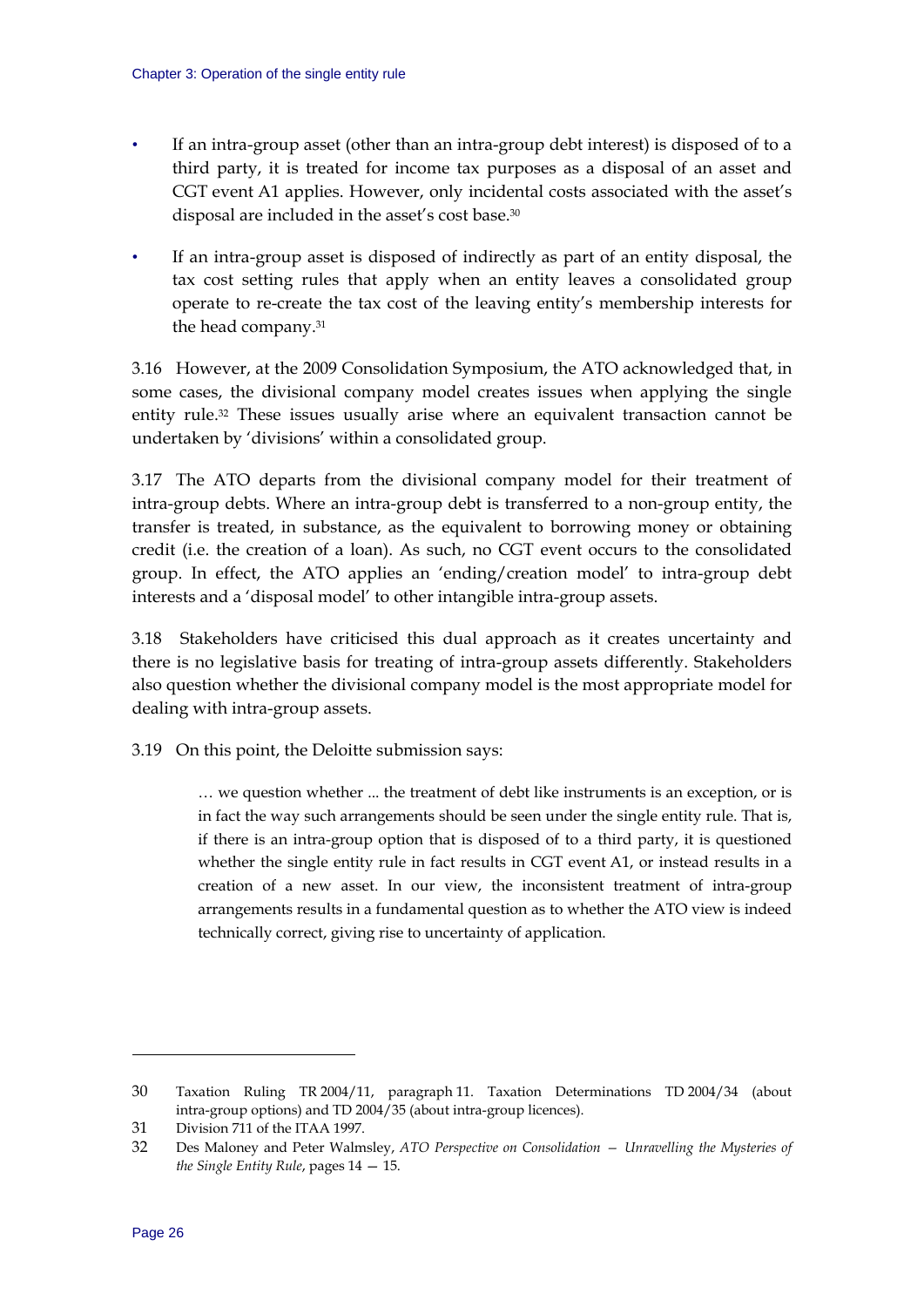## Ending/creation model

3.20 A number of submissions received by the Board suggested an ending/creation model may be a more appropriate model for determining the tax treatment of intra-group assets. Under an ending/creation model, intra-group assets would be treated as effectively coming to an end when they come into the group and re-created when they emerge from the group.

3.21 Stakeholders submitted that this treatment accords with both an asset acquisition approach and the operation of the single entity rule, as assets are deemed to have been acquired by the head company at the joining time and cease to be recognised when they become intra-group assets.

3.22 The CTA/MCA submission said:

Prima facie, the ATM [asset transaction model] would deal directly with this issue by regarding the ACA [allocable cost amount] allocated to an intra-group asset as being a payment made by the joined group to terminate the intra-group asset. … Such an approach would reflect the economic reality that from the group's perspective the acquisition of the joining entity has had the result of negating the commercial and legal obligations associated with the intra-group asset owned by the joining entity.<sup>33</sup>

3.23 This approach would also mirror the tax treatment that applies to intra-group membership interests under the consolidation regime, as membership interests cease to exist when an entity joins a consolidated group and are re-created, with their tax cost reset, when an entity leaves a consolidated group.

3.24 Practically, under the ending/creation model, when an entity joins a consolidated group, the cost incurred to acquire an intra-group asset would be deemed to be a payment made by the head company to terminate the asset. However, when an intra-group asset leaves the group, the asset would be 're-created', as opposed to being 'disposed of' (as is the case under the current divisional company model, apart from intra-group debt interests).

## The Board's view

-

3.25 The Board considers that the consolidation regime could be improved by making the treatment of intra-group assets more consistent and certain.

3.26 In determining the most appropriate treatment for dealing with intra-group assets, the Board considered the following questions:

• should the tax costs of intra-group assets be recognised for tax purposes?

<sup>33</sup> Note the reference to an asset transaction model in this submission refers to the acquisition approach, as outlined in Chapter 2.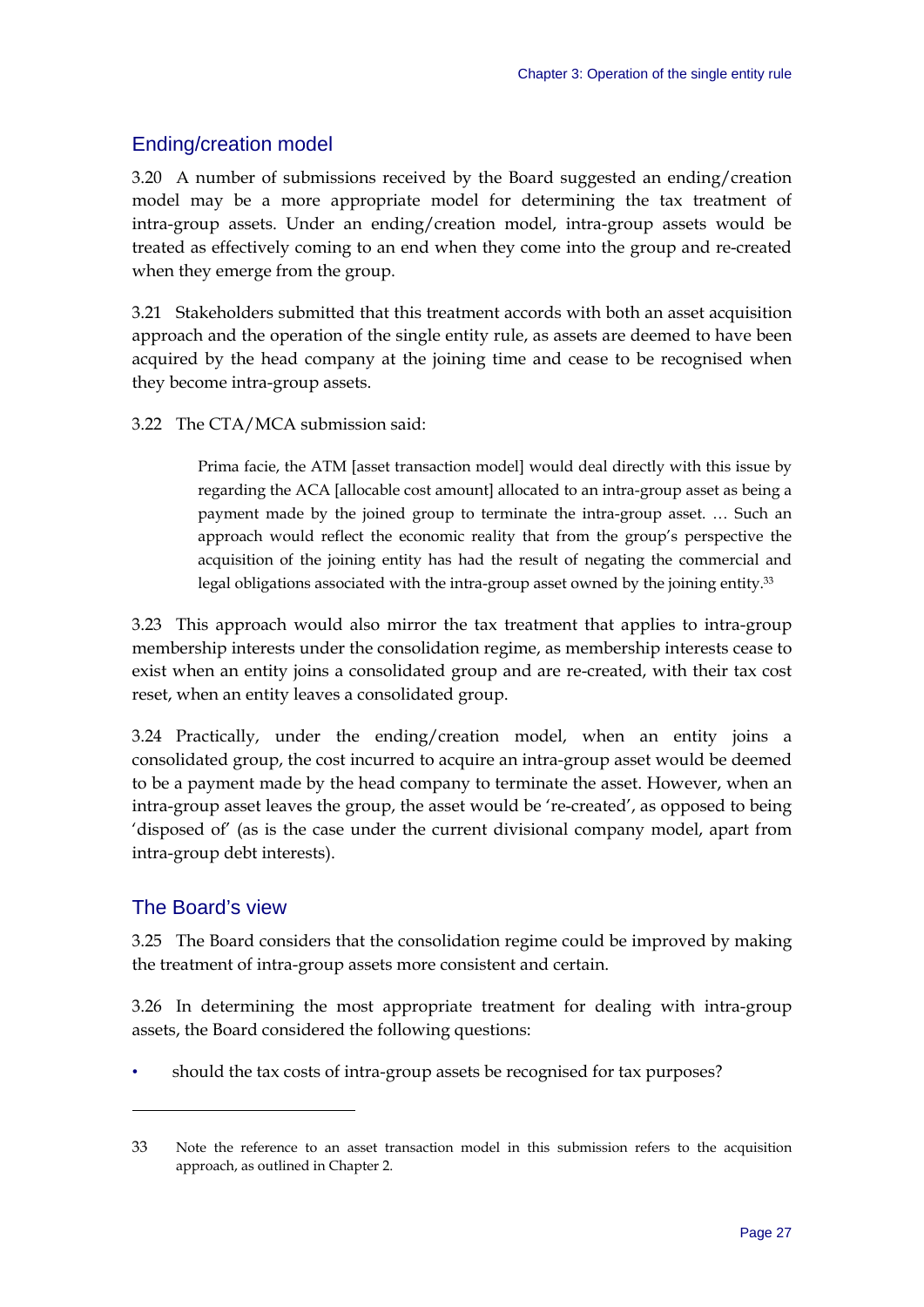- when should the tax costs of intra-group assets be recognised?
- what history, if any, is relevant for intra-group assets?
- 3.27 In this regard, the tax costs of intra-group assets include:
- if the intra-group asset is acquired directly by the consolidated group, the actual cost of the asset and any other outlays or expenditure incurred to third parties in acquiring or holding the asset; or
- if the intra-group asset is held by an entity that becomes a member of a consolidated group (and therefore is acquired indirectly by the group), the tax cost setting amount for the asset and any other outlays or expenditure incurred to third parties in relation to holding the asset.

#### Should the tax costs of intra-group assets be recognised for tax purposes?

3.28 The taxation outcomes that arise when intra-group assets are recognised by the head company of a consolidated group depend on whether the asset is:

- acquired or disposed of directly by the consolidated group, including where the asset is brought to an end within the consolidated group; or
- acquired or disposed of indirectly by the consolidated group, because the consolidated group acquires an entity (thereby creating an intra-group asset) or an entity leaves the group taking the intra-group asset with it.34

#### *Intra-group assets acquired or disposed of directly by a consolidated group*

3.29 An asset acquired by a consolidated group directly from a third party entity may become an intra-group asset. This could happen, for example, if the head company of a consolidated group acquires rights from a third party entity that arise under a contract between the third party entity and a subsidiary member of the group.

3.30 An asset acquired under a direct acquisition does not have its tax cost reset under the consolidation rules. Nevertheless, a real cost is often incurred by the head company of the consolidated group to bring the asset into the group.

3.31 In addition, a consolidated group may incur economic outlays in relation to an intra-group asset during the period that it is held within the group or when it is disposed of or comes to an end (for example, third party legal expenses or stamp duty).

<u>.</u>

<sup>34</sup> An ATO discussion paper titled *What is the income tax treatment of expenditure incurred by a consolidated group to acquire an asset that becomes an intra-group asset which is then disregarded due to the single entity rule?* was released to the National Tax Liaison Group Consolidation Sub-group on 23 November 2006. The paper, which compared the economic and tax effects of the differing disposal options for a consolidated group, sought to determine the tax cost that should be recognised for intra-group assets.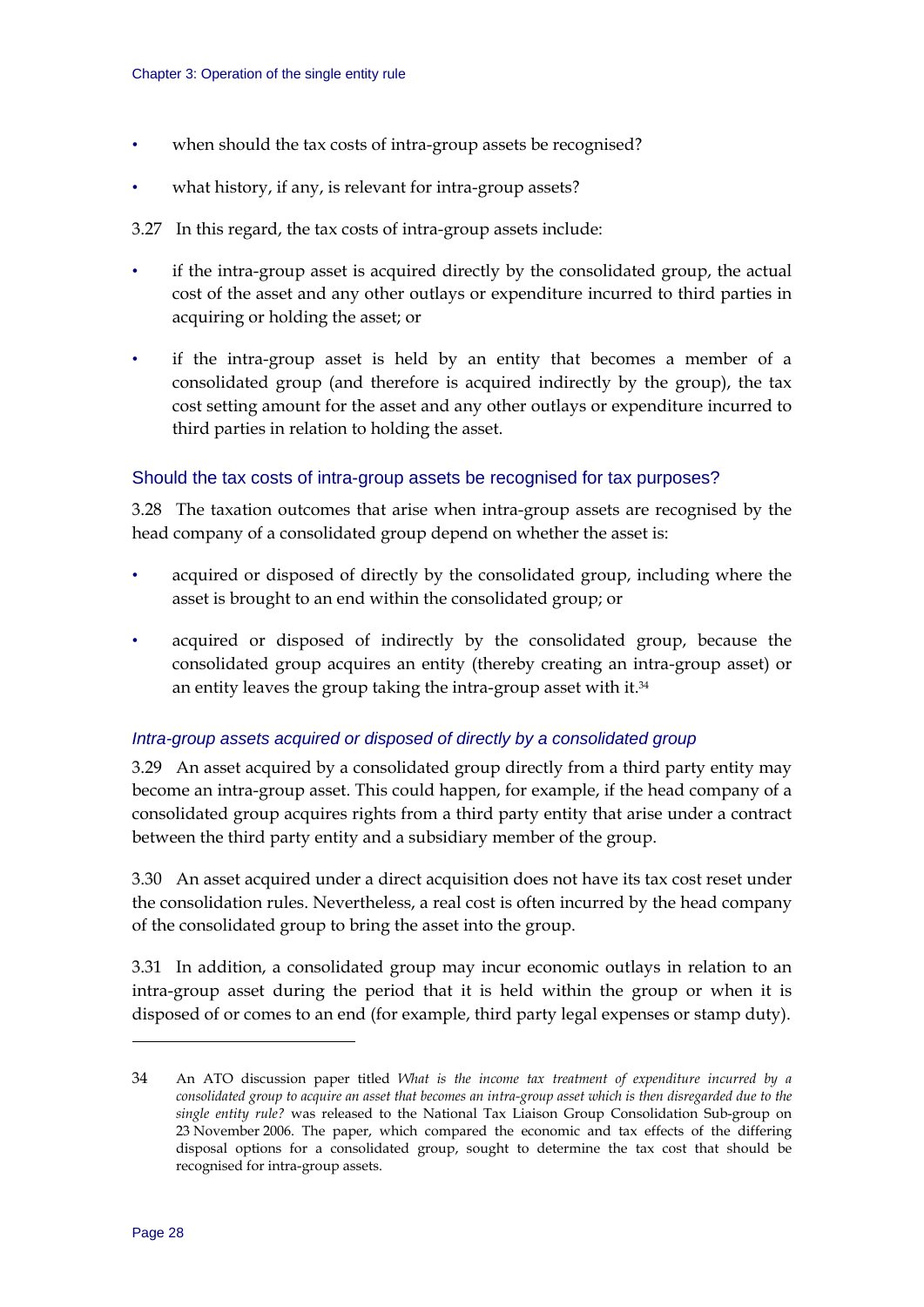3.32 In the Board's view, actual economic outlays to third parties that relate to intra-group assets directly acquired, or disposed of, by a consolidated group should be recognised for income tax purposes. Recognition of these outlays ensures that the tax outcome mirrors the economic cost to the group from acquiring or disposing of an asset, thereby reducing any disparity in outcomes that arise to the group.

#### *Intra-group assets acquired indirectly by a consolidated group*

3.33 When a consolidated group acquires a subsidiary entity, it indirectly acquires the subsidiary entity's assets. Any of those assets which arise under contractual arrangements with another member of the group will become intra-group assets that are acquired indirectly by the group.

3.34 Where an intra-group asset is acquired indirectly, the tax cost of the asset is reset under the consolidation tax cost setting rules. However, due to the operation of the single entity rule, the tax cost of an intra-group asset acquired indirectly by a consolidated group is not recognised for income tax purposes.35

3.35 However, it is apparent that for the tax outcome to mirror the true economic position of the consolidated group, the tax cost setting amount allocated to an asset that is acquired indirectly should be recognised for income tax purposes.

3.36 Therefore, the Board considers that the tax cost setting amount allocated to these intra-group assets should be recognised for income tax purposes.

#### When should the tax costs of intra-group assets be recognised?

3.37 Under the divisional company model, the fact that the single entity rule commences to apply to an intra-group asset is not sufficient to trigger income tax recognition of the tax cost of that asset. Accordingly, the head company cannot recognise the tax cost of the asset until the group disposes of the asset.

3.38 In contrast, submissions received by the Board argued that a consolidated group should be able recognise the tax cost associated with an intra-group asset when the single entity rule commences to apply to the asset, i.e. when the asset comes into the group and becomes an intra-group asset. This is consistent with the treatment that would arise under an ending/creation model.

3.39 Although there are valid reasons for recognising the tax costs associated with intra-group assets when the assets are brought into the group, adopting such a model would have the effect of bringing forward the point of recognition of such tax costs. This could have an adverse impact on the revenue if the asset remains in the group indefinitely.

<sup>35</sup> Section 701-58 of the ITAA 1997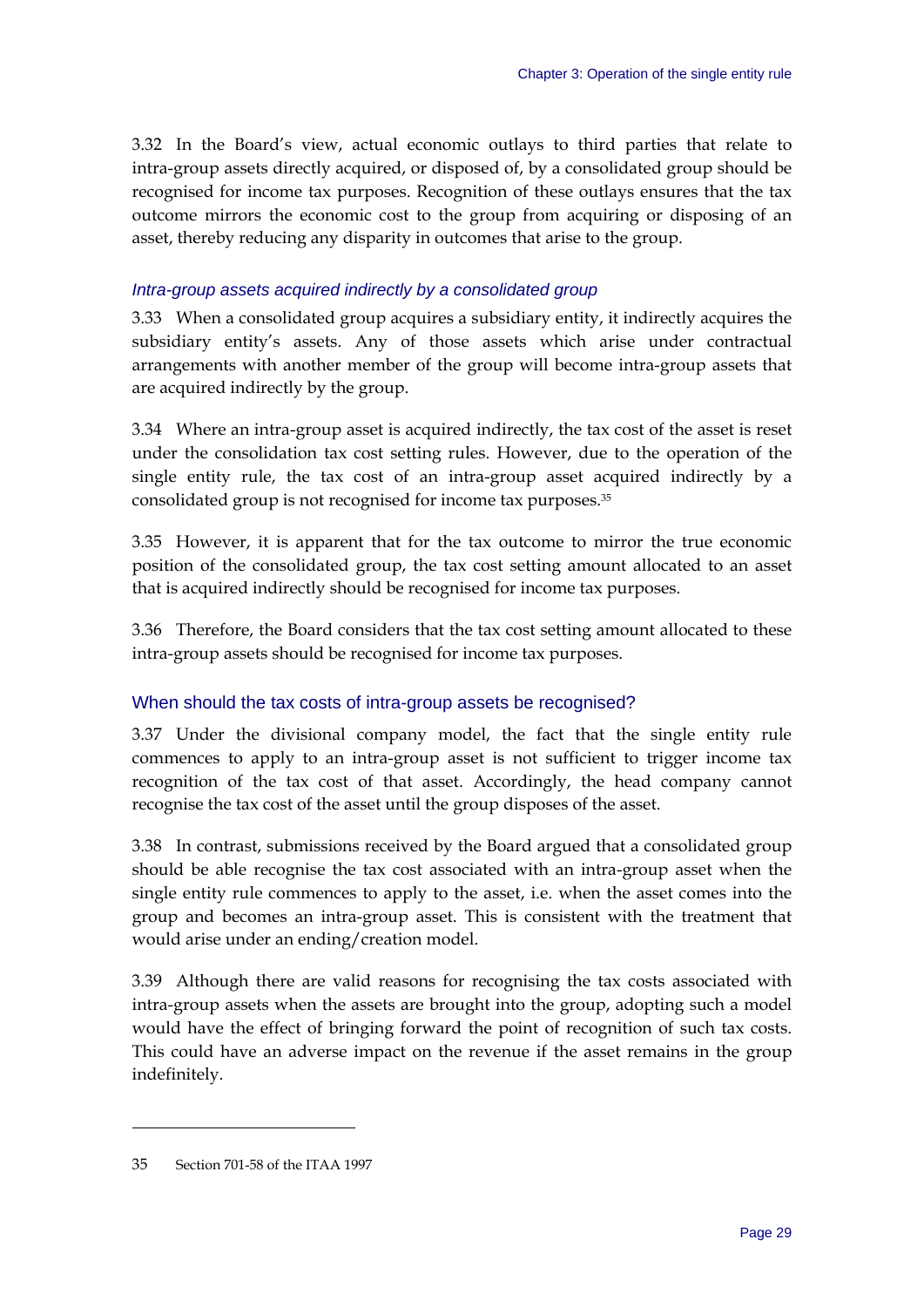3.40 The Board acknowledges that, where recognition of the tax cost of an intra-group asset is deferred until the asset subsequently emerges from the group or lapses intra-group, the consolidated group would be required to 'track' the asset and tag it with its tax cost.36 This is contrary to policy intent underlying the consolidation regime (which results in intra-group assets ceasing to be recognised) and therefore would impose additional compliance costs.

3.41 However, the Board notes that these assets continue to exist within the consolidated group up until the time they are disposed of or lapse.

3.42 Therefore, the Board considers that the tax cost of an intra-group asset should be recognised when the consolidated group disposes of the asset or the asset lapses, provided that there is no corresponding accounting liability for the asset that has been taken into account elsewhere in the consolidated group. In this regard, if another member of the group recognises an accounting liability which corresponds to the intra-group asset and that was taken into account under the tax cost setting rules that applied when that other member joined the group, the accounting liability effectively increases the tax costs of the other member's assets that are now taken to be held by the head company of the group.37

# What history, if any, is relevant for intra-group assets?

3.43 Under the asset acquisition approach proposed by the Board in Chapter 2, a consolidated group would be taken to acquire all the assets at the joining time. Therefore, the capital/revenue character of the amount received on the disposal of the asset would be determined on the basis of the consolidated group's treatment of the asset. As a result, the income tax history that an intra-group asset had prior to coming into the consolidated group would be irrelevant when it is subsequently disposed of or lapses.

3.44 This outcome is broadly consistent with views expressed in submissions made to the Board, which stated that, depending on the nature of the transaction being undertaken between the two contracting parties, the tax treatment of the payment made by the head company of the group (i.e. the tax cost) to acquire/terminate the asset should be determined in accordance with the ordinary provisions of the income tax law.

<u>.</u>

<sup>36</sup> Paragraph 3.27 outlines the tax costs of intra-group assets.

<sup>37</sup> Accounting liabilities of a joining entity increase the allocable cost under step 2 of section 705-60 of the ITAA 1997.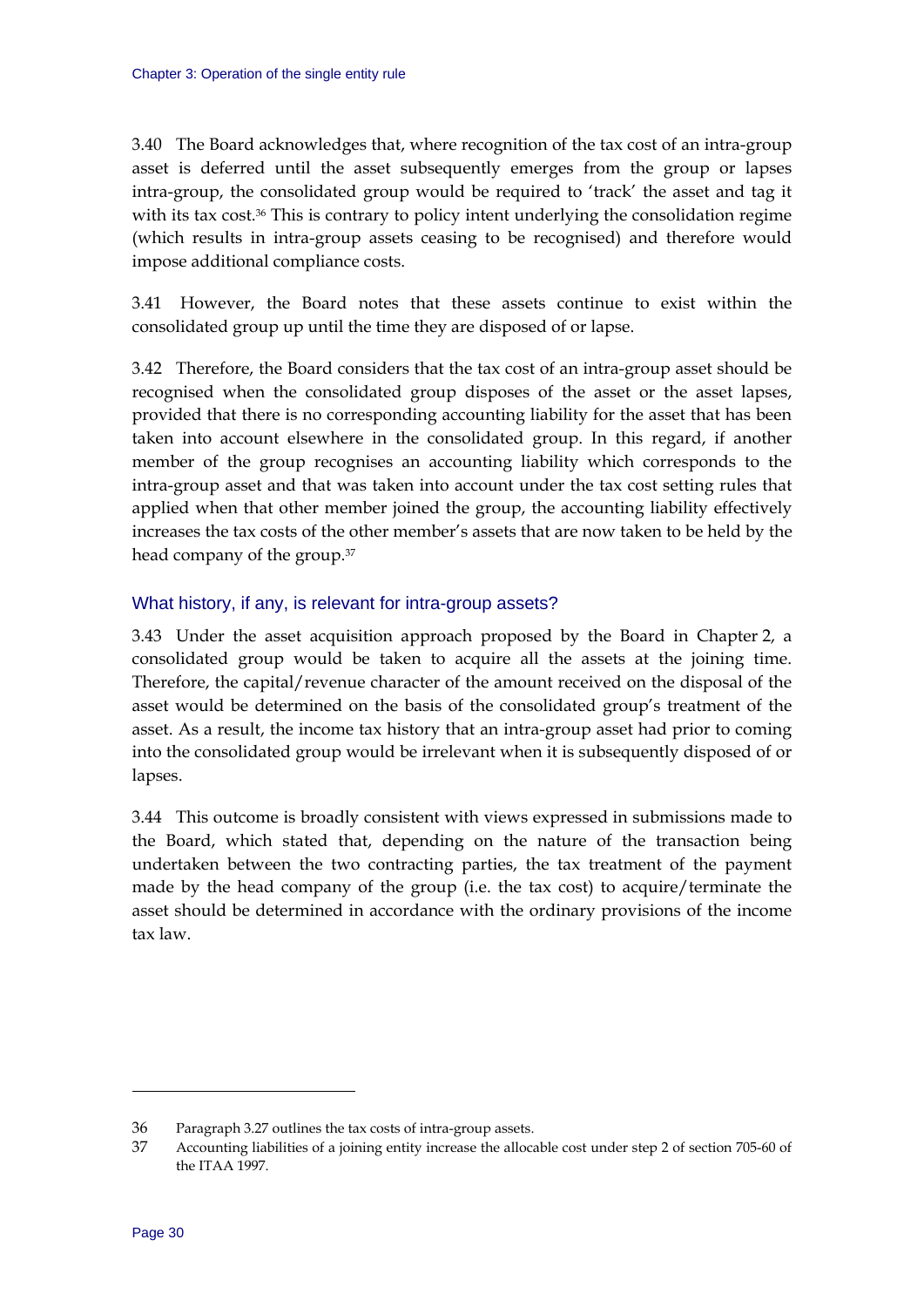### **Position 3.1:**

The Board considers that:

(a) the tax cost of an intra-group asset<sup>38</sup> that does not have a corresponding accounting liability which is recognised elsewhere in the consolidated group should be recognised for income tax purposes;

(b) this tax cost should be recognised when the consolidated group subsequently disposes of the asset or when the asset lapses intra-group; and

(c) the income tax history the intra-group asset had prior to coming into the consolidated group is irrelevant when the consolidated group subsequently disposes of the intra-group asset or the asset lapses.

### **Question 3.1**

Do stakeholders agree with Position 3.1? If not, please provide examples where the recognition of the proposed tax cost would result in inappropriate outcomes?

### INTRA-GROUP LIABILITIES

3.45 When an entity leaves a consolidated group, the allocable cost amount for the leaving entity is adjusted to reflect intra-group liabilities — that is liabilities owed by members of the old group to the leaving entity.<sup>39</sup>

3.46 The Government announced that the income tax law would be amended so this intra-group liability adjustment applies to accounting liabilities.40 Submissions received by the Board highlighted significant stakeholder concerns with the proposal to restrict the operation of the adjustment to accounting liabilities.

3.47 Both stakeholders and the ATO consider that there may be situations involving intra-group assets where there is no corresponding liability owed by members of the old group to the leaving entity.

3.48 The problems experienced by consolidated groups which undertake indirect disposals of intra-group assets could be compounded if the intra-group liability adjustment is restricted to accounting liabilities.

<u>.</u>

<sup>38</sup> Paragraph 3.27 outlines the tax costs of intra-group assets.

<sup>39</sup> Section 711-40 of the ITAA 1997.

<sup>40</sup> Media release No. 053 of 13 May 2008 issued jointly by the Treasurer and the then Assistant Treasurer and Minister for Competition Policy and Consumer Affairs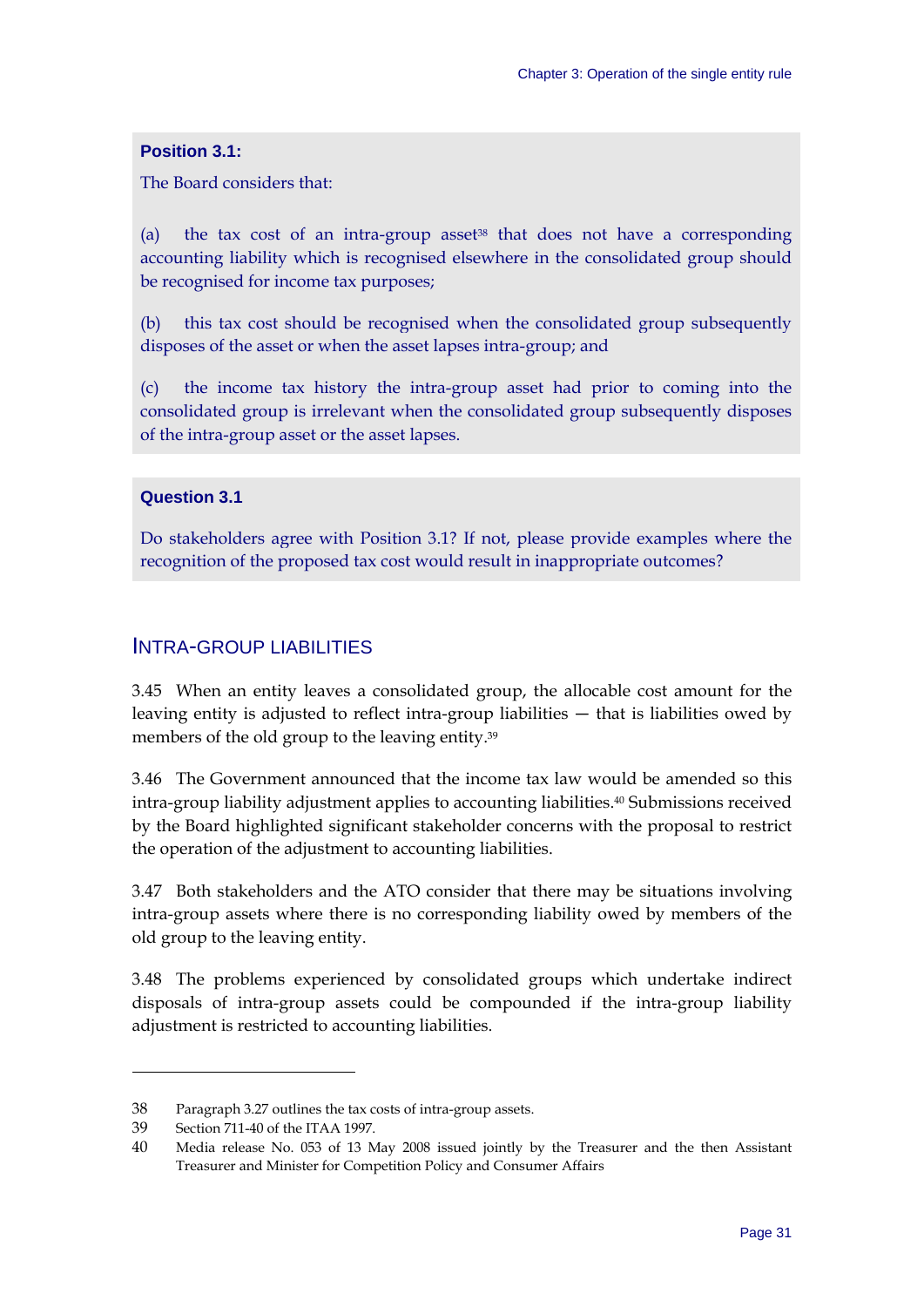3.49 However, if an adjustment could be made for a corresponding liability, situations can arise where recognising the market value of that liability could result in a gain not being recognised for tax purposes. This outcome would also seem inappropriate.

3.50 Accordingly, the Board considers that the Government should give further consideration to amending the intra-group liability adjustment so that:

- the adjustment is triggered when an intra-group asset that does not have a corresponding liability owed to it by a member of the old group leaves a consolidated group with a leaving entity; and
- the adjustment applies to liabilities and to other similar types of obligations.

### **Position 3.2**

The Board considers that the intra-group liability adjustment should be modified so that:

(a) the adjustment is triggered when an intra-group asset that does not have a corresponding liability owed to it by a member of the old group leaves a consolidated group with a leaving entity; and

(b) the adjustment applies to liabilities and to other similar types of obligations.

#### **Question 3.2**

Do stakeholders agree with Position 3.2? If not, why not?

# INTEGRITY ISSUES RESULTING FROM INTRA-GROUP TRANSACTIONS

3.51 The Board had been advised that integrity issues can arise from the use of intra-group transactions that could lead to inappropriate tax outcomes.

3.52 In particular, ignoring the taxation consequences of intra-group dealings may result in some value shifts not being recognised by the tax system. This could occur where rights are created in respect of an asset (the encumbered asset) of the consolidated group and the parties to the rights agreement are members of the same consolidated group (that is, the rights are created intra-group).

3.53 As the rights agreement is an intra-group dealing, there are no tax consequences when the rights are created because of the operation of the single entity rule.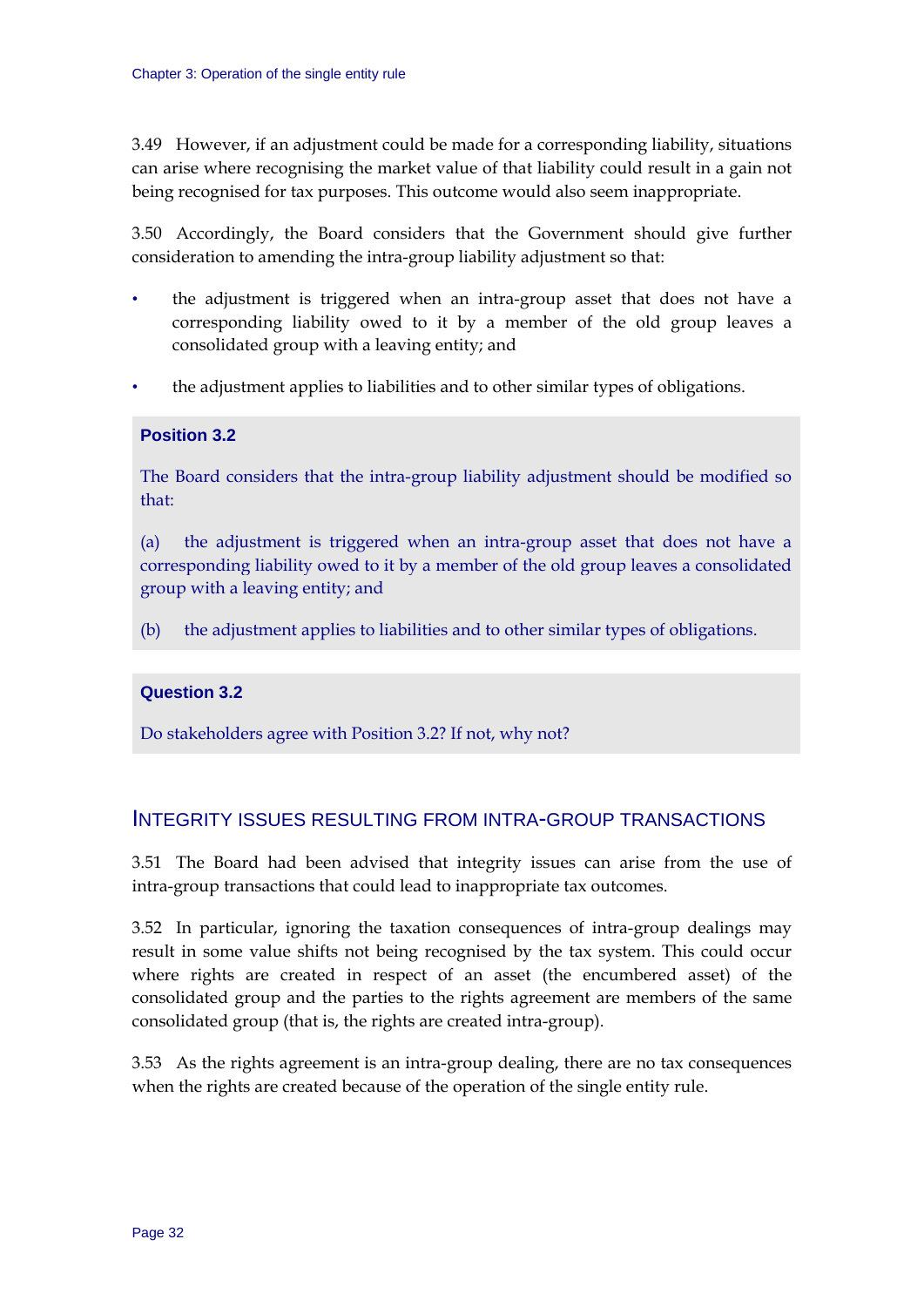3.54 If the market value of the encumbered asset is diminished because of the rights that have been created, the cost base of the asset will be unaffected and an accounting liability might not arise in relation to the right.<sup>41</sup>

3.55 In addition, the encumbered asset could then be disposed of with the potential for the following outcomes.

- direct disposal of the asset  $-$  the group makes a capital loss or reduced capital gain on disposal and may maintain economic use of the asset (via the right); and
- indirect disposal of the asset by disposal of the entity holding the asset:
	- the group makes a capital loss or reduced capital gain on disposal of the membership interests and may maintain economic use of the asset (via the right); and
	- the cost base (undiminished by the encumbrance) of the asset is included in the tax costs of the membership interests in the entity and there may not be any accounting liability recognised in relation to the leaving entity's obligations under the right created in favour of the old group member.

3.56 If the rights agreement results in an asset consisting of a non-accounting liability owed to a member of the consolidated group by the leaving entity, then the head company is given a market value cost base for the right.<sup>42</sup> Consequently, a permanent difference to the revenue would arise (as the capital loss or reduced capital gain on the disposal of the membership interests would not be recouped if the asset created by the rights agreement was subsequently disposed of by the head company).

3.57 The Board notes that for non-consolidated groups, the general value shifting rules would generally apply to impact the value shift generated by creating the encumbrance over the asset.

3.58 Therefore, the Board considers that additional integrity provisions are required so that, if an intra-group asset or liability is taken out of a consolidated group, any value shift effected intra-group is appropriately reflected:

- in the case of a direct disposal of the asset or liability, in working out the amount of capital gain or capital loss made by the group; or
- in the case of an indirect disposal of the asset or liability, under the tax cost setting rules that apply when an entity leaves a consolidated group.

<sup>41</sup> Where no accounting liability is created, the allocable cost amount worked out when an entity leaves a consolidated group will not be reduced by the value of the accounting liability (as only accounting liabilities are recognised at step 4 of tax cost setting process that applies when an entity leaves a consolidated group).

<sup>42</sup> Section 701-20 of the ITAA 1997.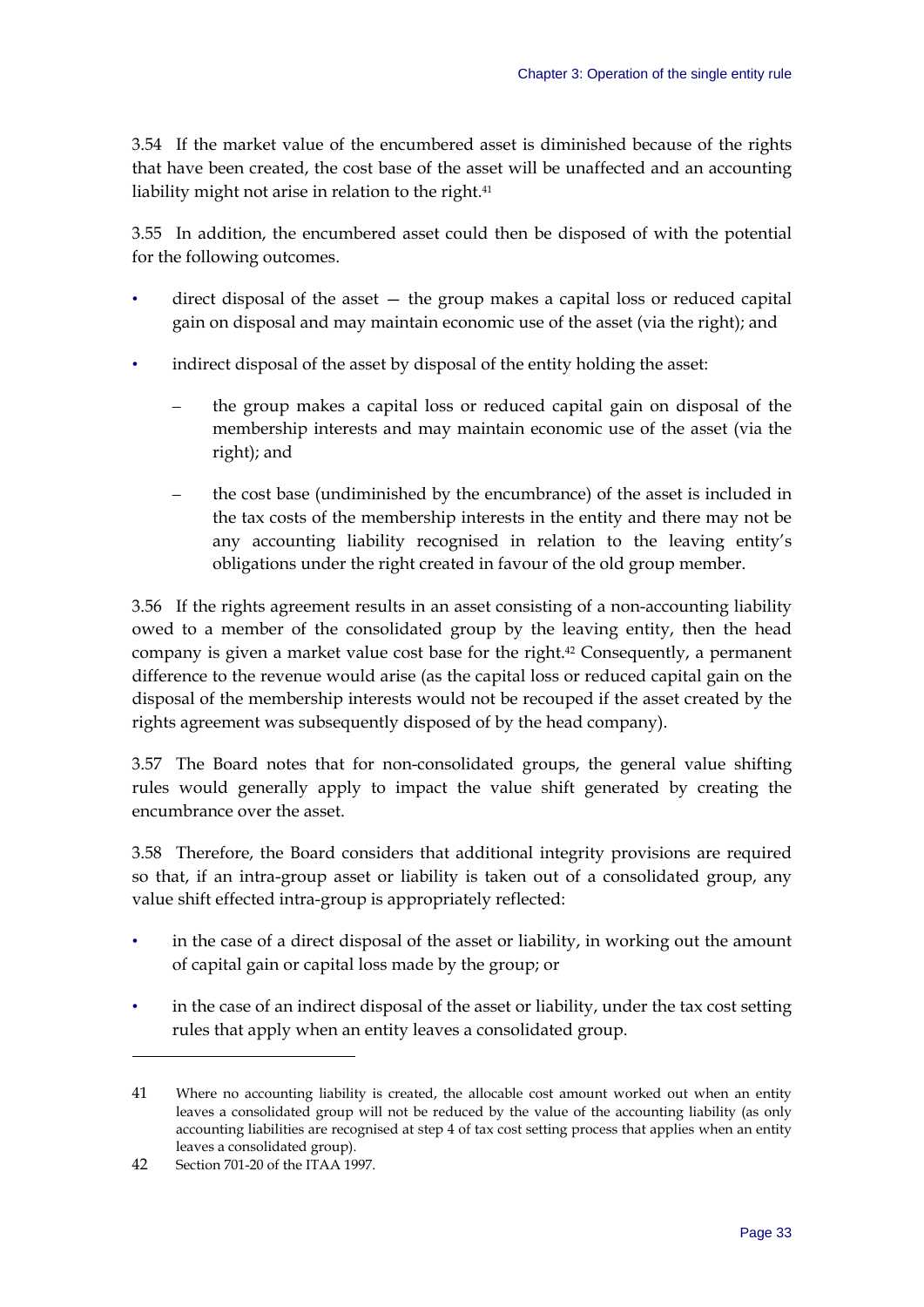### **Position 3.3**

The Board considers that additional integrity provisions are required to address inappropriate outcomes that arise from the use of intra-group transactions to create value shifts.

#### **Question 3.3**

Do stakeholders agree with Position 3.3? If not, why not?

# EXTENSION OF THE SINGLE ENTITY RULE TO THIRD PARTIES THAT DEAL WITH CONSOLIDATED GROUPS

3.59 The single entity rule does not apply to an entity outside of a consolidated group (a third party) which deals or transacts with a member of the consolidated group. In these circumstances, the single entity rule can cause uncertainty for third parties where the income tax position of the third party is affected by the transaction, but the income tax position of the consolidated group is not.

3.60 The Government has announced that the income tax law will be amended to extend the operation of the single entity rule for the purposes of certain CGT integrity provisions.43

3.61 Therefore, the Board's Discussion Paper sought views on whether the single entity rule should be extended to third parties in a broader range of circumstances. The Board also sought comments on whether the extension of the single entity rule should be reflected in a general principle or determined on a case by case basis.

#### Views expressed in submissions

3.62 Stakeholders who responded to this issue were unanimous in the view that the single entity rule should be extended to third parties in a broader range of circumstances than currently proposed. However, a 'broad-brush' approach to extend the single entity rule to all third parties who transact with a consolidated group was not supported.

3.63 In particular, a number of stakeholders were concerned that a blanket extension of the rule would place additional and onerous obligations on consolidated groups in ensuring that all third parties who transact with the group are fully informed of the correct tax status of the group. Further, it was generally acknowledged that a blanket

<sup>43</sup> Media release No. 053 of 13 May 2008 issued jointly by the Treasurer and the then Assistant Treasurer and Minister for Competition Policy and Consumer Affairs.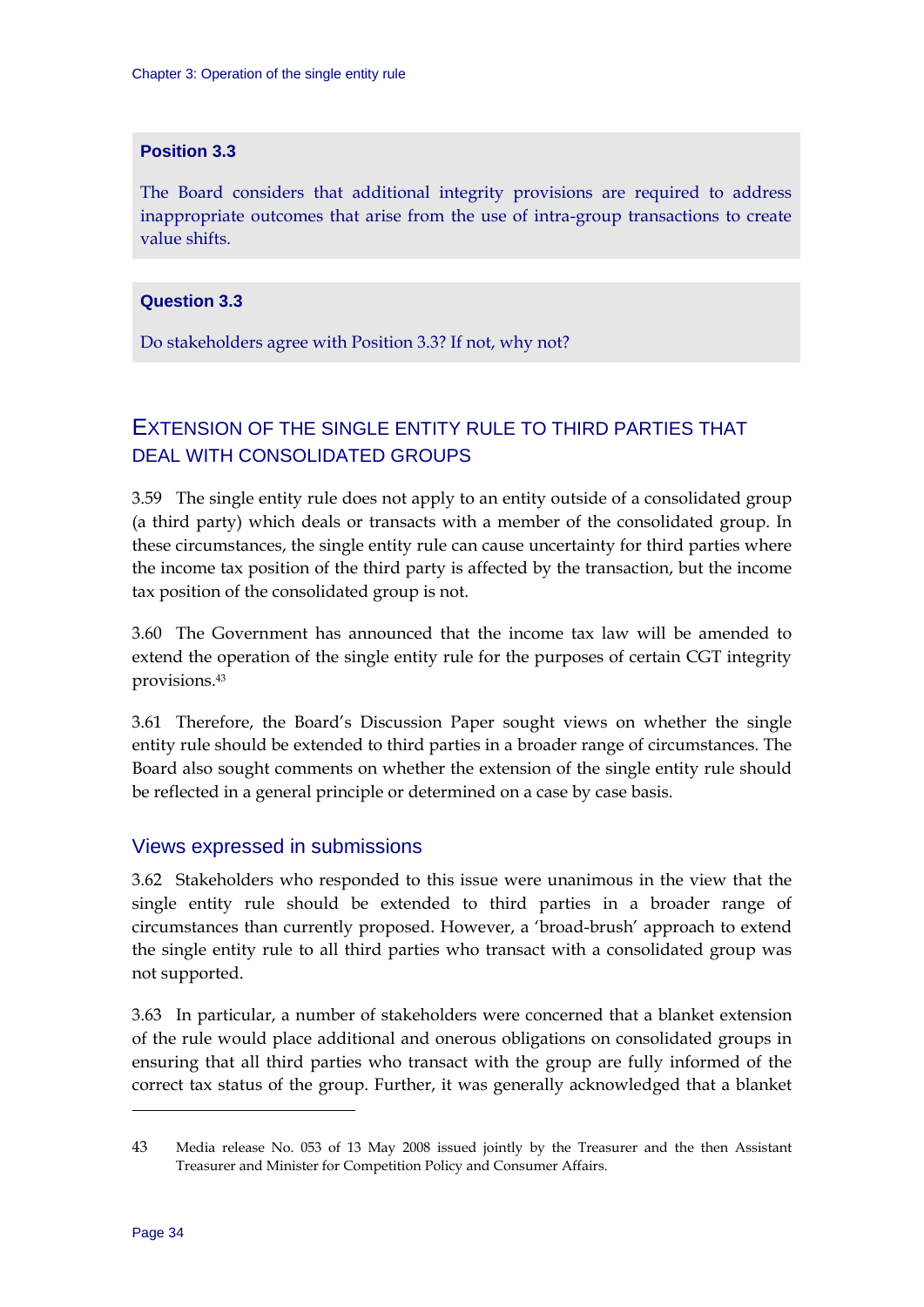extension of the single entity rule to all third parties may not produce an appropriate outcome in all circumstances.

3.64 Accordingly, the majority of submissions were in favour of an extension of the single entity rule on a case by case basis, having regard to the specific circumstances and operation of the income tax legislation.

3.65 The operation of the single entity rule and the inherited history rules is already extended to third parties for the purposes of applying the conduit foreign income rules<sup>44</sup>, the value shifting rules<sup>45</sup> and the loss integrity provisions<sup>46</sup>.

3.66 Some submissions expressed concerns that further extending the single entity rule on a case by case basis may create additional uncertainty and complexity for taxpayers when applying the consolidation legislation. This uncertainty may arise, for instance, where the legislation is not clear on the specific circumstances in which third parties can rely on the single entity rule in determining their tax affairs. Also, there were concerns that additional complexity may result where provisions extending the operation of the single entity rule are scattered throughout the consolidation legislation rather than centralised in one specific place.

3.67 To address this uncertainty, the Deloitte submission proposed:

As Division 701 contains the single entity rule, it would seem logical that an extension to the single entity rule to third party dealings and other provisions should be contained in Division 701 (e.g. section 701-100).

In our view, the provision would require two parts. The first part would identify relevant provisions of the Tax Act requiring an extension of the single entity rule outside core purposes. Essentially this section would contain a list of provisions where it is considered necessary to extend the operation of the single entity rule (e.g. Division 115, Division 152, Division 974, etc). Expansion of this list could be done via amendment or by regulations. The second part would then be needed to turn on the single entity rule in respect of all provisions contained in the first part.

3.68 Stakeholders generally agreed that the single entity rule should be extended to third parties transacting with a consolidated group in the circumstances outlined in the

<u>.</u>

<sup>44</sup> Section 715-875 of the ITAA 1997.

<sup>45</sup> Section 715-410 of the ITAA 1997.

<sup>46</sup> Section 715-75 and section 715-215 of the ITAA 1997.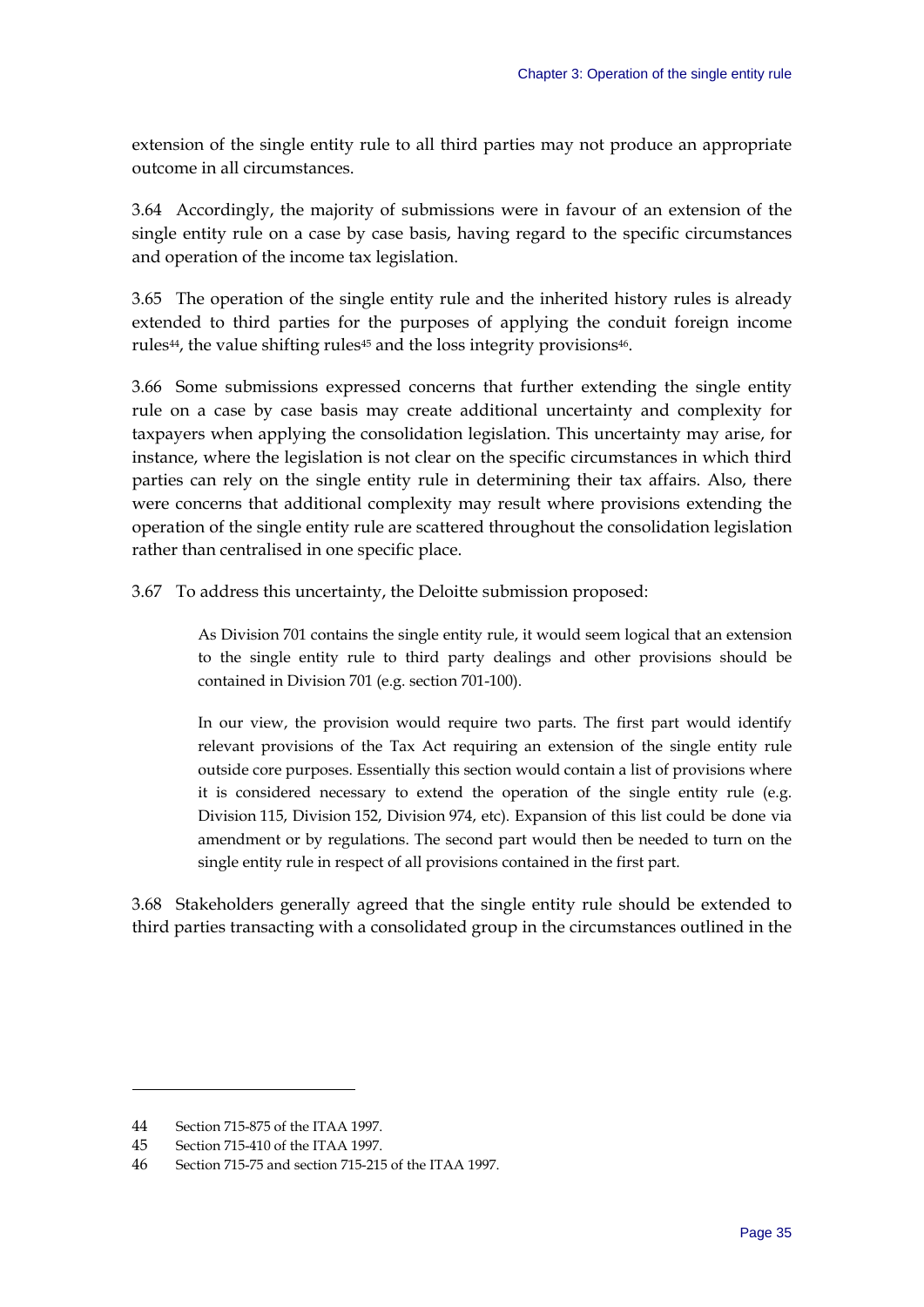Board's Discussion Paper.47 Some stakeholders identified other areas where the extension of the single entity rule could be considered.<sup>48</sup>

# The Board's view

3.69 It is clear that the single entity rule (together with other parts of the consolidation provisions) should be extended to third parties who transact with a consolidated group in a broader range of circumstances than those announced by the Government.

3.70 The Board considers that it would be preferable to develop a principle that could be applied to extend the single entity rule to third parties who transact with a consolidated group to third parties, rather than dealing with the issues purely on a case by case basis.

3.71 In this regard, a clear principle that emerges from the examples raised is that the single entity rule should be extended to third parties who are:

- shareholders of the head company of a consolidated group; and
- liquidators appointed to the head company of a consolidated group.

3.72 In both these scenarios the third party clearly sees the group as a single entity. Therefore, the Board considers that the single entity rule should be extended to these third parties and invites stakeholder comments on whether any exceptions are required.

3.73 The Board also considers that there may be a case for extending the single entity rule so that it applies to the dealings of a related third party with a consolidated group. The Board seeks stakeholder comments on whether this would be appropriate.

<sup>47</sup> The issues covered in the Board's Discussion Paper were CGT event K6, the CGT discount rules, distributions by liquidators and the commercial debt forgiveness rules.

<sup>48</sup> These included the dividend imputation system, the small business CGT concessions, the debt/equity provisions, private company distributions and qualifying securities.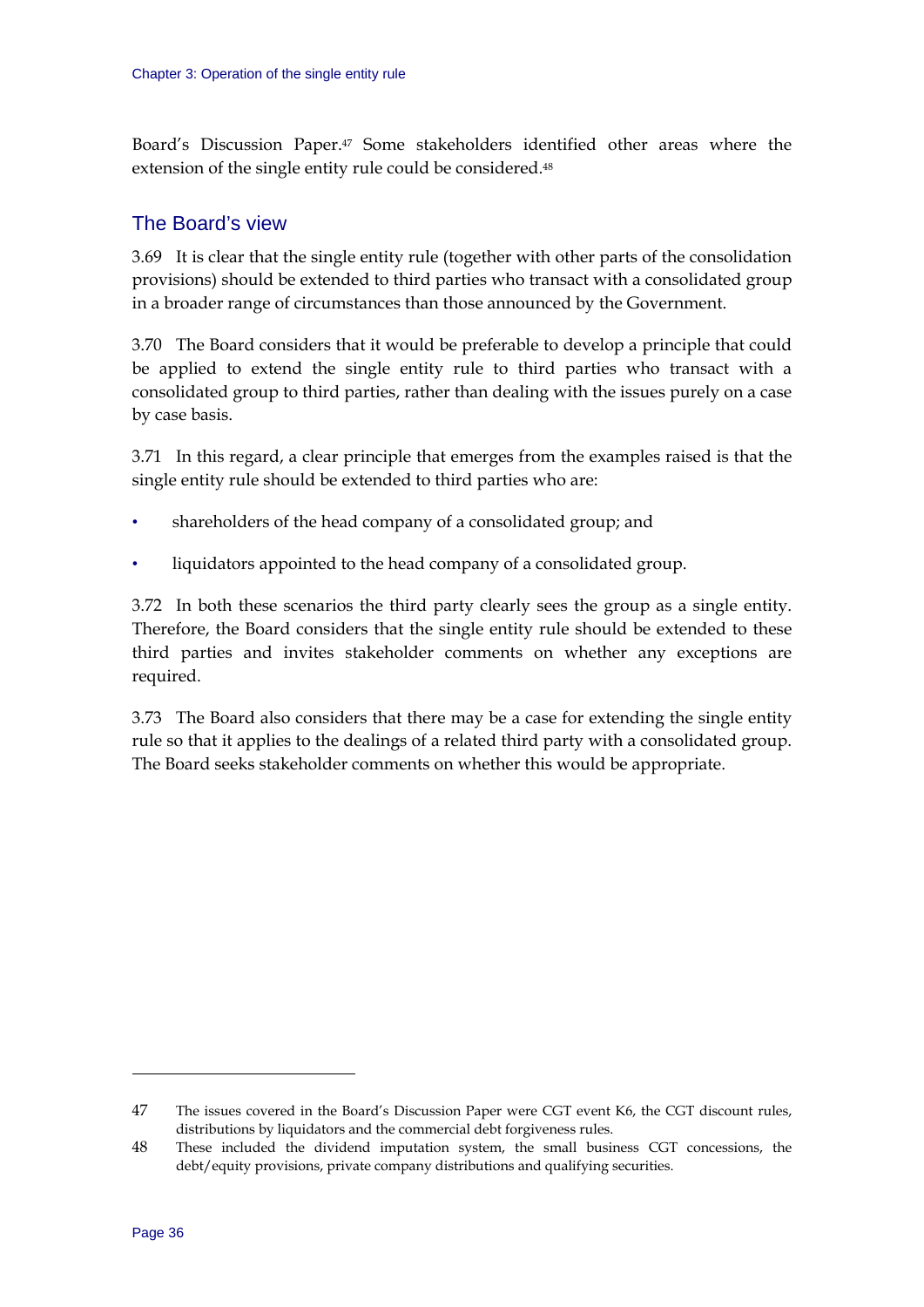# **Position 3.4**

The Board considers that the single entity rule (together with other parts of the consolidation provisions) should be extended to third parties who are:

- (a) shareholders of the head company of a consolidated group; or
- (b) liquidators appointed to the head company of a consolidated group.

Consideration should also be given to extending the single entity rule (together with other parts of the consolidation provisions) so that it applies to the dealings of a related third party with a consolidated group.

#### **Question 3.4**

(a) Do stakeholders agree with Position 3.4? If not, why not?

(b) Are there circumstances where an exception should be made to the principles proposed in Position 3.4?

(c) Do stakeholders agree with the proposal to extending the single entity rule so that it applies to the dealings of a related third party with a consolidated group?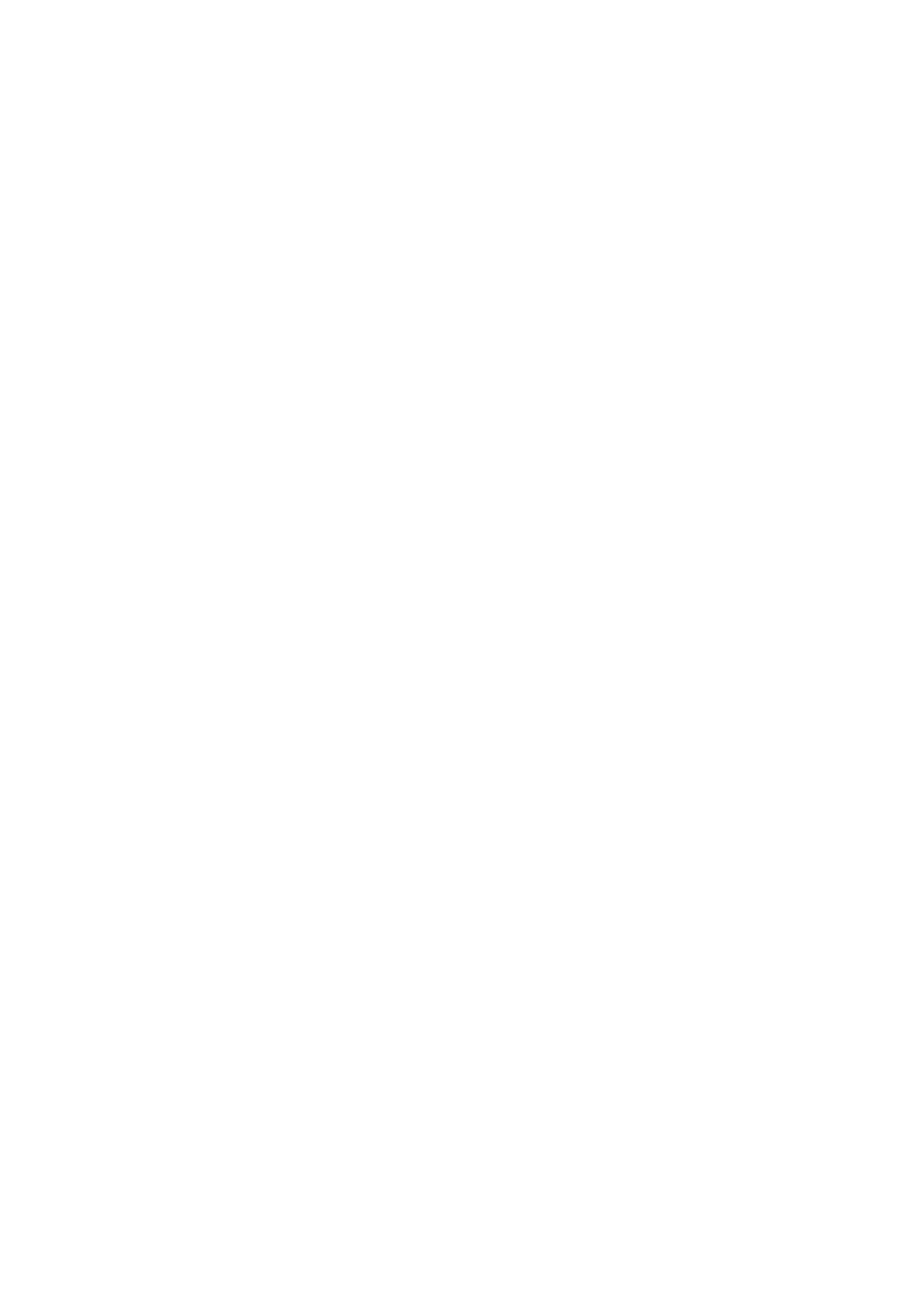# CHAPTER 4: INTERACTION BETWEEN THE CONSOLIDATION REGIME AND OTHER PARTS OF THE INCOME TAX LAW

4.1 Chapter 4 of the Discussion Paper identified areas where issues and uncertainties arise as a result of the interaction between the consolidation regime and other parts of the income tax law. The Board asked stakeholders to comment on the issues identified and to advise on any other areas of uncertainty or inequity that arise as a result of such interactions.

- 4.2 The issues and uncertainties fall into five broad but overlapping categories:
- taxation of trusts;
- consolidation membership rules;
- international tax issues;
- CGT roll-overs; and
- other issues.

# TAXATION OF TRUSTS

4.3 Issues relating to the interactions between the trust provisions and the consolidation provisions mainly arise because of the way trusts are taxed. These issues relate to:

- determining how much of a trust's net income is assessed to each beneficiary and/or trustee when the trust is a member of a consolidated group for part of an income year; and
- calculating the allocable cost amount of a trust that joins a consolidated group part way through an income year.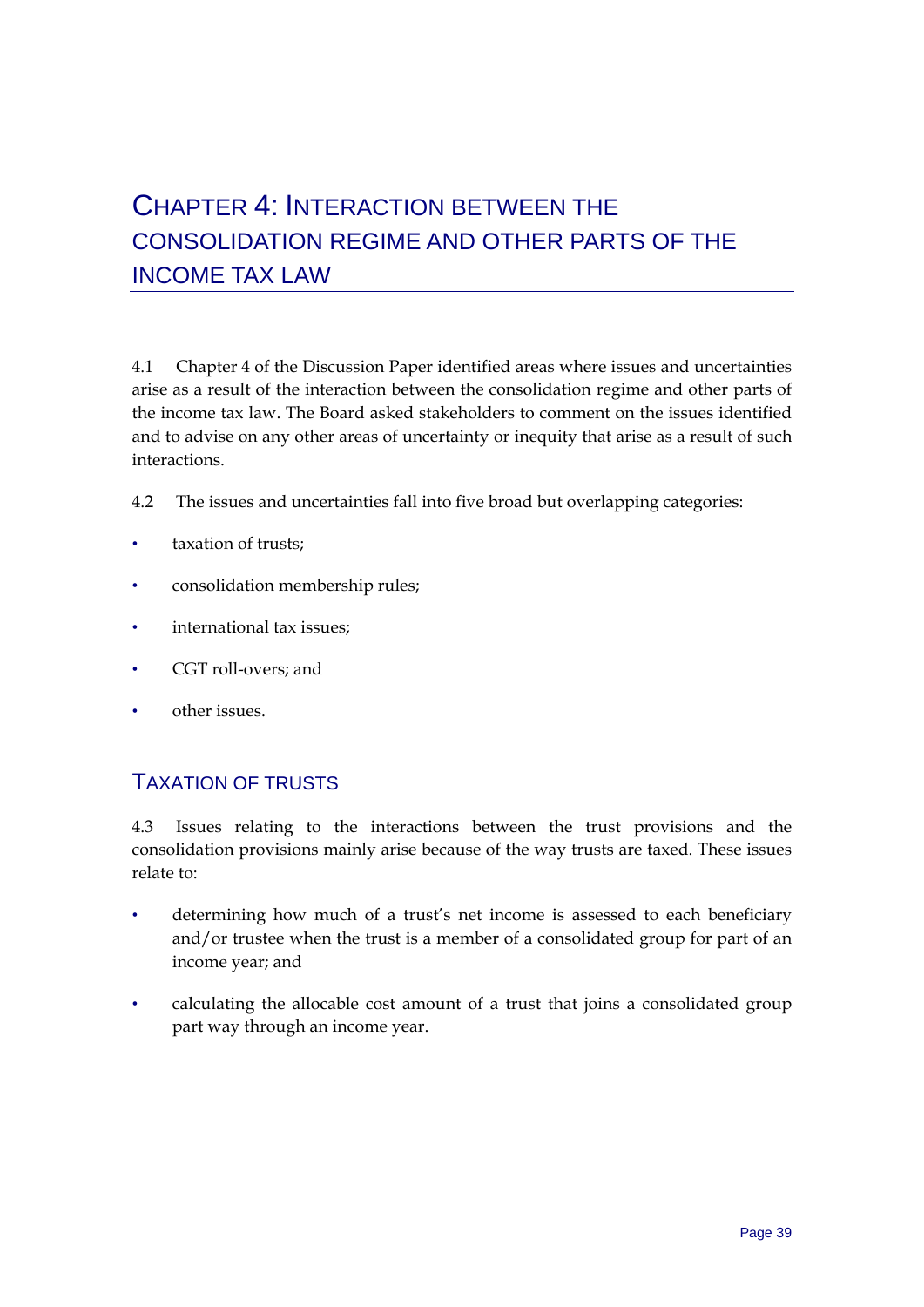# Determining the net income of a trust that is a member of a consolidated group for part of an income year

4.4 Several issues arise when determining the amount of a trust's net income that should be assessed to beneficiaries and/or trustees where the trust is a member of a consolidated group for part of an income year.

4.5 The Government announced a new tax regime for managed investment trusts in the 2010-11 Budget.49 The new regime is to commence on 1 July 2011. These changes may overcome some of the interaction issues that arise when a managed investment trust is a member of a consolidated group for part of an income year. Consequently, the Board considers that the consolidation interactions relating to managed investment trusts should be considered during the development of the new regime.

4.6 In addition, as the Board recommended that a broader review be undertaken on the way other trusts are taxed.<sup>50</sup> alternative models for determining the net income for other trusts during the non-membership period have not been considered as part of this review.

4.7 The Board has, however, considered the trust interaction issues using the existing framework51 for taxing beneficiaries and trustees, taking into account the following principles included in Deloitte's submission:

Ensure that all of the net income of the relevant trust is assessed to a party for the income year.

Provide a mechanism that allows the net income of the trust to be allocated on a fair and reasonable basis, having regard to entitlements to the income of the trust during the relevant periods.

Ensure that the mechanism used to allocate the net income of the trust does not result in the occurrence of double taxation or duplication of losses.

Ensure that trustees and beneficiaries are not penalised inappropriately at the top marginal tax rate in circumstances where they would not otherwise be penalised if the non-membership period were instead an income year.

<sup>49</sup> Assistant Treasurer's media release No 086 of 7 May 2010, in response to the Board's Report on its Review of the Tax Arrangements Applying to Managed Investment Trusts.

<sup>50</sup> See Recommendation 48 in the Board's Report on its Review of the Tax Arrangements Applying to Managed Investment Trusts.

<sup>51</sup> Division 6 of Part III of the *Income Tax Assessment Act 1936* (ITAA 1936).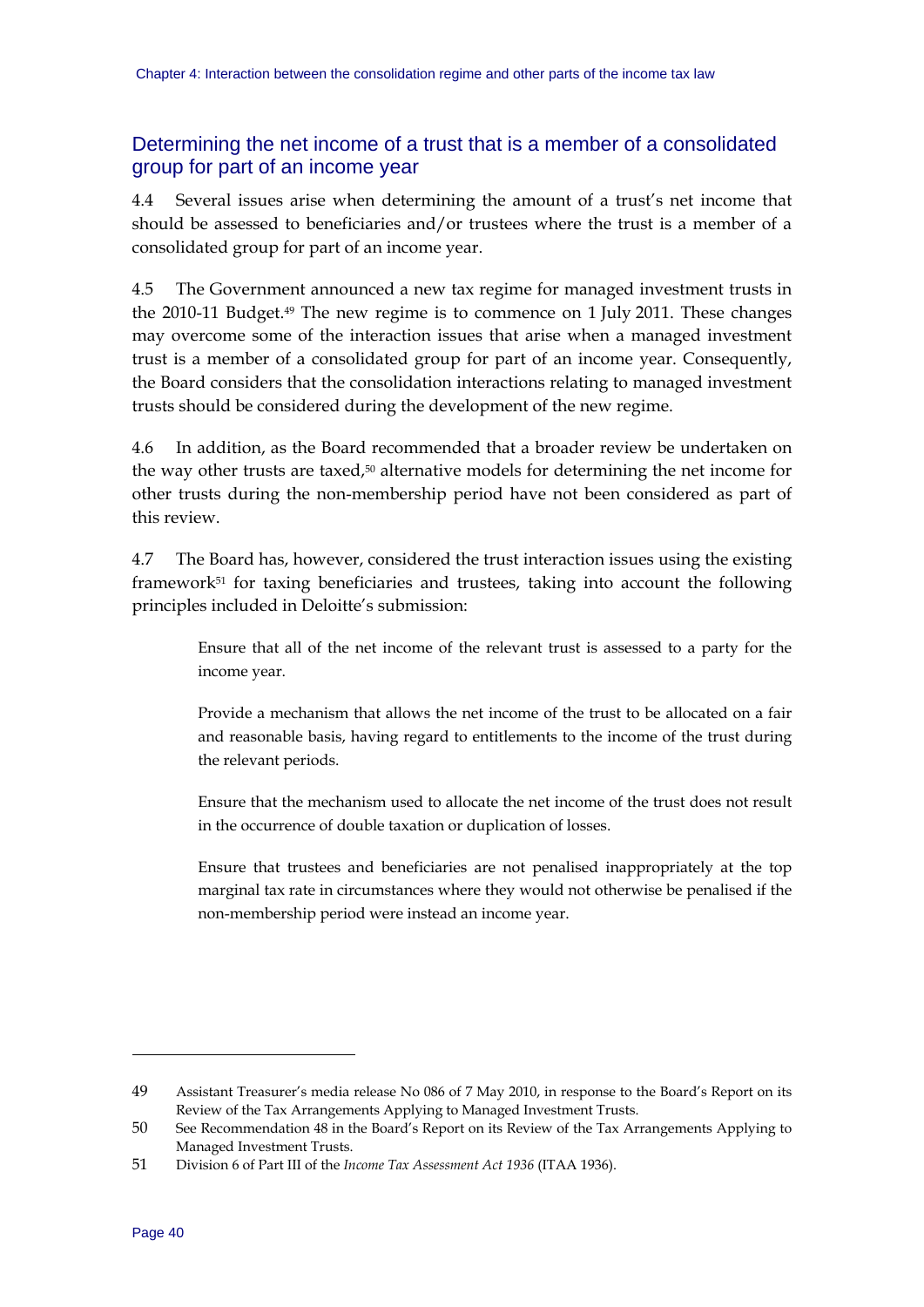### Calculating the trust's net income and trust law income for a non-membership period

4.8 Stakeholders agree that the income tax law should be clarified to provide certainty on how the trust's net income and trust law income should be calculated when a trust joins or leaves a consolidated group part way through an income year.

- 4.9 In this regard it is clear that:
- the net income and trust law income should be worked out appropriately for each non-membership period; and
- the trust's exempt income and non-assessable non-exempt income should be allocated appropriately between the periods.

4.10 To address these issues, the Board considers that the net income and trust law income should be apportioned between the membership and non-membership periods using similar principles to those currently used to allocate the income and deductions of a trust between the head company and a beneficiary when a beneficiary is a subsidiary member of a consolidated group for part of the year.<sup>52</sup>

4.11 That is, the trust's net income for the non-membership period should be calculated by reference to the income and expenses that are reasonably attributed to the period and a reasonable proportion of such amounts that are not attributable to any particular period within the income year.

4.12 In addition, to the extent income and expenses are apportioned in calculating the trust's net income for the non-membership period, similar adjustments may be appropriate when calculating the trust law income.

4.13 The Board acknowledges that taxpayers would need to be aware of the terms of the trust deed when determining the trust law income for the non-membership period. For example, some trust deeds may define income as equating to, or calculated by reference to, the trust's net income for tax purposes.

4.14 However, as noted in the Deloitte submission, it is unclear if these clauses automatically modify the calculation of trust law income for the purposes of the deed and how they apply to trusts that have more than one non-membership period in an income year.

<sup>52</sup> See Subdivision 716-A of the ITAA 1997.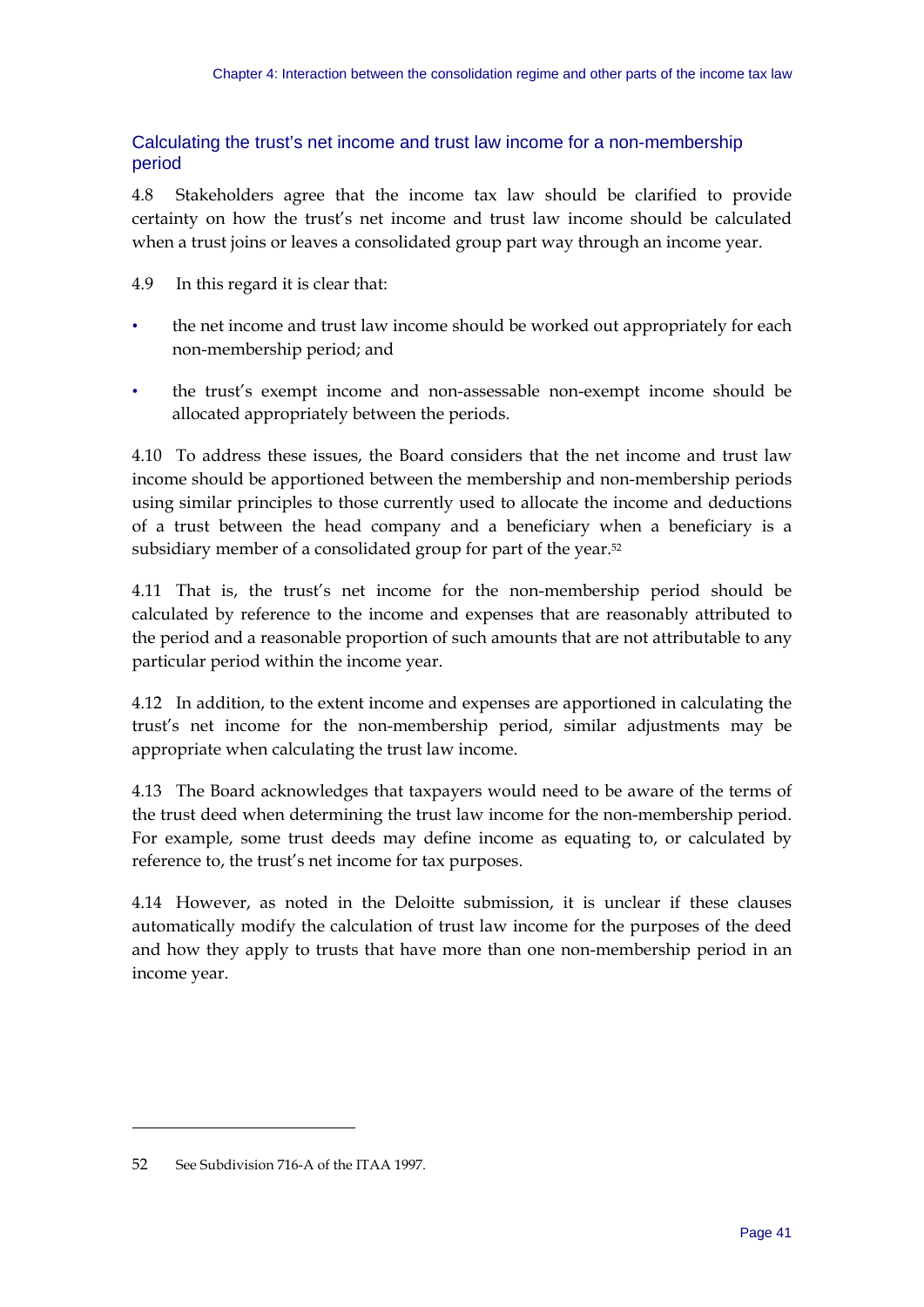### **Position 4.1**

The Board considers that:

(a) a trust's net income for the non-membership period be calculated by reference to the income and expenses that are reasonably attributable to the period and a reasonable proportion of such amounts that are not attributable to any particular period within the income year; and

(b) to the extent income and expenses are apportioned in calculating the trust's net income for the non-membership period, similar adjustments are appropriate when calculating the trust law income.

#### **Question 4.1**

Do stakeholders agree with Position 4.1? If not, why not?

#### Calculating the beneficiaries and the trustee's share of the trust's net income

4.15 The Board considers that beneficiaries of a trust who have benefited from the trust law income during the non-membership period should be assessed on their share of the net income calculated for that period. Therefore, to overcome the uncertainty and issues that currently arise, the share of net income should be determined by taking into account events that happen after a trust joins or leaves a consolidated group.

4.16 For example, assume a trust and its two beneficiaries join a consolidated group part way through an income year. The income of the trust for the income year is \$10,000 — \$4,000 relates to the non-membership period and \$6,000 for the membership period. Disregarding the single entity rule, each beneficiary becomes presently entitled to 50 per cent of the income of the trust — that is, \$5,000 at the end of the income year.

4.17 Provided the beneficiaries' entitlements relate to the income of the trust derived during the non-membership period, they should be presently entitled to \$2,000 of the income of the trust during the non-membership period. The amount of the trust's net income the beneficiaries are assessed on is based on their percentage of the entitlement to the income of the trust. If the trust's net income is the same as the income of the trust, each beneficiary should be assessed on \$2,000.

4.18 In coming to this view, the Board acknowledges that this proposal could have a compliance impact on taxpayers as they would need to determine whether a beneficiary's income entitlement relates to the trust income derived during the non-membership period or to some other period.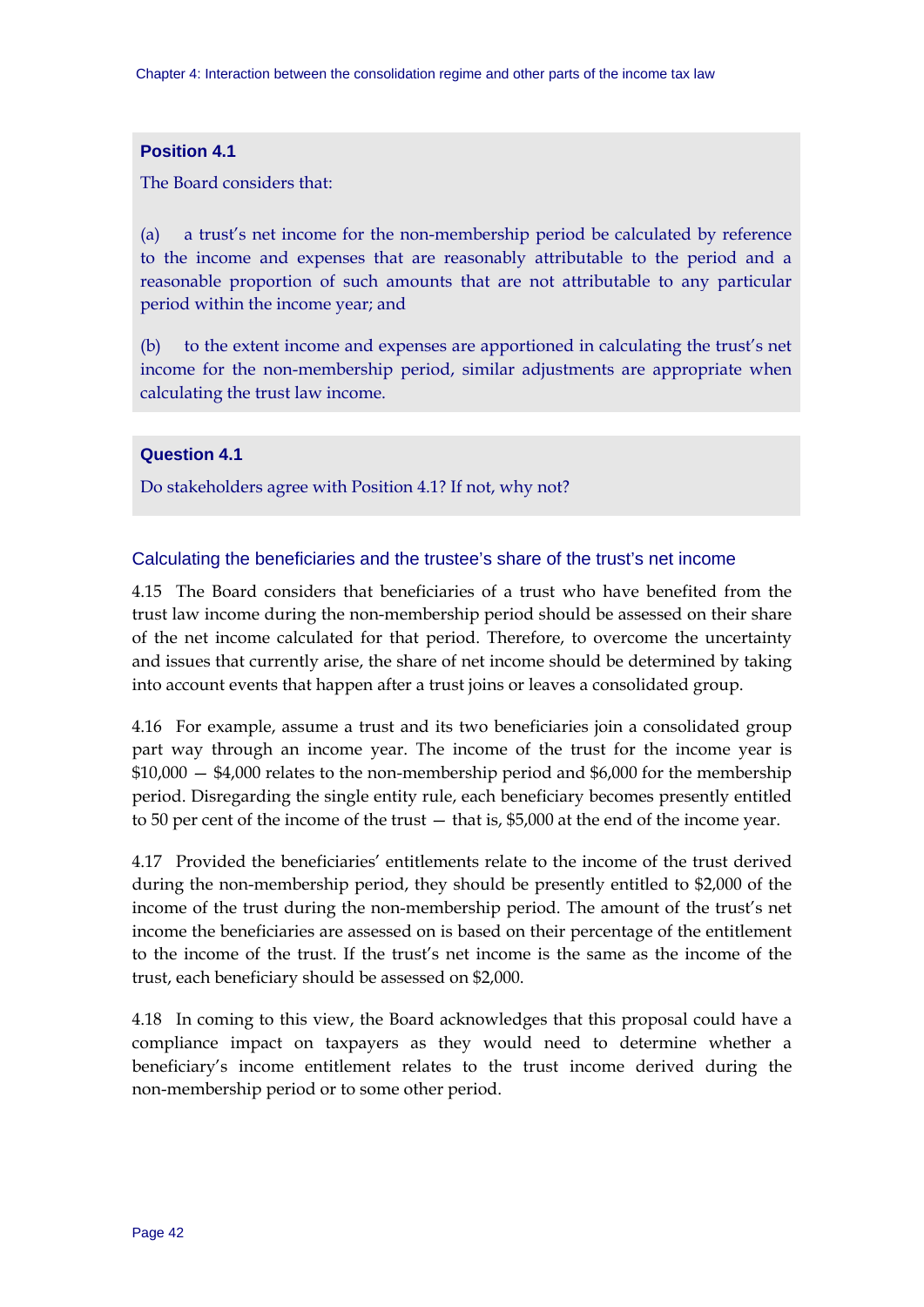### **Position 4.2**

The Board considers that a beneficiary's and the trustee's share of the trust's net income should be determined by taking into account events that happen after a trust joins or leaves a consolidated group.

### **Question 4.2**

Do stakeholders agree with Position 4.2? If not, why not?

# Calculating the allocable cost amount of a trust that joins a consolidated group part way through an income year

4.19 When a consolidated group acquires a trust part way through an income year, it might adjust the price it pays to reflect any tax that the group expects to pay on its share of the net income for the trust's non-membership period.

4.20 Currently, the tax cost setting rules do not recognise the tax for which the group may be liable on the net income of the trust's non-membership period as a cost to the group of acquiring the trust. It is only the trust's liabilities that are taken into account in calculating its allocable cost amount at the joining time. This can result in anomalous outcomes.

4.21 The Board agrees with stakeholder views that the group's tax liability in relation to the net income of a trust's non-membership period should be included as a liability in working out the allocable cost amount when the trust joins a consolidated group. However, the adjustments required to the tax cost setting calculations to reflect this change will depend on how the net income relating to the trust's non-membership period is determined.

#### **Position 4.3**

The Board considers that the group's tax liability in relation to the net income of a trust's non-membership period be included in the allocable cost amount calculation.

### **Question 4.3**

Do stakeholders agree with Position 4.3? If not, why not?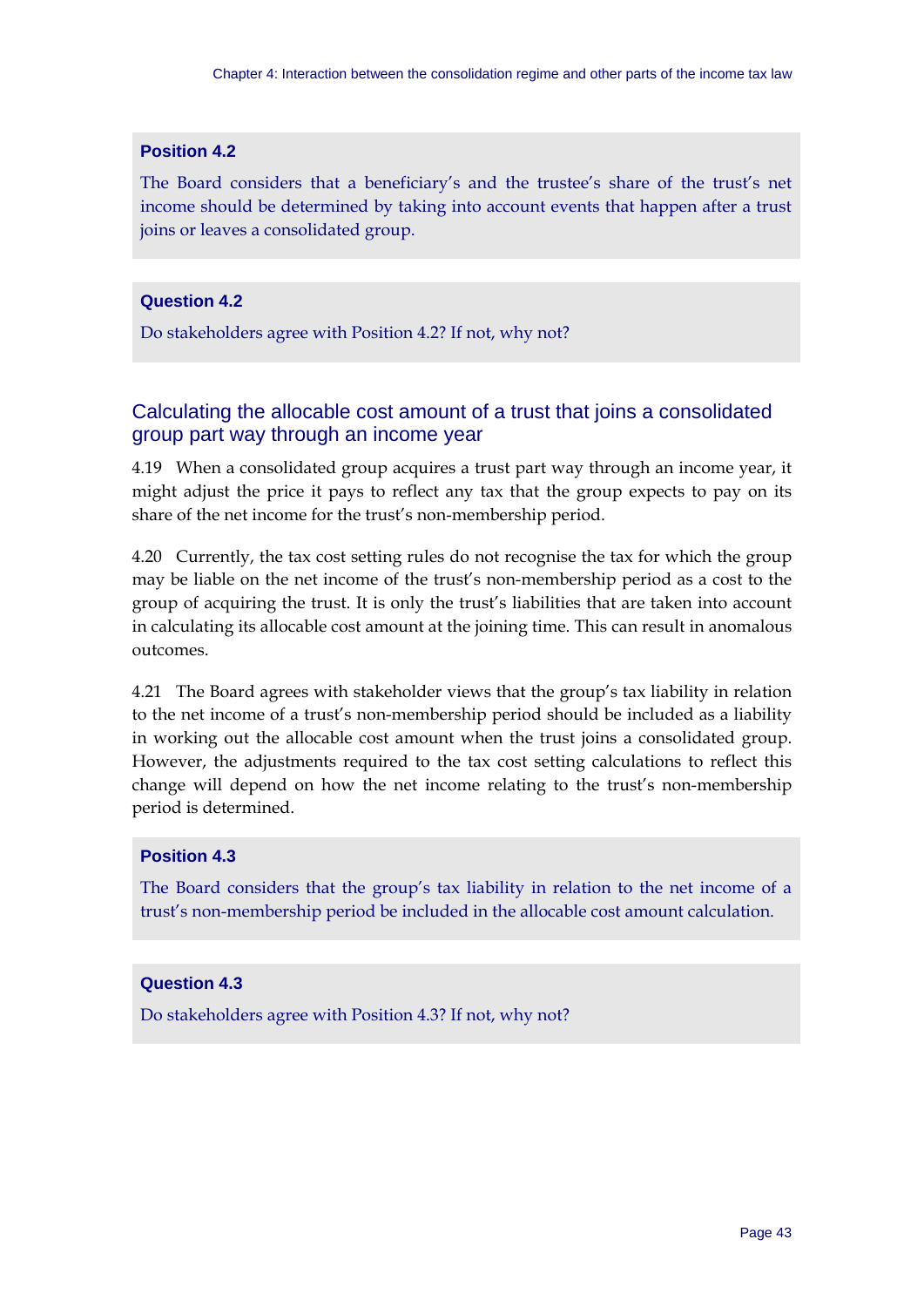# CONSOLIDATION MEMBERSHIP RULES

4.22 The Board's Discussion Paper considered the application of the consolidation membership rules as they relate to:

- trusts; and
- non-resident entities that satisfy the foreign hybrid rules.

# Applying the consolidation membership rules to trusts

#### Membership of a consolidated group — the trustee

4.23 In relation to the membership requirements of trusts, stakeholders were of the view that it was not necessary for the trustee to be a member of the same consolidated group as the trust.

4.24 In this regard, the CTA/MCA submission said :

... many trusts employ external trustees and many trustees act as trustees for more than one trust and as such it would not be possible for many trusts to form part of a tax consolidated group. Further, individuals can be trustees of trusts and as such any such trusts would not be eligible to be part of a tax consolidated group.

… changing trustees would also likely lead to significant integrity risk as trusts could be taken in and out of tax consolidated groups with no economic change of ownership.

Therefore, … it would be inappropriate to require the trustee to be a member of the same consolidated group as the trust.

4.25 Although stakeholders considered it was unnecessary for the trustee to be a member of the same consolidated group as the trust as a condition of the trust's membership, they agreed that the technical issues identified in the Board's discussion paper can arise when this is not the case. For example, it is unclear how the tax cost setting rules apply to a trust when it joins or leaves a consolidated group as the trust's assets are those of the trustee — not the trust.

4.26 Although stakeholders suggested some alternative approaches to address these issues, the Board considers that requiring the trustee, in its capacity of trustee, to be a member of the same group as the trust is a systemic and straight forward method resolving the issues. In this regard, provided the trustee is only a member of a consolidated group in its capacity as trustee for that trust, the concerns raised by stakeholders should be overcome.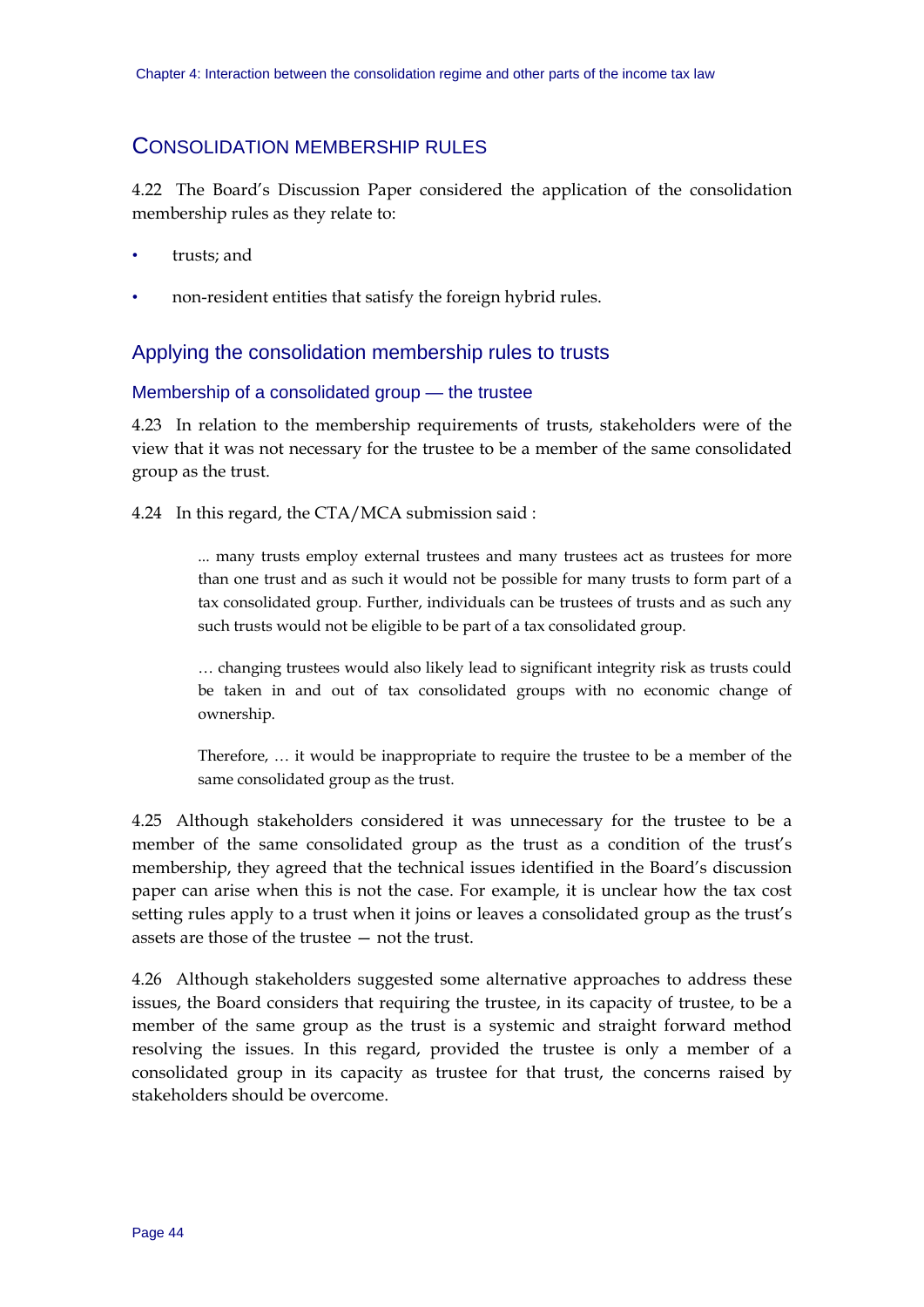#### **Position 4.4**

The Board considers that a trustee, in its capacity of trustee for a trust that is a member of a consolidated group, be treated as a member of the same consolidated group as the trust.

#### **Question 4.4**

Do stakeholders agree with Position 4.4? If not, why not?

#### Membership of a consolidated group — beneficiaries

4.27 Stakeholders generally agreed that a trust should qualify as a member of a consolidated group only if all of its beneficiaries are members of the group.

4.28 However, BDO suggested that debt beneficiaries (that is, beneficiaries whose interests in the trust are classified as debt interests) should be excluded from the membership requirements. That is, a trust should qualify as a member of a consolidated group if all of its beneficiaries, other than debt beneficiaries, are members of the group.

4.29 In contrast, CPA Australia and Deloitte's recognised that difficulties could arise if debt interests in trusts are outside the group. For example, it is unclear how the net income of the trust would be allocated between the consolidated group and the debt beneficiaries outside the group as the trust does not have any net income for tax purposes once it joins the group.

4.30 Consequently, the Board considers that all beneficiaries, including debt beneficiaries, unit holders or objects of a trust must be subsidiary members of the consolidated group for the consolidation rules to work as intended.

#### **Position 4.5**

The Board considers that all beneficiaries, including debt beneficiaries, unit holders or objects of a trust, should be subsidiary members of the consolidated group.

#### **Question 4.5**

Do stakeholders agree with Position 4.5? If not, why not?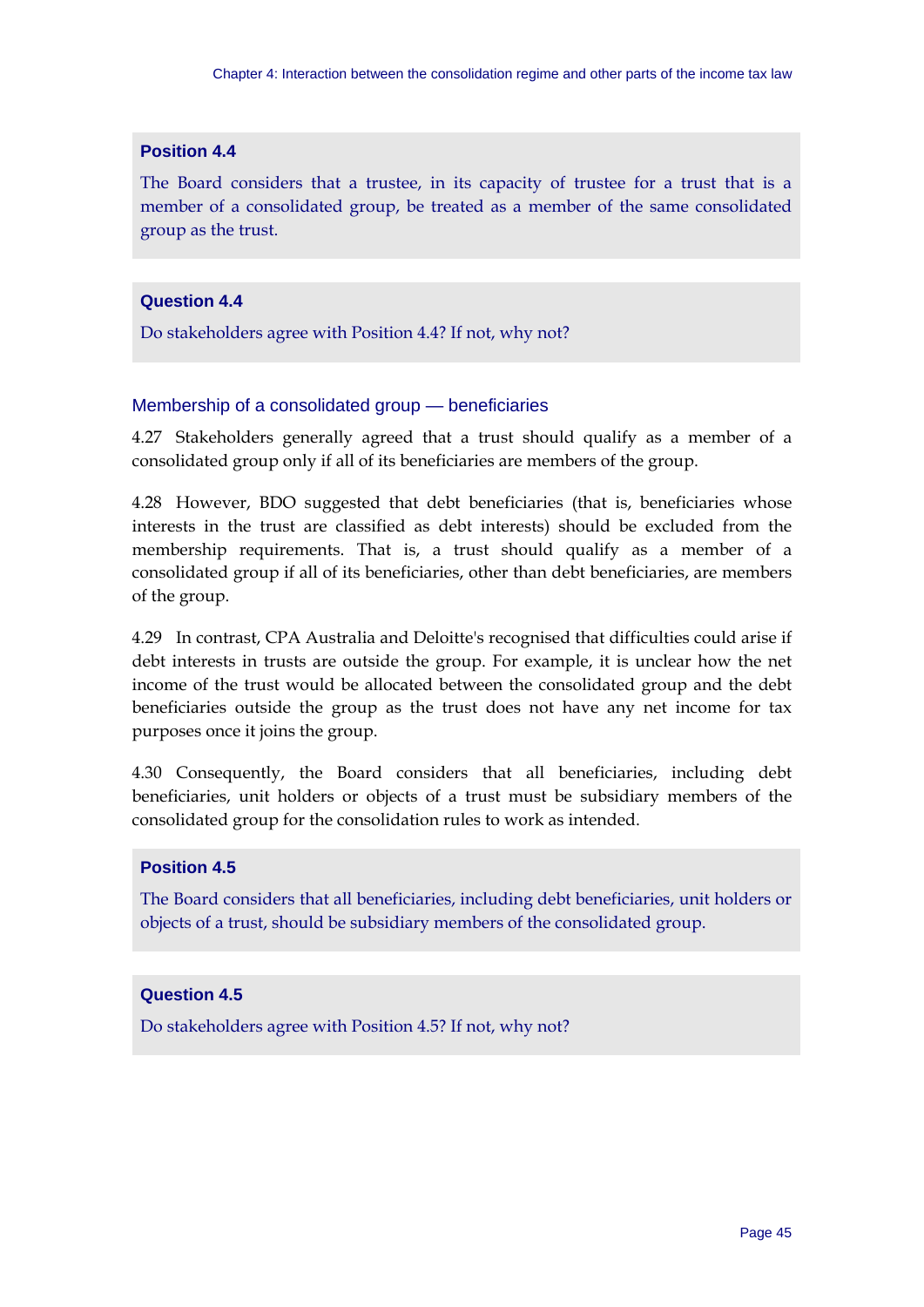# Application of the membership rules to non-resident entities that satisfy the foreign hybrid rules

4.31 Prior to the introduction of the foreign hybrid rules, a foreign hybrid entity was effectively treated for foreign tax purposes as a partnership (i.e. the partner or member is subject to tax) but was taxed in Australia as a non-resident company. As a result, they could not become members of a consolidated group.

4.32 The foreign hybrid rules allow these non-resident entities to be treated as a partnership for Australian tax purposes. As a result, these entities could become members of a consolidated group.

4.33 Stakeholders were of the view that non-resident entities that satisfy the foreign hybrid rules should be entitled to become members of a consolidated group.

4.34 As the changes to allow foreign hybrids to be treated as partnerships are relatively new, it is unclear if there are any risks associated with allowing these entities to become members of a consolidated group.

4.35 Therefore, the Board considers that foreign hybrids should be eligible to become members of a consolidated group. However, this should be reviewed if evidence suggests that integrity risks arise as a result of this outcome.

### **Position 4.6**

The Board considers that:

(a) foreign hybrids should be eligible to become members of a consolidated group; and

(b) this should be reviewed if evidence suggests that integrity risks arise as a result of this outcome.

#### **Question 4.6**

Do stakeholders agree with Position 4.6? If not, why not?

# INTERNATIONAL TAX ISSUES

4.36 The Board's Discussion Paper outlined concerns that the interaction between the consolidation regime and the foreign resident CGT rules enables:

• Australian assets to be moved within a MEC group and disposed of without recognising a capital gain; and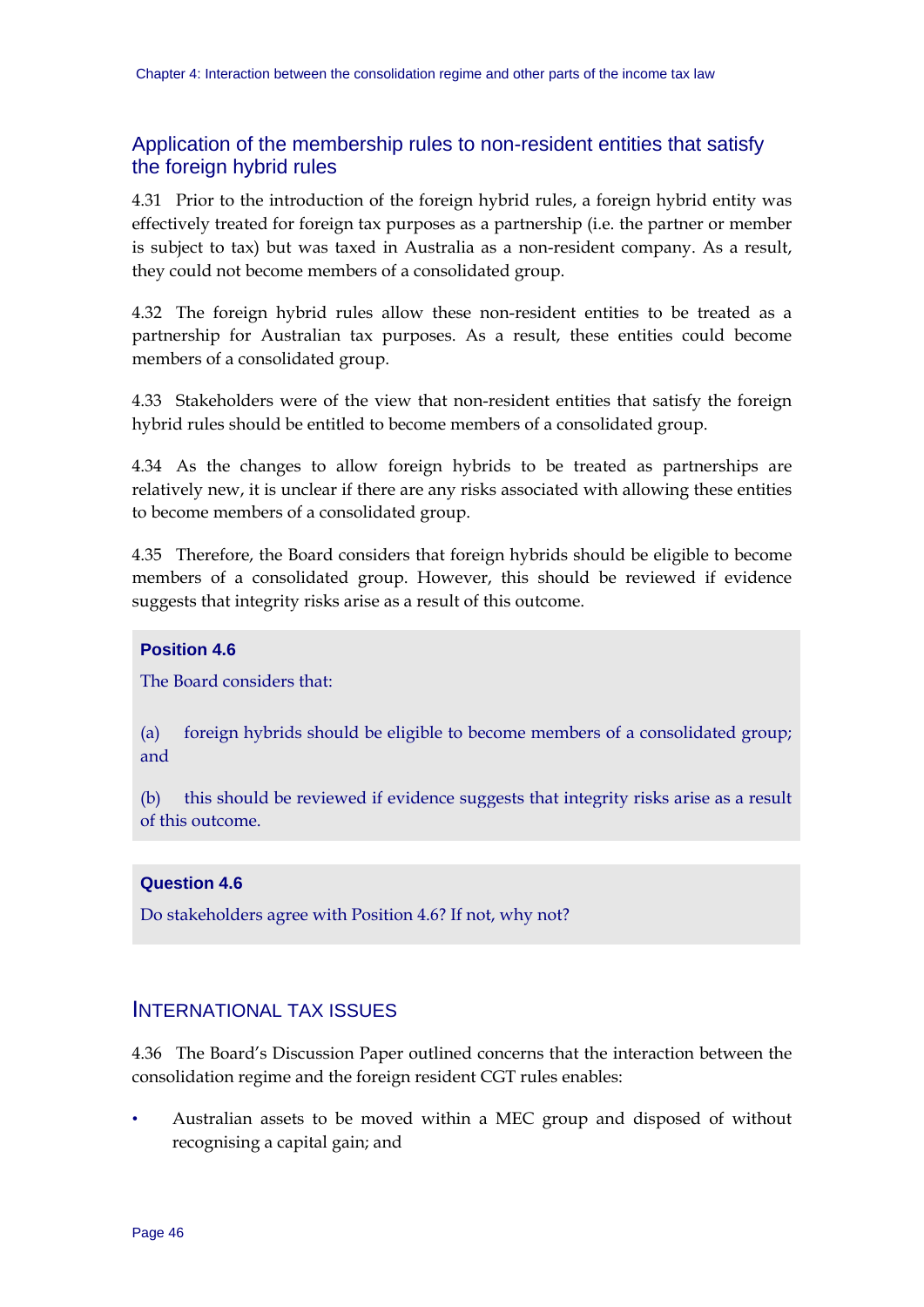• the cost base of Australian assets to be uplifted where there is no change in the economic ownership of the corporate group and without recognising a capital gain.

4.37 The Discussion Paper included some simplified examples to highlight situations where the interaction of the consolidation regime with the non-resident CGT rules produce outcomes that, when viewed from the perspective of the overall outcome, are detrimental to the revenue.

4.38 Stakeholders were of the view that the general anti-avoidance rules<sup>53</sup> would apply to the arrangements outlined in these examples. They were also concerned that additional integrity measures may inhibit genuine commercial transactions.

4.39 The ATO agree that, in respect of the examples presented in the Discussion Paper, the general anti-avoidance rules could apply to strike down the tax benefit identified. However, commercial transactions are more sophisticated than the examples shown and it is unclear whether these rules could apply in all situations.

4.40 In this regard, Justice Richard Edmonds noted in his article in Lawyer's Weekly:

It is not in the interests of the ATO to have to fall back, as a matter of last resort, on Part IVA and taxpayers certainly don't embrace such resort. Part IVA cases are never easy and the outcome is, in many cases, tinged with uncertainty.<sup>54</sup>

4.41 The Board is keen to ensure that the tax law operates efficiently, is easy to interpret and apply with certainty for both taxpayers and the ATO and produces equitable outcomes, having regard to the overall policy objectives of both the consolidation and the foreign resident CGT rules.

4.42 The consolidation rules allow consolidated groups, including MEC groups, to transfer assets between members of the group without giving rise to any tax consequences.

4.43 The foreign resident CGT rules, which limit Australia's CGT tax base to real property held by non-residents, were introduced as part of an ongoing process to ensure that Australia has a competitive international tax system.

4.44 The Board recognised in its review of the foreign source income anti-deferral regime's that, as a net capital importer, Australia needs to have an international tax regime that gives better access to international markets. If Australia's taxation treatment is less generous or flexible than that of other countries, this could reduce the competitiveness of our companies. The Board also acknowledged that international

<u>.</u>

<sup>53</sup> Part IVA of the ITAA 1936.

<sup>54</sup> Justice Richard Edmond, Lawyer's Weekly — Law's taxing sham, 12 March 2010, pages 14 and 15.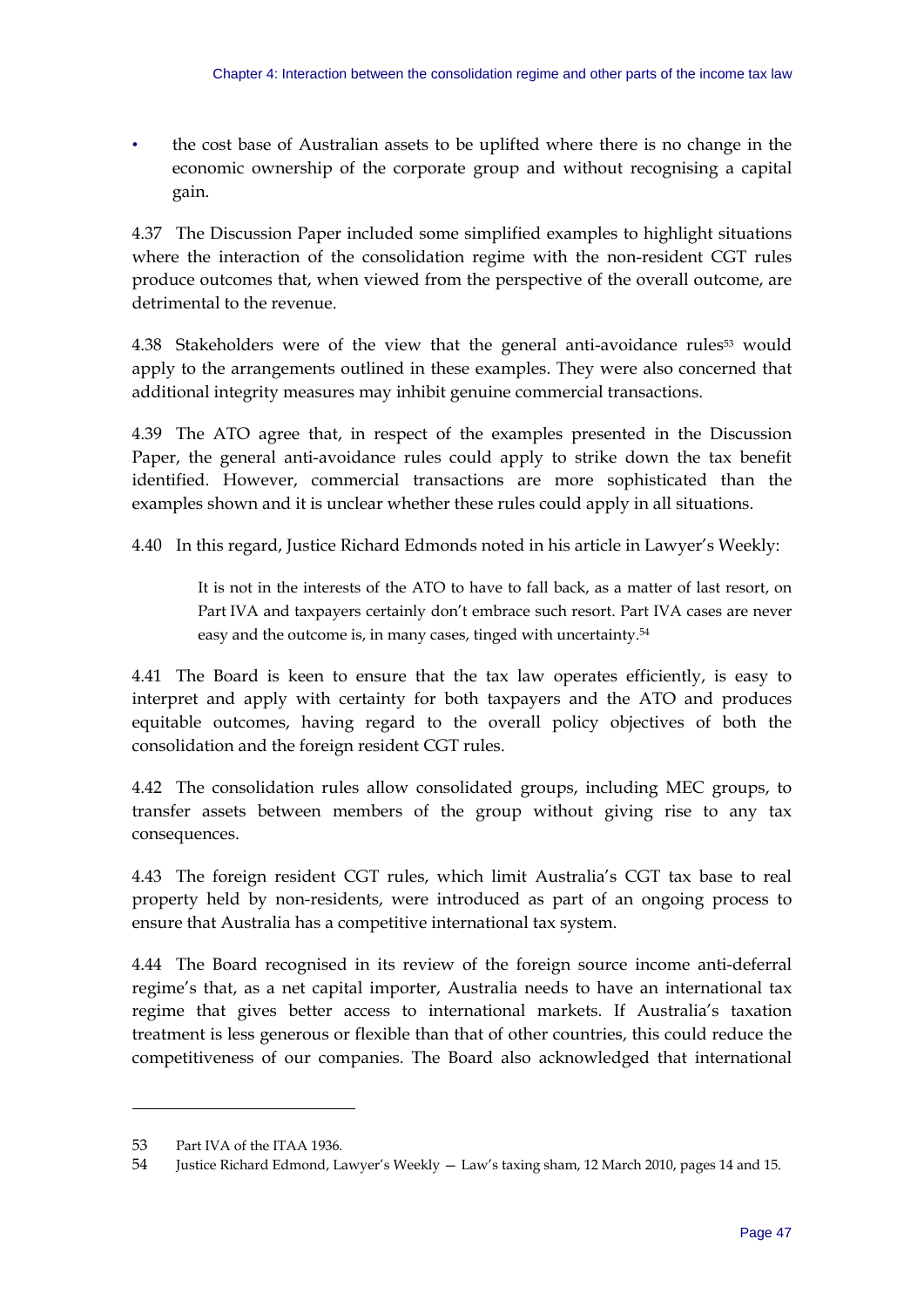competitiveness needs to be considered in the context of our domestic revenue raising requirements.

4.45 Viewed in isolation, the policy of allowing tax-free movements of assets within a consolidated group and MEC group and limiting Australia's CGT tax base to real property held by non-residents is justifiable  $-$  it's the interaction of these policies that creates distortions.

4.46 Therefore, to assess the merits of the outcomes that arise as a result of the interactions between the consolidation regime and the foreign resident CGT rules, the Board considered the following objectives:

- ensure foreign owned entities do not have a comparative advantage over Australian owned entities that cannot be justified;
- ensure Australia remains an attractive place to do business;
- as far as possible, minimise the economic distortions of commercial choices; and
- ensure the revenue does not bear an unacceptable level of risk.

4.47 The Board is also of the view that, as far as possible, similar entities should be taxed consistently. The extent to which the taxation treatment favours particular types of entities has an impact on horizontal equity. This allows certain entities to receive benefits at a cost to the taxation revenue and can create inappropriate investment distortions.

# Moving Australian assets within a MEC group then disposing of them without recognising a capital gain

4.48 The policy objectives underlying the foreign resident CGT rules have an impact on horizontal equity when comparing the tax treatment of resident entities and non-resident entities. However, the ability of MEC groups to move taxable CGT assets within the group, and then dispose of them without tax consequences, provides MEC groups with a further comparative advantage over other taxpaying entities including other consolidated groups that are wholly-owned by a foreign resident.

4.49 Wholly-owned resident entities that form a consolidated group, and Australian resident entities that do not form a consolidated group, must recognise any gain or loss on the disposal of non-taxable Australian real property assets for Australian income tax purposes regardless of whether the asset is disposed of directly to a third party or indirectly through the disposal of the membership interests in the subsidiary that holds the asset.

4.50 However, a MEC group can use its structure to move assets within the group so that capital gains and losses made on assets that are non-taxable Australian real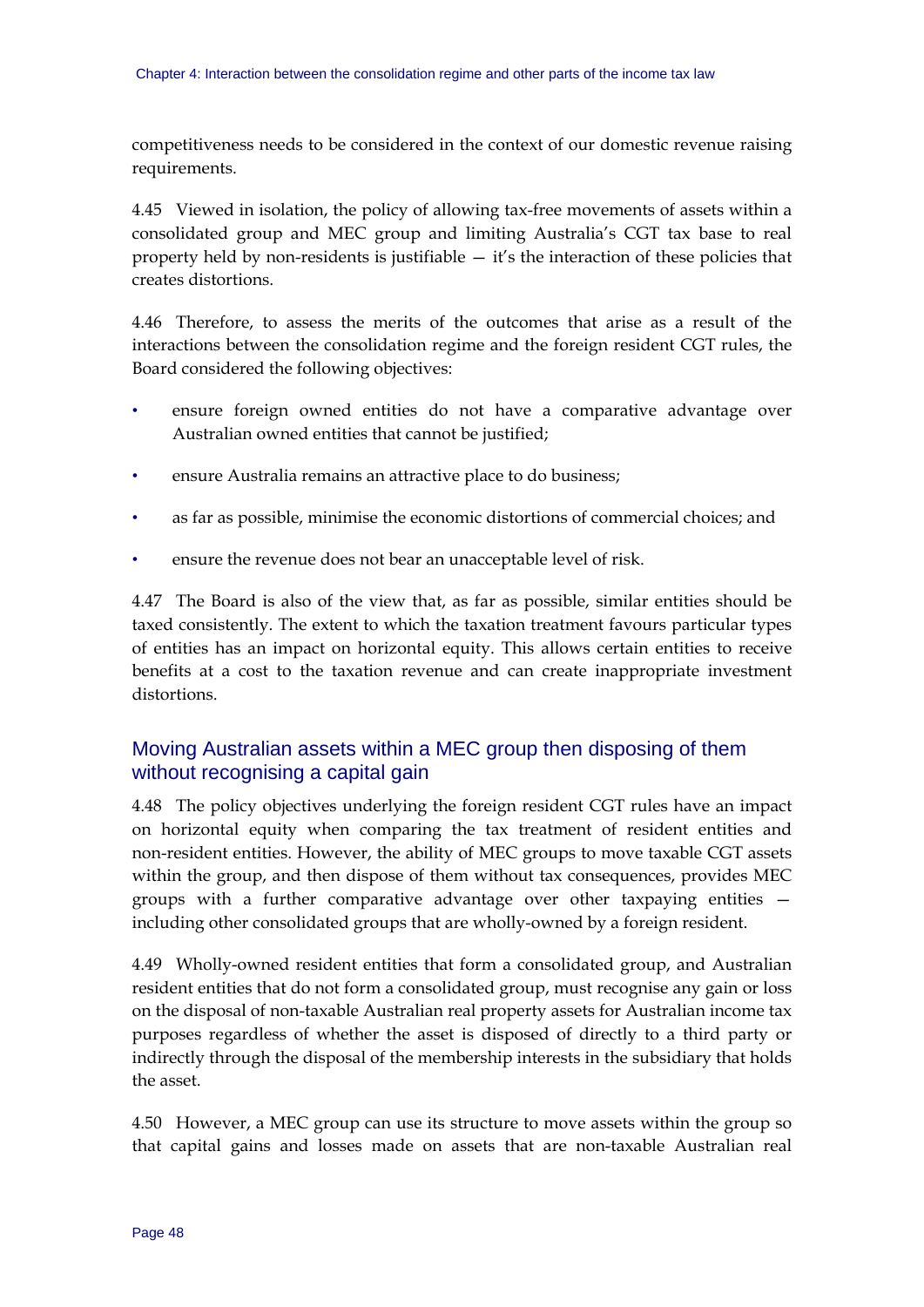property are disregarded. The difficulty arises because, when an entity (including an eligible-tier-1 company) leaves a MEC group, the principal asset test in Division 855<sup>55</sup> focuses solely on the leaving entity.

4.51 This gives foreign owned entities that form a MEC group an advantage over Australian owned entities and foreign owned entities that form a consolidated group and increases distortions in commercial choices as the current CGT exemption may create incentives for entities to modify their structures to take advantage of the current rules.

4.52 Therefore, to overcome these concerns, the Board considers that all the assets of a MEC group or consolidated group (rather than only the assets of the leaving entity) should be taken into account for the purpose of applying the principal asset test in Division 855.

### **Position 4.7**

The Board considers that all the assets of a MEC group or consolidated group (rather than the assets of the leaving entity) should be taken into account for the purpose of applying the principal asset test in Division 855.

### **Question 4.7**

Do stakeholders agree with Position 4.7? If not, why not?

# Uplifting the cost base of Australian assets without recognising a capital gain

4.53 The Board also considers that the interaction between the consolidation regime and the foreign resident CGT rules is inequitable to the extent that it allows consolidated groups that are wholly-owned by a non-resident entity and MEC groups to uplift the cost base of Australian assets without recognising a capital gain and without changing the underlying beneficial ownership of assets.

4.54 In this regard, the consolidation tax cost setting rules were developed to prevent double taxation — that is, tax payable by the vendor on the disposal of membership interests and on the unrealised gains on assets of the joining entity by the consolidated group or MEC group. Where a vendor is not taxable on the disposal of membership interests, an uplift in the joining entity's assets is not justified.

<sup>55</sup> See section 855-30 of the ITAA 1997.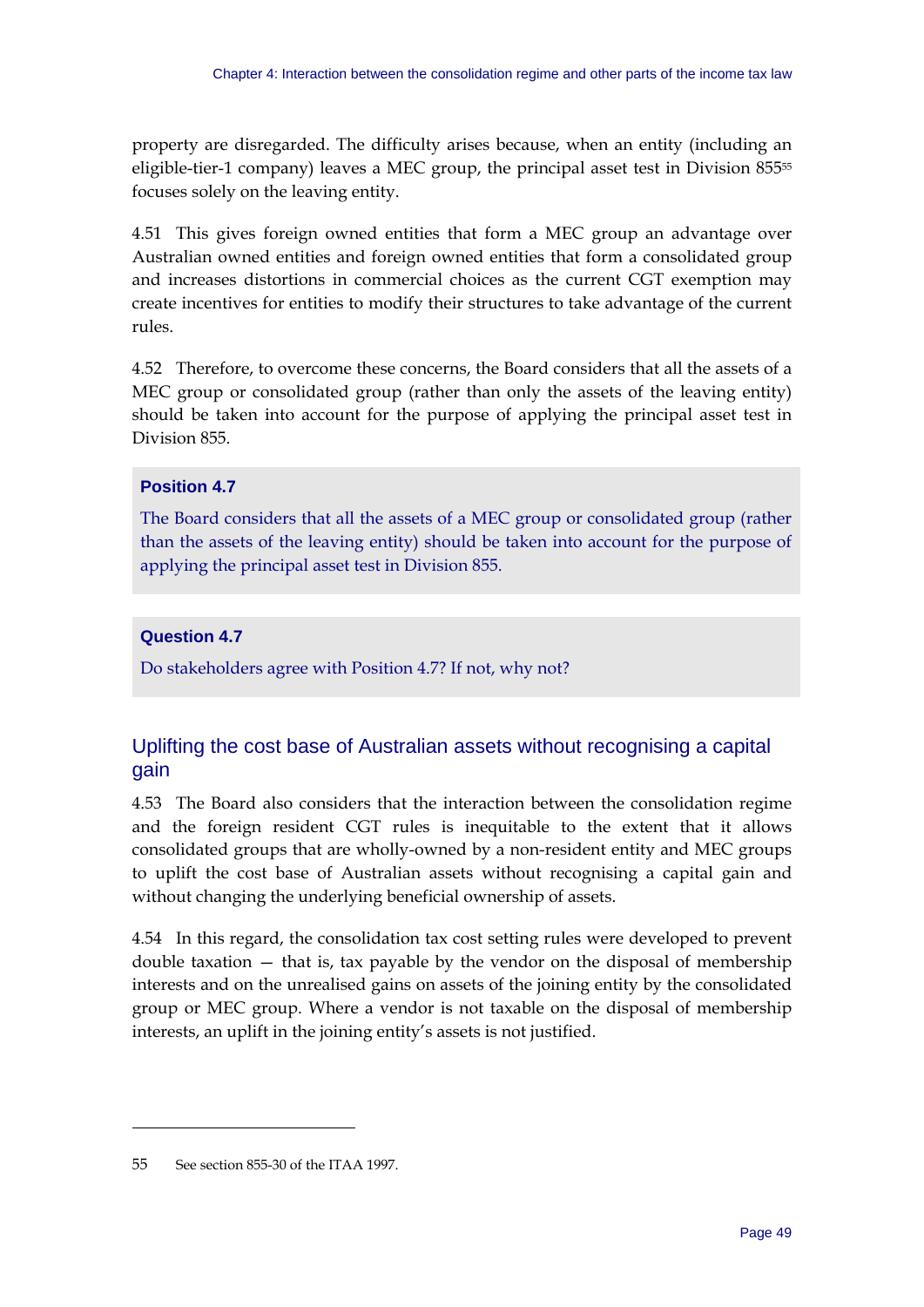4.55 Therefore, the Board considers that, where Division 855 applies to an asset, the consolidation tax cost setting rules should not apply to the asset unless there is a change in the underlying beneficial ownership of the asset.

#### **Position 4.8**

The Board considers that, where Division 855 applies to an asset, the consolidation tax cost setting rules should not apply to the asset unless there is a change in the underlying beneficial ownership of the asset.

### **Question 4.8**

Do stakeholders agree with Position 4.8? If not, why not?

# CAPITAL GAINS TAX

4.56 Anomalous outcomes arise when CGT assets are rolled over between members of a wholly owned group and subsequently sold. Stakeholders have raised concerns about the appropriateness of the outcomes that arise when:

- a subsidiary member leaves a MEC group;
- an eligible tier-1 company (that is, a non-resident company's first tier of investment in Australia) leaves a MEC group; or
- the head company of a consolidated group leaves the group.

#### Subsidiary member leaves a MEC group

4.57 Stakeholders raised concerns that capital gains or capital losses made on the disposal of rolled over assets are effectively double counted when a subsidiary member leaves a MEC group. The tax cost setting rules that apply when an entity leaves a consolidated group capture any deferred capital gains or capital losses made on rolled over assets when a subsidiary member leaves a MEC group. In addition, CGT event J156 may also apply to include the deferred capital gain or capital loss in taxable income.

4.58 Blake Dawson pointed out that CGT event J1 does not apply when a subsidiary company leaves a consolidated group with a rolled over asset. In their view, this modification should also apply when subsidiary members leave a MEC group.

1

<sup>56</sup> CGT event J1 broadly operates to end the deferral that happened under the roll-over.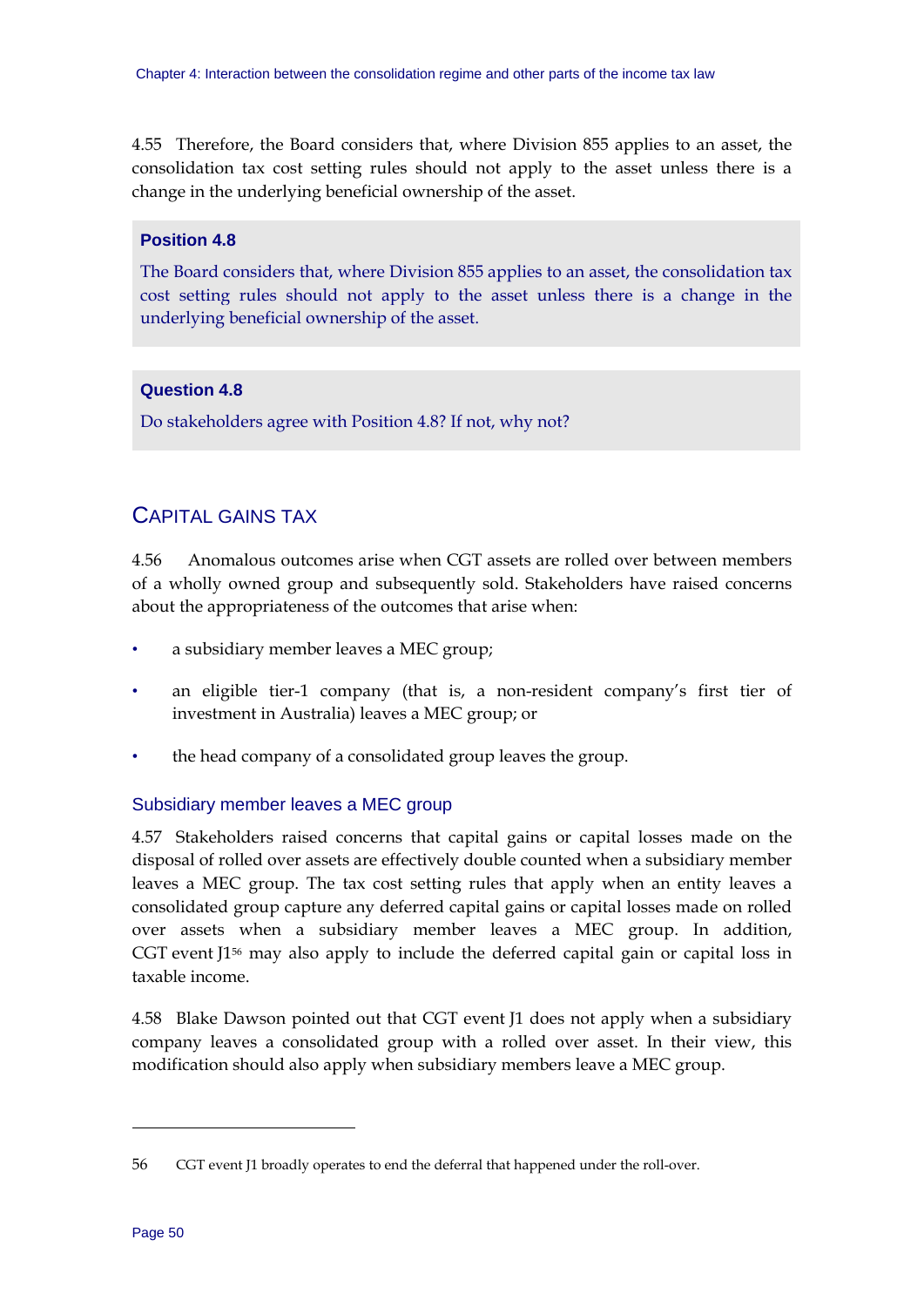4.59 The Board agrees that the current provisions create inequities and could result in capital gains or capital losses being included twice in taxable income. Consequently, CGT event J1 should not apply when subsidiary members leave a MEC group with assets that were rolled over prior to the entity joining the group.

### **Position 4.9**

The Board considers that CGT event J1 should not apply when subsidiary members leave a MEC group with assets that were rolled over prior to the entity joining the group.

#### **Question 4.9**

Do stakeholders agree with Position 4.9? If not, why not?

#### Eligible tier-1 company leaves a MEC group

4.60 The Deloitte and joint CTA/MCA submissions raised concerns that double taxation may arise when an eligible tier-1 company leaves a consolidated group with assets that were rolled over prior to the entity joining a consolidated group because of the pooling rules.

4.61 The pooling rules apply when an eligible tier-1 company leaves a MEC group. These rules indirectly capture some or all of the deferred capital gains or capital losses made on rolled over assets when an eligible tier-1 company leaves a MEC group. CGT event J1 may also apply to include the deferred capital gain or capital loss in taxable income.

4.62 Although the CTA/MCA submission included several examples to demonstrate that double taxation arises, they acknowledged that further consideration is needed to develop a solution.

4.63 The Board agrees that double taxation may arise when an eligible tier-1 company leaves a consolidated group with assets that were rolled over prior to the entity joining a consolidated group because of the pooling rules. However, as stakeholders have highlighted, there is no clear solution to address these concerns. Therefore, the Board is seeking stakeholder views on a potential solution.

### **Position 4.10**

The Board agrees that double taxation may arise when an eligible tier-1 company leaves a consolidated group with assets that were rolled over prior to the entity joining a consolidated group because of the pooling rules.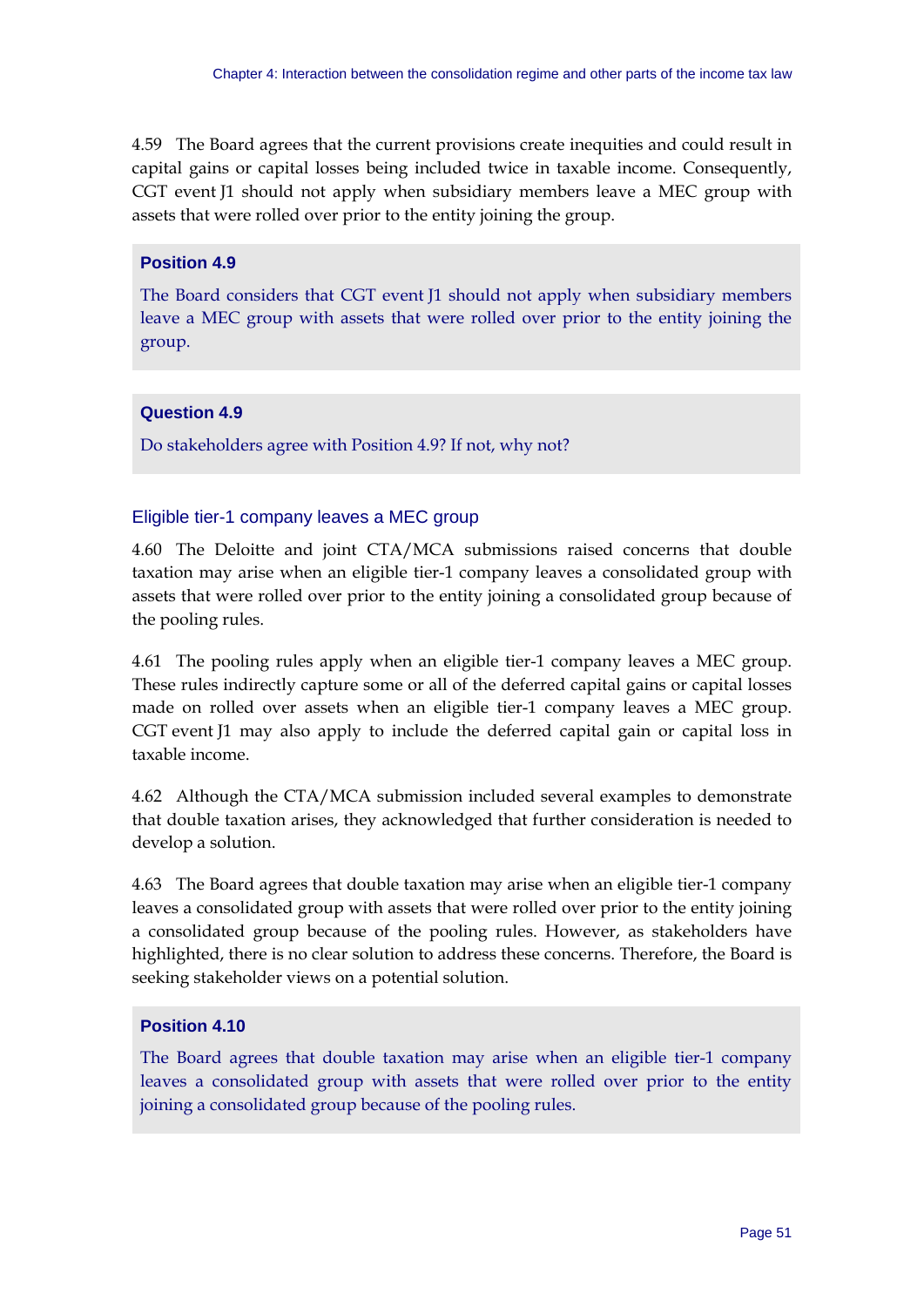#### **Question 4.10**

(a) Do stakeholders agree with Position 4.10? If not, why not?

(b) What changes can be made to ensure deferred capital gains and losses are not taxed twice when an eligible tier-1 company leaves a consolidated group with assets that were rolled over?

#### Head company of a consolidated group leaves the wholly-owned group

4.64 CGT event J1 arises when, broadly, a company ceases to be a member of a wholly-owned group following a CGT roll-over. However, the operation of the provision is uncertain and may result in inequitable outcomes where the membership interests in a subsidiary are rolled over to the head company of a consolidated group that is owned by a non-resident and the head company subsequently leaves the wholly-owned group.

4.65 Stakeholders are generally of the view that CGT event J1 should apply in these circumstances. However, it is unclear if CGT event J1 can apply to the membership interests when the non-resident entity disposes of its interests in the head company of the consolidated group. This is because the membership interests cease to be recognised for income tax purposes under the single entity rule.

4.66 In addition, the cost base of the membership interests in the subsidiary member is difficult to determine. However, further work is needed to determine how the cost base of the membership interests in the subsidiary member should be calculated.

#### **Position 4.11**

The Board considers that:

(a) CGT event J1 should apply to rolled over membership interests when a non-resident owner disposes of its interests in the head company; and

(b) further work is needed to determine how the cost base of these membership interests in the subsidiary member should be calculated.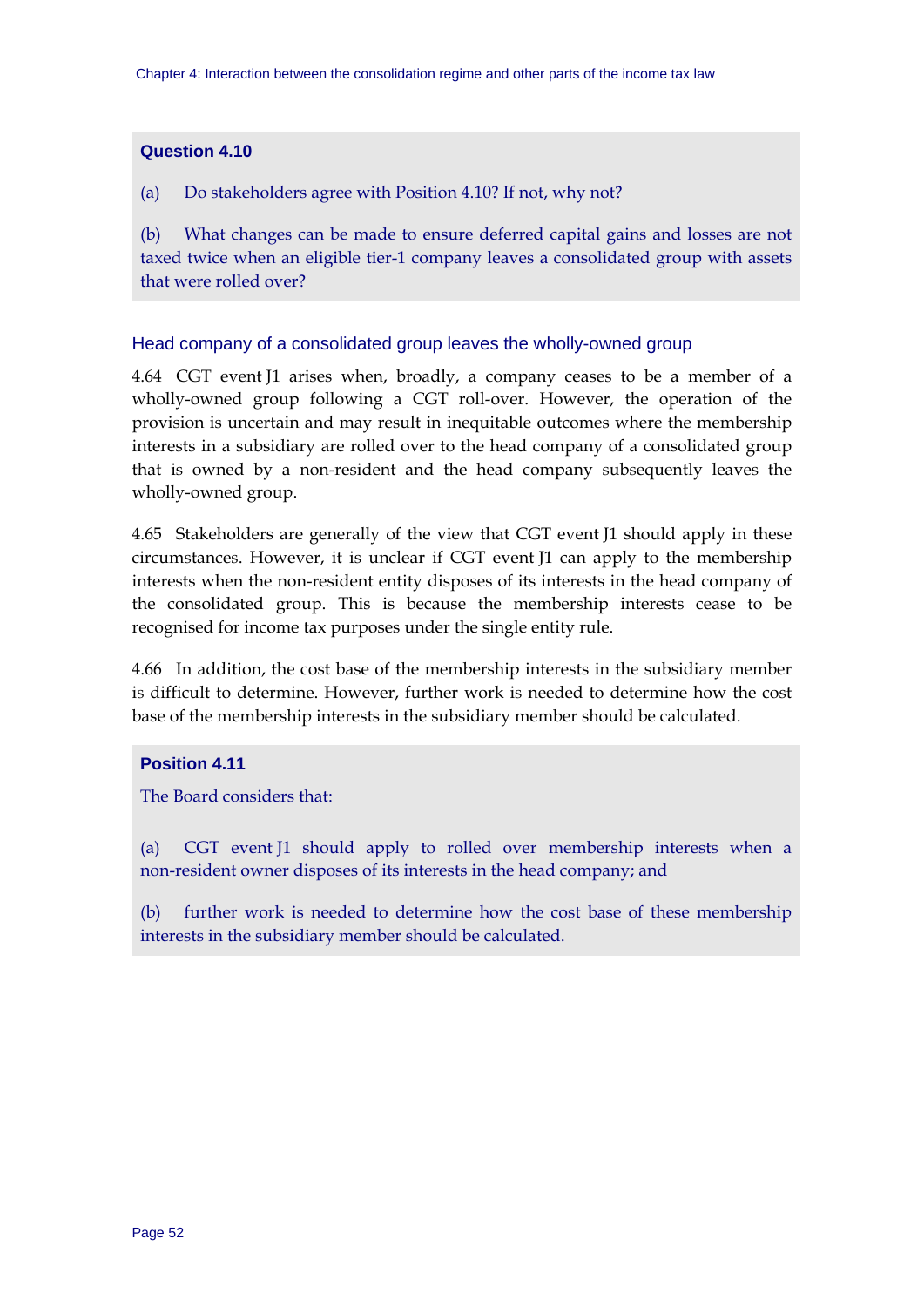### **Question 4.11**

(a) Do stakeholders agree with Position 4.11? If not, why not?

(b) How should the cost base of the membership interests in the subsidiary member of the consolidated group be determined?

(c) Is there another method that could be used to determine the capital gain or capital loss made on the disposal of those membership interests, including for a partial disposal of membership interests?

#### Other changes to the operation of CGT event J1

4.67 Submissions included other examples where anomalous outcomes arise when CGT assets are rolled over between members of a wholly-owned group and are subsequently sold.

4.68 The CTA/MCA submission suggested that the issues could be overcome if CGT event J1:

- included a time limit (for example it would only apply if the relevant break-up time occurred within three years);
- exempted minority interest divestments (for example, CGT event J1 would not apply if less than 10 per cent of the membership interests are disposed of); and
- allowed the sub-group break-up exemption to apply where less than 100 per cent of the interests in the sub-group is disposed of to non-group entities.

4.69 The Board is of the view that these suggestions involve broader changes to the CGT rules. However, because of the significance and the uncertainty that current exists with CGT event J1, the Board is interested in stakeholders views on whether these suggestions could reduce the anomalies and compliance costs that currently arise.

#### **Question 4.12**

Do stakeholders consider that issues which currently arise because of CGT event J1 could be resolved if:

- a time limit applied the provision;
- minority interest divestments were exempted from the provision; and
- the sub-group break-up exemption applied where less than 100 per cent of the interests in the sub-group is disposed of to non-group entities?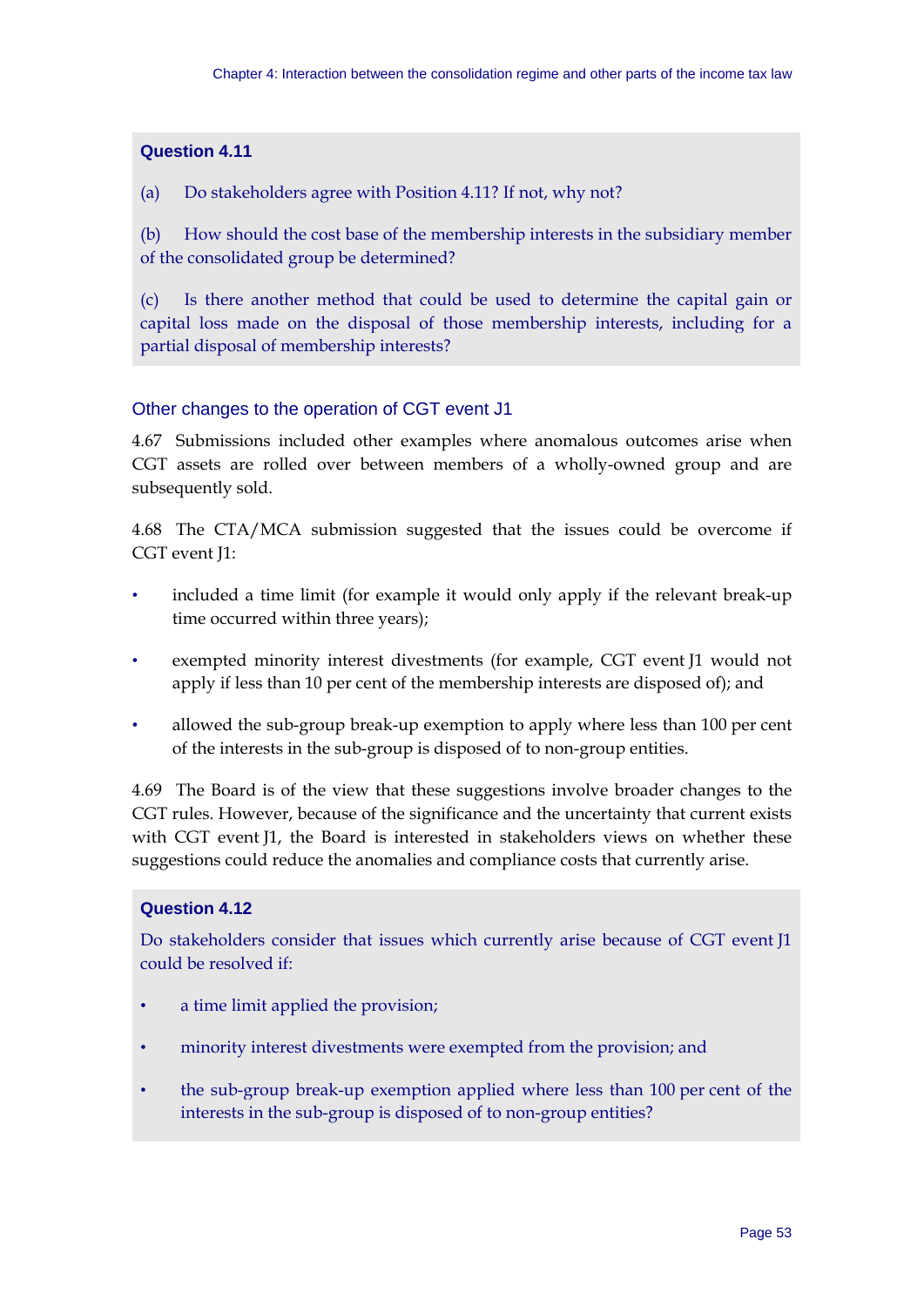# **OTHER ISSUES**

4.70 The Board's Discussion Paper sought views on issues that arise as a result of the interaction between the consolidation regime and the provisions relating to FOREX and TOFA.

4.71 Stakeholders were also asked to submit any other areas of concern that arise a result of the interaction between the consolidation regime and other provisions in the income tax law that were not included in the Discussion Paper.

4.72 Some of these issues are discussed below. Other issues are outside the scope of this Review. However, some of these other issues are currently being considered outside the Board's process. A list of these issues, and the processes for dealing with them, are outlined in Appendix E.

4.73 In relation to issues not included as part of this Review or currently being considered by another process, the Board considers that Treasury and the ATO take the necessary action to consider and, where appropriate, resolve these issues as soon as practicable.

# Consideration of consolidation interactions during the development of new measures

4.74 A number of stakeholders raised concerns about the interaction between the consolidation regime and recently introduced legislation (for example, the TOFA provisions and the managed investment trust provisions). Although the Board is aware that the interaction issues raised are being dealt with by Treasury and the ATO outside the Review process, the Board considers that interaction issues are important and should be taken into account as part of the initial design process.

4.75 The Board also acknowledges the complexities involved in developing new regimes and the time needed to identify issues and develop views. In some cases, interaction issues can only be identified and dealt with after the new regime has been settled. Therefore, the Board considers that stakeholders have a critical role in assisting Treasury to identify consolidation interaction issues when new policy proposals that affect the taxation of companies are being developed.

# Interactions between the consolidation regime and double tax agreements

4.76 Double tax agreements relieve double taxation by allocating taxing rights between the country of residence and the country of source. The main methods of allocation are either:

• the country of residence is granted sole taxing rights, or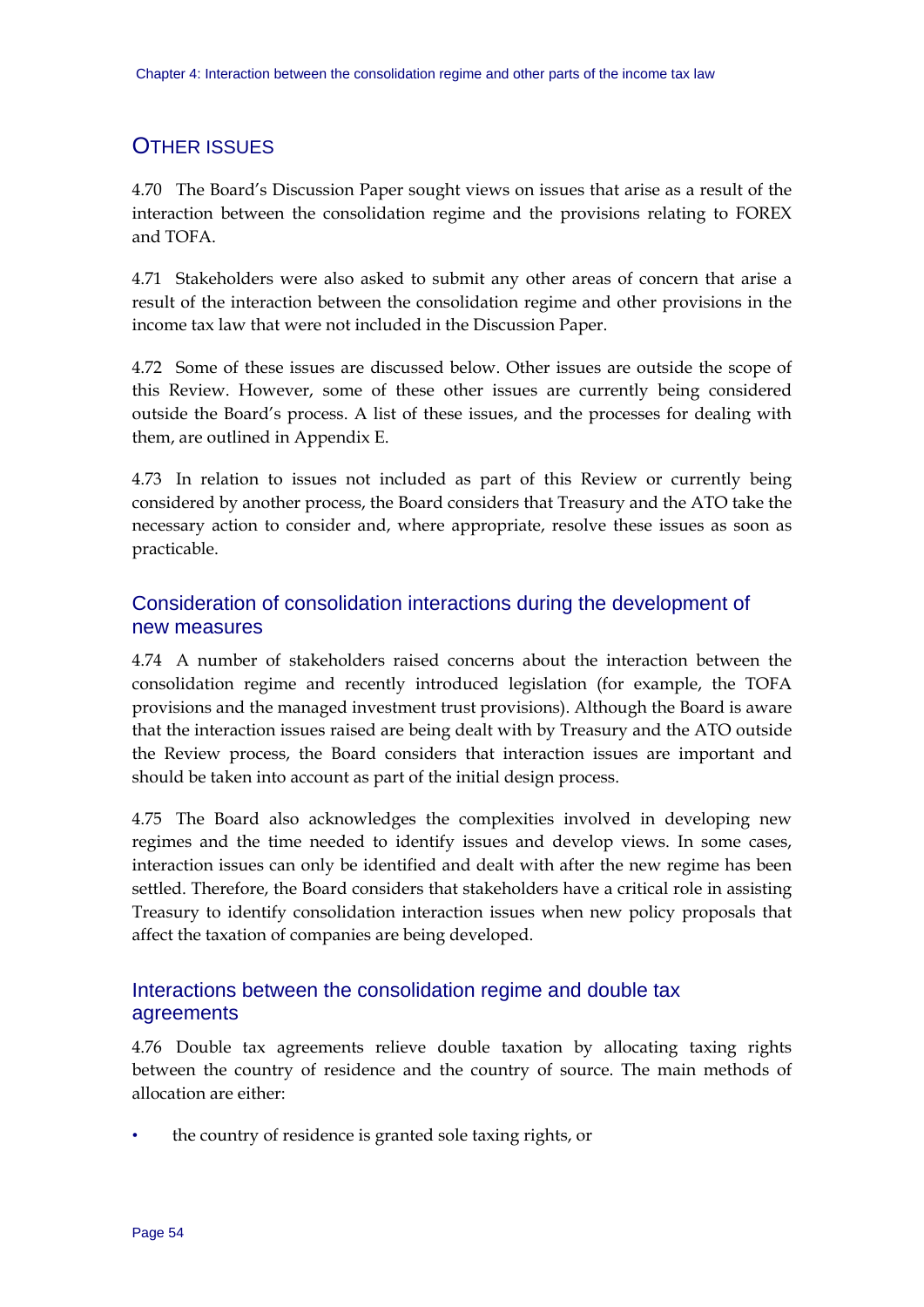both countries are given the right to tax the income, with the country of residence providing relief for tax paid in the country of source.

4.77 It is unclear how Australia's double tax agreements apply to consolidated groups. In particular, it is not clear whether:

- Australia's double tax agreements apply to a consolidated group, its head company, subsidiary members or a combination of these (a treaty interpretation issue); and
- for double tax agreement purposes, the single entity rule applies to attribute the actions of subsidiary members of a consolidated group to the head company of the group (a single entity rule interpretation issue).

4.78 In view of these uncertainties, the Board considers that Treasury and the ATO should undertake a review to clarify how Australia's double tax agreements apply to a consolidated group.

#### **Position 4.12**

The Board considers that Treasury and the ATO should undertake a review to clarify how Australia's double tax agreements apply to a consolidated group.

### **Question 4.13**

Do stakeholders agree with Position 4.12? If not, why not?

# Deferred tax assets and liabilities

4.79 When an entity joins or leaves a consolidated group, deferred tax assets and liabilities impact on the allocable cost amount calculation and allocation process.

4.80 Deferred tax assets and deferred tax liabilities are accounting concepts that measure a future tax asset or liability. Accounting Standard AASB 112 prescribes the accounting treatment of income taxes, including the recognition and measurement of deferred tax assets and deferred tax liabilities.

4.81 Deferred tax assets represent the amount of income tax recoverable in future periods on temporary differences between what a company can deduct for income tax purposes and what can be expensed, depreciated or otherwise written off before tax for accounting purposes. They can also result from carry forward unused tax losses and unused income tax credits.

4.82 Deferred tax liabilities represent the amount of income tax payable by an entity in future periods on temporary differences between accounting and tax.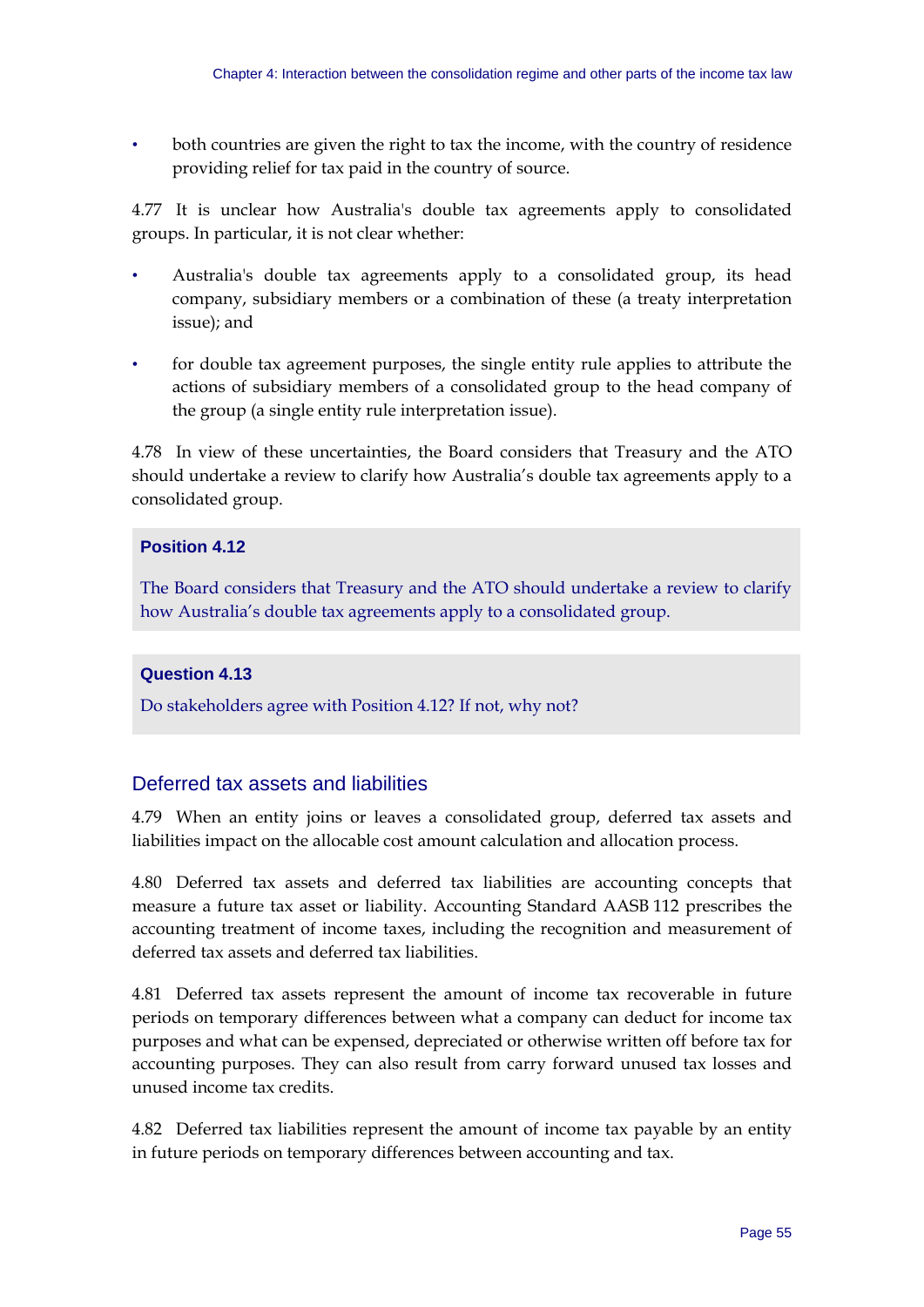4.83 The ATO released a discussion paper on the inclusion of deferred tax assets and liabilities in the allocable cost amount and the tax cost setting process to the National Tax Liaison Group Consolidation Sub-group on 26 February 2009. The paper raised a number of issues, complexities and inequities that arise as a result of the current treatment.

4.84 To overcome these issues, the paper included three options:

- amend the tax law to deal with specific circumstances where policy objectives are not met or where inappropriate outcomes arise;
- remove deferred tax liabilities from the consolidation tax cost setting process; and
- remove both deferred tax assets and deferred tax liabilities from the consolidation tax cost setting process.

4.85 The Board has not reached a view on the best approach for dealing with this issue at this stage.

4.86 However, the Board is keen to reduce compliance costs associated with the consolidation regime and to reduce complexity where possible. Therefore, the Board is seeking stakeholder's views on the above options, together with any other suggestions that will simplify the current treatment of deferred tax assets and deferred tax liabilities.

#### **Question 4.14**

The Board seeks stakeholder's comments on:

(a) Whether the inclusion of deferred tax assets and deferred tax liabilities in the tax cost setting process results in unnecessary complexity?

(b) How can the tax treatment of deferred tax assets and deferred tax liabilities be simplified?

(c) Should deferred taxes assets and deferred tax liabilities be removed from the tax cost setting process?

(d) If not, in what circumstances should deferred tax assets and liabilities be recognised in the tax cost setting process?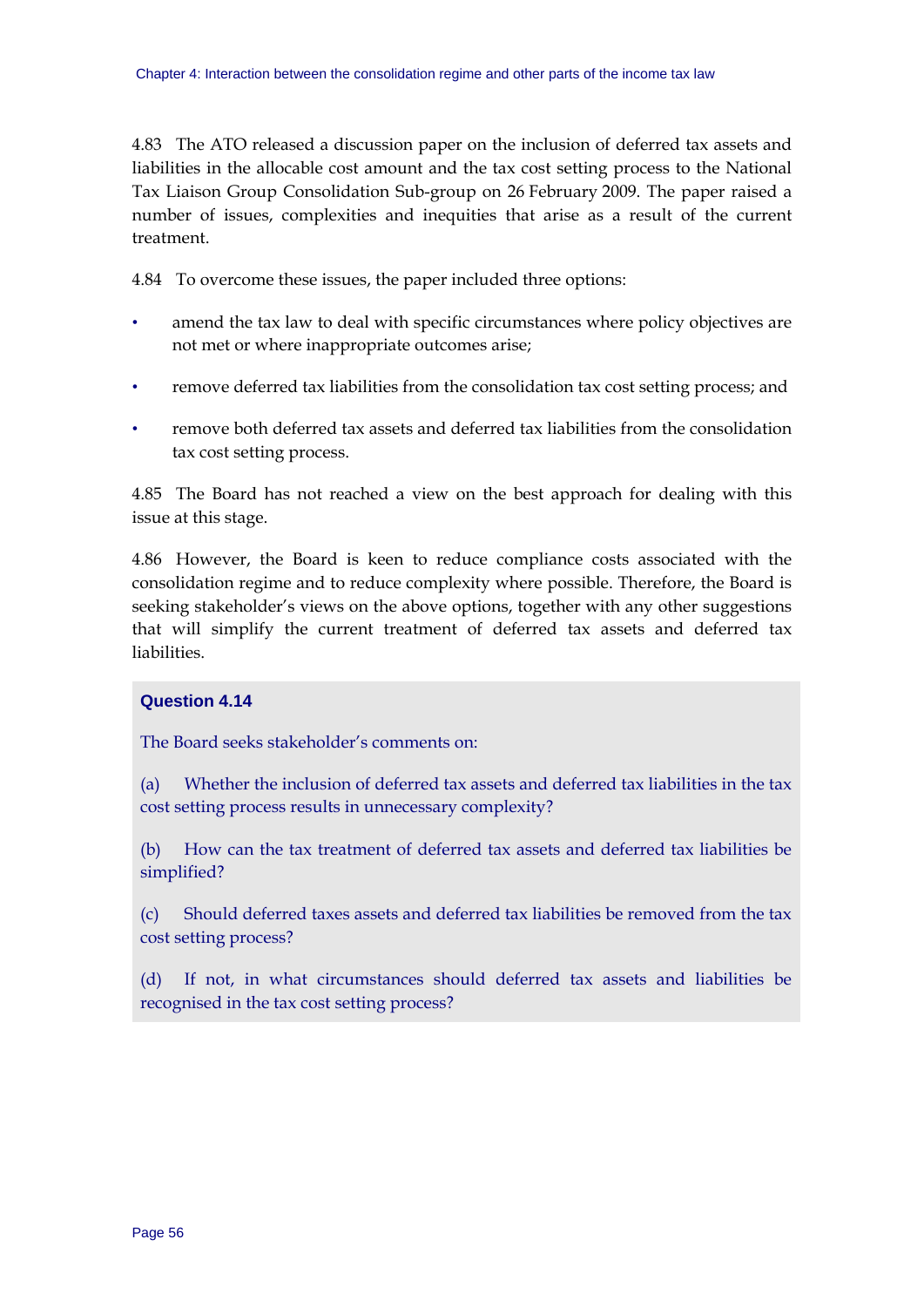# CHAPTER 5: OPERATION OF THE CONSOLIDATION REGIME FOR SMALL BUSINESS CORPORATE GROUPS

5.1 Stakeholders have confirmed that many small business and medium sized corporate groups which are eligible to form a consolidated group have elected to remain outside the consolidation regime.

5.2 The Board's Discussion Paper identified two primary factors that have contributed to the low take-up of the consolidation regime by small business and medium sized corporate groups.

5.3 First, anecdotal evidence suggests that the cost and complexity associated with acquiring the requisite knowledge to confidently apply the consolidation legislation was too high to justify, from the perspective of both the small business and medium sized corporate groups and their usual accounting and tax advisors.

5.4 Second, small business and medium sized corporate groups have been concerned about the operation of the rules aimed at preserving the pre-CGT status of membership interests of an entity that joins a consolidated group. These rules have recently been amended to ensure that the pre-CGT status of these membership interests is not eroded when the entity subsequently leaves the consolidated group.<sup>57</sup>

# VIEWS EXPRESSED IN SUBMISSIONS

5.5 The Board's Discussion Paper sought stakeholder feedback on aspects of the existing regime that are viewed as particularly problematic for small business corporate groups and suggestions on changes that could be made to encourage a greater take-up of consolidation within the smaller business sector.

5.6 All submissions received by the Board that addressed small business issues suggested that, from a small business perspective, any potential benefits that could be achieved under the regime were, on the whole, outweighed by the costs associated with the uptake of the regime. In particular, submissions focused on:

• the structure of small business groups;

1

• the operation of the tax cost setting rules; and

<sup>57</sup> See *Tax Laws Amendment (2010 Measures No 1) Act 2010*.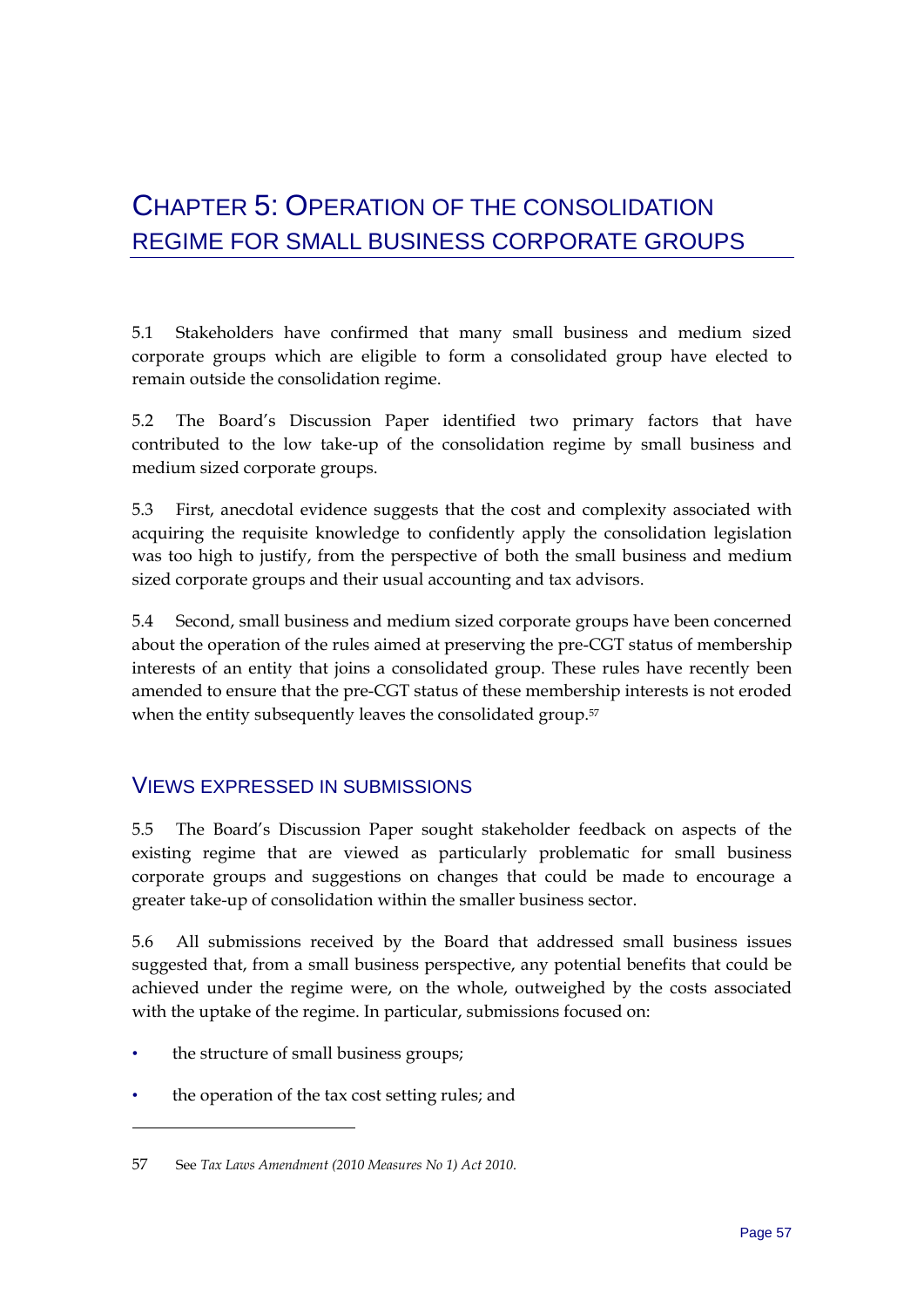• the consolidation transitional concessions.

### Structure of small business groups

5.7 Submissions suggested that small business groups have significantly different needs to larger corporate groups. Consequently, the structure of small business and closely-held groups tends to differ to that of larger business groups. These differences impact on the ease with which small business groups can enter into the consolidation regime. They also highlight that the benefits associated with the consolidation regime are often not as relevant to these groups in conducting their tax affairs.

5.8 In this regard, the CPA Australia submission states:

Many SME's have very small corporate groups (as few as 2 or 3 entities) with limited intra-group transactions. The compliance cost savings that might be achieved through the treatment of those groups as a single entity for tax purposes often have not outweighed the additional compliance costs involved in considering the consolidation rules, performing entry and exit calculations, calculating available fractions, etc.

5.9 The BDO submission highlights the following points of differentiation between smaller and larger business groups:

Two of the most compelling reasons as to why larger groups elect to consolidate are:

- the ability to ignore intra-group transactions (such as asset transfers) and to pool losses, franking credits and foreign tax credits. Many small business groups are structured in a manner which does not require frequent access to these benefits. For example, assets are often held in separate entities for asset protection and succession planning purposes. The requirements to transfer assets between entities arises infrequently, if at all; and
- in relation to tax losses, subject to the satisfaction of certain tax loss and anti-avoidance rules, small business groups are able to utilise the benefits of discretionary trusts to distribute profits among the group.

#### Operation of the tax cost setting rules

5.10 A key feature of the consolidation regime is that, when an entity becomes a subsidiary member of a consolidated group, the tax costs of the subsidiary entity's assets are generally reset under the tax cost setting rules. The tax cost setting rules ensure that, broadly, the group's cost of acquiring the subsidiary entity is pushed down into the tax costs of the underlying assets of the joining entity.

5.11 Concerns were raised that the tax cost setting rules cause difficulty for many small business groups, particular on the formation of a consolidated group. In this regard, the submission from Blake Dawson states: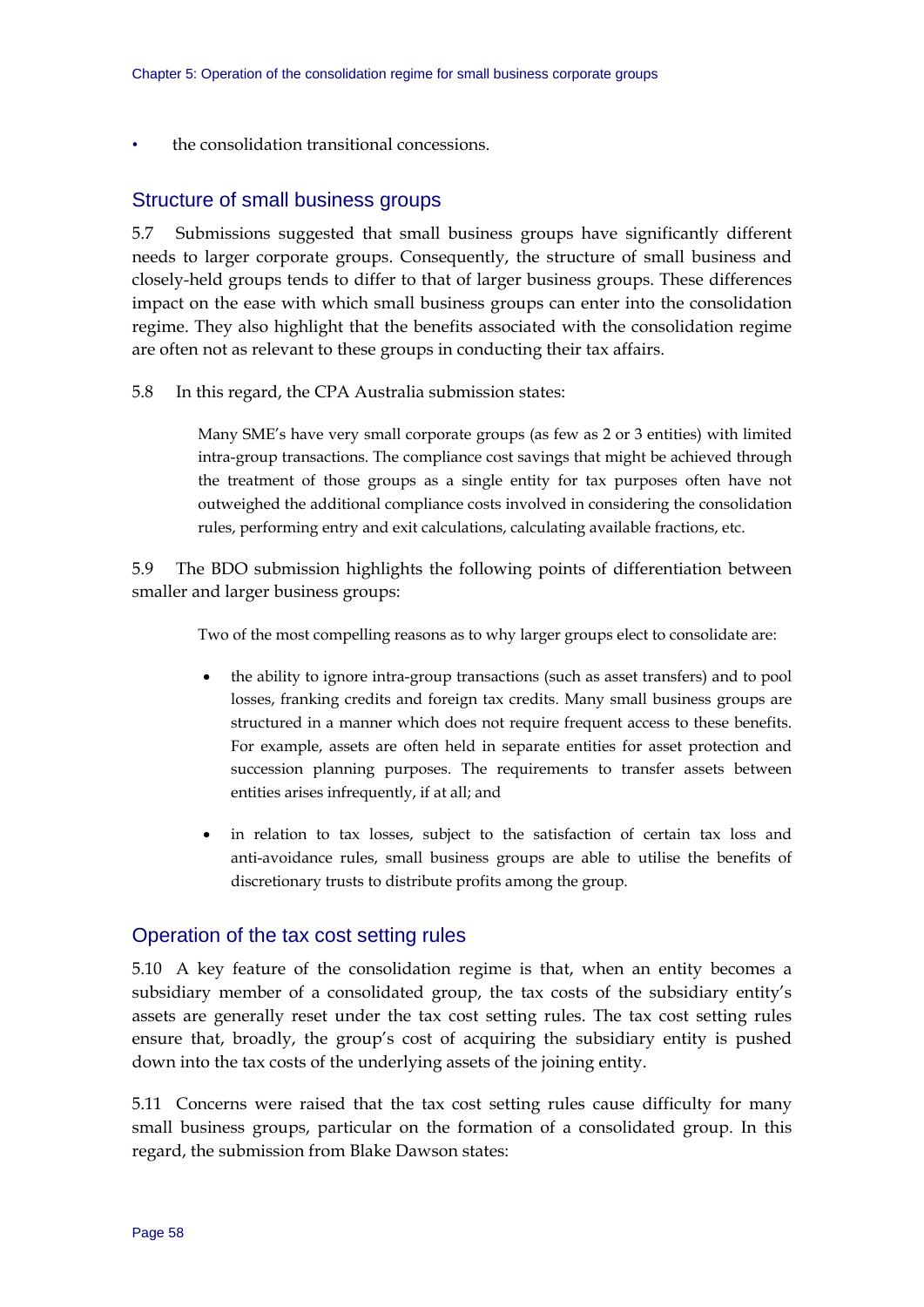In our experience, the consolidation regime is generally unattractive to small business because its benefits are outweighed by the compliance costs of (for example) preparing entry and exit 'allocable cost amount' calculations.

These costs are more than usually significant for small business because their usual tax and accounting advisors often need to call on the help of specialist advisors to handle consolidation issues. Such specialist advice is often considerably more expensive, per hour, than their usual advisor's fees. The client therefore finds it difficult to see the 'value proposition'.

#### 5.12 A similar view was expressed by CPA Australia in their submission:

The complexity of, and uncertainty associated with, the rules has, in many instances, outweighed the benefits. The need to perform complex entry and exit calculations, uncertainty around the interaction between the consolidation rules and other areas of the law such as Division 152, anomalous outcomes that arose under the rules designed to preserve the pre-CGT status of membership interests are some examples of reasons why SMEs chose not to form consolidated groups. Although this meant the loss of the ability to transfer intra-group losses, SMEs have, to an extent, overcome this through management services arrangements.

#### 5.13 Further, the submission from MGI Melbourne Pty Ltd states that:

The tax cost setting rules are complex and many in the SME and larger family business sector cannot afford to pay advisors to advise on the impact of these rules.

Of particular concern for many groups in the SME and larger family business sector which have been in existence for a long period of time is the detrimental impacts that the tax cost setting process can have to the tax cost of the underlying assets. This is particularly an issue where their shares in the relevant subsidiaries were acquired a long time ago and have a low cost base, compared to the value of the underlying assets (goodwill). On formation of a consolidated group, in some circumstances this may result in the tax cost of assets being eroded, and even a capital gain being made.

5.14 Several submissions highlighted that these detrimental outcomes under the tax cost setting rules typically arise for small business groups which have utilised CGT roll-overs to restructure their business to form a corporate group. This detriment arises because of the difference between the market value of the shares in the relevant companies and the cost base of those shares (which is determined under the relevant CGT roll-over provisions).

5.15 Another issue raised in submissions is that the tax cost setting rules utilise concepts, such as accounting standards, which may not be applicable to smaller business groups. This results in smaller groups experiencing higher compliance costs when applying the consolidation regime, as opposed to larger groups who are more familiar with these types of concepts.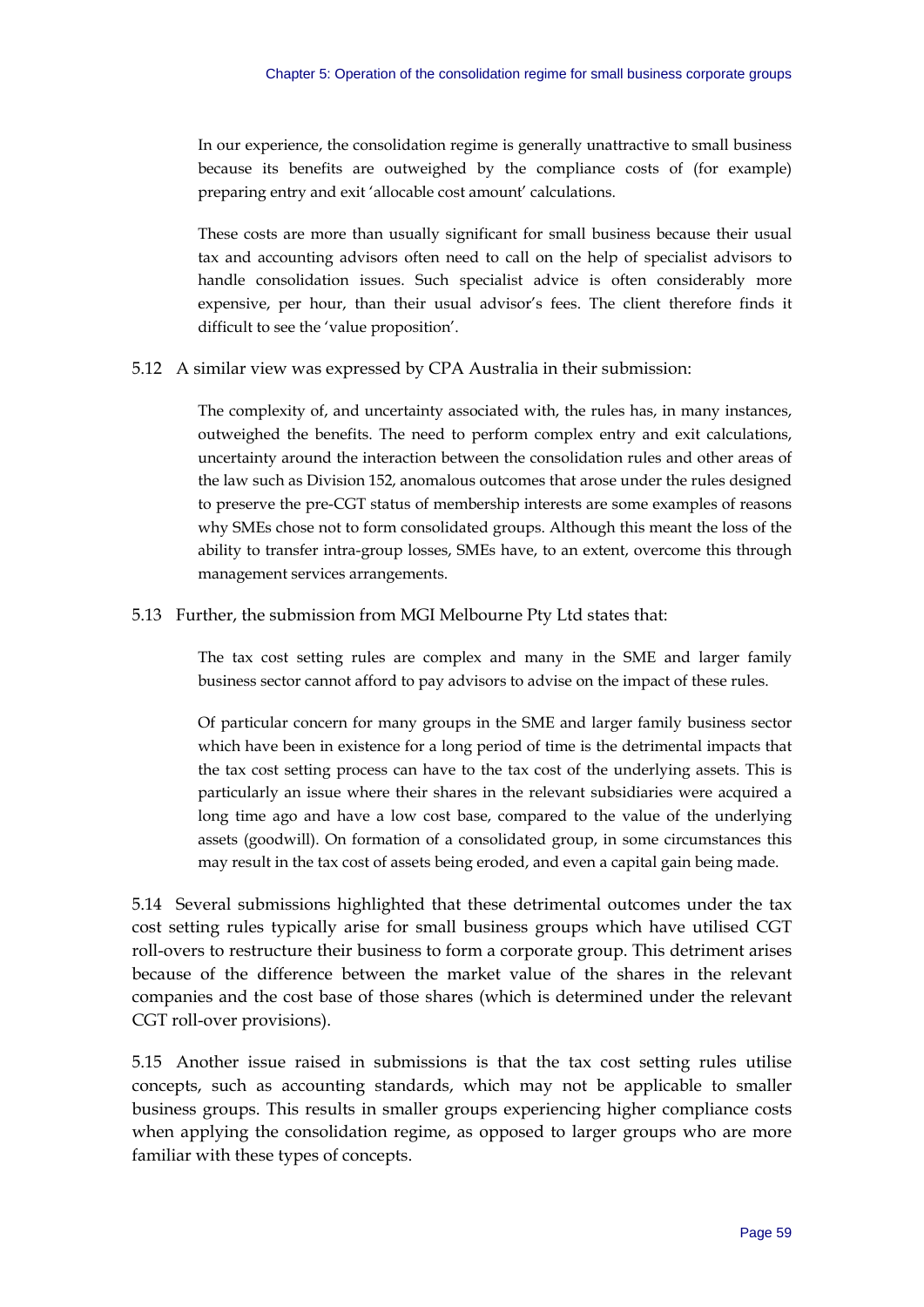5.16 In this regard, the ICAA/TIA submission states:

In particular, we highlight the fact that small proprietary companies are not generally required to prepare financial statements in accordance with the accounting standards. A choice to consolidate by SME corporate groups may therefore require them to prepare accounts which comply with accounting standards when this would not otherwise be the case. This of itself results in additional complexity and compliance costs.

5.17 Finally, concerns were also raised that the valuation requirements under the tax cost setting rules are onerous and costly for small business groups.

### Consolidation transitional concessions

5.18 When the consolidation regime was introduced, transitional concessions allowed wholly-owned groups that elected to consolidate the choice to retain the existing tax costs of a joining entity's assets (rather than apply the tax cost setting process to reset the tax costs of those assets). Additional concessions applied to simplify the rules for the utilisation of a joining entity's losses. These concessions ceased to apply from 31 December 2005.

5.19 These transitional concessions significantly reduced the compliance burden experienced by groups, particularly on formation of a consolidated group. For example, the option to retain the existing tax values of an entity's assets largely alleviated the need for costly valuations to be undertaken on formation of a consolidated group.

5.20 The transitional concessions were a temporary measure because they did not align with the broader policy objectives of the consolidation regime. In particular, the consolidation regime was introduced as a means to address key integrity issues inherent in the taxation of wholly-owned groups, which included the ability of groups to cascade losses through multiple ownership layers, as well as the potential duplication of taxable gains and tax losses within such groups. Requiring groups to undertake the tax cost setting process is an integral step in achieving these outcomes.

5.21 Many submissions suggested the re-introduction of these transitional concessions, at least for a temporary period, would assist small business and medium sized corporate groups to transition into the consolidation regime. The submissions suggested that the re-introduction of these measures could be justified in light of the significant complexity and uncertainty that has surrounded the operation of the consolidation provisions since their introduction.

5.22 In this regard, the CPA Australia submission states:

... many SME's adopted a 'wait and see' approach and, therefore, missed out on the transitional concessions that were initially available...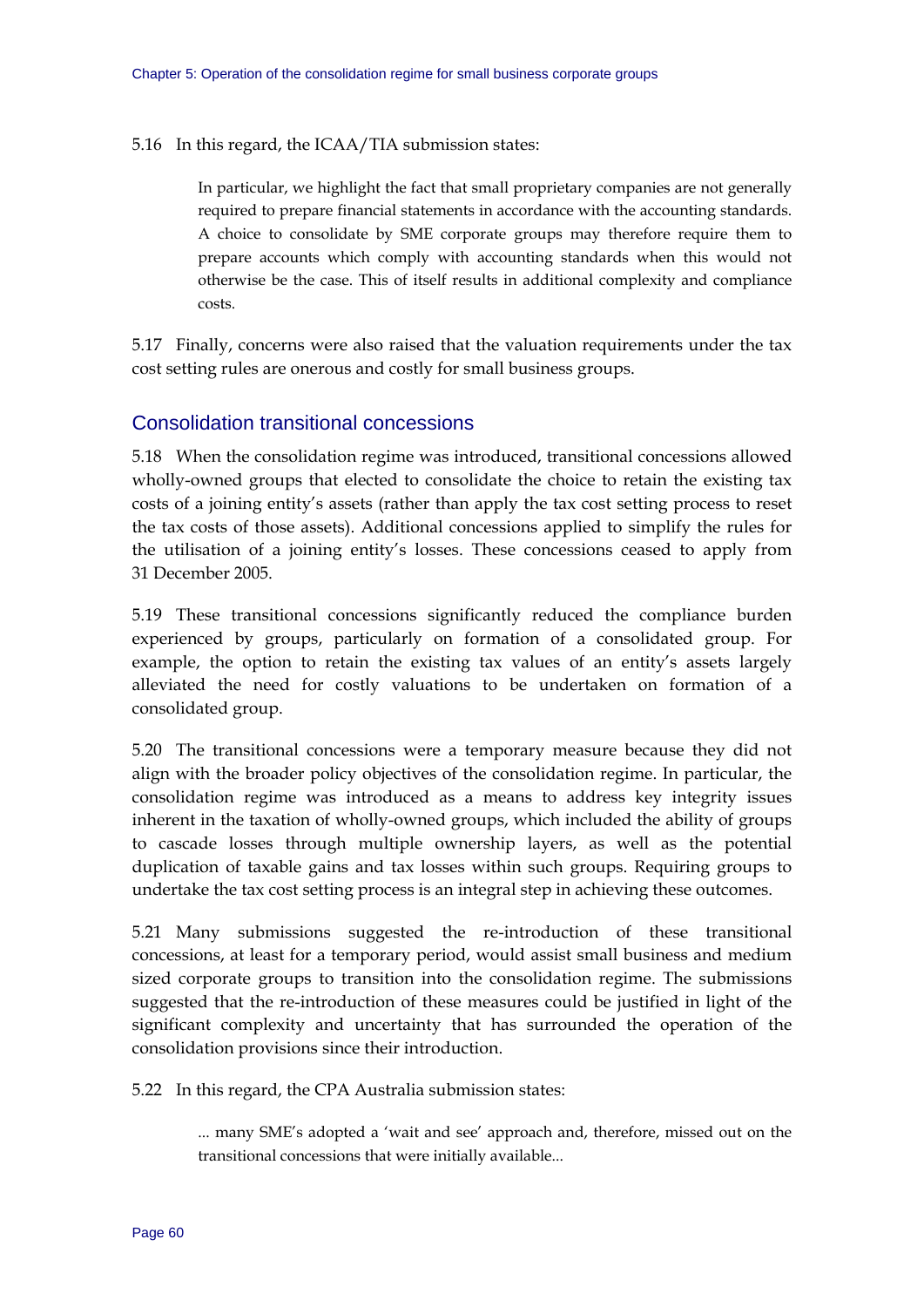In summary, the reintroduction of a transitional period for SMEs from say, 1 July 2011, might provide them with an incentive to form consolidated groups. The concessions would be the same as those originally offered (e.g. stick and spread, COT concessional loss treatment, value and loss donor rules, etc).

# THE BOARD'S VIEW

5.23 The Board is concerned that the upfront cost and complexity associated with entering into the consolidation regime discourages wholly-owned small business and medium sized corporate groups from forming a consolidation group. In some cases, this is compounded by the adverse outcomes that can arise under the tax cost setting process that applies when an entity becomes a member of a consolidated group.

5.24 To address these concerns, the Board considers that on-going formation concessions, which are broadly similar to the original transitional concessions, should be introduced for wholly-owned small business and medium sized corporate groups that elect to form a consolidation group.

5.25 The Board also considers that these concessions should be open to all wholly-owned corporate groups that are consolidatable groups at the time of announcement for a limited period of time.

5.26 However, these concessions should not apply to foreign owned corporate groups that elect to form MEC groups.

# Formation concessions for eligible corporate groups

5.27 Stakeholder feedback and ATO statistical analysis clearly demonstrates that a significant proportion of potentially eligible wholly-owned corporate groups have chosen to remain outside of the regime.

5.28 The Board is concerned that many of these groups are small businesses that are closely-held and have grown to a stage that they would benefit from forming a consolidated group. By forming a consolidated group, a wholly-owned corporate group can move assets around the group and rationalise its structure with minimal tax consequences. In addition, consolidation facilitates better utilisation of group losses.

5.29 However, the Board appreciates that the costs associated with forming a consolidated group, together with adverse outcomes that can sometimes arise under the tax cost setting rules in formation cases, operate as a barrier to the group consolidating.

5.30 Therefore, the Board considers that on-going concessions should be introduced for wholly-owned small business and medium sized corporate groups that wish to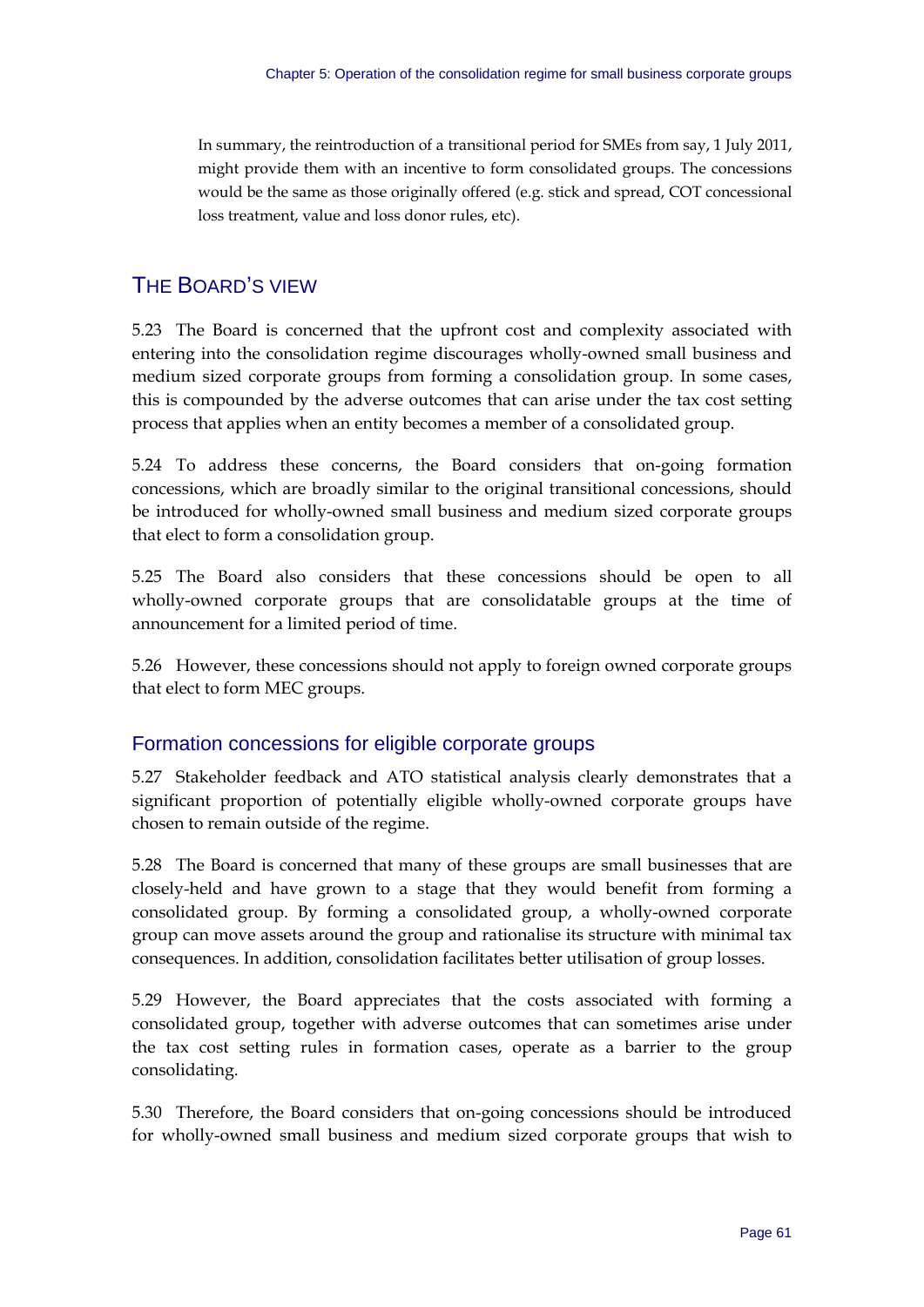form consolidated groups. However, the concessions should not apply to foreign owned corporate groups that elect to form MEC groups.

5.31 These formation concessions will provide eligible wholly-owned corporate groups a relatively low-cost alternative on formation of a consolidated group and achieves the objectives of simplicity and reduced compliance costs for these groups. The Board expects that the introduction of these concessions would also boost participation by these groups in the consolidation regime.

#### Key features of the formation concessions

5.32 The Board proposes to allow eligible corporate groups to elect to access the formation concessions, but only upon the initial formation of a consolidated group. The tax cost setting rules will continue to apply when an entity joins or leaves the consolidated group after the initial formation.

#### *Election to apply the formation concessions*

5.33 A significant criticism of the consolidation regime is that specialist skills are required to undertake the tax cost setting process when a consolidatable group forms. The Board considers that eligible wholly-owned corporate groups that elect to apply the formation concessions should be able to remain with their usual accounting and tax advisors, thereby removing a key barrier which currently discourages these groups from entering the consolidation regime.

5.34 Consequently, if a wholly-owned corporate group elects to access the formation concessions, the Board proposes that the election will apply to all of the members of the group.

5.35 The Board acknowledges that an election to apply the original transitional consolidation concessions was made on an entity-by-entity basis. However, the primary drivers for introduction of the proposed formation concessions are simplicity and reduced compliance costs associated with forming a consolidated group. If an entity-by-entity election was available, most groups would need to undertake tax cost setting calculations to determine the most advantageous outcome. This would result in additional complexity and cost, and therefore is not the Board's preferred option.

#### *Eligible corporate groups*

5.36 The Board considers that the formation concessions should be available to wholly-owned corporate groups with an aggregated turnover of less than \$100 million and assets of less than \$300 million in an income year (the threshold test). This is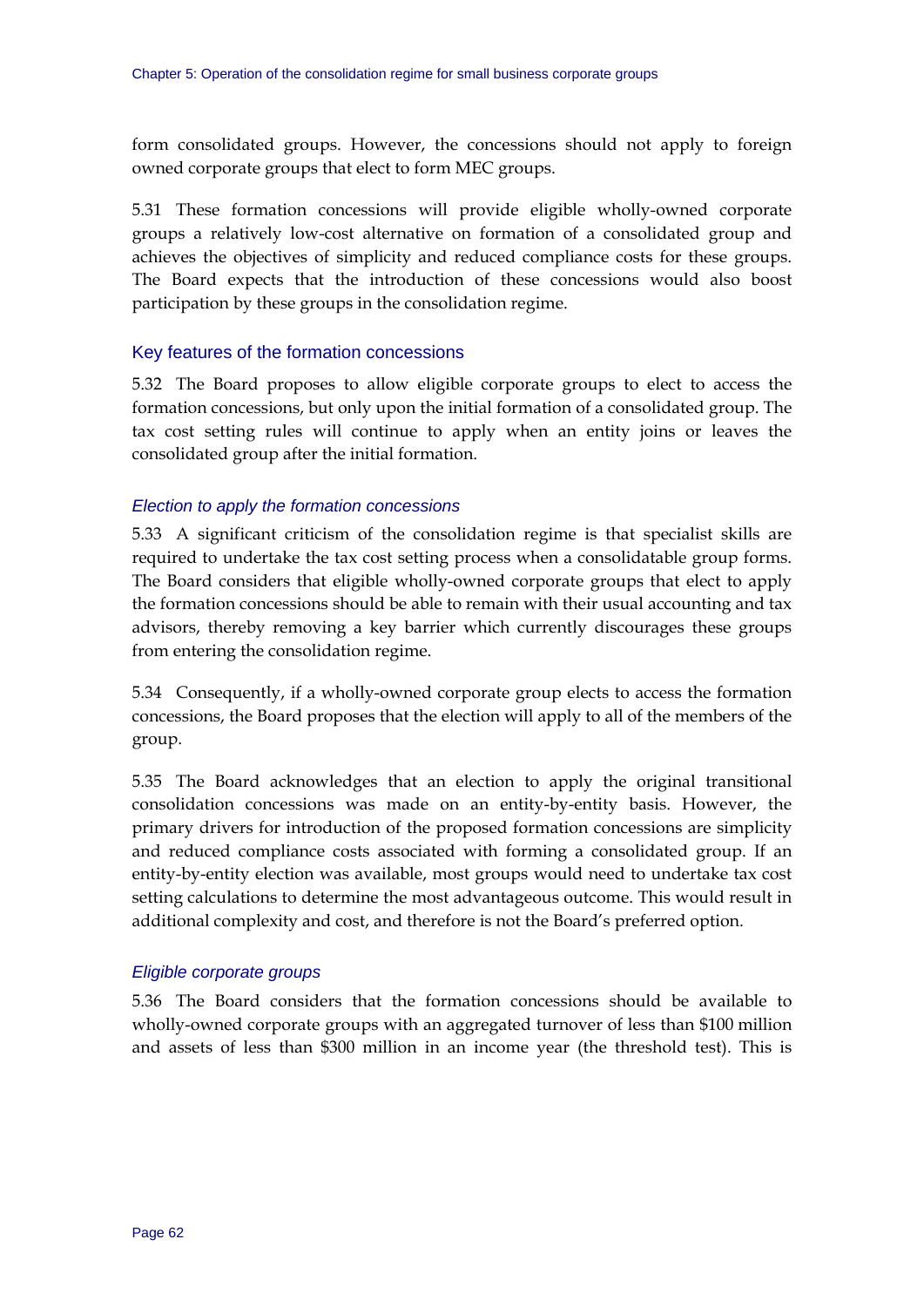consistent with the small and medium sized business threshold contained in the TOFA provisions.58

5.37 However, to ensure that groups do not inadvertently exceed the threshold test without taking advantage of the concessions, a wholly-owned corporate group should be able to access the concessions provided that it forms a consolidated group by the end of the income year following the income year that it exceeds the threshold test.

5.38 This threshold test will allow wholly-owned groups to experience a significant level of growth prior to their entry into the consolidation regime, thereby providing a clear path and opportunity to form a consolidated group at minimal cost.

#### *Nature of concessions*

5.39 The Board considers that the formation concessions should allow eligible wholly-owned groups to:

- retain the existing tax cost bases of assets for all subsidiary members; and
- allow losses held by subsidiary members that are transferred to the consolidated group to be utilised over three years.59

5.40 Therefore, a key simplification benefit of the proposed formation concessions is that eligible wholly-owned groups will be able to avoid the cost and complexity associated with the tax cost setting process on formation of a consolidated group by electing to retain the existing tax costs of a subsidiary member's assets.

5.41 In addition, the proposed concessions will allow certain losses held by a joining entity that are transferred to the consolidated group to be utilised over three years. This will allow eligible wholly-owned groups that elect to apply the concessions to avoid the complex 'available fraction' calculations that apply to regulate the utilisation of transferred losses.

5.42 The Board notes that the original transitional consolidation concessions provided a broader range of concessions in relation to, for example, foreign interposed entities, foreign loss treatment and value donor and loss donor rules.

5.43 The Board considers that many of these concessions would not be applicable to smaller, relatively simple group structures. In addition, concessions such as loss and value donor rules are extremely complex and are inconsistent with the objectives of simplicity and reducing compliance costs underlying the on-going concession. Therefore, it is not proposed to replicate these features in the proposed formation concessions.

<u>.</u>

<sup>58</sup> Section 230-5 of the ITAA 1997.

<sup>59</sup> Similar to the loss utilisation treatment under the original transitional concessions.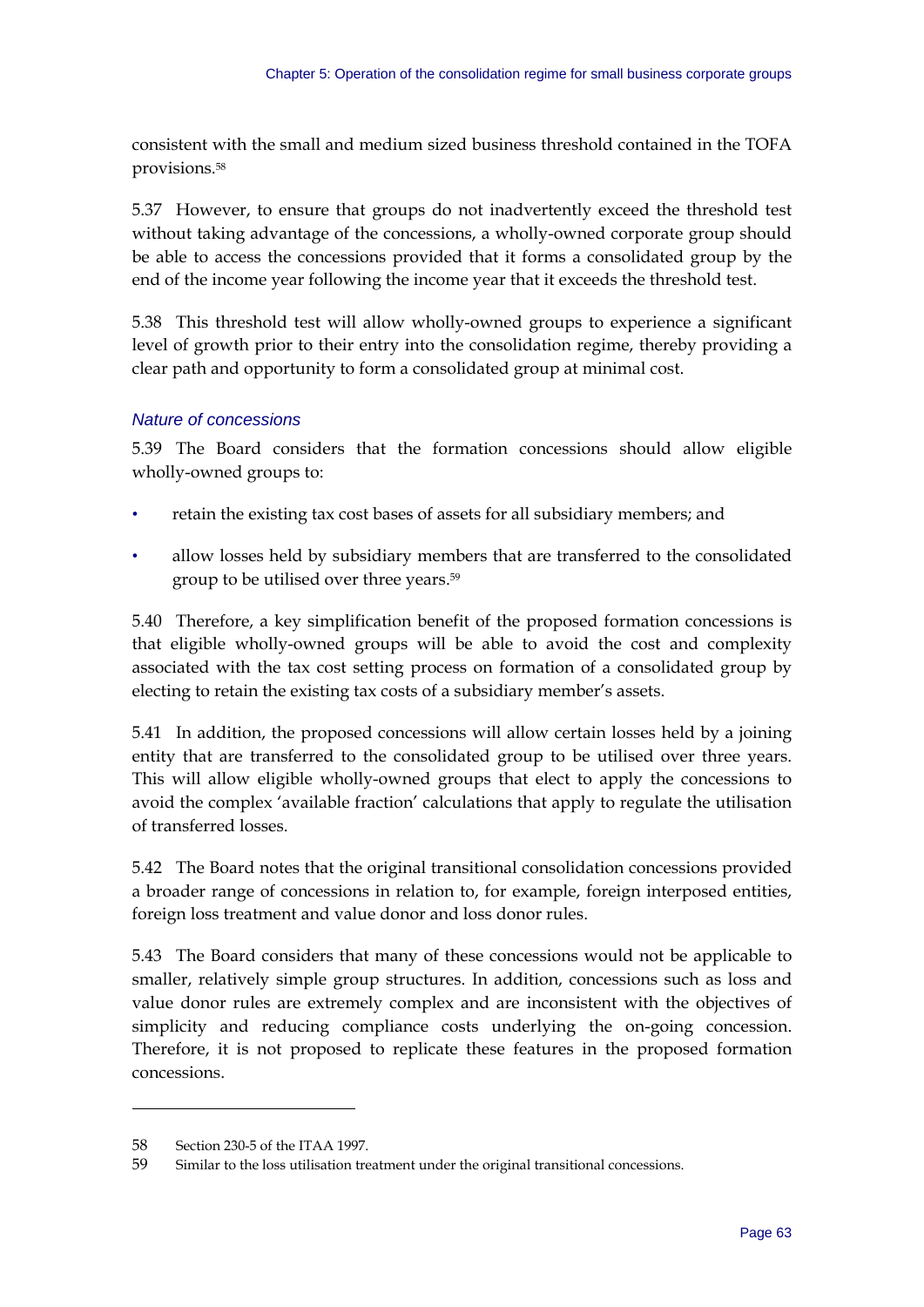### **Position 5.1**

The Board considers that on-going formation concessions should be available for wholly-owned corporate groups with an aggregated turnover of less than \$100 million and assets of less than \$300 million in an income year.

The formation concessions should be available to an eligible wholly-owned corporate group that forms a consolidated group by the end of the income year following the income year that it exceeds the threshold test. The concessions should not apply to foreign owned corporate groups that elect to form MEC groups.

If a group elects to apply the concessions, the election should apply to all subsidiary members of the group. If an election is made:

- the existing tax costs of assets for all subsidiary members should be retained; and
- losses held by subsidiary members that are transferred to the consolidated group should be able to be utilised over three years.

#### **Question 5.1**

(a) Do stakeholders agree with the Board's Position 5.1? If not, why not?

(b) Do stakeholders agree with the removal of the 'entity-by-entity' election for eligible wholly-owned groups? Are there situations where such an approach may unfairly disadvantage these groups?

# Extension of the formation concessions to all wholly-owned groups for a limited period of time

5.44 In addition to the low take-up of the consolidation regime by wholly-owned small business and medium sized groups, the Board understands that many larger consolidatable corporate groups have not yet elected into the consolidation regime.

5.45 While reasons for the decision to remain outside of the consolidation regime may vary, the Board understands that many groups have resisted entry into the regime due to significant uncertainty with its operation and concerns about inequitable outcomes that can arise under the tax cost setting rules in certain circumstances.

5.46 Following the recent enactment of *Tax Laws Amendment (2010 Measures No. 1) Act 2010*, many of the identified problems which resulted in business groups choosing to remain outside of the consolidation regime have been legislatively resolved. In addition, as the consolidation regime has been operating for several years, many uncertainties relating to the operation of the regime have also been resolved.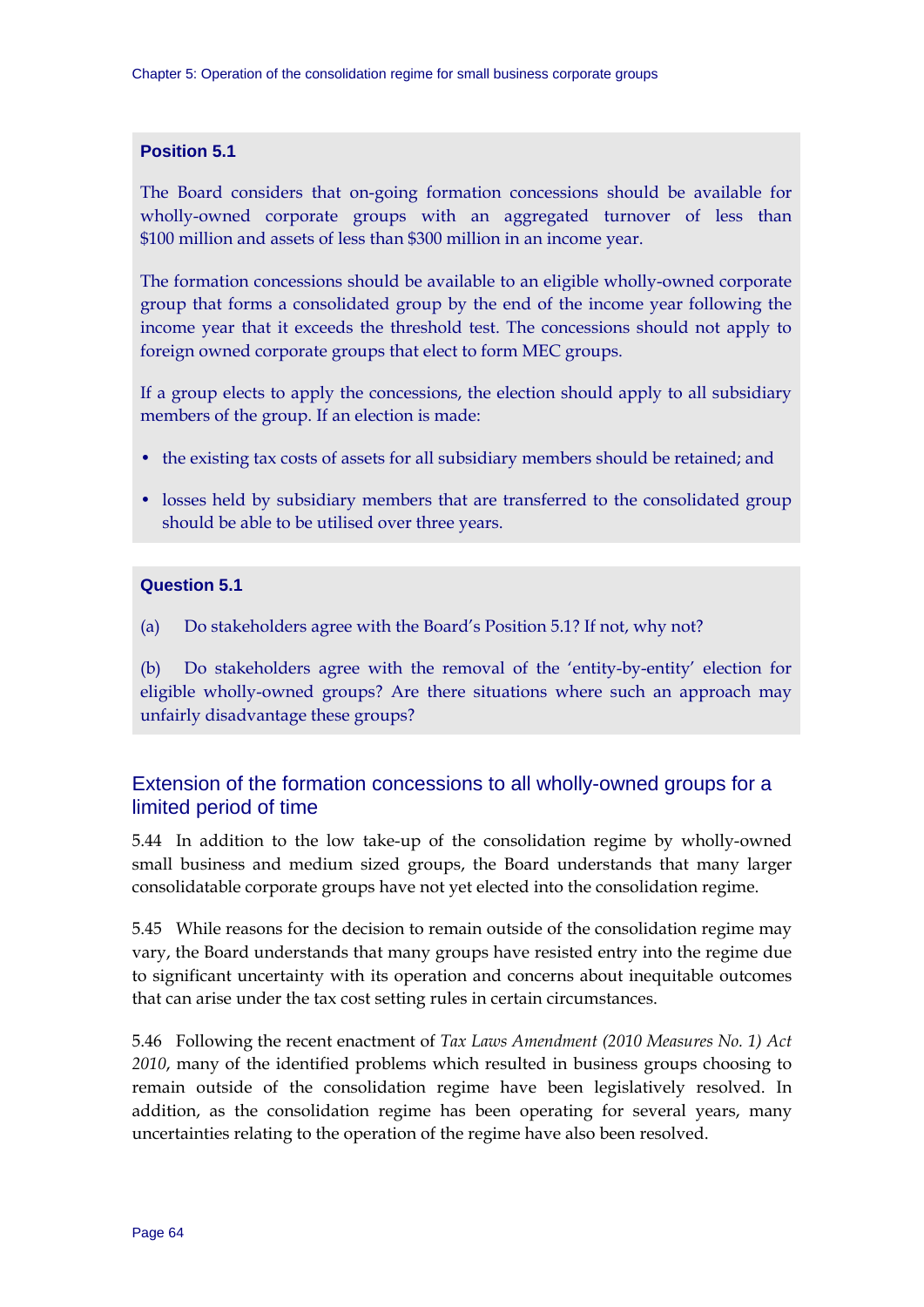5.47 Accordingly, the Board considers that all consolidatable groups which have chosen to remain outside of the regime should be given the opportunity to take advantage of the proposed formation concessions for a specified period of time — that is, for, say, a 12 month period. However, the concessions should not apply to foreign owned corporate groups that elect to form MEC groups.

5.48 As an additional integrity measure, the Board considers that this concession should be available only to those groups which are eligible to form a consolidated group at the date of any announcement of this proposal. This would prevent corporate groups from restructuring following the announcement to gain access to the formation concessions.

5.49 In making this proposal, the Board acknowledges that affected consolidatable groups will need to choose to apply the concessions or adopt the normal tax cost setting rules. This will increase the complexity of the consolidation regime for, and impose additional compliance costs on, those groups.

# **Position 5.2**

The Board considers that, as a transitional rule, the formation concessions proposed in Position 5.1 should be available to all groups which are eligible to form a consolidated group at the date of announcement of the measure for a specified period time. The concessions should not apply to foreign owned corporate groups that elect to form MEC groups.

# **Question 5.2**

(a) Do stakeholders agree with the Board's Position 5.2? If not, why not?

(b) Are stakeholders concerned about the increased complexity and additional compliance costs caused by the adoption of Position 5.2?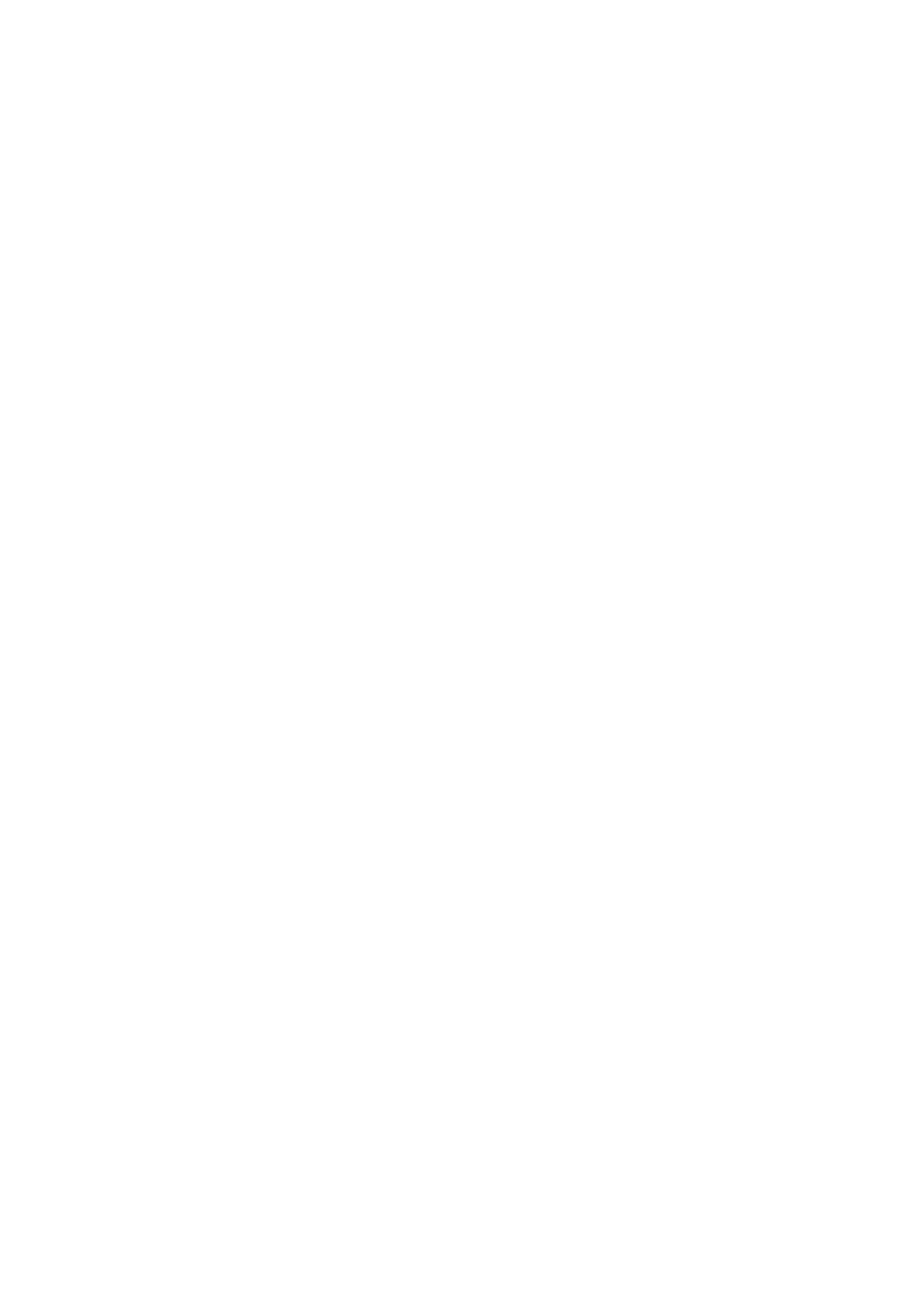# APPENDIX A: LIST OF SUBMISSIONS

The following is a list of submissions, excluding confidential submissions, made to the Board as part of the post-implementation review of certain aspects of the consolidation regime. Submissions can be viewed in full on the Board's website at www.taxboard.gov.au.

# **Table A.1: List of organisations providing public submissions**

| <b>Organisation</b>                                                                              |
|--------------------------------------------------------------------------------------------------|
| <b>BDO</b> (Australia) Ltd                                                                       |
| <b>Blake Dawson</b>                                                                              |
| <b>Corporate Tax Association and Minerals Council of Australia</b>                               |
| <b>Corporate Tax Association and Minerals Council of Australia (supplementary</b><br>submission) |
| <b>CPA Australia Ltd</b>                                                                         |
| <b>Deloitte Touche Tohmatsu Ltd</b>                                                              |
| Group of 100 Inc                                                                                 |
| <b>MGI Melbourne Pty Ltd</b>                                                                     |
| <b>PricewaterhouseCoopers</b>                                                                    |
| The Institute of Chartered Accountants in Australia and Taxation Institute of Australia          |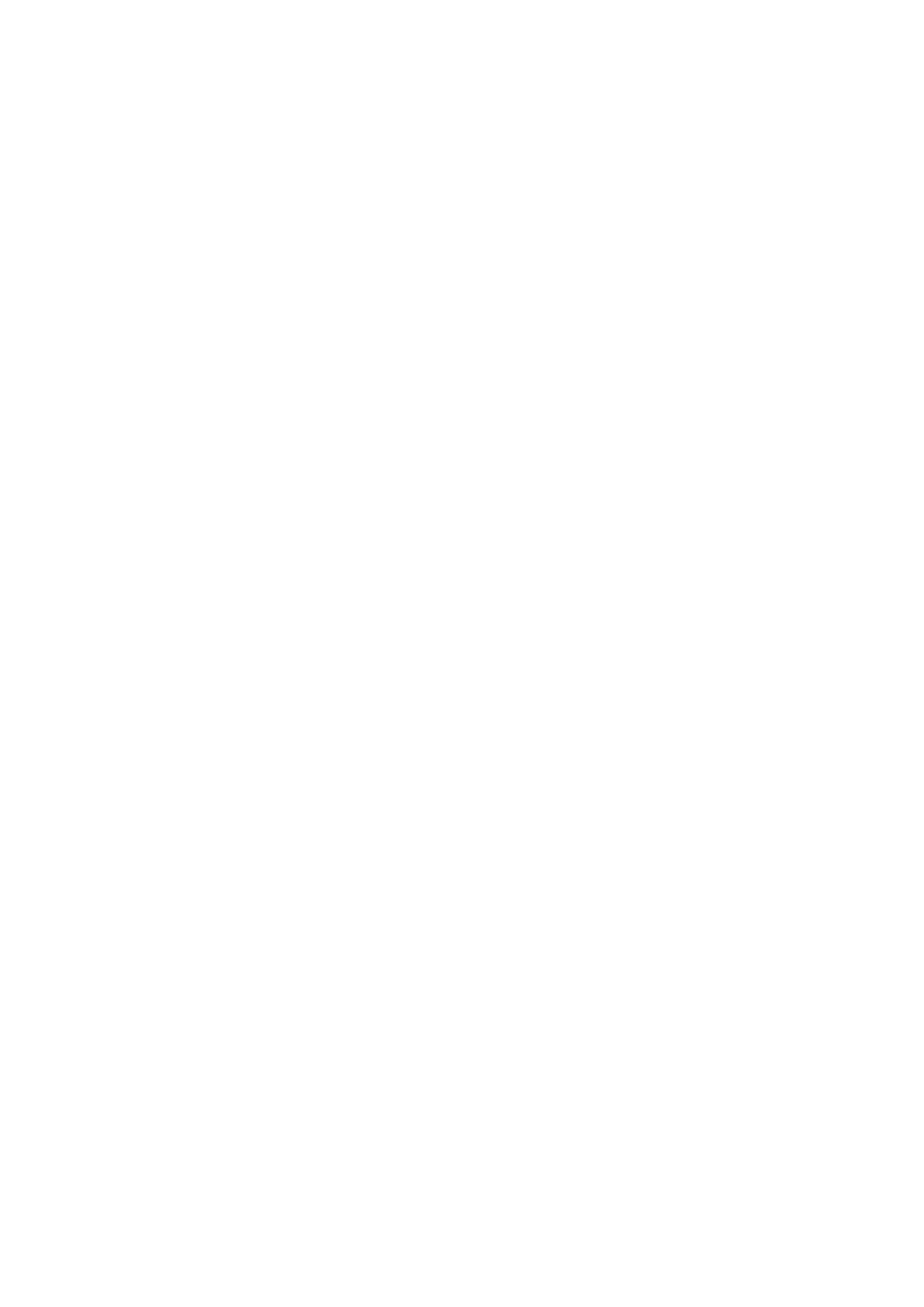# APPENDIX B: POSITIONS AND QUESTIONS

# CHAPTER 2: POLICY FRAMEWORK FOR THE CONSOLIDATION REGIME

# **Position 2.1**

The Board considers that the asset acquisition approach should be adopted.

# **Question 2.1**

The Board seeks stakeholder comment on:

(a) Do you agree with the Board's view to adopt the asset acquisition approach? If not, why not?

(b) Should the asset acquisition approach be modified for formation cases, or in cases where there is a change in ownership of a joining entity? If so, how?

(c) Do you consider that there are other circumstances in which the asset acquisition approach should be modified? If so, what are the issues?

(d) What compliance cost implications would arise from the adoption of the asset acquisition approach?

# CHAPTER 3: OPERATION OF THE SINGLE ENTITY RULE

# **Position 3.1**

The Board considers that:

(a) the tax costs of an intra-group asset that does not have a corresponding accounting liability which is recognised elsewhere in the consolidated group should be recognised for income tax purposes;

(b) this tax cost should be recognised when the consolidated group subsequently disposes of the asset or when the asset lapses intra-group; and

(c) the income tax history the intra-group asset had prior to coming into the consolidated group is irrelevant when the consolidated group subsequently disposes of the intra-group asset or the asset lapses.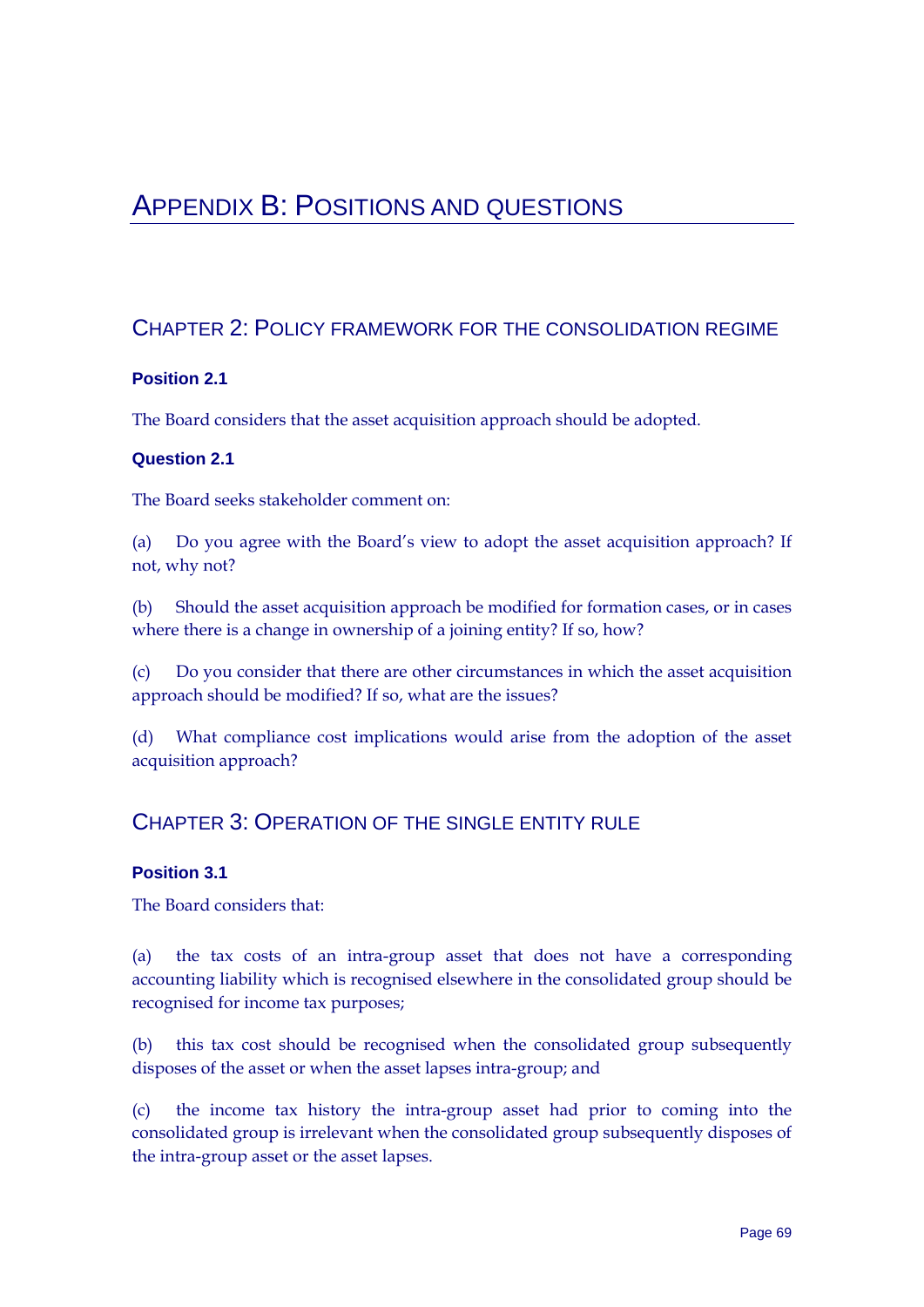# **Question 3.1**

Do stakeholders agree with Position 3.1? If not, please provide examples where the recognition of the proposed tax cost would result in inappropriate outcomes?

# **Position 3.2**

The Board considers that the intra-group liability adjustment should be modified so that:

(a) the adjustment is triggered when an intra-group asset that does not have a corresponding liability owed to it by a member of the old group leaves a consolidated group with a leaving entity; and

(b) the adjustment applies to liabilities and to other similar types of obligations.

# **Question 3.2**

Do stakeholders agree with Position 3.2? If not, why not?

# **Position 3.3**

The Board considers that additional integrity provisions are required to address inappropriate outcomes that arise from the use of intra-group transactions to create value shifts.

# **Question 3.3**

Do stakeholders agree with Position 3.3? If not, why not?

# **Position 3.4**

The Board considers that the single entity rule (together with other parts of the consolidation provisions) should be extended to third parties who are:

- (a) shareholders of the head company of a consolidated group; or
- (b) liquidators appointed to the head company of a consolidated group.

Consideration should also be given to extending the single entity rule (together with other parts of the consolidation provisions) so that it applies to the dealings of a related third party with a consolidated group.

# **Question 3.4**

(a) Do stakeholders agree with Position 3.4? If not, why not?

(b) Are there circumstances where an exception should be made to the principles proposed in Position 3.4?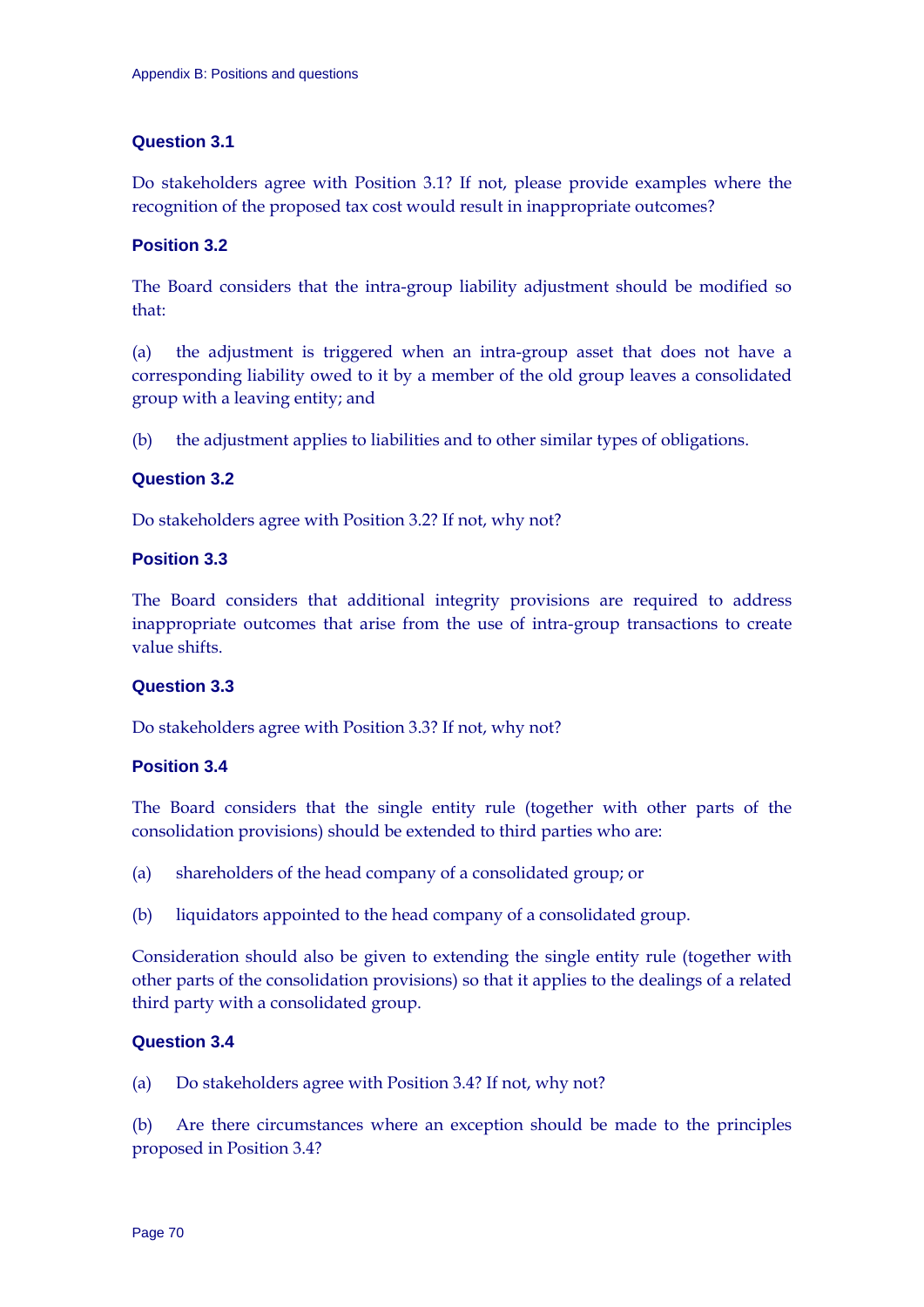(c) Do stakeholders agree with the proposal to extending the single entity rule so that it applies to the dealings of a related third party with a consolidated group?

# CHAPTER 4: INTERACTION BETWEEN THE CONSOLIDATION REGIME AND OTHER PARTS OF THE INCOME TAX LAW

## **Position 4.1**

The Board considers that:

(a) a trust's net income for the non-membership period be calculated by reference to the income and expenses that are reasonably attributable to the period and a reasonable proportion of such amounts that are not attributable to any particular period within the income year; and

(b) to the extent income and expenses are apportioned in calculating the trust's net income for the non-membership period, similar adjustments are appropriate when calculating the trust law income.

## **Question 4.1**

Do stakeholders agree with Position 4.1? If not, why not?

## **Position 4.2**

The Board considers that a beneficiary's and the trustee's share of the trust's net income should be determined by taking into account events that happen after a trust joins or leaves a consolidated group.

## **Question 4.2**

Do stakeholders agree with Position 4.2? If not, why not?

## **Position 4.3**

The Board considers that the group's tax liability in relation to the net income of a trust's non-membership period be included in the allocable cost amount calculation.

# **Question 4.3**

Do stakeholders agree with Position 4.3? If not, why not?

## **Position 4.4**

The Board considers that a trustee, in its capacity of trustee for a trust that is a member of a consolidated group, be treated as a member of the same consolidated group as the trust.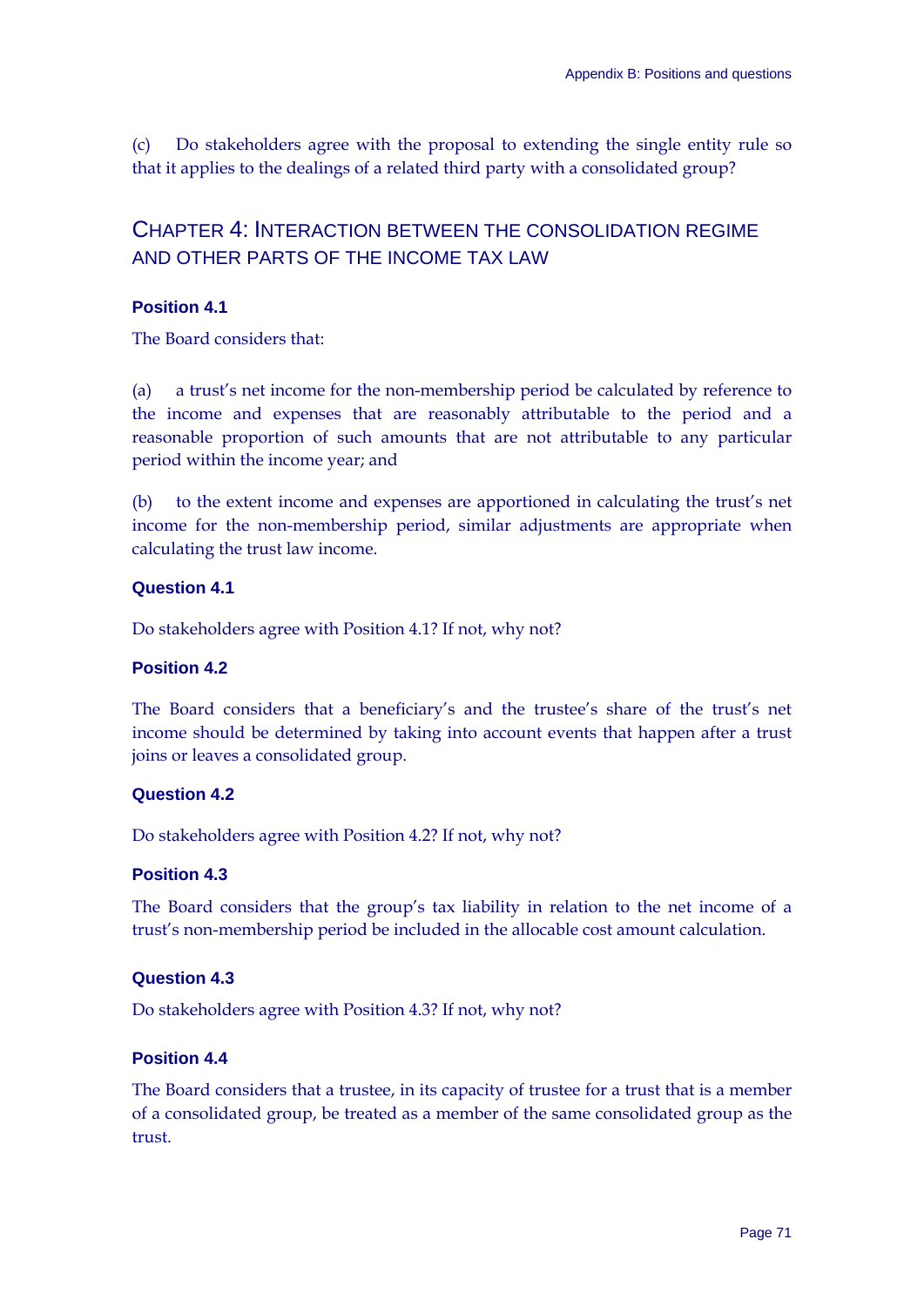# **Question 4.4**

Do stakeholders agree with Position 4.4? If not, why not?

# **Position 4.5**

The Board considers that all beneficiaries, including debt beneficiaries, unit holders or objects of a trust, should be subsidiary members of the consolidated group.

# **Question 4.5**

Do stakeholders agree with Position 4.5? If not, why not?

# **Position 4.6**

The Board considers that:

(a) foreign hybrids should be eligible to become members of a consolidated group; and

(b) this should be reviewed if evidence suggests that integrity risks arise as a result of this outcome.

# **Question 4.6**

Do stakeholders agree with Position 4.6? If not, why not?

# **Position 4.7**

The Board considers that all the assets of a MEC group or consolidated group (rather than the assets of the leaving entity) should be taken into account for the purpose of applying the principal asset test in Division 855.

# **Question 4.7**

Do stakeholders agree with Position 4.7? If not, why not?

# **Position 4.8**

The Board considers that, where Division 855 applies to an asset, the consolidation tax cost setting rules should not apply unless there is a change in the underlying beneficial ownership of assets.

# **Question 4.8**

Do stakeholders agree with Position 4.8? If not, why not?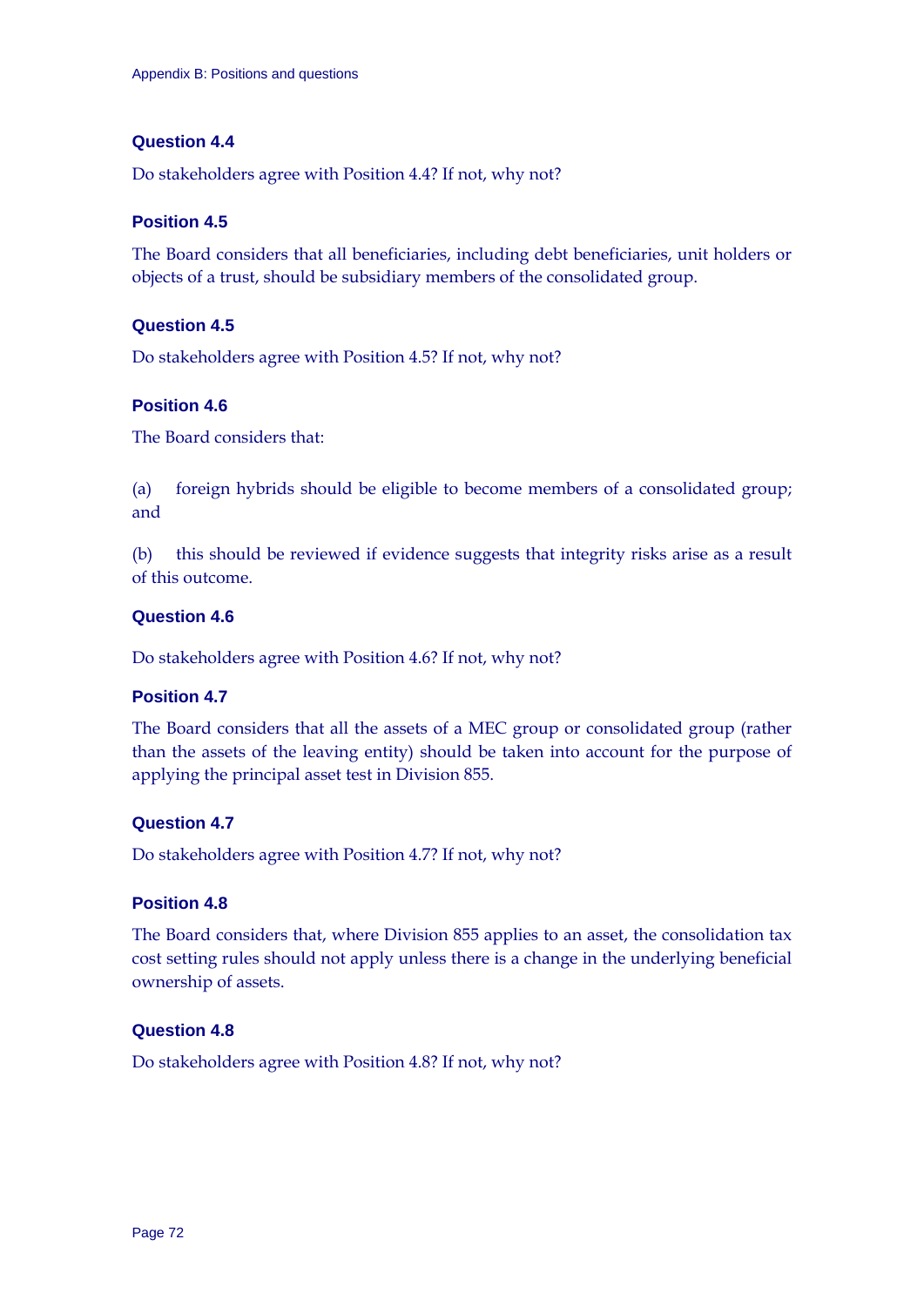# **Position 4.9**

The Board considers that CGT event J1 should not apply when subsidiary members leave a MEC group with assets that were rolled over prior to the entity joining the group.

# **Question 4.9**

Do stakeholders agree with Position 4.9? If not, why not?

# **Position 4.10**

The Board agrees that double taxation may arise when an eligible tier-1 company leaves a consolidated group with assets that were rolled over prior to the entity joining a consolidated group because of the pooling rules.

# **Question 4.10**

(a) Do stakeholders agree with Position 4.10? If not, why not?

(b) What changes can be made to ensure deferred capital gains and losses are not taxed twice when an eligible tier-1 company leaves a consolidated group with assets that were rolled over?

# **Position 4.11**

The Board considers that:

(a) CGT event J1 should apply to rolled over membership interests when the non-resident owner disposes of its interests in the head company; and

(b) further work is needed to determine how the cost base of these membership interests in the subsidiary member should be calculated.

## **Question 4.11**

(a) Do stakeholders agree with Position 4.11? If not, why not?

(b) How should the cost base of the membership interests in the subsidiary member of the consolidated group be determined?

(c) Is there another method that could be used to determine the capital gain or capital loss made on the disposal of those membership interests, including for a partial disposal of membership interests?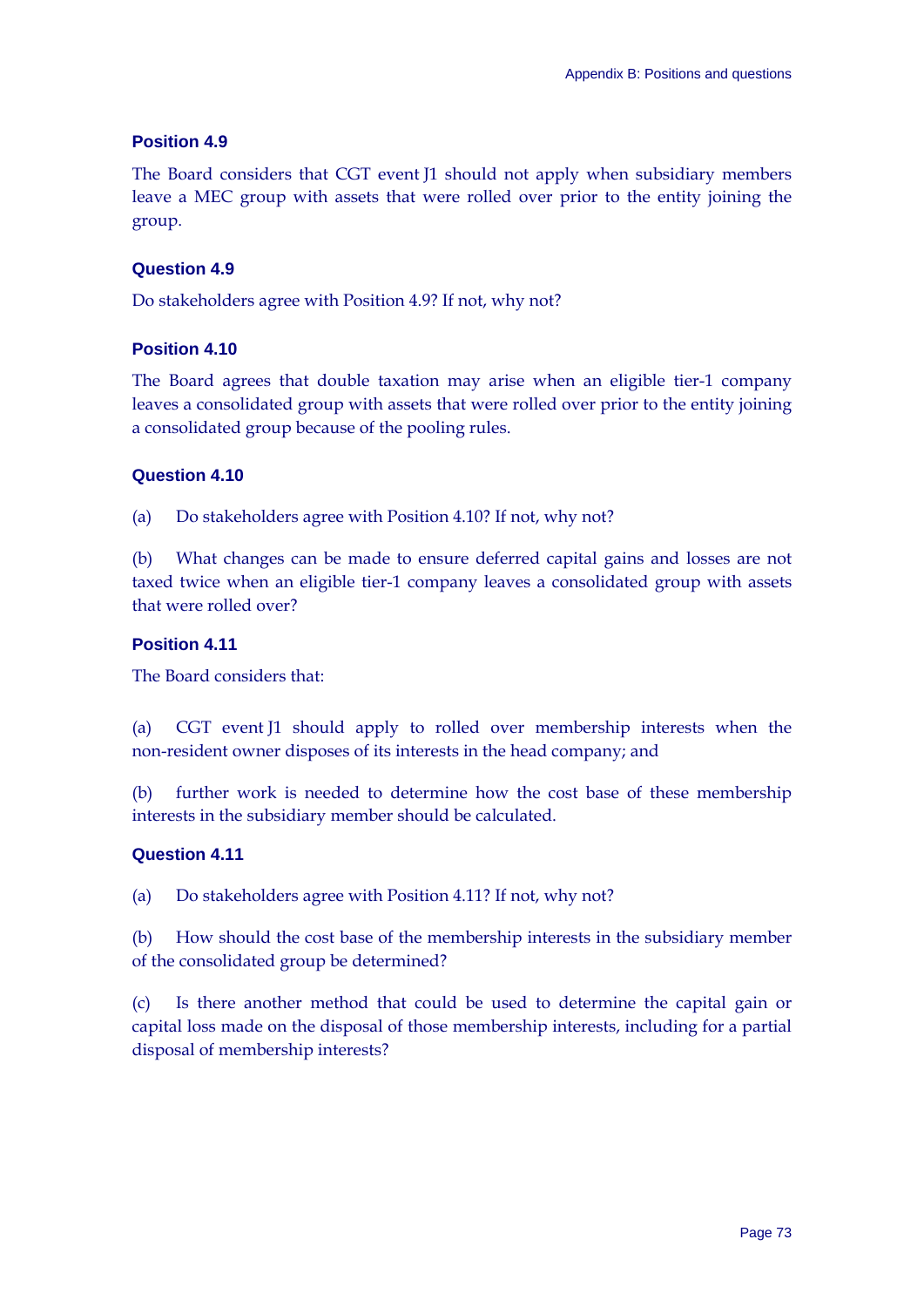# **Question 4.12**

Do stakeholders consider that issues which currently arise because of CGT event J1 could be resolved if:

- a time limit applied to the provision;
- minority interest divestments were exempted from the provision; and
- the sub-group break-up exemption applied where less than 100 per cent of the interests in the sub-group is disposed of to non-group entities?

# **Position 4.12**

The Board considers that Treasury and the ATO should undertake a review of how Australia's double tax agreements apply to a consolidated group.

# **Question 4.13**

Do stakeholders agree with Position 4.12? If not, why not?

# **Question 4.14**

The Board seeks stakeholder's comments on:

(a) Whether the inclusion of deferred tax assets and deferred tax liabilities in the tax cost setting process results in unnecessary complexity?

(b) How can the tax treatment of deferred tax assets and deferred tax liabilities be simplified?

(c) Should deferred taxes assets and deferred tax liabilities be removed from the tax cost setting process?

(d) If not, in what circumstances should deferred tax assets and liabilities be recognised in the tax cost setting process?

# CHAPTER 5: OPERATION OF THE CONSOLIDATION REGIME AND SMALL BUSINESS CORPORATE GROUPS

# **Position 5.1**

The Board considers that on-going formation concessions should be available for wholly-owned corporate groups with an aggregated turnover of less than \$100 million and assets of less than \$300 million in an income year.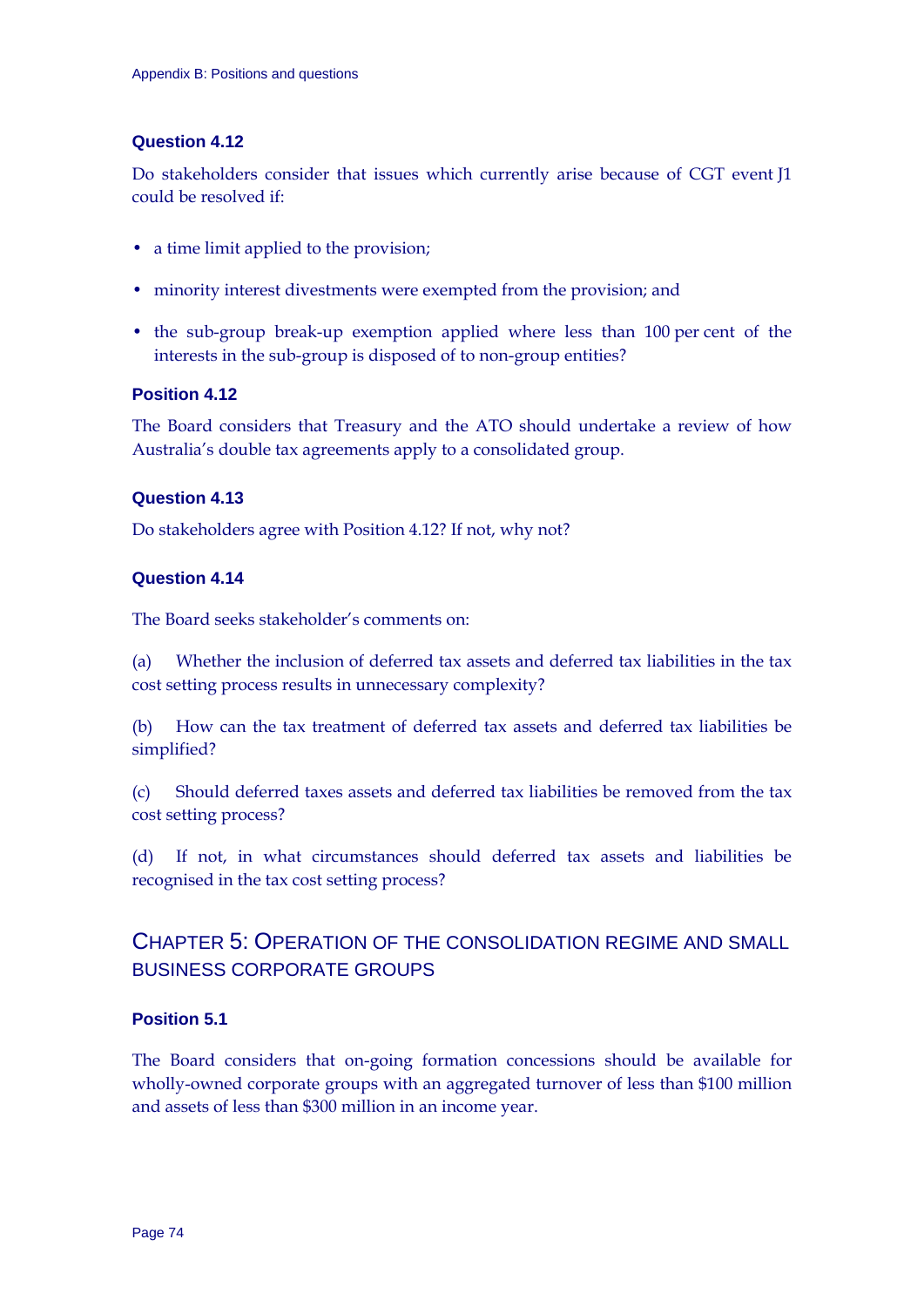The formation concessions should be available to an eligible wholly-owned corporate group that forms a consolidated group by the end of the income year following the income year that it exceeds the threshold test. The concessions should not apply to foreign owned corporate groups that elect to form MEC groups.

If a group elects to apply the concessions, the election should apply to all subsidiary members of the group. If an election is made:

- the existing tax costs of assets for all subsidiary members should be retained; and
- losses held by subsidiary members that are transferred to the consolidated group should be able to be utilised over three years.

## **Question 5.1**

(a) Do stakeholders agree with the Board's Position 5.1? If not, why not?

(b) Do stakeholders agree with the removal of the 'entity-by-entity' election for eligible wholly-owned groups? Are there situations where such an approach may unfairly disadvantage these groups?

## **Position 5.2**

The Board considers that, as a transitional rule, the formation concessions proposed in Position 5.1 should be available to all groups which are eligible to form a consolidated group at the date of announcement of the measure for a specified period time. The concessions should not apply to foreign owned corporate groups that elect to form MEC groups.

## **Question 5.2**

(a) Do stakeholders agree with the Board's Position 5.2? If not, why not?

(b) Are stakeholders concerned about the increased complexity and additional compliance costs caused by the adoption of Position 5.2?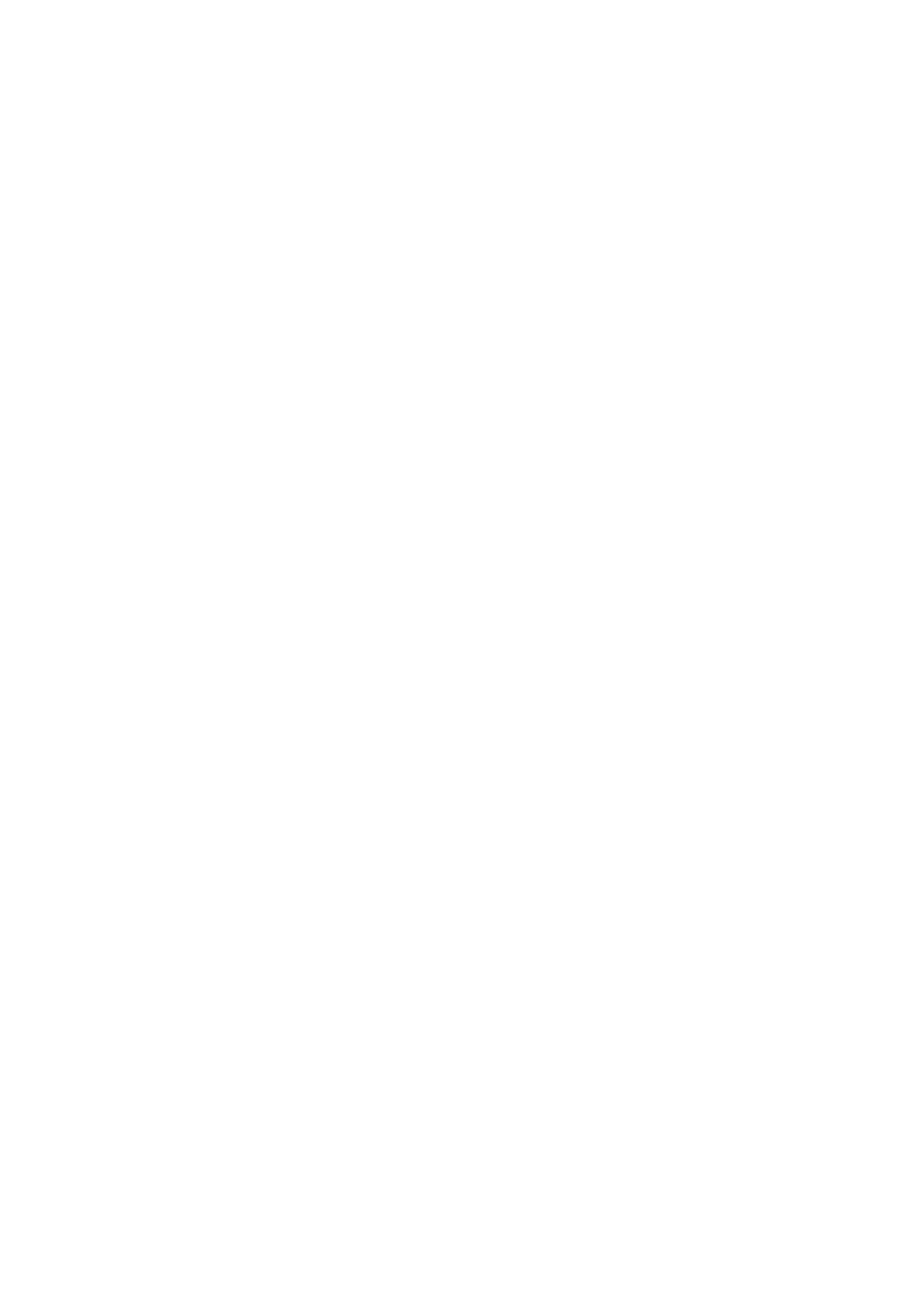# APPENDIX C: DEPRECIATING ASSETS

Submissions raised concerns that the policy underlying the inherited history rules has been compromised in some cases. The prime example relates to the treatment of depreciating assets.

Under the current regime, the entry history rule is effectively overridden for depreciating assets held by an entity that becomes a subsidiary member of a consolidated group. $60$  The depreciating assets of a subsidiary are taken to be acquired by the head company of a group at the joining time for their tax cost setting amount, consistent with an asset acquisition approach. However, specific rules reinstate history in certain circumstances.

Table C.1, which is based on a table in the CTA/MCA submission, summarises the current outcomes.

| <b>Nature of depreciating asset</b><br>of joining entity              | <b>Treatment accords with</b><br>inherited history approach | <b>Treatment accords with</b><br>asset acquisition approach |  |
|-----------------------------------------------------------------------|-------------------------------------------------------------|-------------------------------------------------------------|--|
| Rate of depreciation based on effective life                          |                                                             |                                                             |  |
| Prime cost method                                                     |                                                             |                                                             |  |
| (a) Asset's tax cost not<br>increased under cost setting<br>rules; or | Asset's effective life retained                             |                                                             |  |
| (b) Asset's tax cost increased<br>under cost setting rules            |                                                             | Asset's effective life determined<br>at the joining time    |  |
| Diminishing value method                                              | Asset's effective life retained                             |                                                             |  |
| Accelerated rates of depreciation <sup>61</sup>                       |                                                             |                                                             |  |
| (a) Asset's tax cost not<br>increased under cost setting<br>rules; or | Accelerated rate continues to<br>apply                      |                                                             |  |
| (b) Asset's tax cost increased<br>under cost setting rules            |                                                             | Accelerated rate ceases to apply                            |  |

# **Table C.1: Current treatment of depreciating assets**

<u>.</u>

<sup>60</sup> Subsection 701-55(2) of the ITAA 1997

<sup>61</sup> Generally, accelerated rates of depreciation applied to assets acquired before 21 September 1999.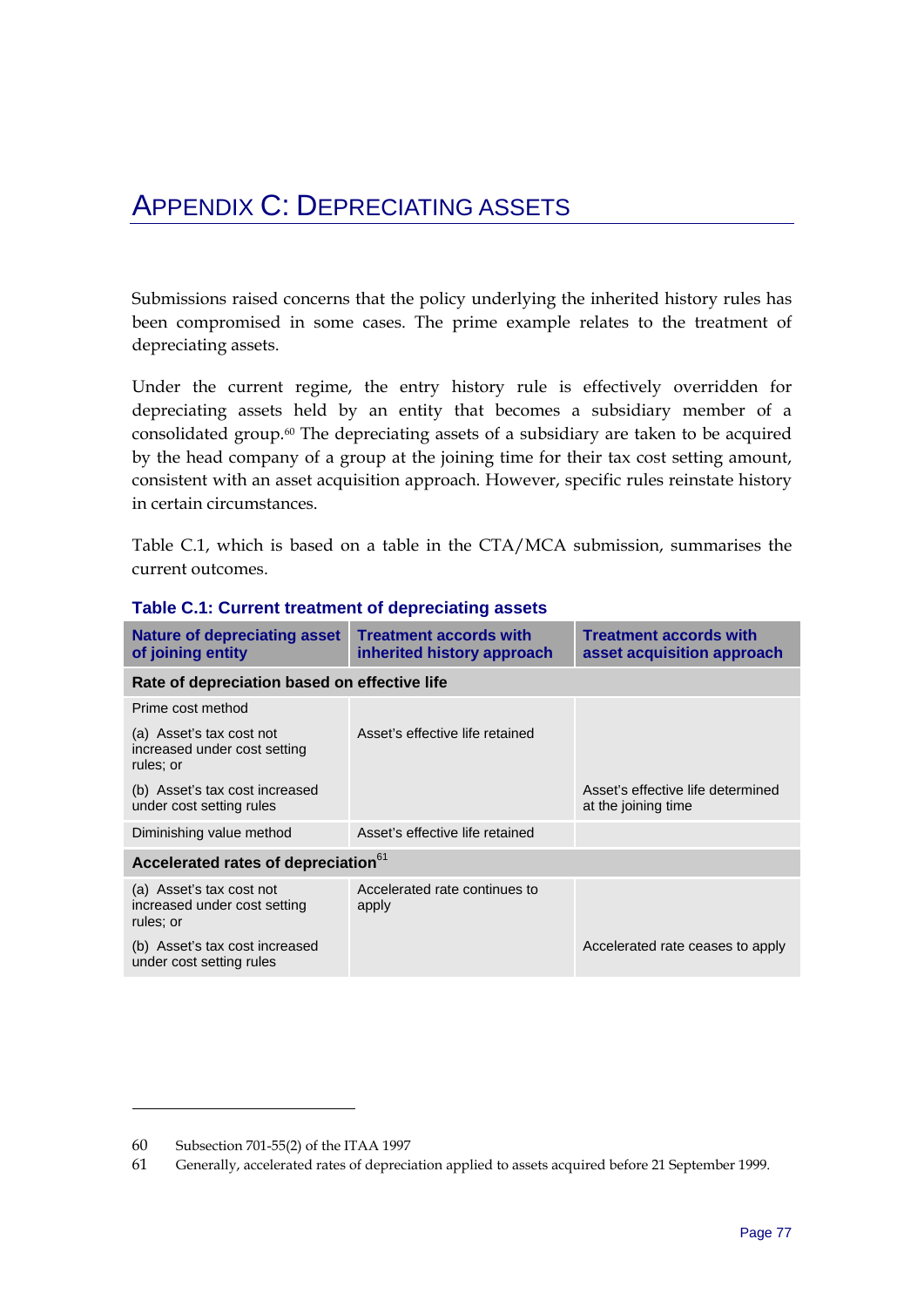| <b>Nature of depreciating asset</b><br>of joining entity                                                                                                                                                             | <b>Treatment accords with</b><br>inherited history approach | <b>Treatment accords with</b><br>asset acquisition approach |  |  |
|----------------------------------------------------------------------------------------------------------------------------------------------------------------------------------------------------------------------|-------------------------------------------------------------|-------------------------------------------------------------|--|--|
| <b>Privatised assets</b>                                                                                                                                                                                             |                                                             |                                                             |  |  |
| (a) asset held by an earlier<br>consolidated group for at least<br>24 months and the head<br>company of that earlier group is<br>not an associate of the head<br>company of the joined group; or<br>otherwise<br>(b) | Depreciable value limitations<br>apply                      | Depreciable value limitations<br>cease to apply             |  |  |

# **Table C.1: Current treatment of depreciating assets (continued)**

The Board understands the policy rationale for this approach is that the asset acquisition approach applies to the depreciating assets of the subsidiary. However, exceptions apply where, broadly:

- the outcomes from applying the asset acquisition approach are inequitable; or
- the outcomes from applying the asset acquisition approach are inconsistent with broader policy objectives<sup>62</sup>.

<u>.</u>

<sup>62</sup> For example, in the case of privatised assets, the inherited history approach operates as an integrity measure to maintain the objectives of the privatised asset provisions (which is, broadly, to prevent inappropriate tax benefit transfers).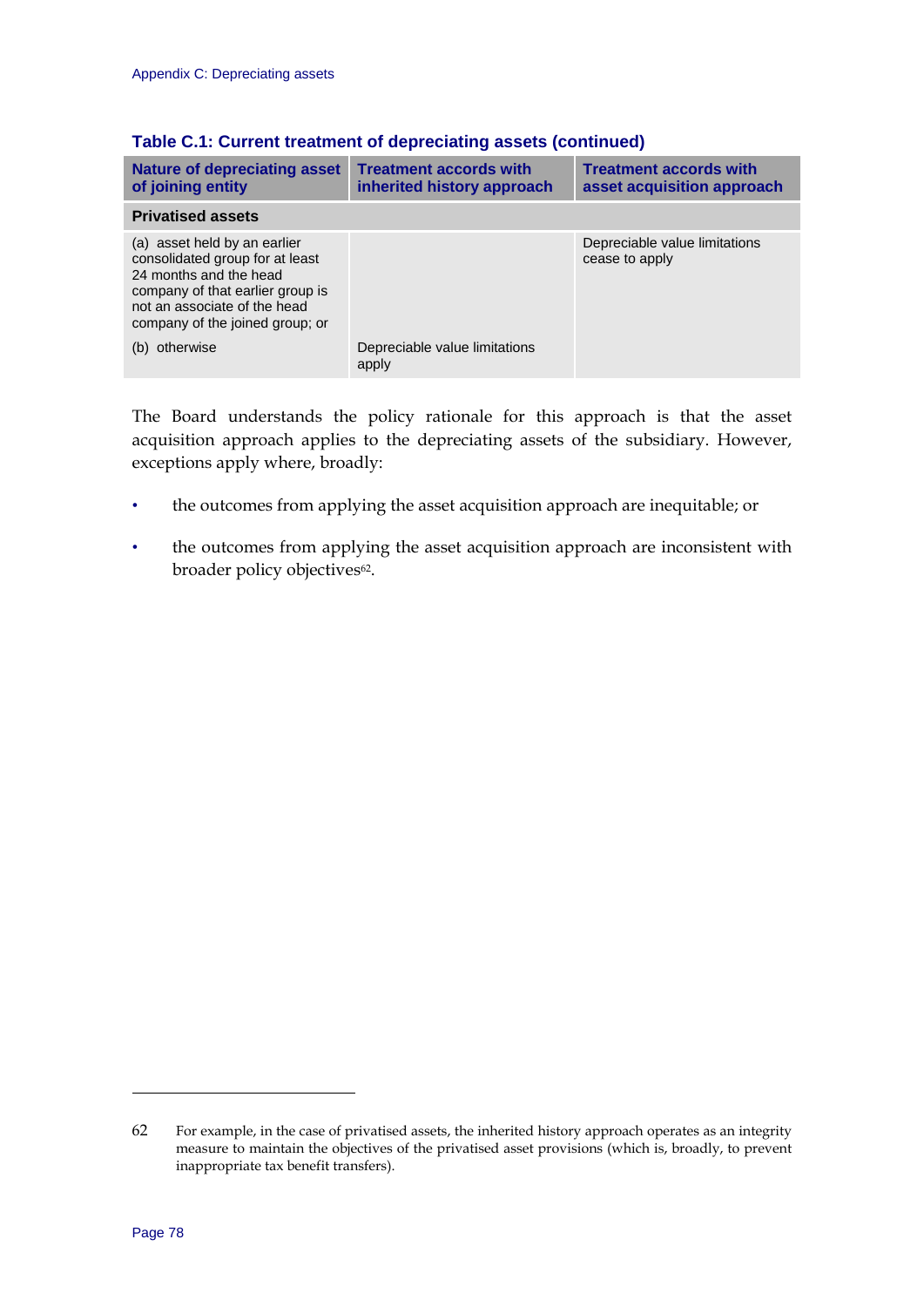# APPENDIX D: HIGH LEVEL COMPARISON OF POLICY FRAMEWORK OPTIONS

# **Table D.1: Alternative consolidation approaches**

|                                        | Inherited history approach<br>(Current approach)                                                                     | <b>Acquisition approach</b>                                                                                                                                                   | <b>Asset acquisition approach</b>                                                                                                                                                               |
|----------------------------------------|----------------------------------------------------------------------------------------------------------------------|-------------------------------------------------------------------------------------------------------------------------------------------------------------------------------|-------------------------------------------------------------------------------------------------------------------------------------------------------------------------------------------------|
| 1. Objective                           |                                                                                                                      |                                                                                                                                                                               |                                                                                                                                                                                                 |
|                                        | Future tax outcomes of assets and<br>liabilities based on history.                                                   | Replicate the outcomes that would arise if the<br>consolidated group had acquired the assets and<br>liabilities of the joining entity. Disregard history<br>for all purposes. | Replicate the outcomes that would arise if the<br>consolidated group had acquired the assets of<br>the joining entity. Retain existing treatment of<br>liabilities and inherited history rules. |
| 2. Entity joining a consolidated group |                                                                                                                      |                                                                                                                                                                               |                                                                                                                                                                                                 |
| CGT assets $^{63}$                     | Acquired by the group at the time the<br>joining entity acquired the asset -<br>therefore pre-CGT status is retained | Acquired by the group at the joining time $-$<br>therefore all assets are post-CGT assets                                                                                     | Acquired by the group at the joining time $-$<br>therefore all assets are post-CGT assets                                                                                                       |
| Intra-group<br>assets <sup>64</sup>    | Absorb allocable cost amount                                                                                         | Allocable cost amount for the asset taken to be a<br>payment to terminate the asset                                                                                           | Allocable cost amount for the asset taken to be<br>a payment to terminate the asset                                                                                                             |

Page 79

<sup>63</sup> Modifications may be required for the treatment of pre-CGT assets in formation cases, or in cases where there is a change in ownership of a joining entity.

<sup>64</sup> Note that the treatment of intra-group assets is discussed in Chapter 3. In Position 3.1, the Board proposes that the tax cost of an intra-group asset should be recognised when the consolidated group disposes of the asset or when the asset lapses intra-group.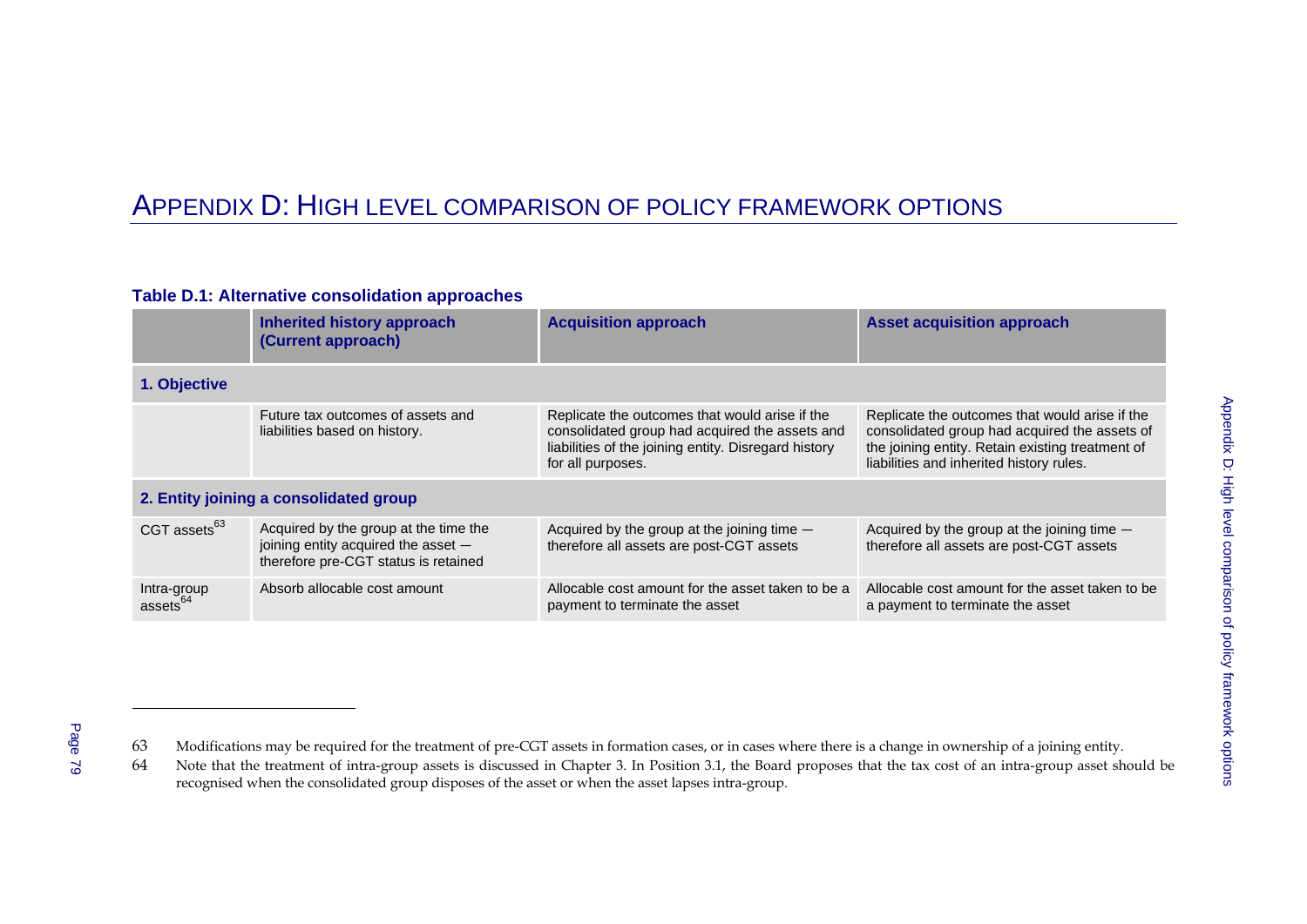| Table D.1: Alternative consolidation approaches (continued)                                                |                                                           |                                                                   |                                                           |
|------------------------------------------------------------------------------------------------------------|-----------------------------------------------------------|-------------------------------------------------------------------|-----------------------------------------------------------|
|                                                                                                            | <b>Inherited history approach</b><br>(Current approach)   | <b>Acquisition approach</b>                                       | <b>Asset acquisition approach</b>                         |
| 2. Entity joining a consolidated group (continued)                                                         |                                                           |                                                                   |                                                           |
| Liabilities                                                                                                | Transferred to the group based on<br>accounting value     | Assumed by the group based on market value at<br>the joining time | Transferred to the group based on<br>accounting value     |
| Other non-asset                                                                                            | Transferred to the group                                  | Not transferred to the group                                      | Transferred to the group                                  |
| tax attributes<br>(eg, undeducted<br>business related<br>expenditure and<br>other inherited<br>deductions) | Allocable cost amount reduced for inherited<br>deductions | Allocable cost amount not reduced for inherited<br>deductions     | Allocable cost amount reduced for inherited<br>deductions |
| Tax losses <sup>65</sup>                                                                                   | Transferred to the group if certain tests<br>satisfied    | Transferred to the group if certain tests satisfied               | Transferred to the group if certain tests<br>satisfied    |
| Franking<br>credits <sup>66</sup>                                                                          | Transferred to the group                                  | Transferred to the group                                          | Transferred to the group                                  |

66 Consistent with design principles of the consolidation regime

<sup>65</sup> Consistent with design principles of the consolidation regime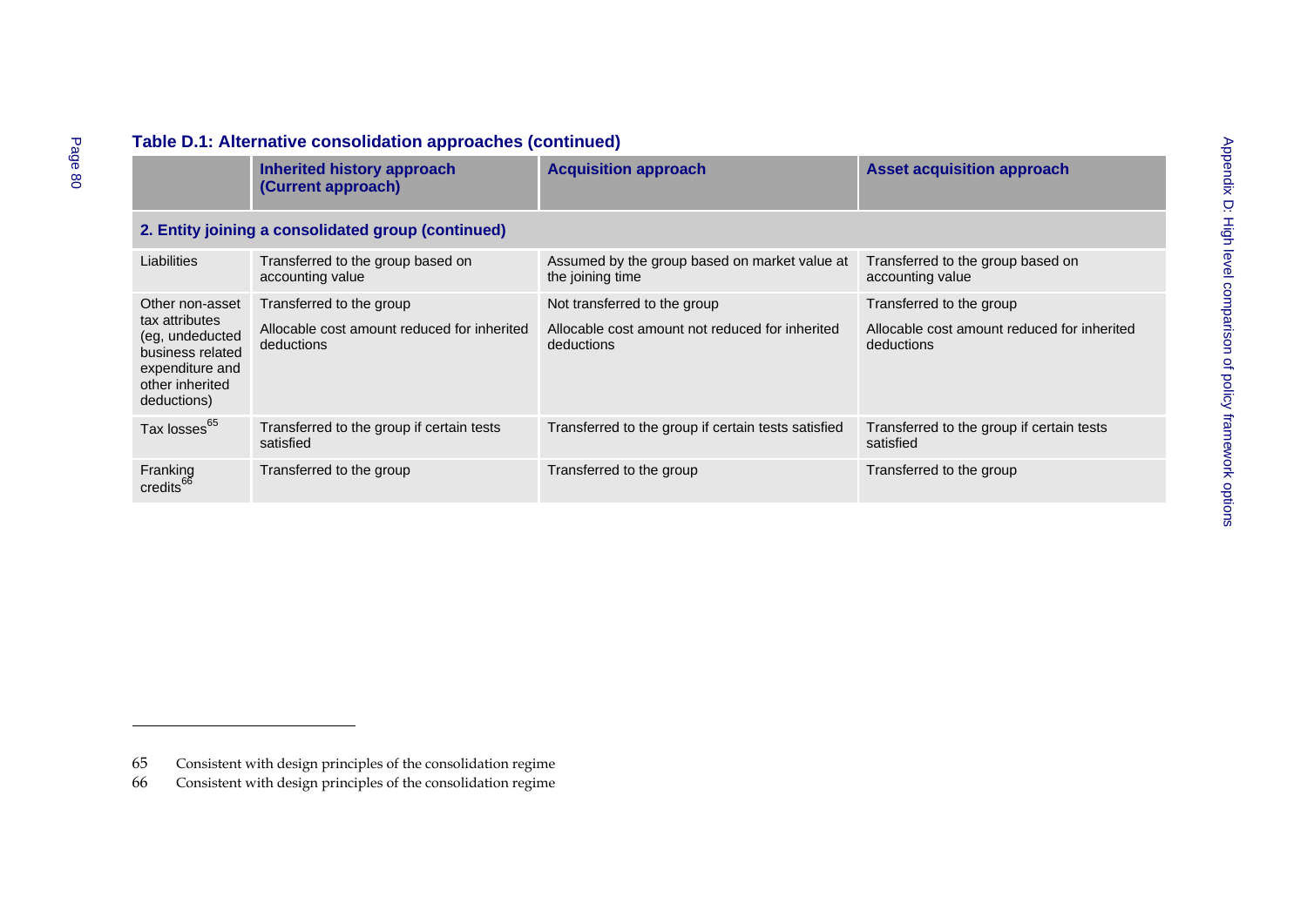|                                                                        | <b>Inherited history approach</b><br>(Current approach)                                     | <b>Acquisition approach</b>                                                       | <b>Asset acquisition approach</b>                                       |
|------------------------------------------------------------------------|---------------------------------------------------------------------------------------------|-----------------------------------------------------------------------------------|-------------------------------------------------------------------------|
|                                                                        | 3. Operating as a consolidated group                                                        |                                                                                   |                                                                         |
| Asset-based<br>deductions (eg,<br>capital<br>allowances) <sup>67</sup> | Based on a hybrid of inherited history and<br>asset acquisition outcomes                    | Based on asset acquisition outcomes -<br>therefore effective life reset           | Based on asset acquisition outcomes -<br>therefore effective life reset |
| Capital/revenue<br>status of assets                                    | History of joining entity relevant to<br>determine capital/revenue character of an<br>asset | Capital/revenue character based on group's<br>treatment of an asset               | Capital/revenue character based on group's<br>treatment of an asset     |
| Intra-group<br>assets <sup>68</sup>                                    | Tax costs recognised when an asset<br>emerges from the group in some<br>circumstances       | Assets taken to be created when they emerge<br>from the group                     | Assets taken to be created when they emerge<br>from the group           |
| Pre-joining trade<br>debt written off<br>as bad                        | Deductible based on assessable history                                                      | Deductible only if the group is a money lender                                    | Deductible only if the group is a money lender                          |
| Status of prior<br>tax rulings of the<br>joining entity                | Generally continue to apply                                                                 | To the extent they relate to assets and liabilities,<br>they would cease to apply | To the extent they relate to assets, they would<br>cease to apply       |

<sup>67</sup> Modifications may be required for the treatment of depreciating assets in formation cases, or in cases where there is a change in ownership of a joining entity.<br>68 Note that the treatment of intra-group assets is discus

Note that the treatment of intra-group assets is discussed in Chapter 3. In Position 3.1, the Board proposes that the tax cost of an intra-group asset should be recognised when the consolidated group disposes of the asset or when the asset lapses intra-group.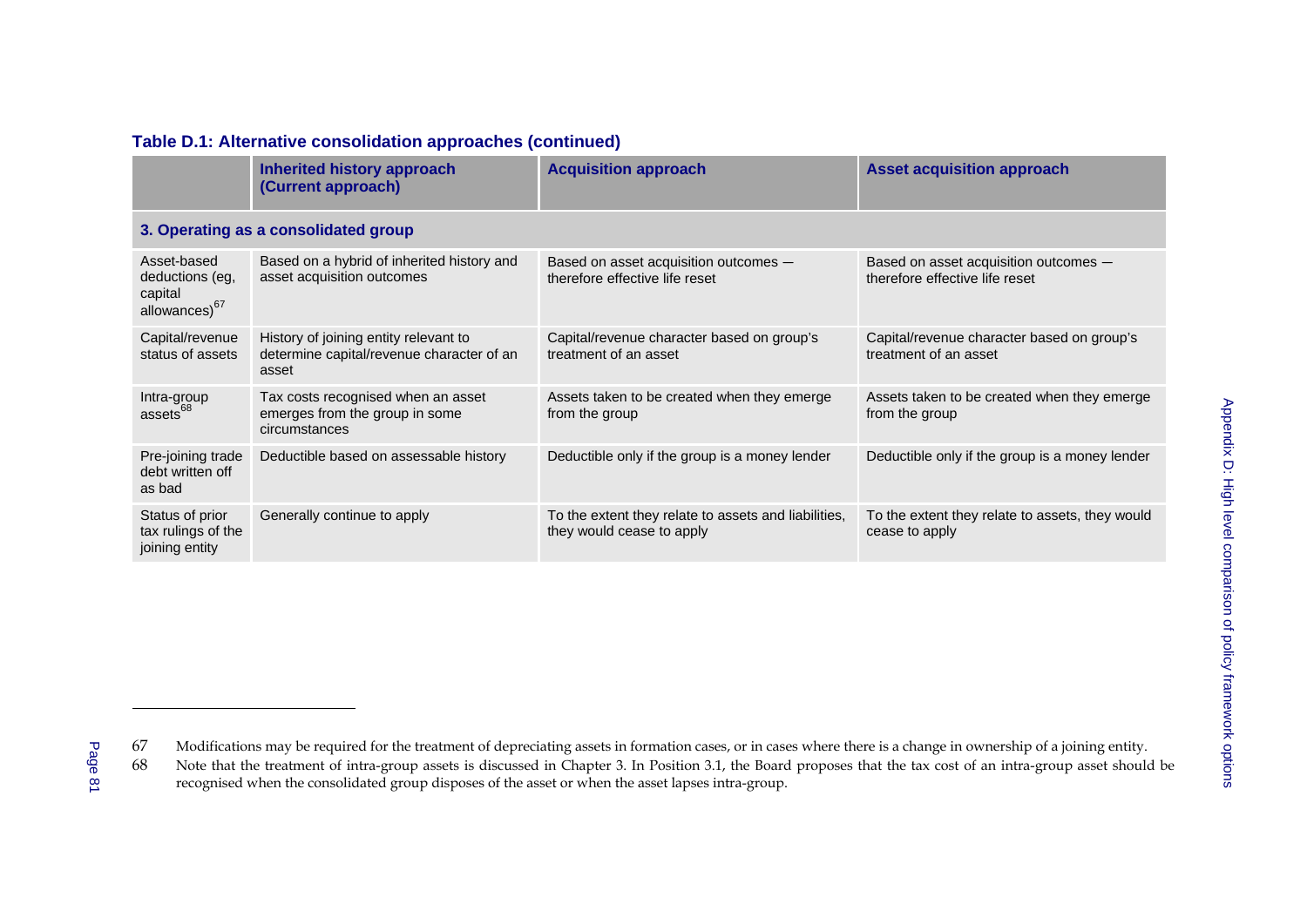| Table D.1: Alternative consolidation approaches (continued)                                                                   |                                                                                                                                         |                                                                    |                                                                                                                                                       |  |  |
|-------------------------------------------------------------------------------------------------------------------------------|-----------------------------------------------------------------------------------------------------------------------------------------|--------------------------------------------------------------------|-------------------------------------------------------------------------------------------------------------------------------------------------------|--|--|
|                                                                                                                               | <b>Inherited history approach</b><br>(Current approach)                                                                                 | <b>Acquisition approach</b>                                        | <b>Asset acquisition approach</b>                                                                                                                     |  |  |
|                                                                                                                               | 4. Entity leaving a consolidated group                                                                                                  |                                                                    |                                                                                                                                                       |  |  |
| Allocable cost<br>amount for<br>leaving entity                                                                                | Tax values of leaving assets plus non-asset<br>deductions (eg, undeducted business<br>related expenditure)                              | Tax values of leaving assets                                       | Tax values of leaving assets                                                                                                                          |  |  |
| Nature of<br>gain/loss made<br>by group on<br>disposal of<br>leaving entity                                                   | Based on revenue/capital status of<br>membership interests held in the leaving<br>entity (generally all shares given capital<br>status) | Revenue/capital split based on the status of<br>underlying assets. | Based on revenue/capital status of<br>membership interests held in the leaving entity<br>(generally all membership interests given<br>capital status) |  |  |
| Other non asset<br>tax attributes<br>(eg. undeducted<br>business related<br>expenditure and<br>other inherited<br>deductions) | Transferred to the leaving entity                                                                                                       | Retained by old group                                              | Retained by old group                                                                                                                                 |  |  |
| Tax losses <sup>69</sup>                                                                                                      | Retained by old group                                                                                                                   | Retained by old group                                              | Retained by old group                                                                                                                                 |  |  |
| Franking<br>credits <sup>70</sup>                                                                                             | Retained by old group                                                                                                                   | Retained by old group                                              | Retained by old group                                                                                                                                 |  |  |
| CGT assets<br>taken by the<br>leaving entity                                                                                  | Acquired by the leaving entity at the time<br>the joining entity acquired the asset,<br>therefore pre-CGT status is retained            | Acquired by the leaving entity at the leaving time                 | Acquired by the leaving entity at the leaving<br>time                                                                                                 |  |  |

<sup>69</sup> Consistent with design principles of the consolidation regime

<sup>70</sup> Consistent with design principles of the consolidation regime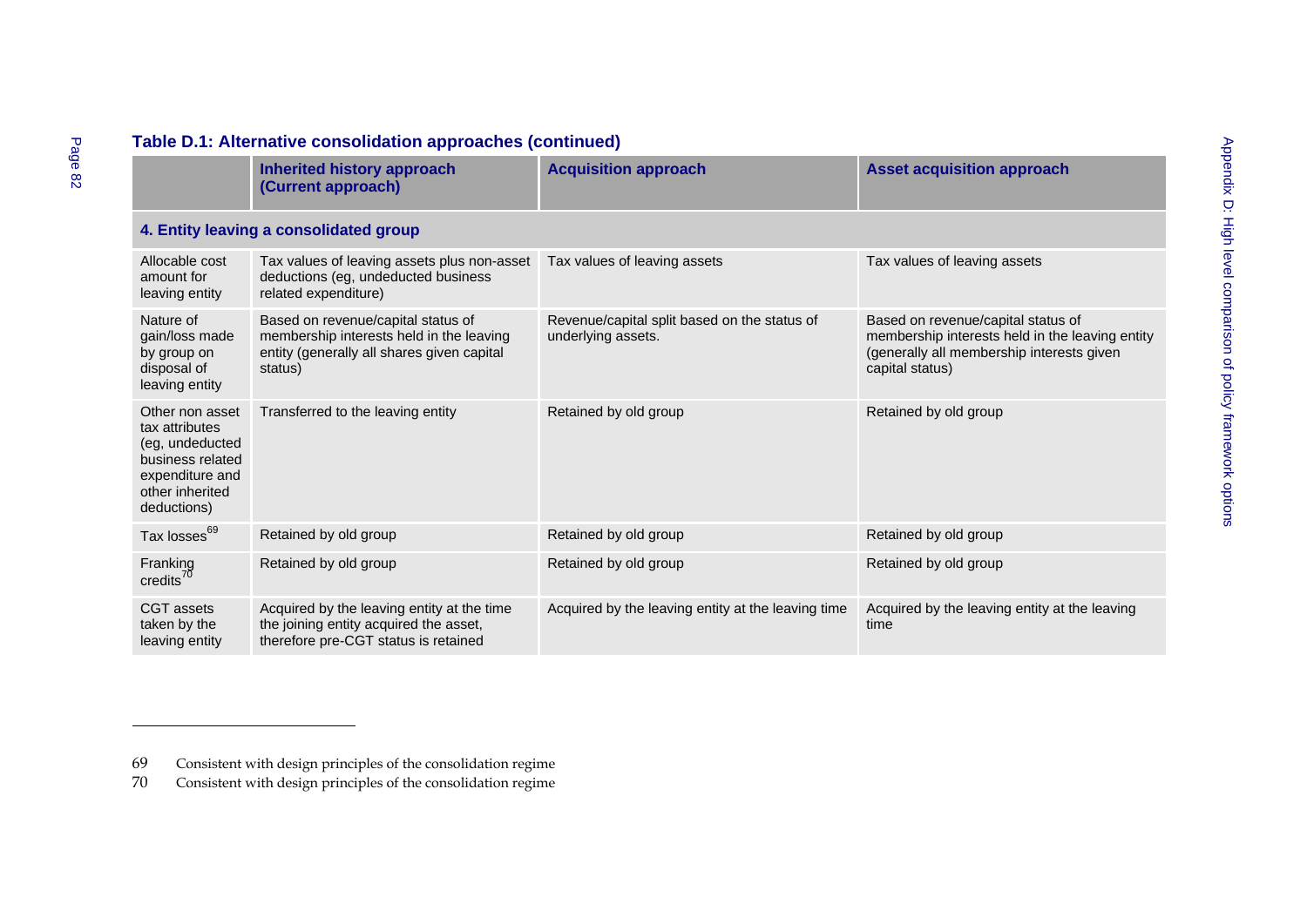# **Table D.1: Alternative consolidation approaches (continued)**

|                                                                   | Inherited history approach<br>(Current approach)                                            | <b>Acquisition approach</b>                                                  | <b>Asset acquisition approach</b>                                            |  |
|-------------------------------------------------------------------|---------------------------------------------------------------------------------------------|------------------------------------------------------------------------------|------------------------------------------------------------------------------|--|
| 4. Entity leaving a consolidated group (continued)                |                                                                                             |                                                                              |                                                                              |  |
| Asset-based<br>deductions (eq.<br>capital<br>allowances)          | Based on a hybrid of inherited history and<br>asset acquisition outcomes                    | Based on asset acquisition outcomes -<br>therefore effective life reset      | Based on asset acquisition outcomes -<br>therefore effective life reset      |  |
| Capital/revenue<br>status of assets<br>taken by leaving<br>entity | History of joining entity relevant to<br>determine capital/revenue character of an<br>asset | Capital/revenue character based on leaving<br>entity's treatment of an asset | Capital/revenue character based on leaving<br>entity's treatment of an asset |  |
| Liabilities                                                       | Transferred to the leaving entity based on<br>accounting value                              | Assumed by the leaving entity based on market<br>value at the leaving time   | Transferred to the leaving entity based on<br>accounting value               |  |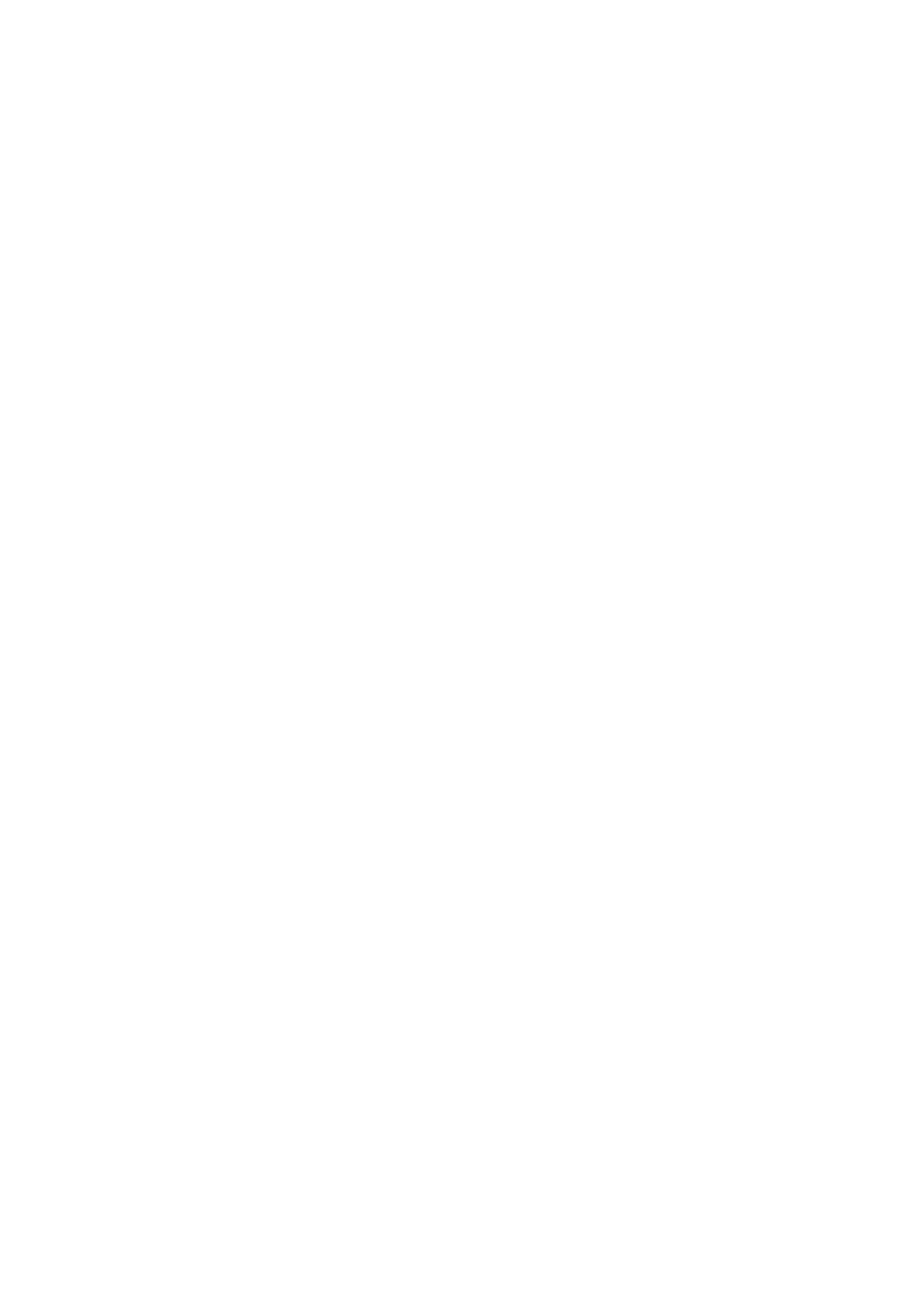# APPENDIX E: INTERACTION BETWEEN THE CONSOLIDATION REGIME AND OTHER PARTS OF THE INCOME TAX LAW — ADDITIONAL ISSUES

The Board's Discussion Paper sought views on issues that arise as a result of the interaction between the consolidation regime and the provisions relating to FOREX and TOFA.

Stakeholders were also asked to submit any other areas of concern that arise a result of the interaction between the consolidation regime and other provisions in the income tax law that were not included in the Discussion Paper.

Many of the issues raised are outside the scope of this Review. However, a number of these other issues are currently being considered outside the Board process.

# ISSUES CURRENTLY BEING DEALT AS PART OF ANOTHER PROCESS

Issues raised by stakeholders that are currently being dealt with outside the review process, and the process for dealing with them, are outlined in Table E.1 below.

| <b>Issue</b>                                                                                                                             | <b>Process for dealing with issue</b>                                                                                                                                                                 |
|------------------------------------------------------------------------------------------------------------------------------------------|-------------------------------------------------------------------------------------------------------------------------------------------------------------------------------------------------------|
| Interactions with the new managed investment trust<br>regime                                                                             | Consolidation issues are being considered as part<br>of the new managed investment trust regime<br>announced in the 2010-11 Budget                                                                    |
| Practical issues that arise when a public trading<br>trust or a corporate unit trust becomes the head<br>company of a consolidated group | Consolidation issues are being considered as part<br>the amendments to remove the corporate unit<br>trust rules                                                                                       |
| Clarification of the treatment of amounts paid under<br>earnout arrangements in the entry allocable cost<br>amount calculation           | Consolidation issues are being considered as part<br>of the amendments to the treatment of earnout<br>arrangements announced in the 2010-11 Budget                                                    |
| Interactions with FOREX and TOFA provisions                                                                                              | The ATO National Tax Liaison Group Finance and<br>Investment Subgroup is prioritising issues relating<br>to these provisions                                                                          |
| Treatment of intra-group transactions that straddle<br>the time an entity joins or leaves a consolidated<br>group                        | considering<br>The ATO<br>is<br>whether<br>recent<br>amendments relating to transactions that straddle<br>the time an entity joins or leaves a consolidate<br>group apply to intra-group transactions |

## **Table E.1: Issues and processes outside the review**